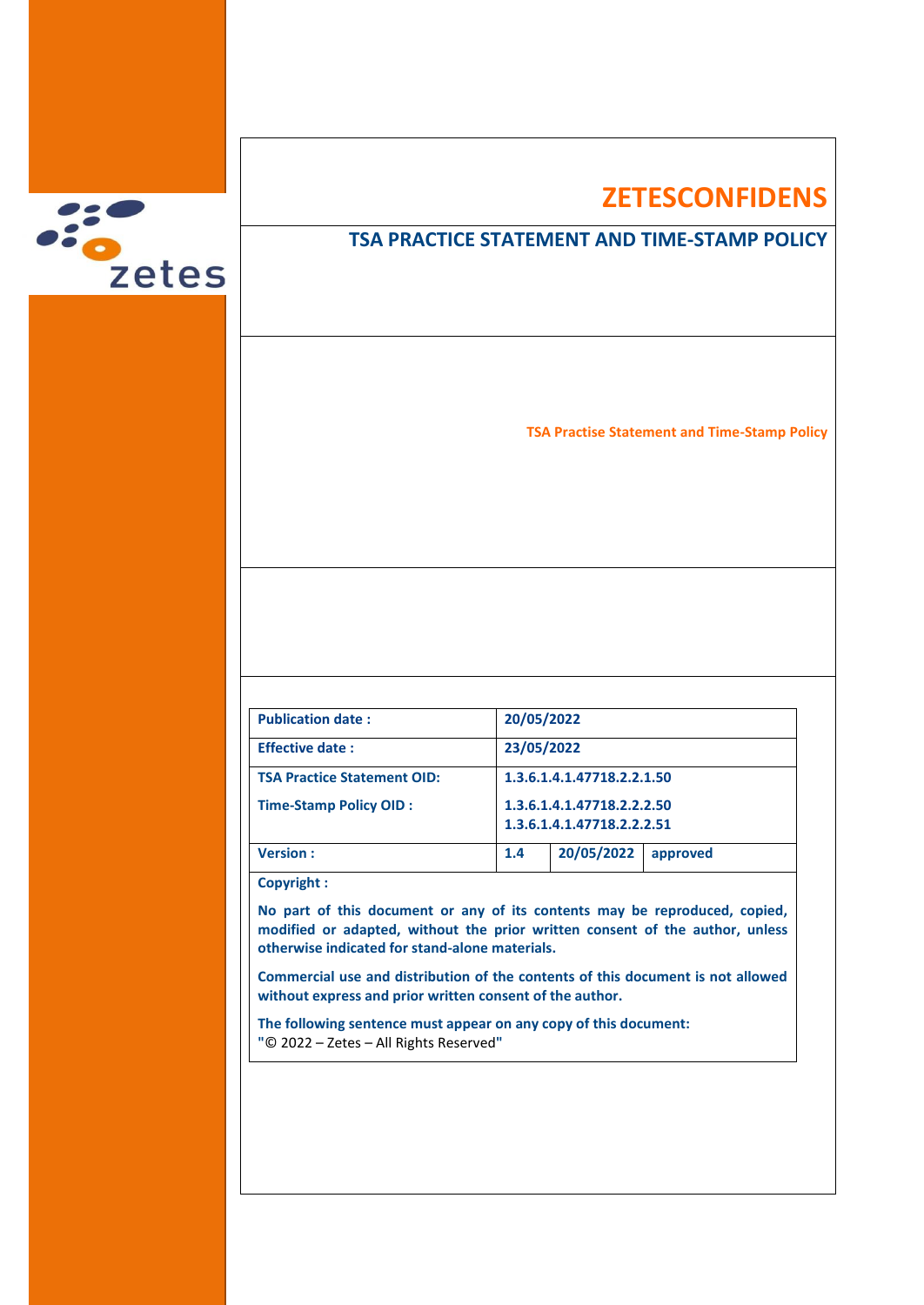# **Table of Content**

| 1 |              |  |  |  |
|---|--------------|--|--|--|
| 2 |              |  |  |  |
| 3 |              |  |  |  |
|   | 3.1          |  |  |  |
|   | 3.2          |  |  |  |
| 4 |              |  |  |  |
|   | 4.1          |  |  |  |
|   | 4.2          |  |  |  |
|   | 4.3          |  |  |  |
|   | 4.4          |  |  |  |
|   |              |  |  |  |
| 5 |              |  |  |  |
|   | 5.1          |  |  |  |
|   | 5.2          |  |  |  |
|   | 5.3<br>5.4   |  |  |  |
|   | 5.4.1        |  |  |  |
|   | 5.4.2        |  |  |  |
|   | 5.4.3        |  |  |  |
|   |              |  |  |  |
| 6 |              |  |  |  |
|   | 6.1          |  |  |  |
|   | 6.2          |  |  |  |
|   | 6.2.1        |  |  |  |
|   | 6.2.2        |  |  |  |
|   | 6.2.3        |  |  |  |
|   | 6.2.4        |  |  |  |
|   | 6.2.5        |  |  |  |
|   | 6.2.6        |  |  |  |
|   | 6.2.7        |  |  |  |
|   | 6.2.8        |  |  |  |
|   | 6.3<br>6.3.1 |  |  |  |
|   | 6.3.2        |  |  |  |
|   | 6.4          |  |  |  |
|   |              |  |  |  |
| 7 |              |  |  |  |
|   | 7.1          |  |  |  |
|   | 7.2          |  |  |  |
|   | 7.3<br>7.4   |  |  |  |
|   | 7.5          |  |  |  |
|   | 7.5.1        |  |  |  |
|   | 7.5.2        |  |  |  |
|   | 7.5.3        |  |  |  |
|   | 7.5.4        |  |  |  |
|   | 7.5.5        |  |  |  |
|   | 7.5.6        |  |  |  |
|   | 7.5.7        |  |  |  |
|   | 7.6          |  |  |  |
|   | 7.7          |  |  |  |
|   | 7.8          |  |  |  |
|   | 7.9          |  |  |  |
|   | 7.10         |  |  |  |
|   | 7.11         |  |  |  |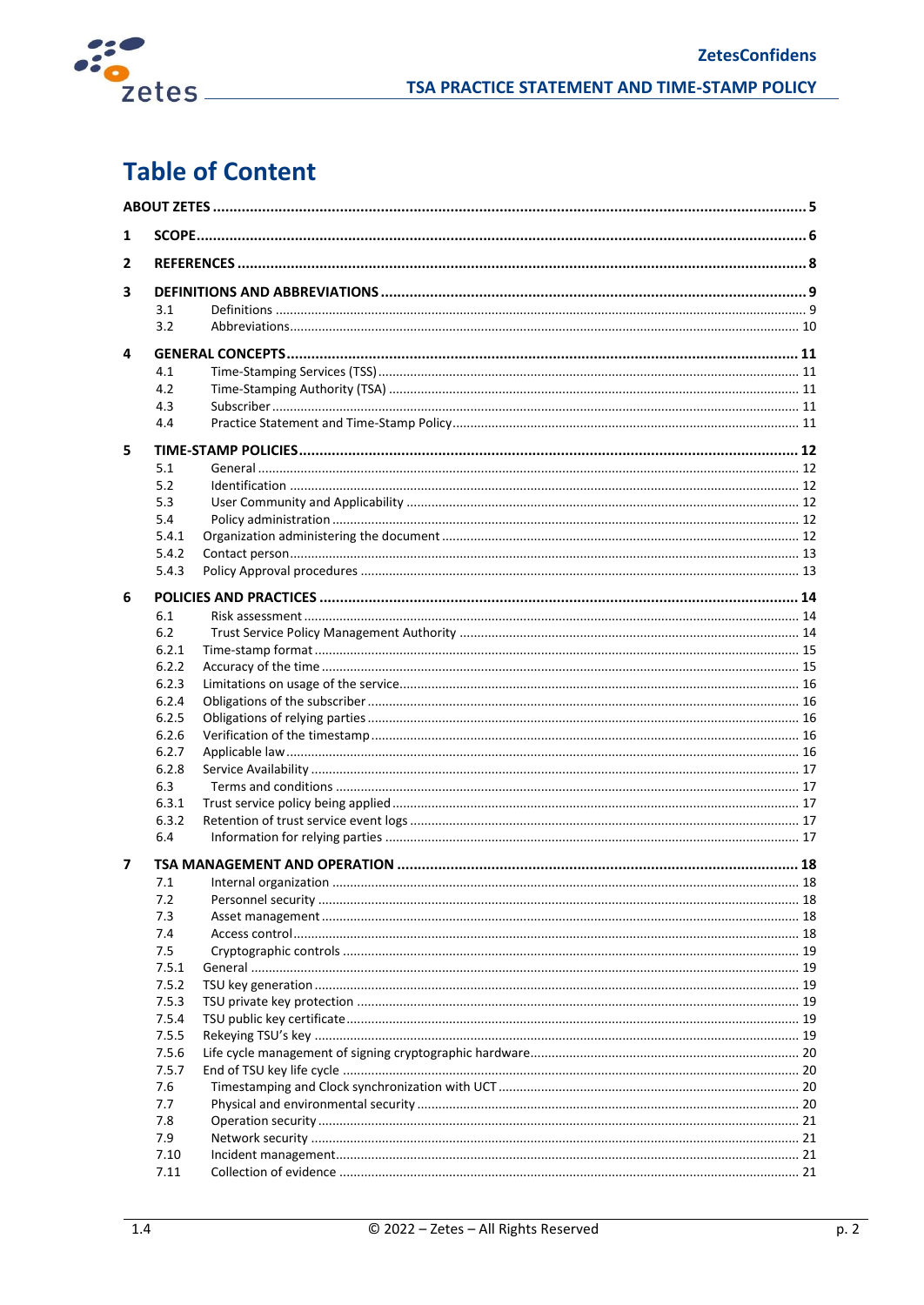

#### TSA PRACTICE STATEMENT AND TIME-STAMP POLICY

|   | 7.12   |                                                                                          |  |
|---|--------|------------------------------------------------------------------------------------------|--|
|   | 7.13   |                                                                                          |  |
|   | 7.14   |                                                                                          |  |
| 8 |        |                                                                                          |  |
|   | 8.1    |                                                                                          |  |
|   | 8.2    |                                                                                          |  |
|   | 8.2.1  |                                                                                          |  |
|   | 8.2.2  |                                                                                          |  |
|   | 8.2.3  |                                                                                          |  |
|   | 8.2.4  |                                                                                          |  |
|   | 8.2.5  |                                                                                          |  |
|   | 8.2.6  |                                                                                          |  |
|   | 8.2.7  |                                                                                          |  |
|   | 8.2.8  |                                                                                          |  |
|   | 8.2.9  |                                                                                          |  |
|   | 8.2.10 |                                                                                          |  |
|   |        |                                                                                          |  |
|   |        |                                                                                          |  |
|   |        |                                                                                          |  |
|   |        |                                                                                          |  |
|   |        |                                                                                          |  |
|   |        |                                                                                          |  |
|   |        |                                                                                          |  |
|   |        |                                                                                          |  |
|   |        |                                                                                          |  |
|   |        |                                                                                          |  |
| 9 |        | TSA ISSUING NON-QUALIFIED AND QUALIFIED ELECTRONIC TIME-STAMPS AS PER REGULATION (EU) NO |  |
|   |        |                                                                                          |  |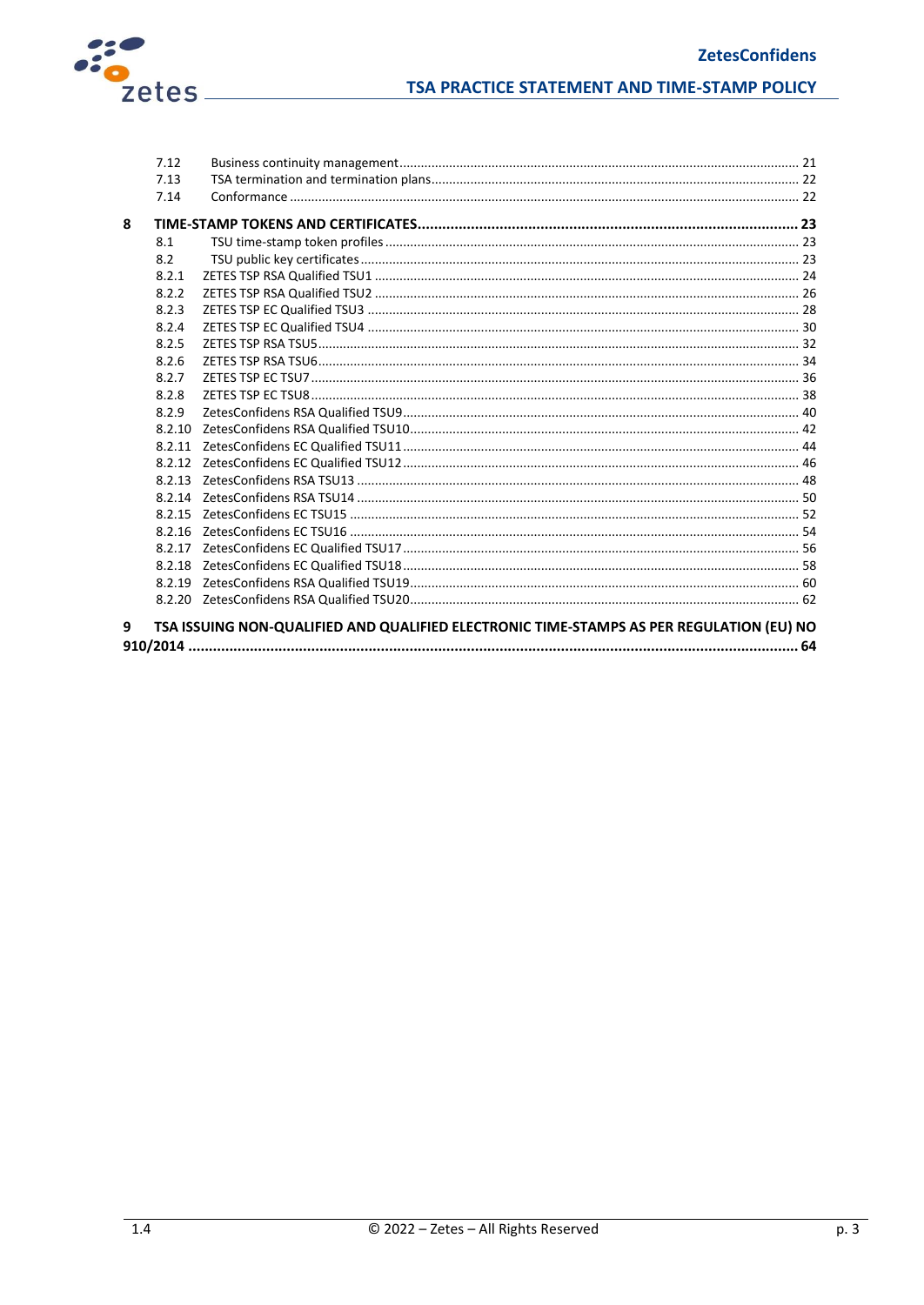

**[TSA PRACTICE STATEMENT AND TIME-STAMP POLICY](#page-0-1)**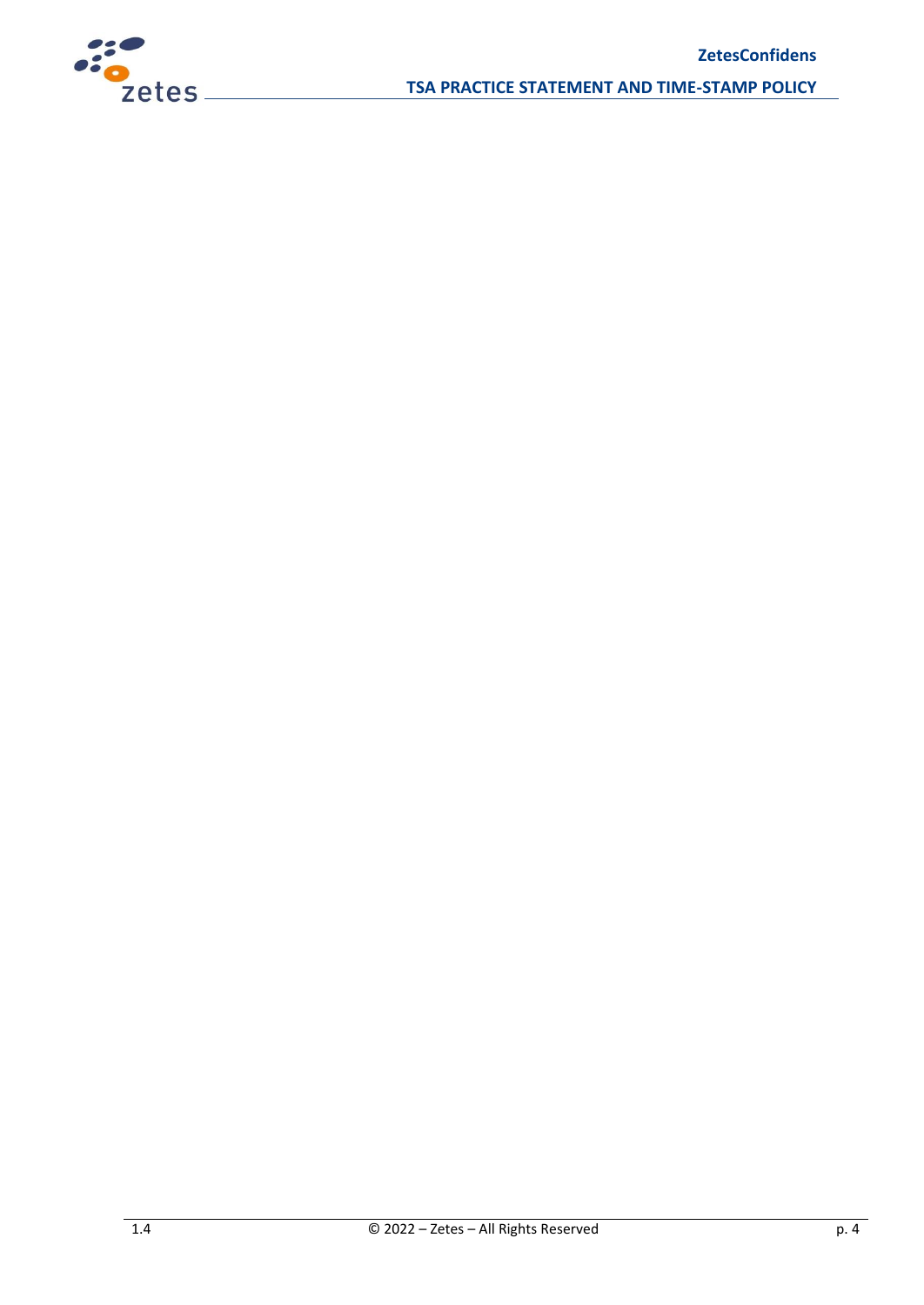

# <span id="page-4-0"></span>**ABOUT ZETES**

#### **About Zetes SA**

Founded in 1984, Zetes SA is a company incorporated in Belgium (European Union) and is part of the Zetes Group, which is fully owned by the Panasonic Group.

Zetes SA is active in the areas of identification documents, travel documents, biometrics and trust services including the issuance of certificates.

All further references to "Zetes" in this document refer to the legal entity Zetes SA unless explicitly stated otherwise.

Zetes SA is active in the areas of identification documents, travel documents, smartcards, biometric solutions and trust services.

Zetes SA is registered as follows:

| Dutch language            | French language     | English language    |  |
|---------------------------|---------------------|---------------------|--|
| Zetes $\mathsf{NV}^{(*)}$ | Zetes $SA^{(*)}$    | Zetes $SA^{(*)}$    |  |
| Straatsburgstraat 3       | Rue de Strasbourg 3 | Rue de Strasbourg 3 |  |
| 1130 Brussel              | 1130 Bruxelles      | 1130 Brussels       |  |
| België                    | <b>Belgique</b>     | Belgium             |  |
| BTW BE 0408 425 626       | TVA BE 0408 425 626 | VAT BE 0408 425 626 |  |

*(\*) Under Belgian law, NV (Dutch Naamloze Vennootschap) and SA (French Société Anonyme) are equivalent terms.*

#### **About ZetesConfidens business unit**

In 2016, Zetes Trust Services Provider (ZETES TSP) was established as an operational business unit within Zetes SA to provide certificate services and other trust services for governments, the financial sector and private Organizations. Since September 2018 these activities are marketed under the ZetesConfidens name. Previous reference to ZETES TSP can be replaced by ZETESCONFIDENS.

ZetesConfidens is acting as the Time-stamping Authority (TSA) and has final and overall responsibility for the provision of the ZETESCONFIDENS (Qualified) time-stamping service offering, namely:

- Time-stamping provision services: provides the generation of the time-stamps through the ZETESCONFIDENS time-stamping units (TSU)
- Time-stamping management services: provides the monitoring and control of the operation of the timestamping services to ensure that the service is provided as specified by the Time-Stamp Authority (TSA).

ZETESCONFIDENS operates its own trust infrastructure and acts as a Trusted Service Provider (TSP) as defined in the Regulation (EU) No 910/2014 on Electronic Identification and Trust Services for Electronic Transactions in the Internal Market [9]. To this regard, ZETESCONFIDENS is supervised by the FPS Economy, SMEs, Selfemployed and Energy - Quality and Safety, the Belgian Supervisory Body and audited to be listed in the Belgian Trusted List of Qualified Trust Service Providers.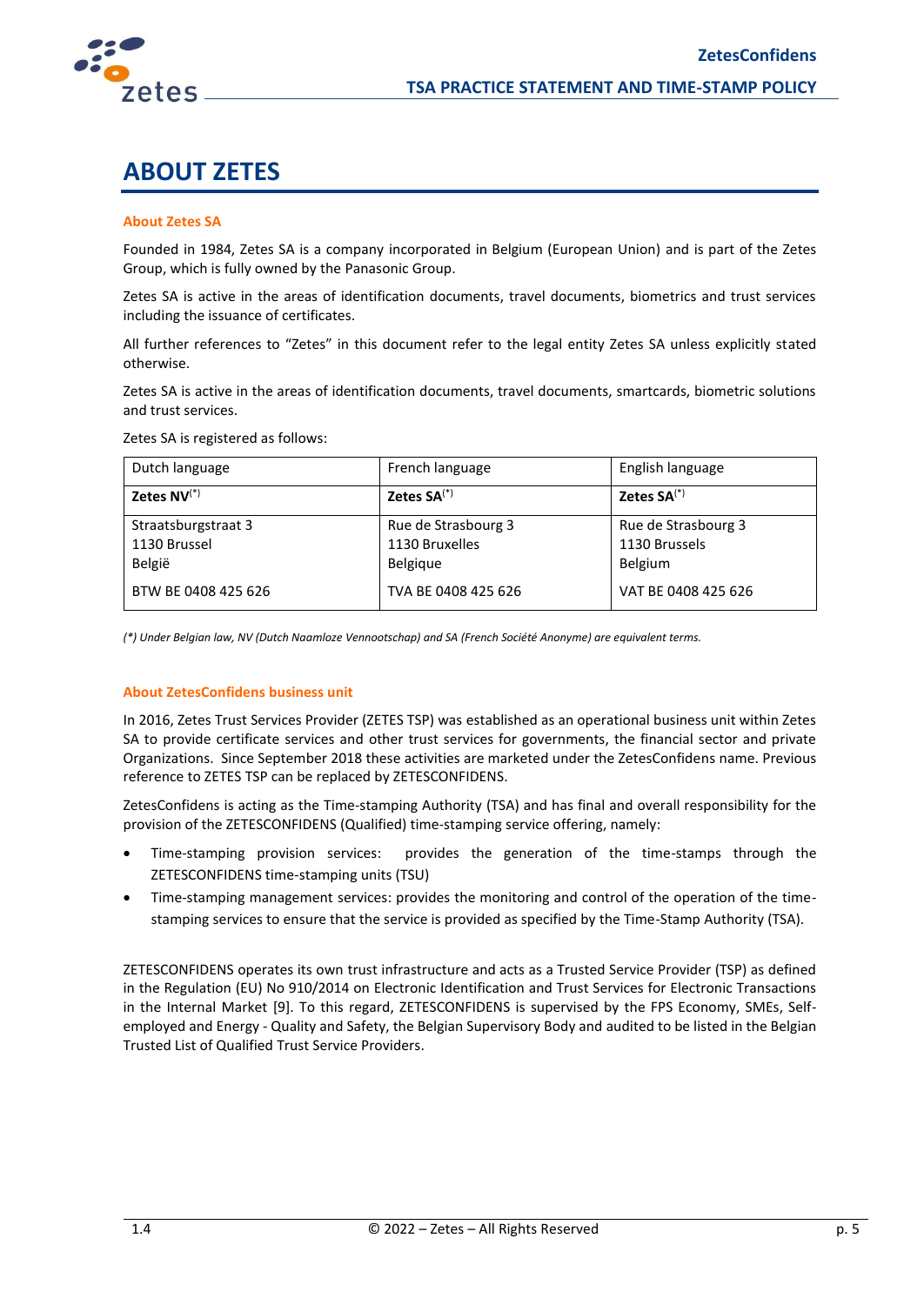

## <span id="page-5-0"></span>**1 SCOPE**

A time-stamp service provides proof that a data object existed at a particular moment in time and that it has not changed since it was time-stamped. This service can be used to provide additional support to nonrepudiation service, to support long term archiving and to prove that an electronic signature was actually generated during the period the public key certificate was valid. ZETESCONFIDENS Time-stamping services are provided according to IETF RFC 3161.

The present document is the "TSA Practise Statement and Time-Stamp Policy" to which the ZETESCONFIDENS Time Stamping Authority (TSA) conforms to.

The policy applies to the issuance of electronic time stamps meeting the requirements of Regulation (EU) No 910/2014 [9].

The provision and use of (Qualified) Time-Stamp issued by ZETES TSA are governed by the following documents:

- this TSA Practise Statement and Time-Stamp Policy,
- the ZETESCONFIDENS Certification Practice Statement and Certificate Policy for the ZETESCONFIDENS CA for TSA,

#### **Conformity with European legislation and standards for Trust Service Providers issuing time-stamps**

This policy is in accordance with the requirements laid down in the Regulation (EU) No 910/2014 of the European Parliament and of the Council on electronic identification and trust services for electronic transactions in the internal market. It respects requirements for Qualified Trust Services Providers issuing Time-Stamps where applicable.

This Time-Stamp Policy conforms to the requirements laid down in ETSI EN 319 421 [4] "Policy and Security Requirements for Trust Service Providers issuing Time-Stamps" and ETSI EN 319 422 [5] "Time-stamping protocol and time-stamp token profiles".

#### **Intellectual Property Rights**

Without limiting the "all rights reserved" copyright on the present document, and except as duly licensed under written form, no part of this document or any of its contents may be reproduced, copied, modified or adapted, without the prior written consent of the author, unless otherwise indicated for stand-alone materials.

Commercial use and distribution of the contents of this document is not allowed without express and prior written consent of Zetes SA.

The following sentence must appear on any copy of this document:

"© 2022 – Zetes – All Rights Reserved"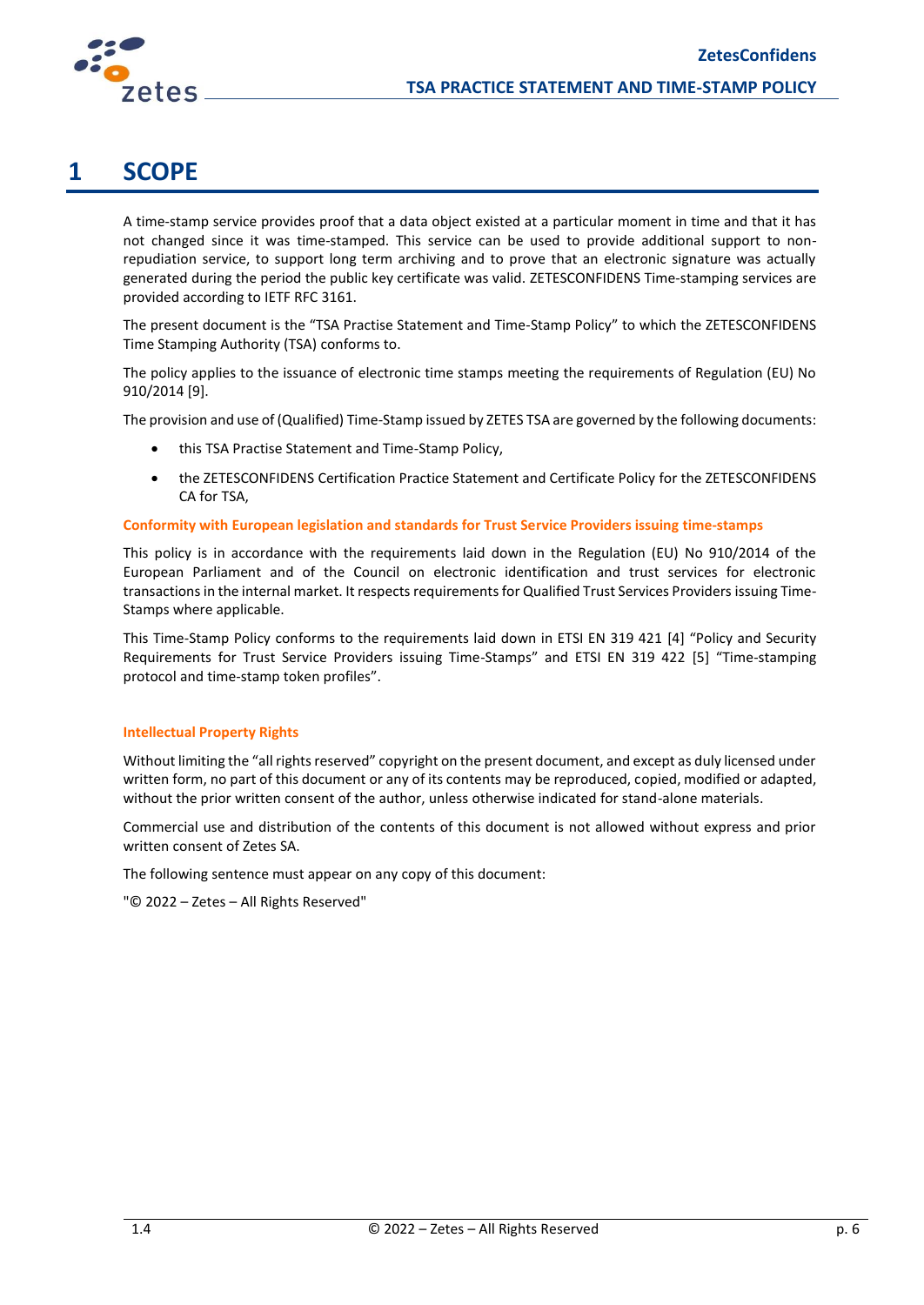

#### **Document Version History**

| <b>Version</b> | <b>Publication</b><br><b>Date</b> | <b>Effective</b><br><b>Date</b> | <b>Information about this Version</b>                                                                                                                                                                      |
|----------------|-----------------------------------|---------------------------------|------------------------------------------------------------------------------------------------------------------------------------------------------------------------------------------------------------|
| 1.4            | 20/05/2022                        | 23/05/2022                      | Added 4 new TSU certificates (TSU 17 to 20)                                                                                                                                                                |
| 1.3            | 23/03/2020                        | 26/03/2020                      | Documentary Correction chapter 6.2.2<br>Accuracy is 1 second for qualified and non-qualified time<br>stamps.                                                                                               |
| 1.2            | 22/07/2019                        | 29/07/2019                      | Correction of typos.<br>Update of the TSU certificate information in chapter 8.2<br>due to renewal of the certificates.<br>Clarification of the TSU key lifecycle log retention period<br>in chapter 6.3.2 |
| 1.1            | 21/03/2019                        | 25/03/2019                      | <b>Additional ZetesConfidens TSUs</b>                                                                                                                                                                      |
| 1.0            | 24/12/2018                        | 31/12/2018                      | first publication                                                                                                                                                                                          |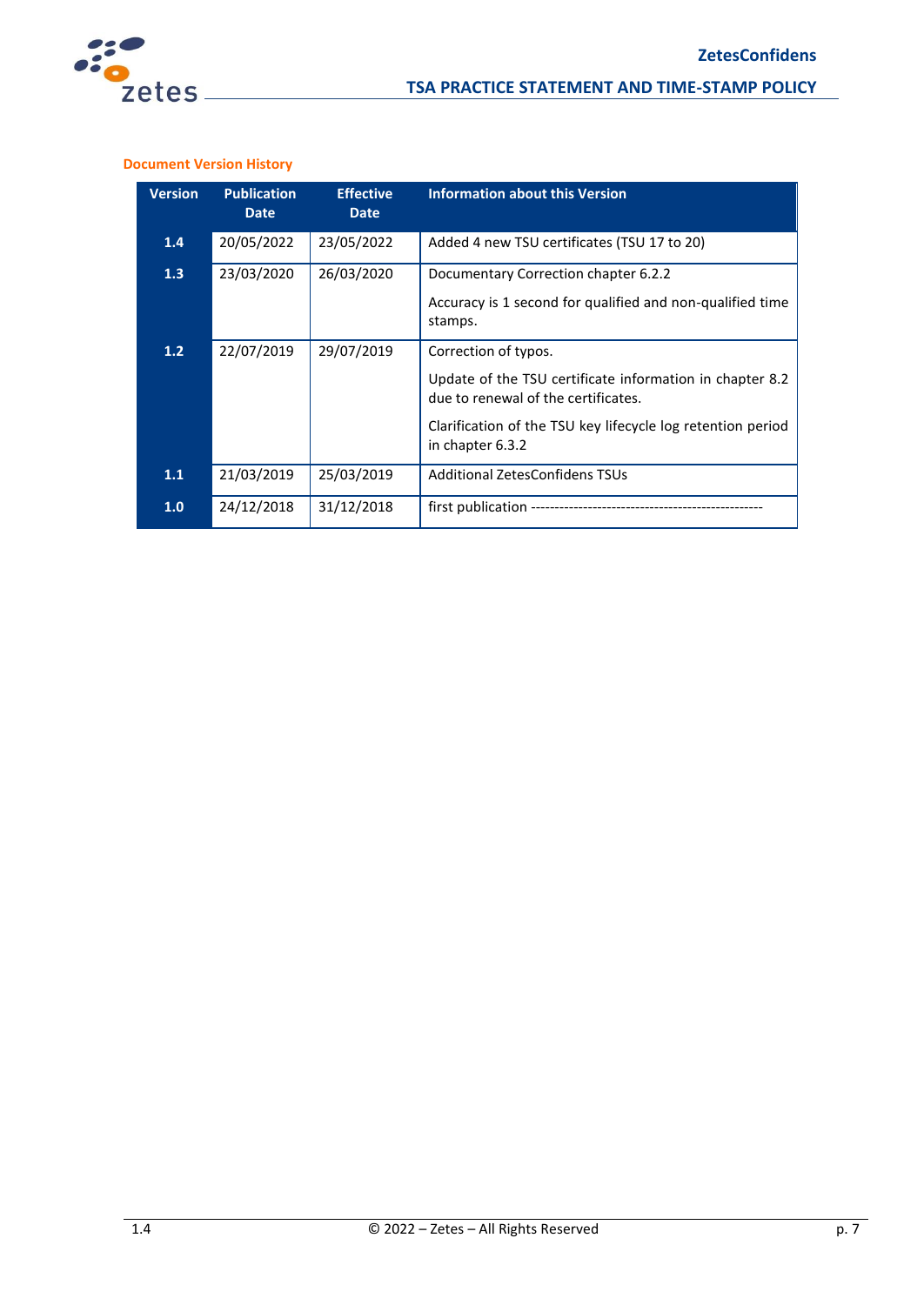

## <span id="page-7-0"></span>**2 REFERENCES**

The following documents contain provisions which are relevant to the ZETESCONFIDENS Timestamp Policy:

[1] Recommendation ITU-R TF.460-6 (2002): "Standard-frequency and time-signal emissions".

[2] ETSI EN 319 401, v2.2.1 (2018-04): "Electronic Signatures and Infrastructures (ESI); General Policy Requirements for Trust Service Providers"

[3] ETSI EN 319 403, v2.2.2 (2015-08): Electronic Signatures and Infrastructures (ESI). Trust Service Provider Conformity Assessment - Requirements for conformity assessment bodies assessing Trust Service Providers.

[4] ETSI EN 319 421, v1.1.1 (2016-03) Electronic Signatures and Infrastructures (ESI); Policy and Security Requirements for Trust Service Providers issuing Time-Stamps.

[5] ETSI EN 319 422 v1.1.1 (2016-03), Electronic Signatures and Infrastructures (ESI); Timestamping Protocol and Time-stamp Token Profiles.

[6] ETSI TS 119 312 v1.2.1 (2017-05): Electronic Signatures and Infrastructures (ESI); Cryptographic Suites

[7] IETF RFC 3161 (2001), "Internet X.509 Public Key Infrastructure Time-stamp Protocol (TSP)".

[8] IETF RFC 5816 "ESSCertIDV2 update to RFC 3161"

[9] Regulation (EU) No 910/2014 of European Parliament and of the Council of 23 July 2014 on electronic identification and trust services for electronic transactions in the internal market and repealing Directive 1999/93/EC. (eIDAS regulation)

[10] BIPM Circular T. (Available from the BIPP website [http://www.bipm.org/\)](http://www.bipm.org/)

[11] FIPS PUB 140-2 (2001): "Security Requirements for Cryptographic Modules"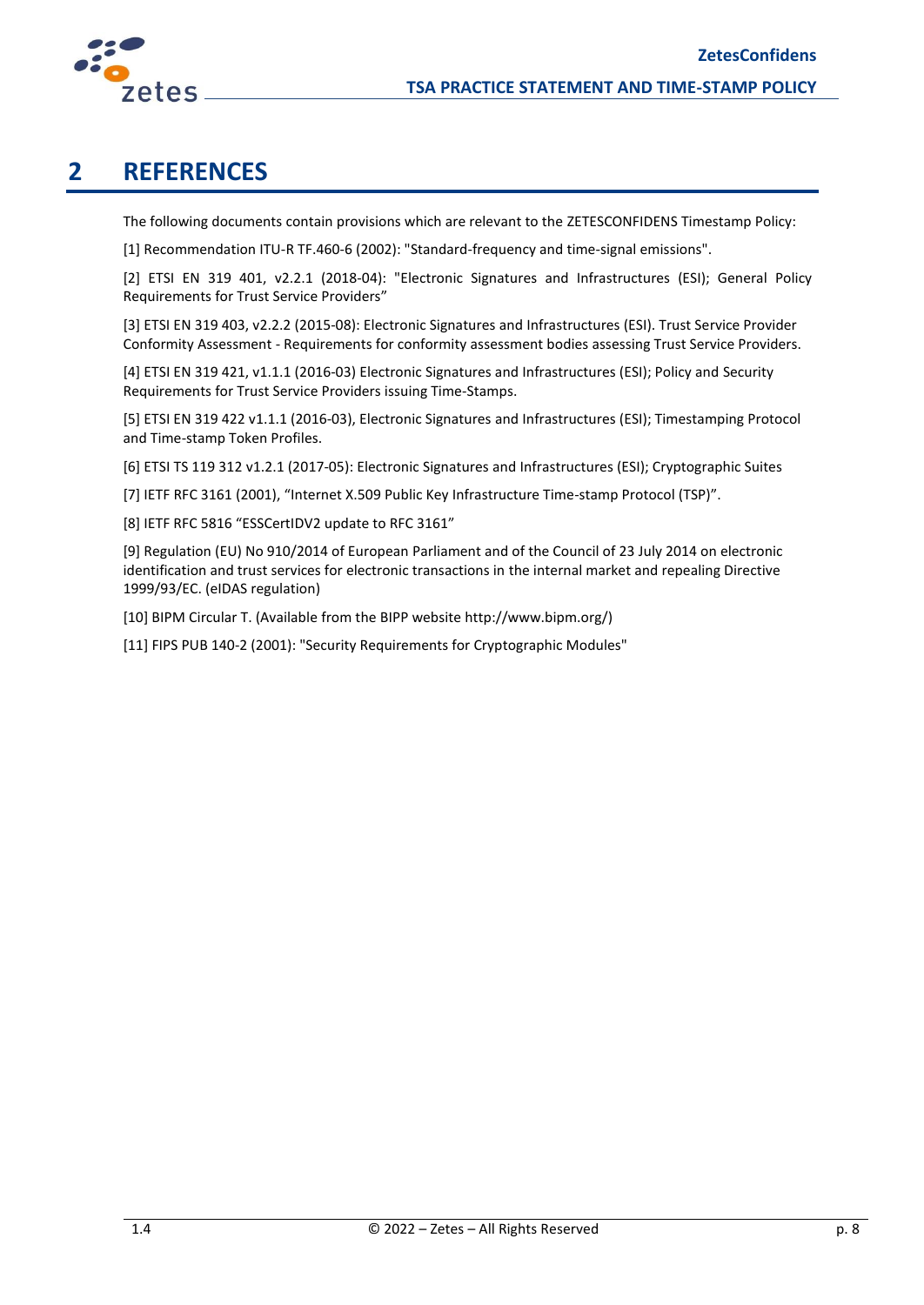

# <span id="page-8-0"></span>**3 DEFINITIONS AND ABBREVIATIONS**

### <span id="page-8-1"></span>**3.1 Definitions**

| <b>Certificate</b>                       | A unit of information contained in a file that is digitally signed by the Certification<br>Authority. It contains, at a minimum, the issuer, a public key, and a set of information<br>that identifies the entity that holds the private key corresponding to the public key. |  |
|------------------------------------------|-------------------------------------------------------------------------------------------------------------------------------------------------------------------------------------------------------------------------------------------------------------------------------|--|
| <b>Certificate Revocation List (CRL)</b> | A signed list of identifiers of Certificates that have been revoked. Abbreviated as CRL. It is<br>(periodically) made available by the CA to Subscribers and Relying Parties.                                                                                                 |  |
| <b>Coordinated Universal Time (UTC)</b>  | Time-scale maintained by the Bureau International des Poids et Mesures (BIPM), which<br>forms the basis of a coordinated dissemination of standard frequencies and time signals<br>as defined in Recommendation ITU-RTF.460-6[1                                               |  |
| <b>Hardware Security Module (HSM)</b>    | An electronic device offering secure key pair generation and storage, and implementing<br>cryptographic operations using the stored key pairs.                                                                                                                                |  |
| <b>Qualified time-stamp</b>              | Electronic time-stamp which meets the following requirements:                                                                                                                                                                                                                 |  |
|                                          | Binds the date and time to data so as to reasonably prevent the possibility of<br>٠<br>any undetected change of the data                                                                                                                                                      |  |
|                                          | It is based on an accurate time source that can be traced to UTC(k)<br>It is signed using an advanced electronic signature of the qualified trust service provider,<br>or some equivalent method.                                                                             |  |
| <b>Relying party</b>                     | Recipient of a time-stamp who relies on that time-stamp.                                                                                                                                                                                                                      |  |
| <b>Subscriber</b>                        | Legal or natural person to whom a time-stamp is issued and who is bound to any<br>subscriber obligations.                                                                                                                                                                     |  |
| Time-stamp                               | Data in electronic form which binds other electronic data to a particular time establishing<br>evidence that these data existed at that time.                                                                                                                                 |  |
| Time-stamp Authority (TSA)               | TSP providing time-stamping services using on re more time-stamping units.                                                                                                                                                                                                    |  |
| Time-stamp Service (TSS)                 | Trust service for issuing time-stamps                                                                                                                                                                                                                                         |  |
| Time-Stamp Token (TST)                   | Data object that binds a representation of a datum to a particular time with a digital<br>signature, thus establishing evidence.                                                                                                                                              |  |
| Time-Stamping Unit (TSU)                 | A set of hardware and software which is managed as a unit and has a single private signing<br>key active at a time                                                                                                                                                            |  |
| <b>Trust Service Provider (TSP)</b>      | Entity which provides one or more trust services                                                                                                                                                                                                                              |  |
| <b>TSA system</b>                        | Composition of IT products and components organized to support the provision of time-<br>stamping services                                                                                                                                                                    |  |
| UTC(k)                                   | Time-scale realized by the laboratory "k" and kept in close agreement with UTC, with the<br>goal to reach ±100ns.                                                                                                                                                             |  |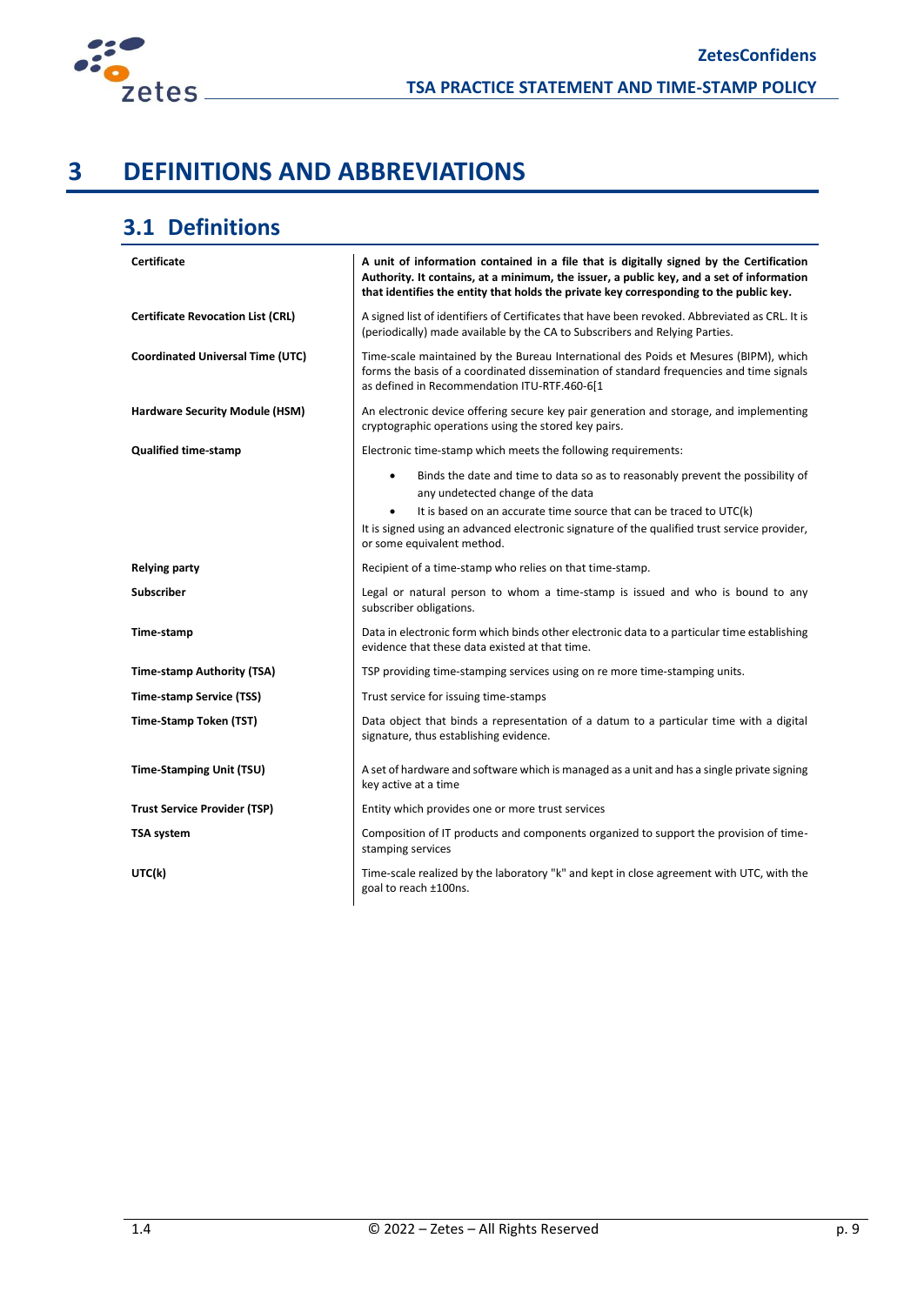

# <span id="page-9-0"></span>**3.2 Abbreviations**

| Best practices Time-Stamp Policy<br><b>BTSP</b><br>Certificate Authority<br>CA<br>Certificate Policy<br><b>CP</b><br><b>Certification Practice Statement</b><br><b>CPS</b><br><b>Certificate Revocation List</b><br><b>CRL</b><br><b>Certification Service Provider</b><br><b>CSP</b><br><b>Distinguished Name</b><br>DN<br><b>Hardware Security Module</b><br><b>HSM</b><br>Online Certificate Status Protocol<br><b>OCSP</b><br>Object Identifier<br><b>OID</b><br>Public Key Infrastructure<br>PKI<br><b>Policy Management Authority</b><br><b>PMA</b><br><b>RA</b><br><b>Registration Authority</b><br><b>TSA</b><br><b>Time-Stamp Authority</b><br>Time-stamp System<br><b>TSS</b><br>Time-stamp token<br><b>TST</b><br>Time-Stamp Unit<br>TSU<br><b>Coordinated Universal Time</b><br>UTC(k) | <b>BIPM</b> | Bureau International des Poids et Mesures |
|----------------------------------------------------------------------------------------------------------------------------------------------------------------------------------------------------------------------------------------------------------------------------------------------------------------------------------------------------------------------------------------------------------------------------------------------------------------------------------------------------------------------------------------------------------------------------------------------------------------------------------------------------------------------------------------------------------------------------------------------------------------------------------------------------|-------------|-------------------------------------------|
|                                                                                                                                                                                                                                                                                                                                                                                                                                                                                                                                                                                                                                                                                                                                                                                                    |             |                                           |
|                                                                                                                                                                                                                                                                                                                                                                                                                                                                                                                                                                                                                                                                                                                                                                                                    |             |                                           |
|                                                                                                                                                                                                                                                                                                                                                                                                                                                                                                                                                                                                                                                                                                                                                                                                    |             |                                           |
|                                                                                                                                                                                                                                                                                                                                                                                                                                                                                                                                                                                                                                                                                                                                                                                                    |             |                                           |
|                                                                                                                                                                                                                                                                                                                                                                                                                                                                                                                                                                                                                                                                                                                                                                                                    |             |                                           |
|                                                                                                                                                                                                                                                                                                                                                                                                                                                                                                                                                                                                                                                                                                                                                                                                    |             |                                           |
|                                                                                                                                                                                                                                                                                                                                                                                                                                                                                                                                                                                                                                                                                                                                                                                                    |             |                                           |
|                                                                                                                                                                                                                                                                                                                                                                                                                                                                                                                                                                                                                                                                                                                                                                                                    |             |                                           |
|                                                                                                                                                                                                                                                                                                                                                                                                                                                                                                                                                                                                                                                                                                                                                                                                    |             |                                           |
|                                                                                                                                                                                                                                                                                                                                                                                                                                                                                                                                                                                                                                                                                                                                                                                                    |             |                                           |
|                                                                                                                                                                                                                                                                                                                                                                                                                                                                                                                                                                                                                                                                                                                                                                                                    |             |                                           |
|                                                                                                                                                                                                                                                                                                                                                                                                                                                                                                                                                                                                                                                                                                                                                                                                    |             |                                           |
|                                                                                                                                                                                                                                                                                                                                                                                                                                                                                                                                                                                                                                                                                                                                                                                                    |             |                                           |
|                                                                                                                                                                                                                                                                                                                                                                                                                                                                                                                                                                                                                                                                                                                                                                                                    |             |                                           |
|                                                                                                                                                                                                                                                                                                                                                                                                                                                                                                                                                                                                                                                                                                                                                                                                    |             |                                           |
|                                                                                                                                                                                                                                                                                                                                                                                                                                                                                                                                                                                                                                                                                                                                                                                                    |             |                                           |
|                                                                                                                                                                                                                                                                                                                                                                                                                                                                                                                                                                                                                                                                                                                                                                                                    |             |                                           |
|                                                                                                                                                                                                                                                                                                                                                                                                                                                                                                                                                                                                                                                                                                                                                                                                    |             |                                           |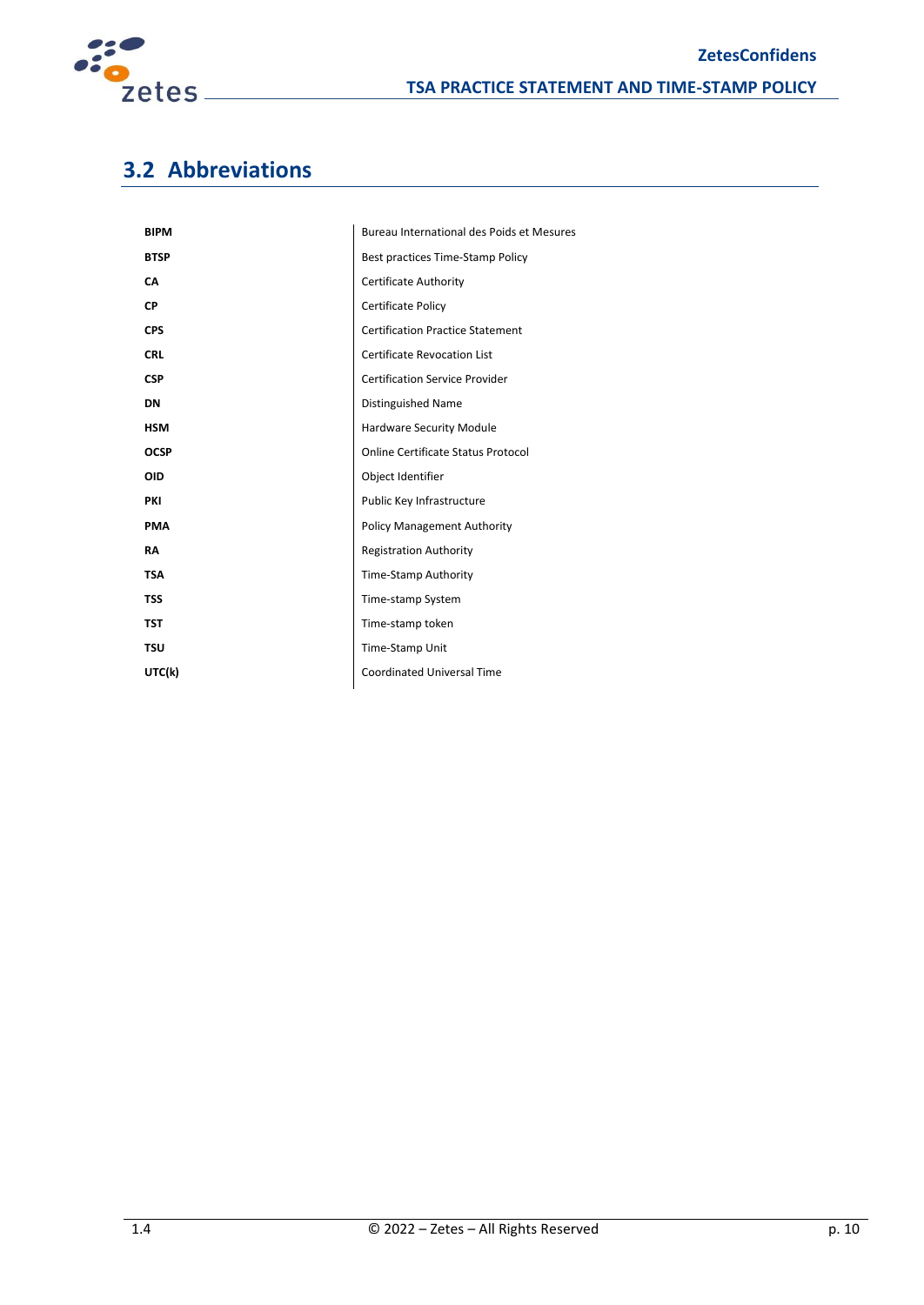

# <span id="page-10-0"></span>**4 GENERAL CONCEPTS**

The present document references ETSI EN 319 401 [2] for generic policy requirements common to all classes of trust service providers services and ETSI EN 319 421 [4] for policy requirements that are specific to the timestamping trust service.

# <span id="page-10-1"></span>**4.1 Time-Stamping Services (TSS)**

Time-Stamp Services (TSS) include the following component services:

- o **Time-stamping provisioning:** The service component that generates time-stamps.
- o **Time-stamping management:** The service component that monitors and controls the operation of the time-stamping services, including synchronization with UTC time source(s). Time-stamping management is also responsible for the installation and de-installation of the time-stamping provisioning service.

## <span id="page-10-2"></span>**4.2 Time-Stamping Authority (TSA)**

Under this policy Zetes SA Time-Stamp Authority (TSA) is providing the time-stamping services (TSS) as identified in paragraph [4.1.](#page-10-1)

The TSA operates multiple environments with TSUs which generate time-stamp tokens on behalf of the TSA. The TSUs responsible for issuing a time-stamp are identifiable by signing the time-stamp tokens using a key generated exclusively for this purpose.

The TSA has overall responsibility for meeting the requirements defined in the present document.

## <span id="page-10-3"></span>**4.3 Subscriber**

The Subscriber enters into a contractual agreement with Zetes SA. The Subscriber is a legal or natural person for whom time-stamp is issued and who is bound to the subscriber obligations.

If the subscriber is an organization, it comprises several end-users or an individual end-user and some of the obligations that apply to that organization will also apply to the end-users. As the subscriber, the organization will be responsible in case the obligations from the end-users are not correctly fulfilled. The subscriber has the obligation to inform the end-users about their obligations and about the conditions of use of the time-stamp service.

If the subscriber is the end-user, the end-user will be held directly responsible if its obligations are not correctly fulfilled.

## <span id="page-10-4"></span>**4.4 Practice Statement and Time-Stamp Policy**

The present document constitutes and combines the practice statement and the time-stamp policy. The practice statement and time-stamp policy provide information as to how the provided time-stamping services meet the requirements through proper infrastructure, management, organization, etc.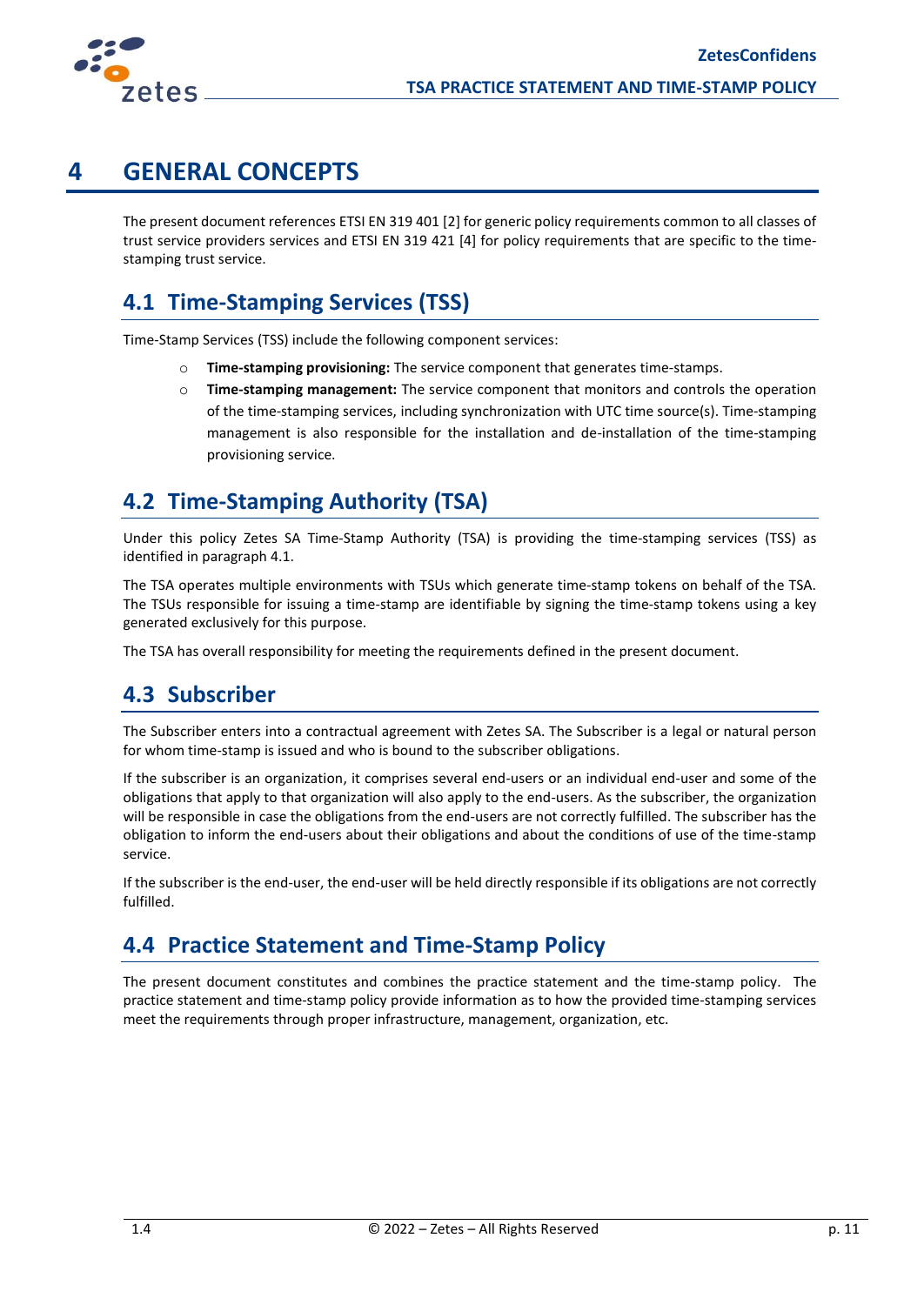

# <span id="page-11-0"></span>**5 TIME-STAMP POLICIES**

### <span id="page-11-1"></span>**5.1 General**

This policy defines a set of processes for the trustworthy creation of time-stamp tokens.

The time-stamp tokens adhere to the requirements laid down in RFC 3161 (updated by RFC 5816), ETSI EN 319 421 [4] and ETSI EN 319 422 [5].

The certificates for the TSUs are issued by a CA dedicated to timestamp purposes These certificates adhere to the requirements laid down in ETSI EN 319 411 part 1 and where required ETSI EN 319 411 part 2.

### <span id="page-11-2"></span>**5.2 Identification**

Time-stamp tokens are signed using a key which is exclusively used for time-stamping. Each TSU has a unique key. Each key is associated with a single and unique certificate.

Time-stamp tokens will contain the following OID for identification of the applicable policy:

| <b>OID</b>                 | <b>Description</b>                                                 |
|----------------------------|--------------------------------------------------------------------|
| 1.3.6.1.4.1.47718.2.2.2.50 | Zetes OID for this time-stamp policy for qualified time-stamps     |
| 1.3.6.1.4.1.47718.2.2.2.51 | Zetes OID for this time-stamp policy for non-qualified time-stamps |

By including these object identifiers in the generated time-stamps, ZETES TSA claims conformance to this timestamp policy and to the ETSI BTSP best practices policy for time-stamps which is identified by the OID 0.4.0.2023.1.1 ( itu-t(0) identified-organization(4) etsi(0) time-stamp-policy(2023) policy-identifiers(1) bestpractices-ts-policy (1) ).

The TSA may provide time-stamp tokens for test purposes but signed with the genuine TSU certificates. These time-stamp tokens will contain OID with a prefix 2.999 for identification of the applicable:

| OID                              | <b>Description</b>                                                |
|----------------------------------|-------------------------------------------------------------------|
| 2.999.1.3.6.1.4.1.47718.2.2.2.50 | Zetes OID for test purposes in relation to this time-stamp policy |

### <span id="page-11-3"></span>**5.3 User Community and Applicability**

This policy is aimed at meeting the requirements of time-stamp for long term validity (e.g. as defined in ETSI EN 319 122) but is generally applicable to any use which has a requirement for equivalent quality.

The time-stamping service is used by the Subscribers for the purpose and user community the Subscriber sees fit. The Subscriber assumes full responsibility for the time-stamp tokens' application and purpose. It is the responsibility of the Subscriber to manage and inform its user community.

## <span id="page-11-4"></span>**5.4 Policy administration**

#### <span id="page-11-5"></span>5.4.1 Organization administering the document

The present document is administered by the ZETESCONFIDENS Policy Management Authority (PMA).

The PMA determines the present document's suitability for the ZETESCONFIDENS trust services.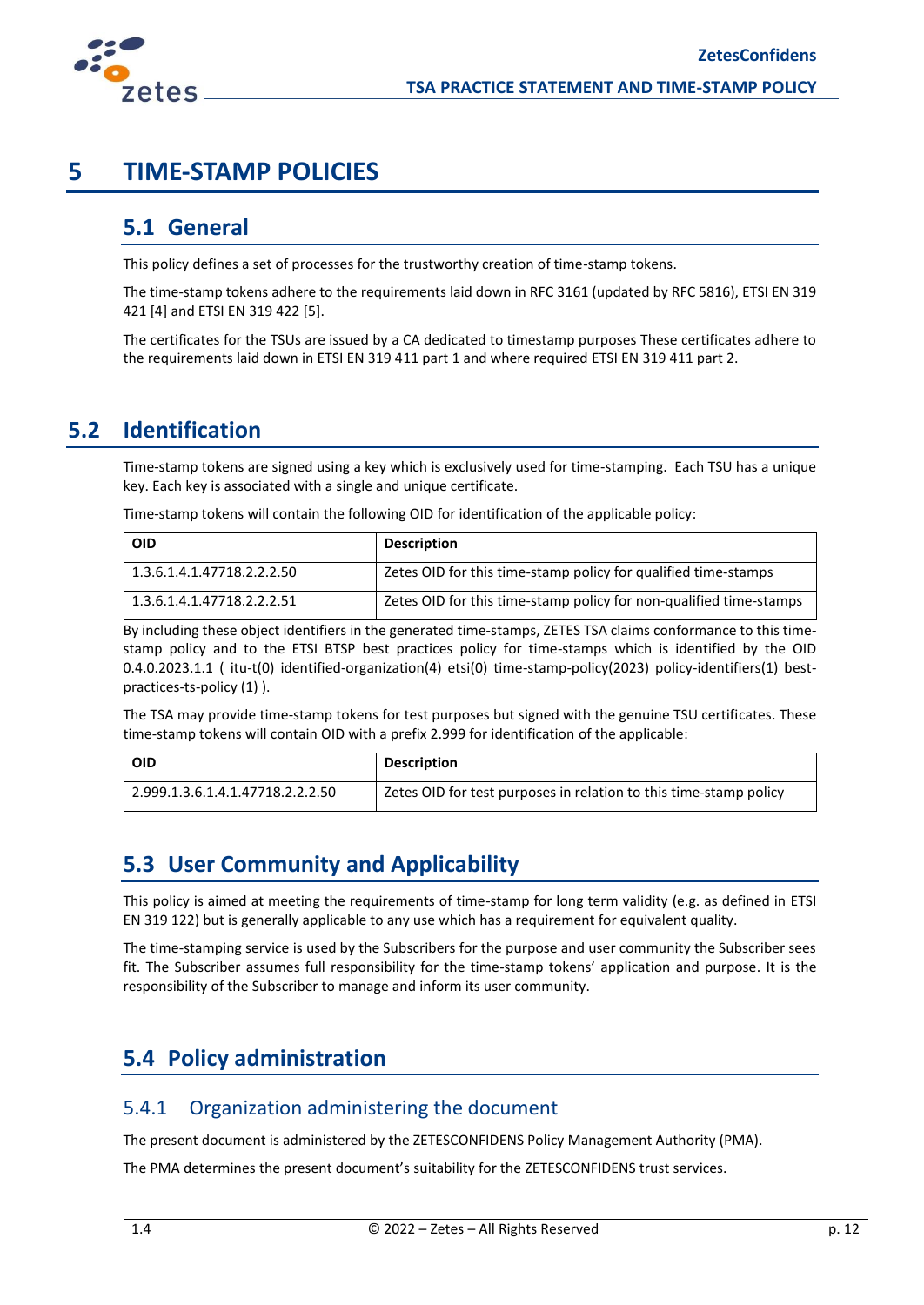

### <span id="page-12-0"></span>5.4.2 Contact person

All questions and comments regarding the present document should be addressed to the representative of the Policy Management Authority (PMA):

| <b>E-mail address:</b> | pma@tsp.zetes.com                           |  |
|------------------------|---------------------------------------------|--|
| <b>Postal address:</b> | Straatsburgstraat 3<br>3, rue de Strasbourg |  |
|                        | 1130 HAREN<br>1130 HAEREN                   |  |
|                        | BELGIË<br><b>BELGIQUE</b>                   |  |
| Telephone:             | 0032 2 728 37 11                            |  |
| Web site:              | http://tsp.zetes.com                        |  |

### <span id="page-12-1"></span>5.4.3 Policy Approval procedures

The PMA is responsible for the approval of the policies and practice statements.

A Change Control mechanism will be used to trace all identified changes to the content of this Certification Practice Statement and Certificate Policy.

This Practice Statement and Policy shall be reviewed in its entirety every year or when major changes are implemented.

Errors, updates, or suggested changes to this Certification Practice Statement shall be communicated to the Policy Management Authority.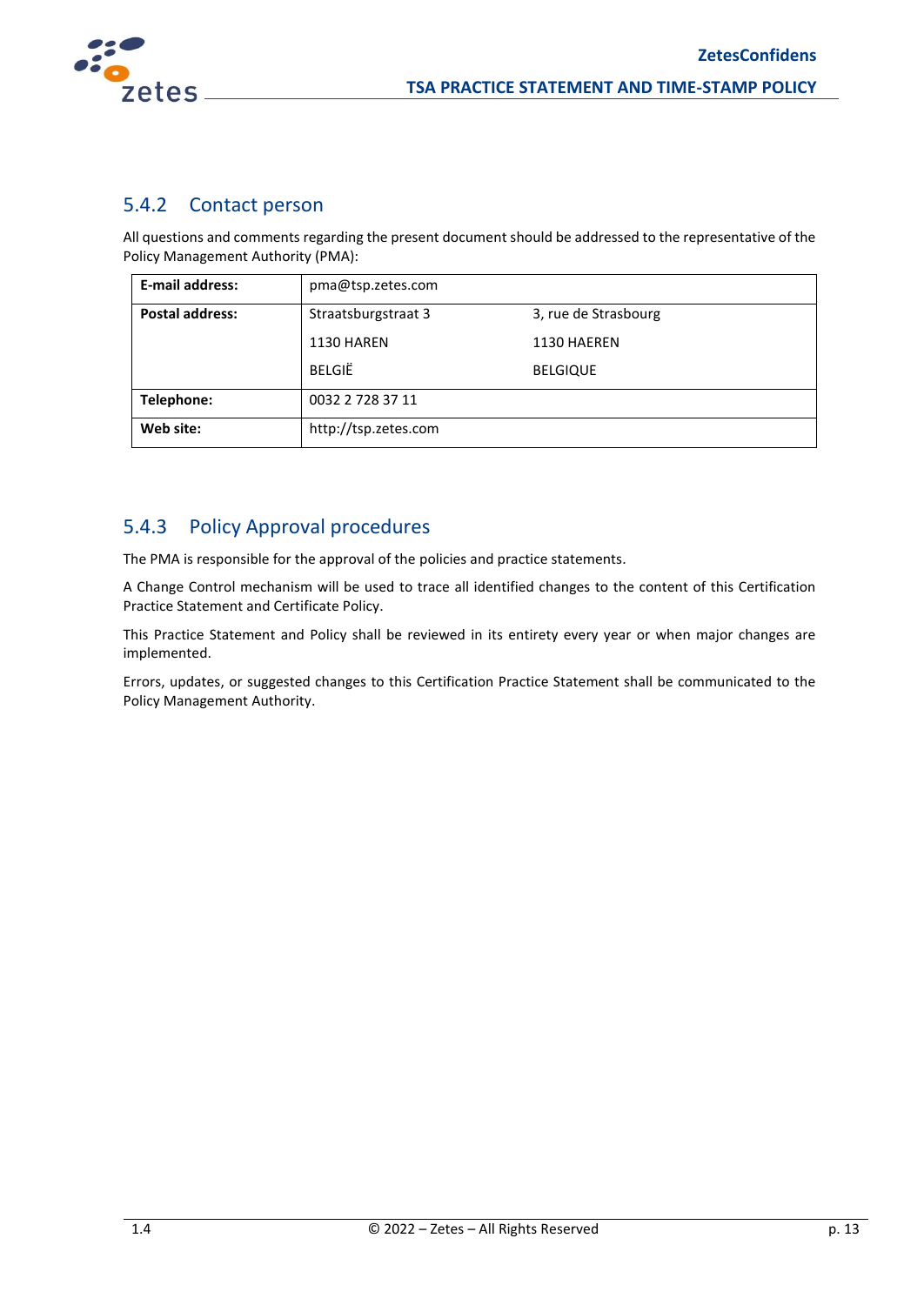

# <span id="page-13-0"></span>**6 POLICIES AND PRACTICES**

### <span id="page-13-1"></span>**6.1 Risk assessment**

ZETESCONFIDENS performs risk assessments on a regular basis to ensure the quality and reliability of the timestamping services. ZETESCONFIDENS risk assessment and risk management program are documented internally.

## <span id="page-13-2"></span>**6.2 Trust Service Policy Management Authority**

The PMA has overall responsibility for all Trust Services. The PMA includes senior members of management as well as staff responsible for the operational management.

The PMA is the high-level management body with final authority and responsibility for:

- (a) Specifying and approving the infrastructure and practices.
- (b) Approving the practice statements and the related policies
- (c) Defining the review process for, including responsibilities for maintaining, the Certification Practice Statement and the related certificate policies, as well as other practice statements and policies for other PKI services.
- (d) Defining the review process that ensures that applicable policies are supported by the practice statement(s).
- (e) Defining the review process that ensures that the applicable practices, policies and procedures are implemented and carried out.
- (f) When applicable, authorising part or all component service of the infrastructure to be provided and/or operated by third parties and the applicable terms and conditions.
- (g) Publication to the Subscribers and Relying Parties of the relevant practice statements and policies.
- (h) Continually and effectively managing related risks. This includes a responsibility to periodically reevaluate risks to ensure that the controls that have been defined remain appropriate, and a responsibility to periodically review the controls as implemented, to ensure that they continue to be effective.
- (i) Specifying cross-certification or mutual recognition procedures and handling related requests.
- (j) Defining internal and external auditing processes with the aim to ensure the proper implementation of the applicable practices, policies and procedures.
- (k) Initiating and supervising internal and external audits.
- (l) Executing the audit recommendations.
- (m) Undertaking any action it considers necessary to ensure the proper execution of the above areas of responsibility.
- (n) Defining the scope of the PKI related service offering, among others by:
	- 1) Defining the certificate classes to be supported by the PKI;
	- 2) Defining the PKI related entities that will be registered by or under the responsibility of the Registration Authority.
	- 3) Defining the needs for policies that are to be followed for each of the certificate classes;
- (o) Ensuring that practices for each of the above-mentioned entities are defined and implemented in a manner that is consistent with this document;
- (p) Mediating in disputes involving Subscribers and/or entities that have been registered by the Registration Authority and the entities that have been implemented by or under the responsibility of the Trust Service Provider.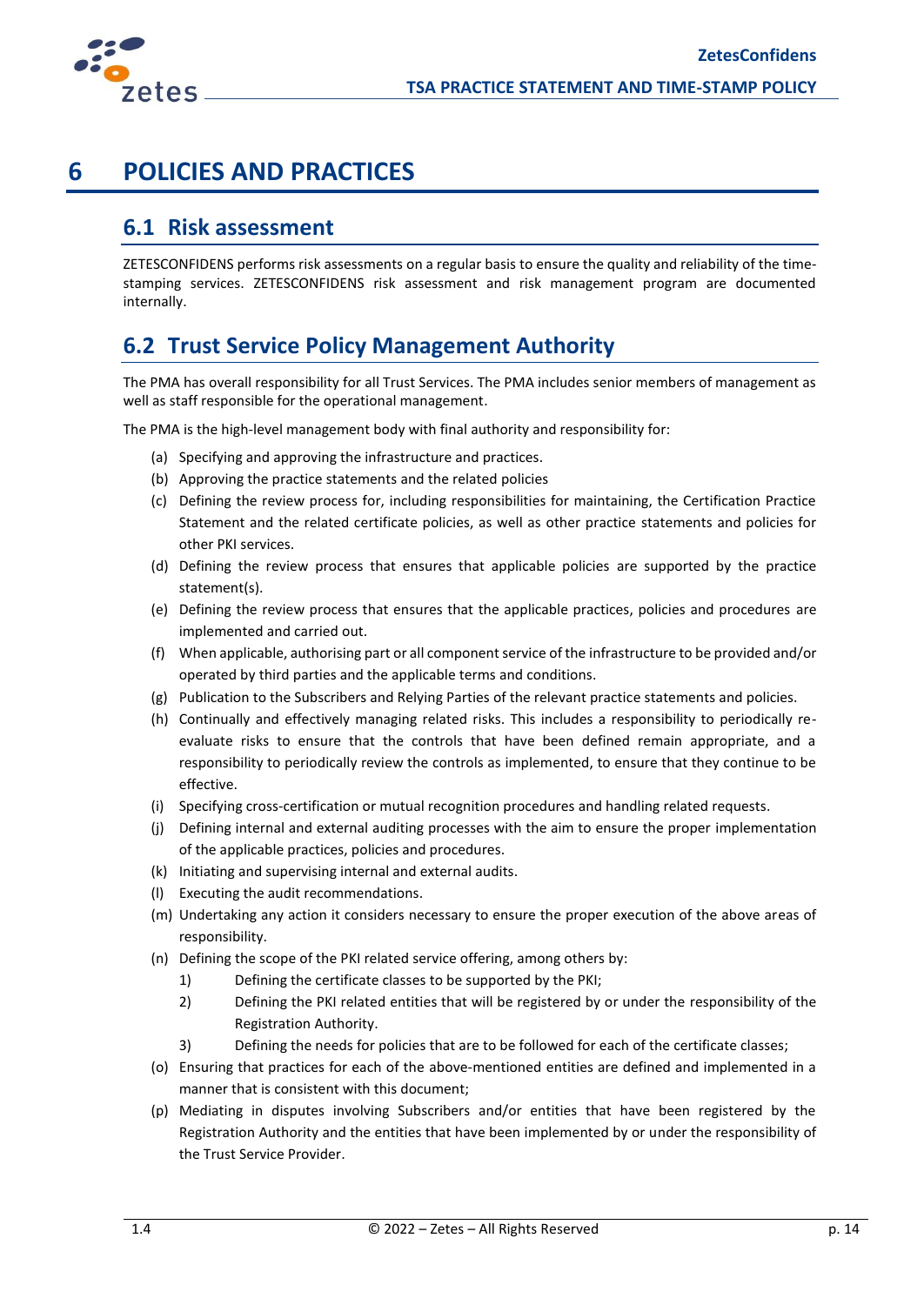

(q) Initiating when appropriate highly sensitive PKI operations such as CA root key revocation and renewal or termination of a service.

### <span id="page-14-0"></span>6.2.1 Time-stamp format

The time-stamp token format is compliant with RFC 3161 [7], RFC 5816 [8] and ETSI EN 319 422 [5].

The cryptographic suites used follow the recommendation stated in ETSI TS 119 312 [6].

The accepted hash algorithms are SHA224, SHA256, SHA384 and SHA512.

### <span id="page-14-1"></span>6.2.2 Accuracy of the time

#### **Accuracy and UTC**

Unless stated otherwise in the time-stamp token, the guaranteed time accuracy is 1 second for qualified and non-qualified time stamps.

The time-stamping service maintains accurate date and time through synchronisation with UTC. UTC is derived from atomic clocks located in the National Metrology Laboratories of various countries and is based on the international definition of the second.

ZetesConfidens operates a set of Stratum-1 multi-GNSS referenced NTP servers that synchronize the system clock of each TSU with at least 3 of these external time references from:

- UTC(ROB) from the public NTP services of the Royal Observatory of Belgium
- GPST from the GPS satellite network
- GST from the Galileo satellite network
- GLONASST from the GLONASS satellite network

In the unlikely case that none of the external time sources are available, the NTP servers can maintain accurate time independently by means of high-precision oscillators until at least one of the external time references is available again.

In any event, each TSU system will also independently check for deviation of the time and automatically stop issuing time-stamp tokens if the accuracy of the time source cannot be assured.

The TSA implements security mechanisms and security controls to ensure only authorized configuration and calibration operations on a TSA System and the time infrastructure are possible.

#### **Leap Seconds**

In order to compensate for the divergence of UTC from solar time, leap seconds are occasionally introduced.

The UTC standard allows leap seconds to be applied at the end of any UTC month, with first preference to June and December and second preference to March and September. As of January 2017, all of them have been inserted at the end of either June 30 or December 31.

Insertion of each UTC leap second is usually decided about six months in advance by the International Earth Rotation and Reference Systems Service (IERS).

ZetesConfidens NTP servers adjust for leap-seconds to maintain proper synchronisation with UTC for use by the TSS.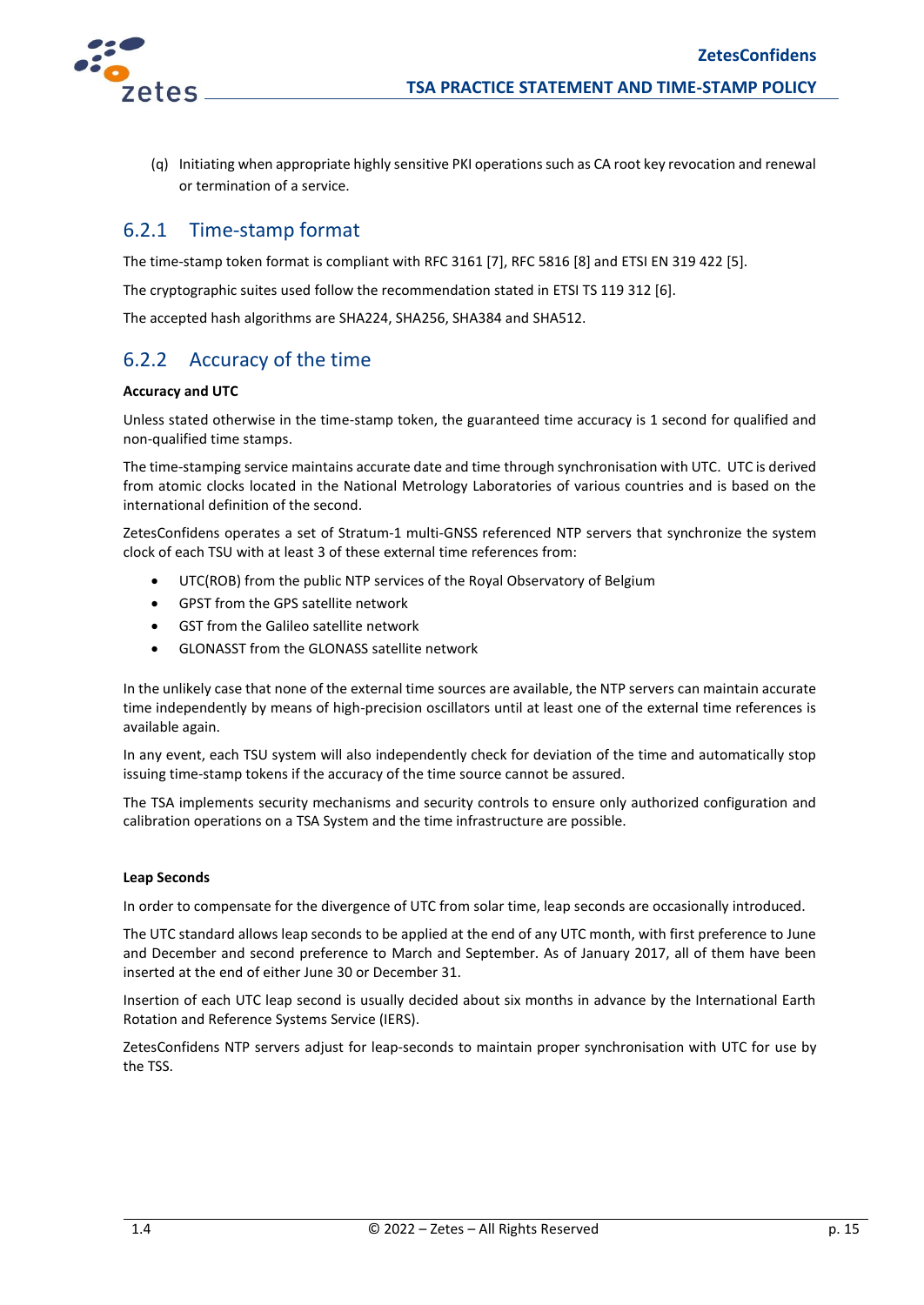

### <span id="page-15-0"></span>6.2.3 Limitations on usage of the service

The time-stamping service does not provide any information or assurance about nor accepts any liability for the data which is timestamped other than the assurance that the signed hash representing said data existed at the date and time of the timestamping operation.

### <span id="page-15-1"></span>6.2.4 Obligations of the subscriber

Subscribers must verify for each fresh time-stamp token that it has been correctly formatted and correctly signed and check that the TSU certificate is valid and that the certificate expiration date fits the Subscriber's needs.

Subscribers must use secure cryptographic suites for time-stamping requests.

Subscribers should inform their end-users and other Relying Parties about the Time-Stamp Policy.

Subscribers should include or archive the TSU certificate status information with the object to be time stamped.

Subscribers should rely on DNS services that respect the TTL value of the A record when accessing the timestamp services and certificate status services.

### <span id="page-15-2"></span>6.2.5 Obligations of relying parties

Before placing any reliance on a time-stamp, a Relying Party must verify that the time-stamp has been correctly signed and that the certificate used to sign the time-stamp was valid at the time indicated in the timestamp.

The Relying Party must take into account any limitations on usage of the time-stamp indicated by this Time-Stamp Policy.

For qualified time-stamps, ETSI EN 319 421 [4] states: "The relying party is expected to use a Trusted List to establish whether the timestamp unit and the timestamp are qualified. If the public key of the TSU is listed in the Trusted List and the service it represents is a qualified time-stamping service, then the time-stamps issued by this TSU can be considered as qualified."

During the TSU certificate validity period, the status of the certificate can be checked using the relevant CRL. ZETESCONFIDENS CA certificates, TSU certificates and the related CRLs are published at https://crt.tsp.zetes.com an[d https://crl.tsp.zetes.com.](https://crl.tsp.zetes.com/)

Relying parties should rely on DNS services that respect the TTL value of the A record when accessing the timestamp services and certificate status services.

If this verification takes place after the end of the validity period of the certificate, the Relying Party should follow the guidance denoted in Annex D of ETSI EN 319 421 [4].

### <span id="page-15-3"></span>6.2.6 Verification of the timestamp

See the guidelines for verification of the timestamp in chapte[r 6.2.5.](#page-15-2)

#### <span id="page-15-4"></span>6.2.7 Applicable law

#### **Applicable Belgian law:**

21 JULI 2016. - Wet tot uitvoering en aanvulling van de verordening (EU) nr. 910/2014 van het Europees Parlement en de Raad van 23 juli 2014 betreffende de elektronische identificatie en vertrouwensdiensten voor elektronische transacties in de interne markt en tot intrekking van Richtlijn 1999/93/EG, houdende invoeging van titel 2 in boek XII "Recht van de elektronische economie" van het Wetboek van economisch recht, en houdende invoeging van de definities eigen aan titel 2 van boek XII en van de rechtshandhavingsbepalingen eigen aan titel 2 van boek XII, in de boeken I, XV en XVII van het Wetboek van economisch recht

21 JUILLET 2016. - Loi mettant en œuvre et complétant le règlement (UE) n° 910/2014 du parlement européen et du conseil du 23 juillet 2014 sur l'identification électronique et les services de confiance pour les transactions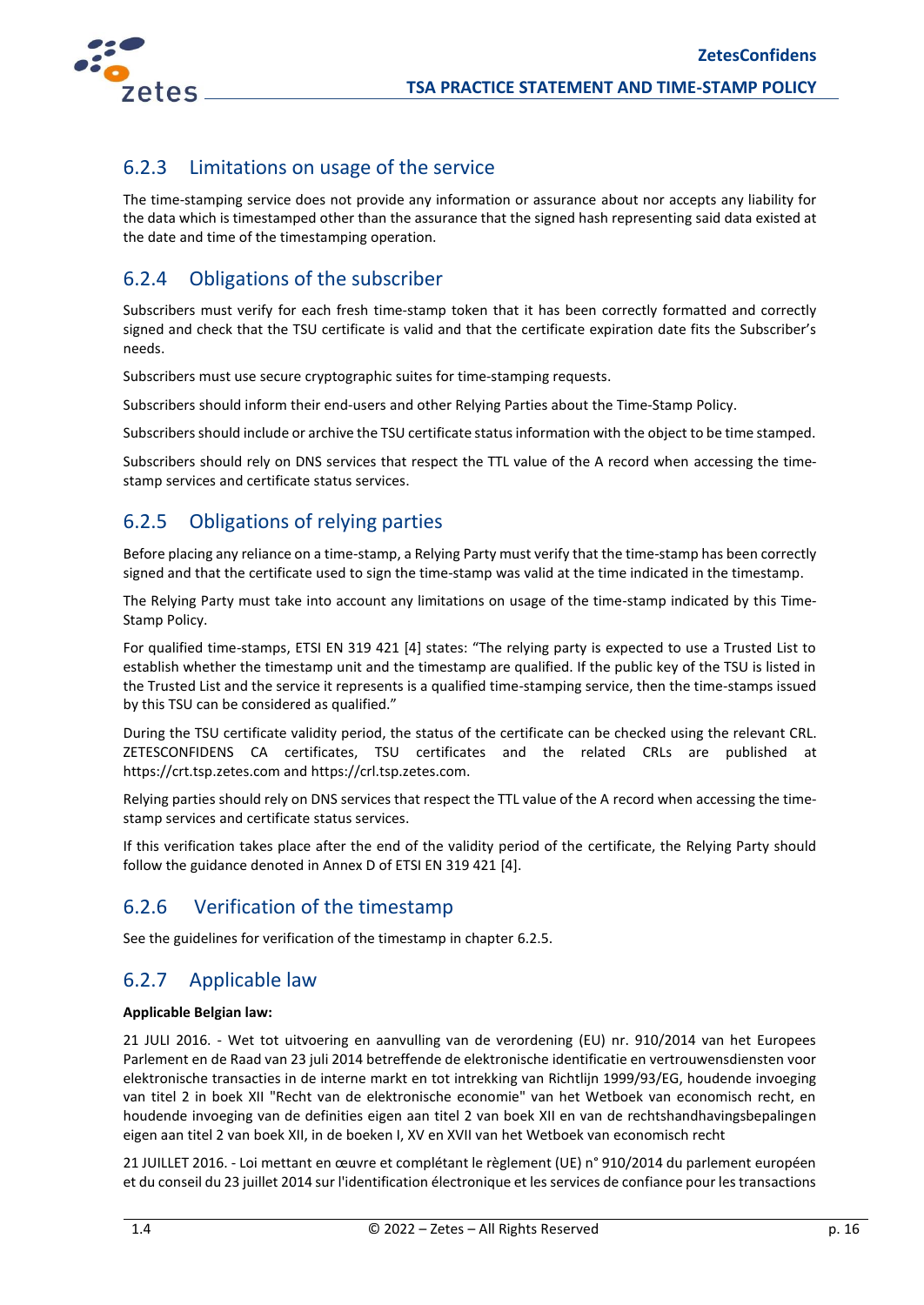électroniques au sein du marché intérieur et abrogeant la directive 1999/93/CE, portant insertion du titre 2 dans le livre XII " Droit de l'économie électronique " du Code de droit économique et portant insertion des définitions propres au titre 2 du livre XII et des dispositions d'application de la loi propres au titre 2 du livre XII, dans les livres I, XV et XVII du Code de droit économique

#### **Applicable EU law:**

Regulation (EU) No 910/2014 of the European Parliament and of the Council of 23 July 2014 on electronic identification and trust services for electronic transactions in the internal market and repealing Directive 1999/93/EC [9].

### <span id="page-16-0"></span>6.2.8 Service Availability

ZETESCONFIDENS has implemented the following measures to ensure availability of the service:

- Redundant setup of IT systems, including HSM infrastructure and Stratum-1 NTP servers, in order to avoid single point of failures
- Redundant internet connections in order to avoid loss of service
- Use of uninterruptable power supplies

The time-stamping service is only available to customers of ZETESCONFIDENS and the service levels are specified in an SLA contract with each customer.

### <span id="page-16-1"></span>**6.3 Terms and conditions**

The present TSA Practice Statement and Time-stamp Policy, in conjunction with the Certification Practice Statement and Certificate Policy (CPS/CP) of the ZETES TSP CA for TSA, constitutes the main set of terms and conditions for the provision and use of the time-stamp services.

A Relying Party can rely on all information available in the present policy and the CPS/CP. All information is available on http://repository.tsp.zetes.com/. The Relying Party shall be deemed to have tacitly accepted other TSP terms and conditions incorporated in the relevant public documents such as the TSA's CA CPS and CP upon relying on the time-stamp.

### <span id="page-16-2"></span>6.3.1 Trust service policy being applied

The present document represents the applied trust service policy.

#### <span id="page-16-3"></span>6.3.2 Retention of trust service event logs

Service event logs are retained for at least three months. Logs relating to the life cycle of the TSU keys are retained until 7 years after the certificate for the TSU key ceases to be valid due to expiration or revocation.

## <span id="page-16-4"></span>**6.4 Information for relying parties**

The relying party must:

- verify that the time-stamp token has been correctly signed and that the private key used to sign the time-stamp has not been compromised until the time of the verification. ZETESCONFIDENS TSA provides several ways to do so, see clause [6.2.](#page-13-2)
- take into account any limitations on the usage of the timestamp indicated by this timestamp policy
- take into account any other precautions prescribed in agreements or elsewhere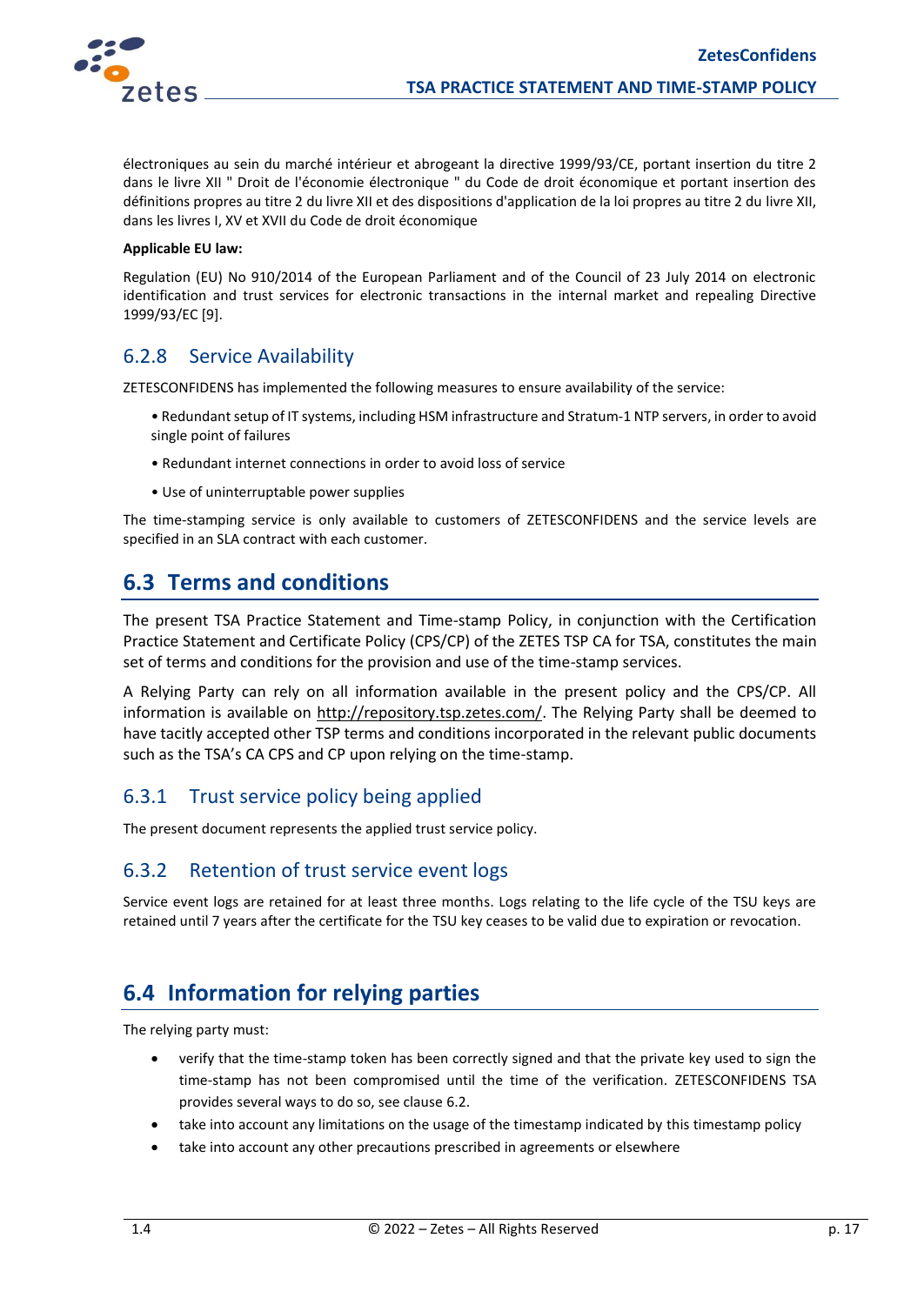

# <span id="page-17-0"></span>**7 TSA MANAGEMENT AND OPERATION**

### <span id="page-17-1"></span>**7.1 Internal organization**

ZETESCONFIDENS maintains non-disclosed documentation that specifies operational controls concerning personnel security, access controls, risk assessment…etc.

This internal documentation is audited by independent conformity assessment body to confirm compliance of the service against ETSI TS 319 401 [2].

### <span id="page-17-2"></span>**7.2 Personnel security**

ZETESCONFIDENS follows personnel and management practices that provide reasonable assurance of the trustworthiness and competence of the members of the staff and of the satisfactory performance of their duties in the fields of electronic signature-related technologies.

All members of the staff operating the key management operations, administrators, security officers, system auditors or any other operations that materially affect such operations are considered as serving in a trusted position.

Trusted roles within ZETESCONFIDENS are activities conducted to operate, maintain, monitor, review and communicate about trust service activities. Trusted roles are allocated to duly identified persons by the PMA.

Zetes conducts an initial investigation of all members of staff who are candidates to serve in trusted roles to make due diligence attempt to determine their trustworthiness and competence.

### <span id="page-17-3"></span>**7.3 Asset management**

All IT systems used within the service are clearly identified, categorized and filed in an asset management database.

Media are stored securely. Backup media are also stored in a separate location that is physically secure and protected from fire and water damages.

### <span id="page-17-4"></span>**7.4 Access control**

ZETESCONFIDENS operates its sites involved with trust services activities according ISO 27001 requirements. The implemented Information Security Management System includes several controls related to computer security and a.o. :

- Firewalls to protect the internal network domain from unauthorized access and to prevent all accesses and protocols that are not required for the operation of the TSP
- Control of sensitive data stored on "demobilized" or reusable storage device
- Local network components are kept in a secure environment and their configuration is periodically checked
- Use of multifactor authentication for accounts capable to issue certificates
- Enforced access control to modify disseminated information regarding Qualified Certificates. The site for dissemination provides https protocol for read access.
- Enforced access control to modify revocation status information through a mutual SSL authentication between the CA and the OCSP server and between CA and the CRL publication infrastructure.
- Access control, intrusion detection system and CCTV monitoring to detect, record and react upon unauthorized physical access to its resources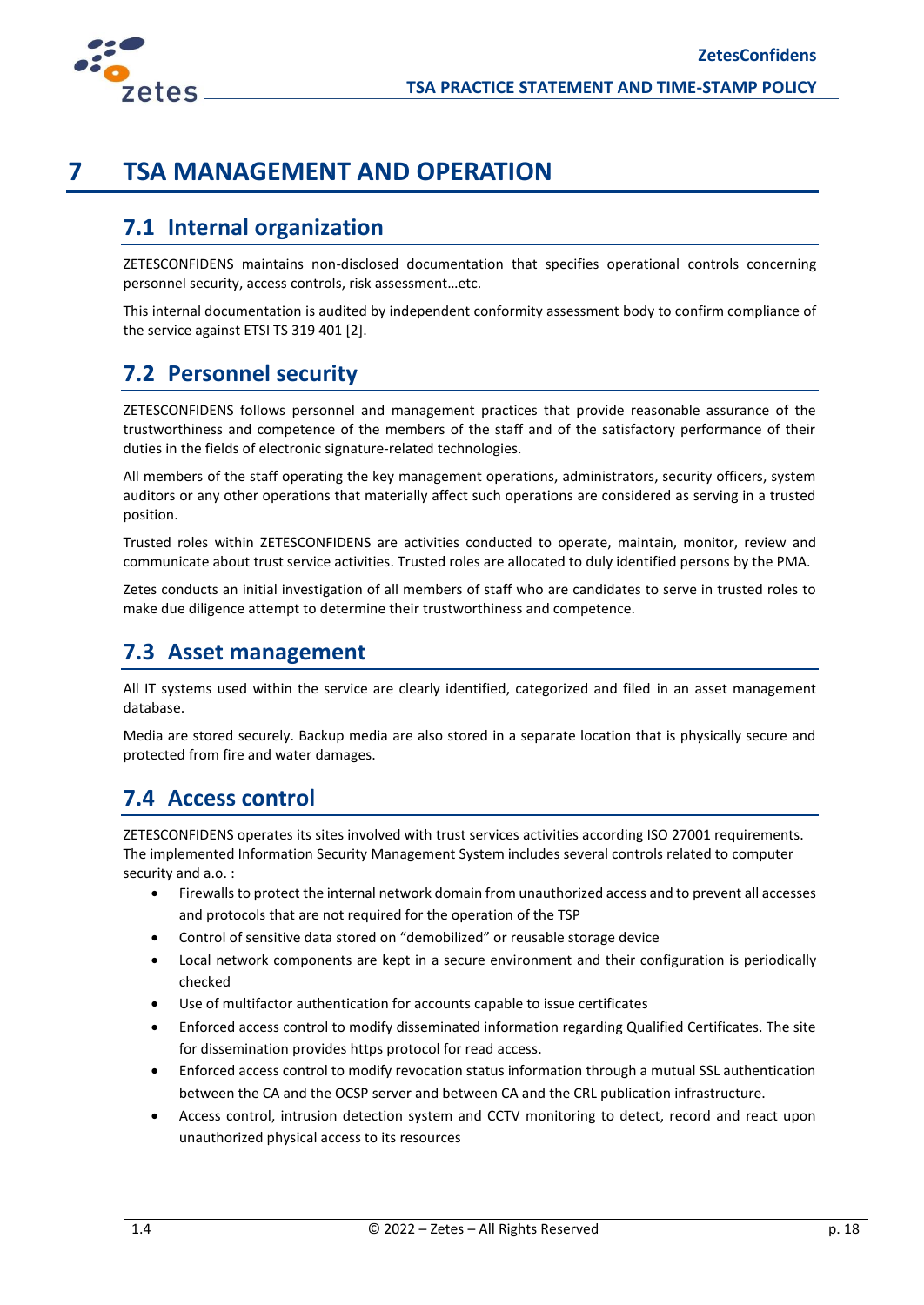

## <span id="page-18-0"></span>**7.5 Cryptographic controls**

#### <span id="page-18-1"></span>7.5.1 General

The TSA uses service-specific private keys for the Certification Authority, OCSP responders and the Time-Stamp Units. Private keys are generated and stored in a secure Hardware Security Module which has a relevant security certification as specified in ETSI TS 319 421 [4].

### <span id="page-18-2"></span>7.5.2 TSU key generation

The generation of the TSU's signing key(s) is undertaken in a physically secured environment by personnel in trusted roles under dual control. The personnel authorized to carry out this function is limited to those in trusted roles authorized to do so under the TSA's practices.

The generation of the TSU's signing key(s) is carried out within a cryptographic module which is conformant to FIPS 140-2, level 3 [11].

The TSU key generation algorithm, the resulting signing key length and signature algorithm used for signing time-stamps key is recognized by any national supervisory body, or in accordance with existing current state of the art, as being fit for the purposes of time-stamps as issued by the TSA.

### <span id="page-18-3"></span>7.5.3 TSU private key protection

For operational use the TSU's signing key(s) are secured out within a cryptographic module which is conformant to FIPS 140-2, level 3 [11].

For backup the TSU private keys are copied, stored and recovered only by authorized personnel in trusted roles using dual control in a physically secured environment. The personnel authorized to carry out this function shall be limited to those requiring doing so under TSA's practices.

### <span id="page-18-4"></span>7.5.4 TSU public key certificate

The TSA guarantees the integrity and authenticity of the TSU signature verification (public) keys as follows:

- TSU signature verification (public) keys are available to relying parties in the form of a public key certificate. The certificates are published at[: https://crt.tsp.zetes.com/](https://crt.tsp.zetes.com/)
- The TSU does not issue a time-stamp before its signature verification (public key) certificate is loaded into the TSU or its cryptographic device. When obtaining a signature verification (public key) certificate, the TSA verifies that this certificate has been correctly signed (including verification of the certificate chain to a trusted certification authority).

### <span id="page-18-5"></span>7.5.5 Rekeying TSU's key

Rekeying for a TSU means that a new key and certificate will be created for an existing TSU identifier.

TSU private signing keys are replaced before the end of their validity period, (i.e., when the algorithm or key size is determined to be vulnerable).

The life-time of TSU's certificate is no longer than the period of time that the chosen algorithm and key length is recognized as being fit for purpose (see clause 9.3 in TS 119 312 [6]).

Once a year or when significant changes occur, the TSA verifies all cryptographic algorithm used in the TSA infrastructure against the algorithm recognized as suitable.

If an algorithm becomes compromised or is not suitable anymore, the PMA will instruct the TSA to rekey any affected private keys.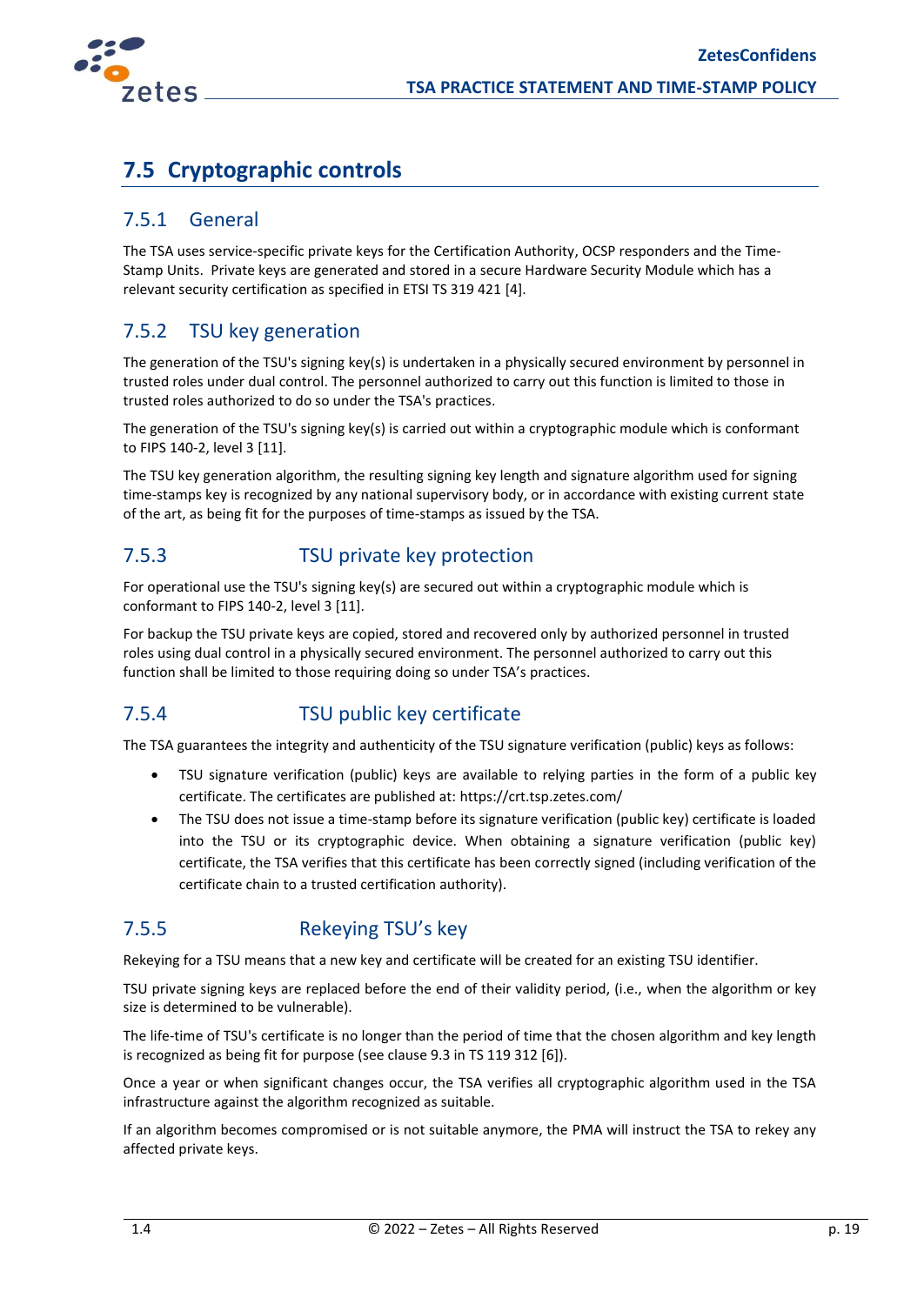

### <span id="page-19-0"></span>7.5.6 Life cycle management of signing cryptographic hardware

The used cryptographic hardware is inspected by trustworthy personnel in dual control during shipment and storing.

Specifically, the hardware is checked for

- a) any damages of security seals
- b) any damages of the case of the hardware (e.g. scratches, bumps…)
- c) any damages of the packing of the hardware

Additionally, the following applies:

d) The Installation and activation of TSU's signing keys in cryptographic hardware is done only by personnel in trusted roles using, at least, dual control in a physically secured environment.

e) TSU private signing keys stored on TSU cryptographic module are erased upon device retirement in a way that it is practically impossible to recover them.

### <span id="page-19-1"></span>7.5.7 End of TSU key life cycle

TSU private keys will not be used beyond the validity of the corresponding certificate. After expiration of the private keys, the private keys within the cryptographic hardware are destroyed in a manner such that the private keys cannot be retrieved or used anymore.

### <span id="page-19-2"></span>**7.6 Timestamping and Clock synchronization with UCT**

The ZETESCONFIDENS time-stamping service issues Time-stamps conform to the time-stamp profile as defined in ETSI EN 319 422 [5].

The TSA time servers are synchronized with UTC [1]. In the case the TSA clock's accuracy cannot be maintained, no timestamp will be issued until re-synchronization of the clock.

Audit and calibration records are maintained. Clock synchronization is maintained when a leap second occurs as notified by the appropriate body.

See chapter [6.2.2](#page-14-1) for additional information.

### <span id="page-19-3"></span>**7.7 Physical and environmental security**

ZETESCONFIDENS has established physical security measures and environmental controls commensurate with the value and critical nature of the assets they apply to. Physical and environmental security is aimed to prevent, deter, detect and delay unauthorized access, loss, theft, damage, compromise, interferences and interruption to business activities.

ZETESCONFIDENS facilities are organized, partitioned and segregated into distinct areas with specific physical security measures according the type and sensitivity of assets and the operations conducted.

The sites hosting the services implement proper security controls, including access control, intrusion detection and CCTV. Access to the sites is limited to authorized personnel.

The secure premises within these sites are located in an area appropriate for high-security operations. These premises feature numbered zones and locked rooms, cages, safes, and cabinets.

Physical access is restricted by implementing mechanisms to control access from one area of the facility to another or access into high-security zones such as locating operations in a secure computer room physically monitored and supported by security alarms and requiring movement from zone to zone to be accomplished using a token and access control lists.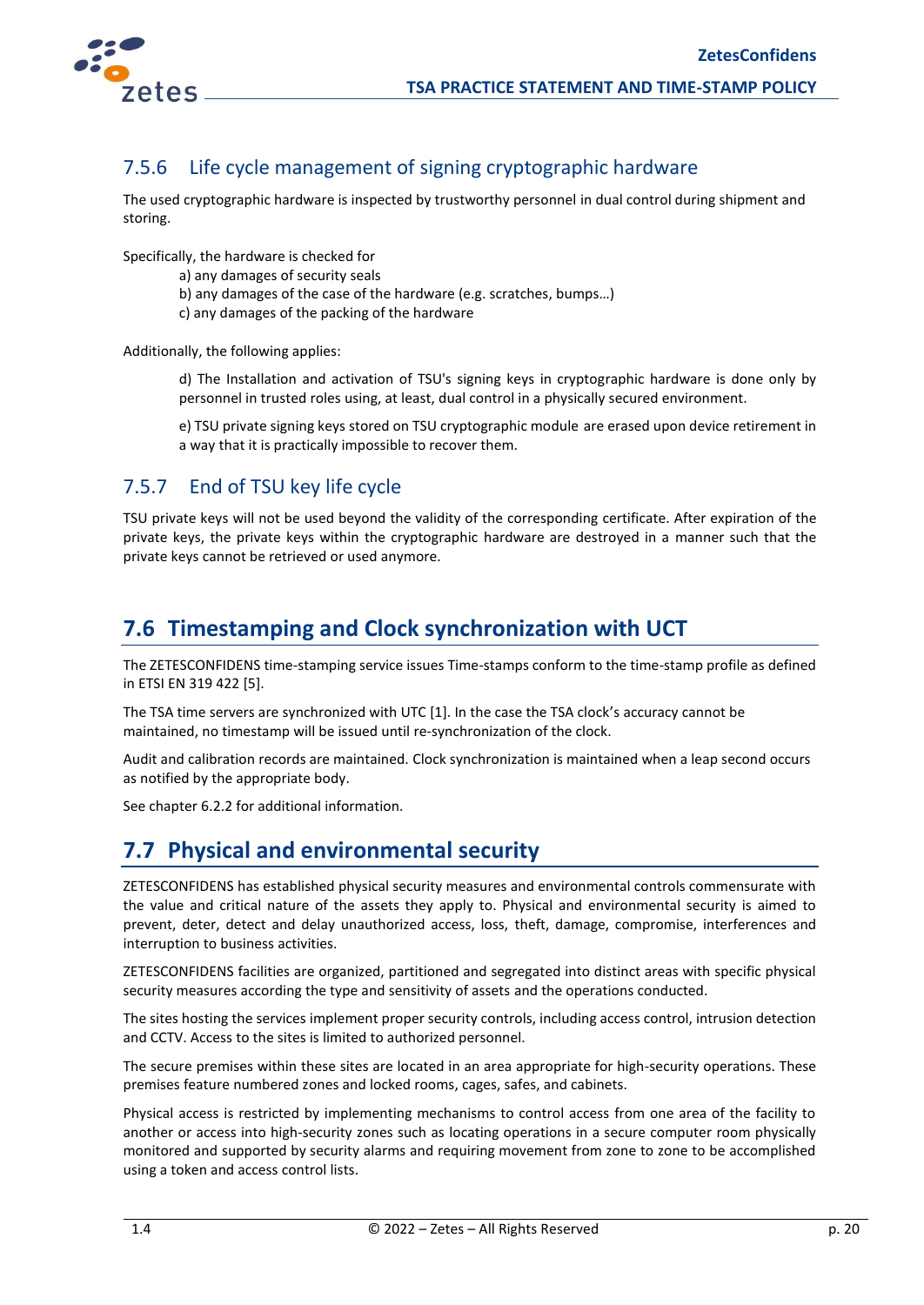

Power and air conditioning operate with a high degree of redundancy.

Premises are protected from any water damages.

Prevention and protection as well as measures against fire exposures are implemented.

To prevent unwanted disclosure of sensitive data, waste is disposed of in a secure manner.

## <span id="page-20-0"></span>**7.8 Operation security**

ZETESCONFIDENS ensures that all components of the TSA infrastructure are secure and correctly operated. Operational risks and security risks are mitigated as best as possible.

The operational procedures and security practices meet the requirements laid down in ETSI EN 319 421 [4].

Capacity management is done on a regular basis to evaluate the infrastructure's capacity and performance based on the monitoring figures and new business perspectives.

### <span id="page-20-1"></span>**7.9 Network security**

ZETESCONFIDENS ensures the maintenance of a high-level network of systems security including firewalls. Network intrusions are monitored and detected.

The network segment for the TSU servers

- is protected by a dedicated firewall,
- is protected by the general firewalls and intrusion detection system of the ZETES secure facility
- is segregated from other internal network segments and uses dedicated network equipment.

Not needed connections and services are explicitly forbidden, blocked or deactivated.

A description of the network security controls is available in internal confidential documents of ZETESCONFIDENS and/or Zetes.

Network security is verified by means of regular vulnerability scans and penetration tests. A record is maintained as evidence that each vulnerability scan was performed by a person or entity with the skills, tools, proficiency, code of ethics, and independence necessary to provide a reliable report.

### <span id="page-20-2"></span>**7.10 Incident management**

ZETESCONFIDENS defined an incident management procedure for incident reporting and incident handling.

These procedures are established to ensure a quick, effective and orderly response to (information) security incidents providing knowledge to reduce the likelihood and impact of recurring incident. Incident records and gained knowledge are reviewed during the risk assessment exercise and participate from the risk management procedure.

### <span id="page-20-3"></span>**7.11 Collection of evidence**

ZETESCONFIDENS records all relevant information regarding the operations as a TSA for a defined period. This information can be made available to external parties for the purpose of legal proceedings under condition of approval by the PMA.

### <span id="page-20-4"></span>**7.12 Business continuity management**

ZETESCONFIDENS establishes the necessary measures for full and automatic recovery of the on-line services in case of a disaster or of corrupted servers, software or data.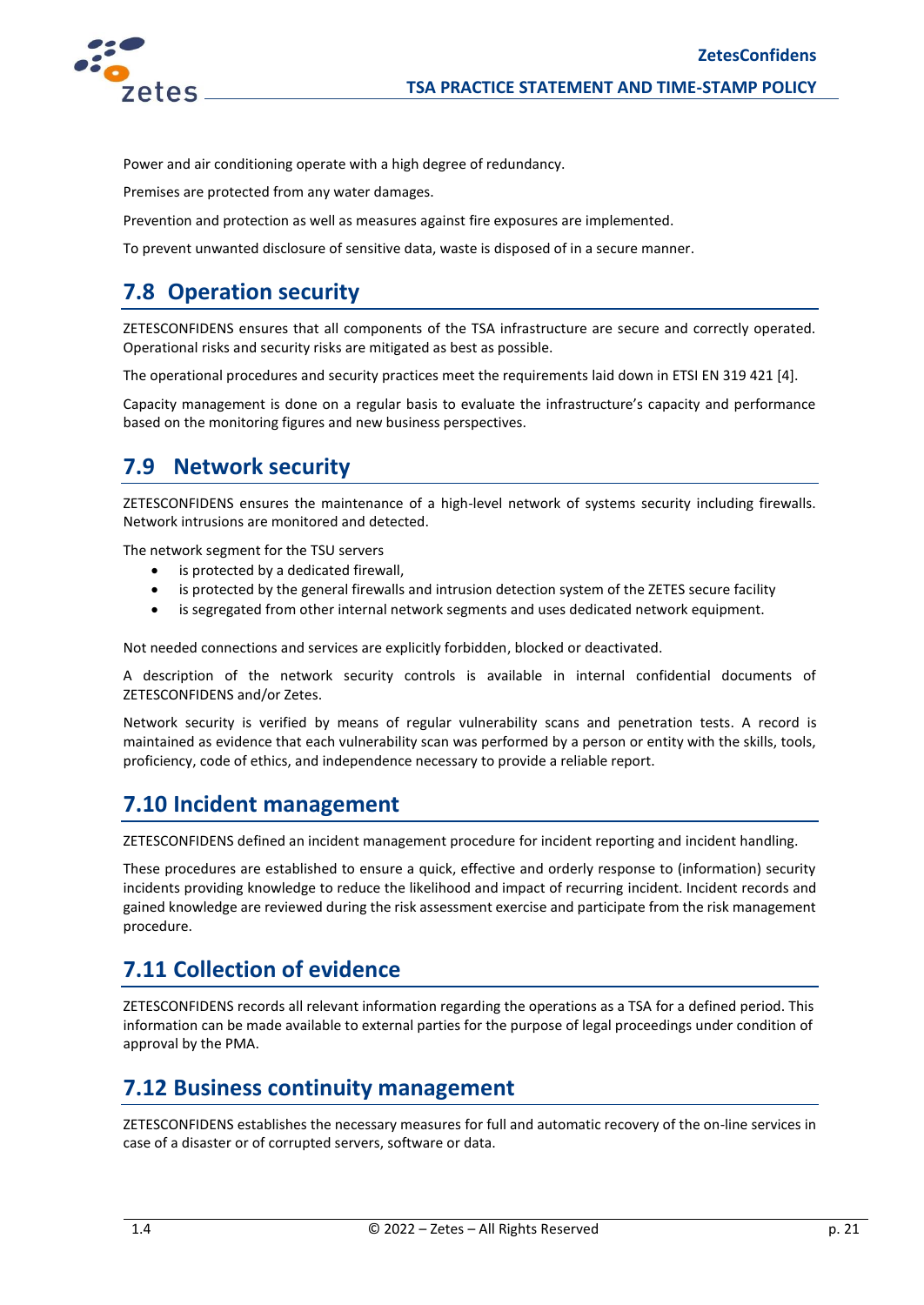

Continuity of the TSA services is ensured by maintaining independent TSUs in at least two separate sites and by also providing continuity of operations for the CA and VA (see the CPS and CP of the CA for more information)

Depending on the cause of the disaster and their effects, the PMA will assess the measures to be taken regarding

- the protection of sensitive resources and information on the disabled site
- the need to revoke certificates impacted by the disaster (as the protection of disabled site cannot be ensured)
- the setup of a new site

A Business Continuity Plan has been implemented to ensure business continuity following a natural or other disaster and is available as a separate internal document.

### <span id="page-21-0"></span>**7.13 TSA termination and termination plans**

ZETESCONFIDENS maintains a Termination Plan that covers the procedures in case of termination of TSA services. ZETESCONDIENS will make a best effort to minimize the impact for Subscribers and Relying Parties.

The following is a summary of the minimum procedures that are applicable in such a case.

In the context of a scheduled termination:

- Cessation of the issuance of any new time-stamp
- Termination notification to the Belgian Supervisory Body and to the Subscribers within 3 months and no later than 2 months before the effective termination
- Preservation and transfer of auditing and archival records to the arranged custodian
- Revocation of unexpired and unrevoked TSU Certificates
- Creation of a last CRL
- Decommissioning of the TSU keys
- Possible cessation of the OCSP service for the TSU certificates

In the context of an unscheduled termination:

As far as it is possible, the plan for expected termination as described in section above will be followed with the following potential significant differences:

- Shorter or even no delay for the notification of the interested parties
- Shorter or no delay for the revocation of certificates

### <span id="page-21-1"></span>**7.14 Conformance**

For qualified time-stamps conformance to the present policy is audited and testified by a duly recognized Conformity Assessment Body as defined in EU Regulation No 910/2014 [9] and ETSI EN 319 403 [3]. ZETESCONFIDENS is supervised by the Belgian Ministry for Economy, SMEs, the Self-employed, Energy - Quality and Safety, the Belgian Supervisory Body and listed in the Belgian Trusted List of Qualified TSP issuing Qualified electronic Time-stamps.

Relying parties can use the Trusted List to establish whether the timestamp unit and the timestamp are qualified. If the public key of the TSU is listed in the Trusted List and the service it represents is a qualified timestamping service, then the time-stamps issued by this TSU can be considered as qualified."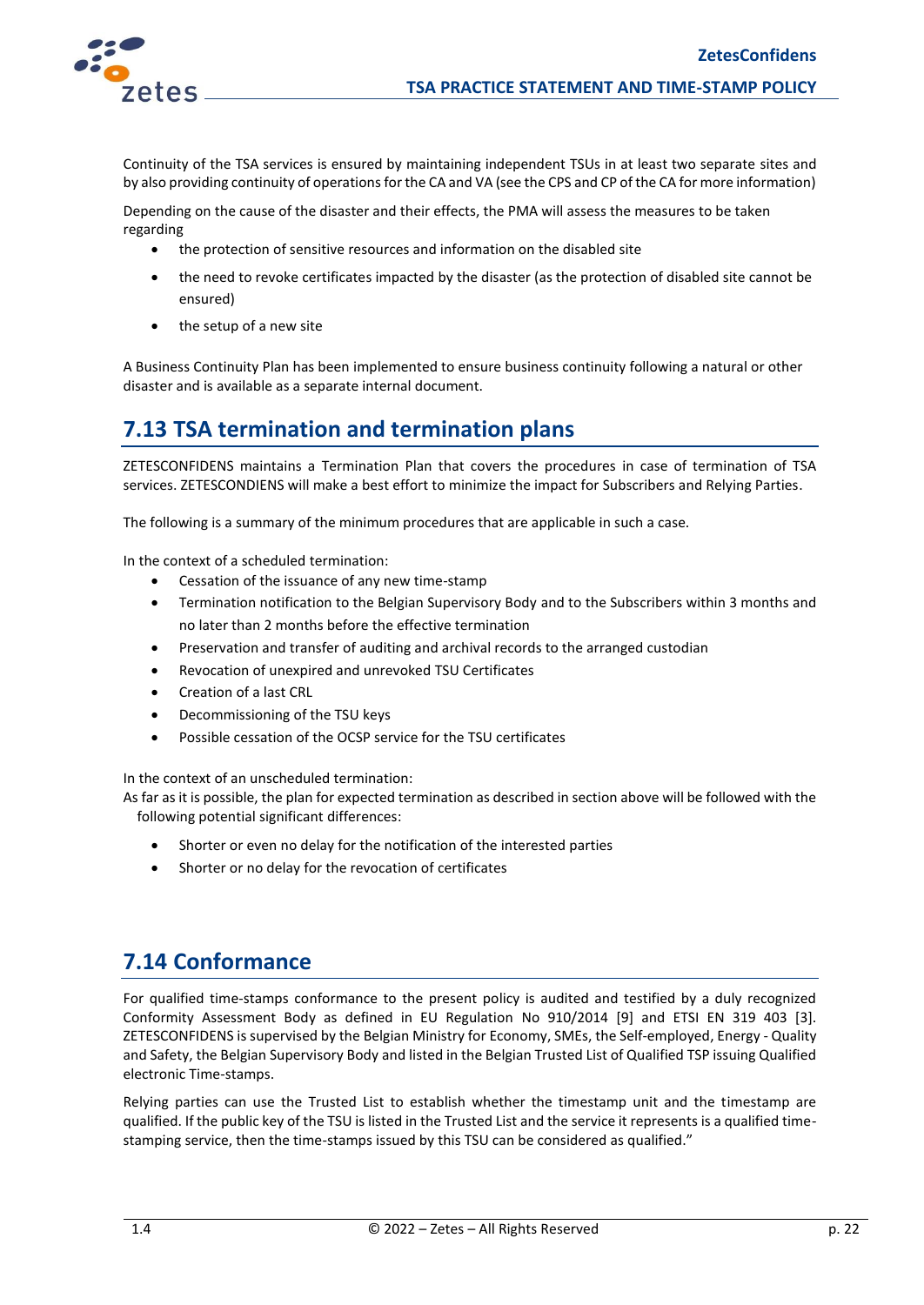

# <span id="page-22-0"></span>**8 TIME-STAMP TOKENS AND CERTIFICATES**

### <span id="page-22-1"></span>**8.1 TSU time-stamp token profiles**

Profile for qualified time-stamp tokens:

- standard RFC 3161 and RFC 5816 format
- qcStatements in RFC 3739 format: esi4-qtstStatement-1

Profile for non-qualified time-stamp tokens:

• standard RFC 3161 and RFC 5816 format

## <span id="page-22-2"></span>**8.2 TSU public key certificates**

| <b>TSU</b>       | Active                   | <b>Common Name</b>                 | Validity                | Key            | <b>Serial Number</b>    |
|------------------|--------------------------|------------------------------------|-------------------------|----------------|-------------------------|
| TSU1             | A                        | ZETES TSP RSA Qualified TSU1       | 12/07/2019 - 12/07/2025 | RSA3072        | 14:81:32:A1:6A:CD:84:B8 |
| TSU <sub>2</sub> | A                        | ZETES TSP RSA Qualified TSU2       | 12/07/2019 - 12/07/2025 | RSA3072        | 1E:56:CD:74:24:2F:6E:70 |
| TSU3             |                          | ZETES TSP EC Qualified TSU3        | 16/05/18-13/05/30       | <b>ECC256</b>  | 3B:2D:48:07:68:95:D3:9D |
|                  |                          |                                    | revoked 12/07/2019      |                |                         |
| TSU4             | $\overline{\phantom{a}}$ | ZETES TSP EC Qualified TSU4        | 16/05/18-13/05/30       | <b>ECC256</b>  | 7D:BF:1C:7F:E9:83:90:B5 |
|                  |                          |                                    | revoked 12/07/2019      |                |                         |
| TSU <sub>5</sub> | $\overline{a}$           | ZETES TSP RSA TSU5                 | 16/05/18-14/05/24       | RSA3072        | 25:45:01:D5:CE:7A:F4:63 |
|                  |                          |                                    | revoked 12/07/2019      |                |                         |
| TSU <sub>6</sub> |                          | ZETES TSP RSA TSU6                 | 16/05/18-14/05/24       | RSA3072        | 6E:AF:D7:1E:5D:EF:99:50 |
|                  |                          |                                    | revoked 12/07/2019      |                |                         |
| TSU7             | $\overline{a}$           | ZETES TSP EC TSU7                  | 16/05/18-13/05/30       | <b>ECC256</b>  | 34:A2:7C:04:14:FB:23:C1 |
|                  |                          |                                    | revoked 12/07/2019      |                |                         |
| TSU8             |                          | ZETES TSP EC TSU8                  | 16/05/18-13/05/30       | <b>ECC256</b>  | 0D:13:C8:6E:1E:2A:C5:56 |
|                  |                          |                                    | revoked 12/07/2019      |                |                         |
| TSU9             | Α                        | ZetesConfidens RSA Qualified TSU9  | 12/07/2019 - 12/07/2022 | <b>RSA2048</b> | 1D:C8:F3:C3:43:D4:47:F9 |
| <b>TSU10</b>     | A                        | ZetesConfidens RSA Qualified TSU10 | 12/07/2019 - 12/07/2022 | <b>RSA2048</b> | 59:C5:4C:A5:FC:6E:F5:89 |
| <b>TSU11</b>     | A                        | ZetesConfidens EC Qualified TSU11  | 12/07/2019 - 12/07/2025 | <b>ECC256</b>  | 02:CF:13:87:C6:2C:85:BC |
| <b>TSU12</b>     | A                        | ZetesConfidens EC Qualified TSU12  | 12/07/2019 - 12/07/2025 | <b>ECC256</b>  | 5A:C7:28:39:EC:DE:AE:05 |
| <b>TSU13</b>     | A                        | ZetesConfidens RSA TSU13           | 12/07/2019 - 12/07/2022 | <b>RSA2048</b> | 46:97:BE:E8:42:72:7F:B0 |
| <b>TSU14</b>     | Α                        | ZetesConfidens RSA TSU14           | 12/07/2019 - 12/07/2022 | <b>RSA2048</b> | 69:D8:11:E7:E1:A2:B5:1B |
| <b>TSU15</b>     |                          | ZetesConfidens EC TSU15            | 22/01/2019-20/01/2025   | <b>ECC256</b>  | 2F:F7:15:65:BE:21:B5:A0 |
|                  |                          |                                    | revoked 12/07/2019      |                |                         |
| <b>TSU16</b>     | $\overline{a}$           | ZetesConfidens EC TSU16            | 22/01/2019-20/01/2025   | <b>ECC256</b>  | 56:8B:16:BC:77:ED:91:3A |
|                  |                          |                                    | revoked 12/07/2019      |                |                         |
| <b>TSU17</b>     | A                        | ZetesConfidens EC Qualified TSU17  | 28/02/2022 - 28/02/2028 | <b>ECC256</b>  | 6F:C4:C3:B0:02:5D:47:36 |
| <b>TSU18</b>     | A                        | ZetesConfidens EC Qualified TSU18  | 28/02/2022 - 28/02/2028 | <b>ECC256</b>  | 3F:94:B4:D4:76:3C:C2:96 |
| <b>TSU19</b>     | A                        | ZetesConfidens RSA Qualified TSU19 | 28/02/2022 - 28/02/2025 | <b>RSA2048</b> | 5F:49:85:96:D8:0A:67:AA |
| <b>TSU20</b>     | A                        | ZetesConfidens RSA Qualified TSU20 | 28/02/2022 - 28/02/2025 | <b>RSA2048</b> | 2D:A6:50:04:04:FC:D7:F6 |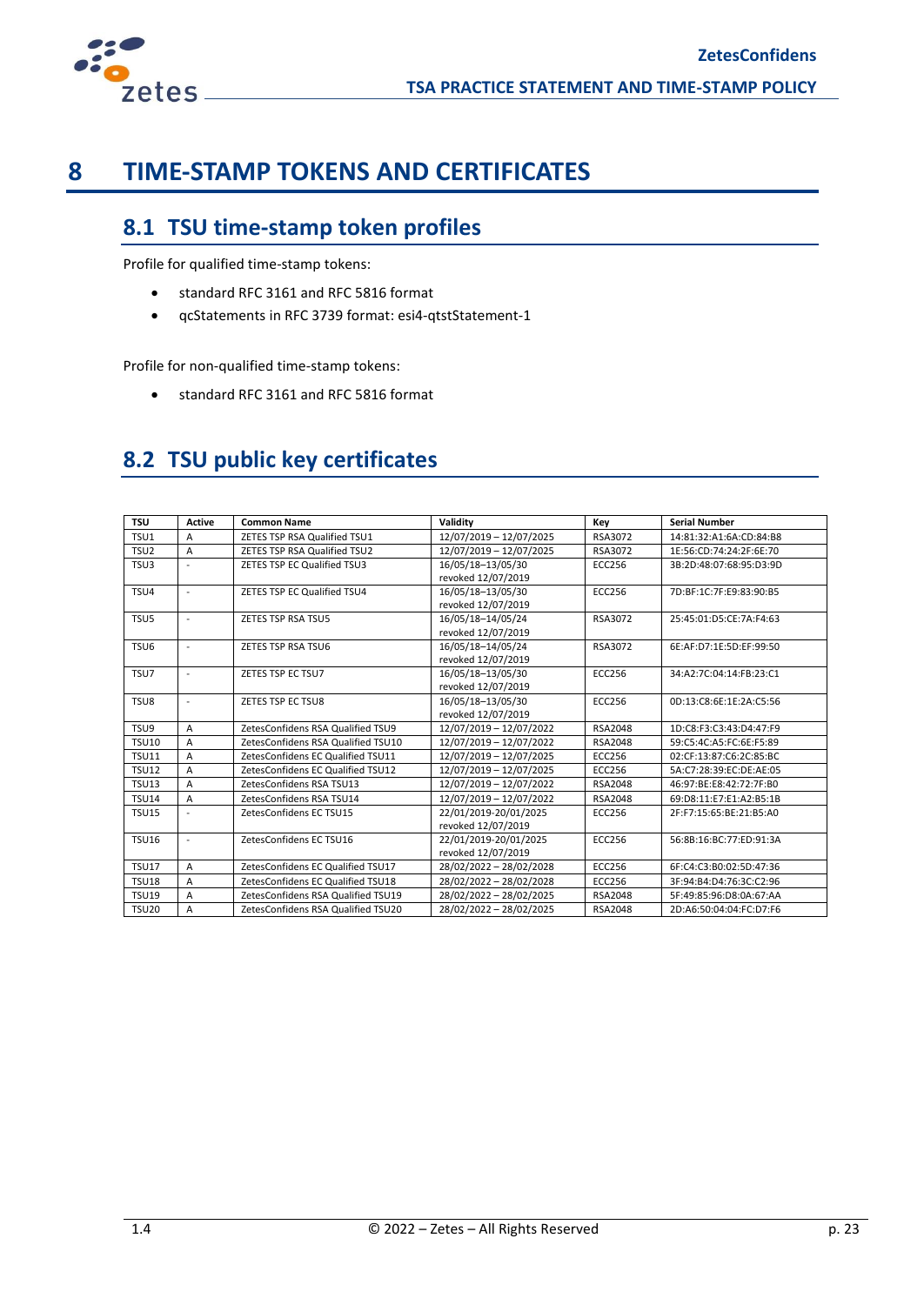

### <span id="page-23-0"></span>8.2.1 ZETES TSP RSA Qualified TSU1

```
Certificate:
     Data:
         Version: 3 (0x2)
         Serial Number:
             14:81:32:a1:6a:cd:84:b8
         Signature Algorithm: sha256WithRSAEncryption
         Issuer: C = BE, O = ZETES SA (VATBE-0408425626), serialNumber = 001, CN = ZETES TSP CA FOR TSA 001
         Validity
 Not Before: Jul 12 07:19:43 2019 GMT
 Not After : Jul 12 07:19:43 2025 GMT
         Subject: C = BE, O = ZETES SA (VATBE-0408425626), CN = ZETES TSP RSA Qualified TSU1
         Subject Public Key Info:
             Public Key Algorithm: rsaEncryption
                 RSA Public-Key: (3072 bit)
                 Modulus:
                     00:b5:29:ea:5d:8e:6f:69:7a:4e:a3:26:7d:e5:01:
                    22:70:7a:5f:3f:c2:69:a6:5c:fa:28:7e:e8:4e:6e:
                     c3:be:56:b5:0c:b4:ec:20:de:bd:e7:55:41:2d:8b:
                     bc:d2:a7:d9:f5:dc:31:88:ff:62:cb:33:d6:82:f4:
                    d6:c9:ec:1a:f5:c5:54:94:65:56:da:84:41:a9:5c:
                    84:6b:15:59:c5:15:c5:70:2a:47:1f:06:da:e2:f0:
                    0c:f7:43:c5:81:bb:b4:7c:0b:a2:6e:d9:c2:c7:d8:
                     47:c2:55:c2:11:e2:93:6a:a5:a5:ae:49:89:bf:d8:
                    83:5f:5b:94:3b:9f:bb:21:0d:43:d1:a8:e3:65:dd:
                    de:69:fd:b0:b3:51:bd:69:36:6d:0d:05:e2:b8:86:
                    45:d4:7d:f1:86:54:17:cb:8e:ae:79:68:b8:bc:3e:
                    ce:f1:e3:9a:72:64:18:5d:ac:b4:17:8a:03:50:60:
                    32:1e:6a:f8:44:60:fe:eb:fb:ad:97:d6:d1:5a:bf:
                     5b:a2:d5:b0:26:f5:64:12:50:87:ac:f9:48:c5:f5:
                    fd:54:ed:b6:28:65:02:52:95:a6:14:eb:24:be:01:
                    2d:1b:50:5c:8f:5c:ee:04:78:30:85:8b:a0:61:95:
                    c8:f7:ea:57:f7:a8:c0:b9:e5:dc:d1:29:01:e0:32:
                    48:15:4c:c0:e0:d0:ac:7c:ff:f3:8f:cc:2d:bf:e6:
                     7b:08:86:62:65:67:c1:e3:3b:cf:d2:19:c4:62:f2:
                    f4:74:7b:ec:9d:55:2a:a1:a4:a8:de:11:ca:0b:9e:
                    f6:e4:e8:ed:c3:90:12:ee:07:51:69:17:df:d4:cb:
                    be:71:7c:2c:38:f7:c9:51:1b:65:91:c1:14:1d:dc:
                    e2:f7:1b:c8:5c:4e:bd:31:a4:40:97:8d:db:30:c4:
                    df:f5:b8:f1:55:9b:86:08:79:c6:06:ec:f2:21:f6:
                    ec:82:e4:4d:7d:dc:b0:d8:3f:e2:3c:b4:dd:ae:5e:
                     5d:14:a6:02:1d:6a:8a:69:81:f5
                 Exponent: 65537 (0x10001)
         X509v3 extensions:
             Authority Information Access: 
                 CA Issuers - URI:http://crt.tsp.zetes.com/ZETESTSPTSACA001.crt
                 OCSP - URI:http://ocsp.tsp.zetes.com
             X509v3 Subject Key Identifier: 
                 6D:C0:73:6E:09:ED:C6:6B:8F:D1:E1:1C:FD:92:F1:33:DD:7D:5A:30
             X509v3 Basic Constraints: critical
                 CA:FALSE
             X509v3 Authority Key Identifier: 
                  keyid:2D:51:4B:49:DB:84:2D:B0:4D:2B:E8:05:38:53:A9:E5:BE:1F:B7:45
             qcStatements: 
                 070......F..0+.....F..0!0...https://pds.tsp.zetes.com..en
             X509v3 Certificate Policies: 
                  Policy: 1.3.6.1.4.1.47718.2.1.2.50
                   CPS: https://repository.tsp.zetes.com
                  User Notice:
                     Explicit Text: 
             X509v3 CRL Distribution Points: 
                 Full Name:
                   URI:http://crl.tsp.zetes.com/ZETESTSPTSACA001.crl
             X509v3 Key Usage: critical
                 Digital Signature
             X509v3 Extended Key Usage: critical
                 Time Stamping
     Signature Algorithm: sha256WithRSAEncryption
          89:e1:a8:7c:7a:12:23:4a:4c:aa:4d:ad:6b:5a:29:86:15:b1:
          49:b3:03:3d:5c:99:30:c6:97:12:73:30:ff:4d:1e:f6:73:ef:
          e2:d8:85:40:29:c3:3e:91:b1:d0:fd:2f:99:f8:00:a3:e5:b0:
          fe:c9:46:5e:83:b3:c4:fb:11:0e:9c:01:52:23:ec:16:0c:73:
          b5:4d:cd:04:0b:56:30:4d:86:e1:97:dc:11:e4:c2:24:54:be:
          2e:fc:77:37:62:a9:28:e3:a7:95:3e:5b:c9:ef:fc:e8:bd:8e:
          7f:6d:46:d1:e9:64:14:47:2c:22:b7:6b:07:81:31:8b:8d:f6:
          db:5e:2c:df:c3:2b:35:61:ce:c7:31:12:a2:e1:34:05:81:11:
          1b:a7:db:66:a5:41:fb:0f:7c:6b:8b:17:b3:78:ee:e4:a2:8c:
```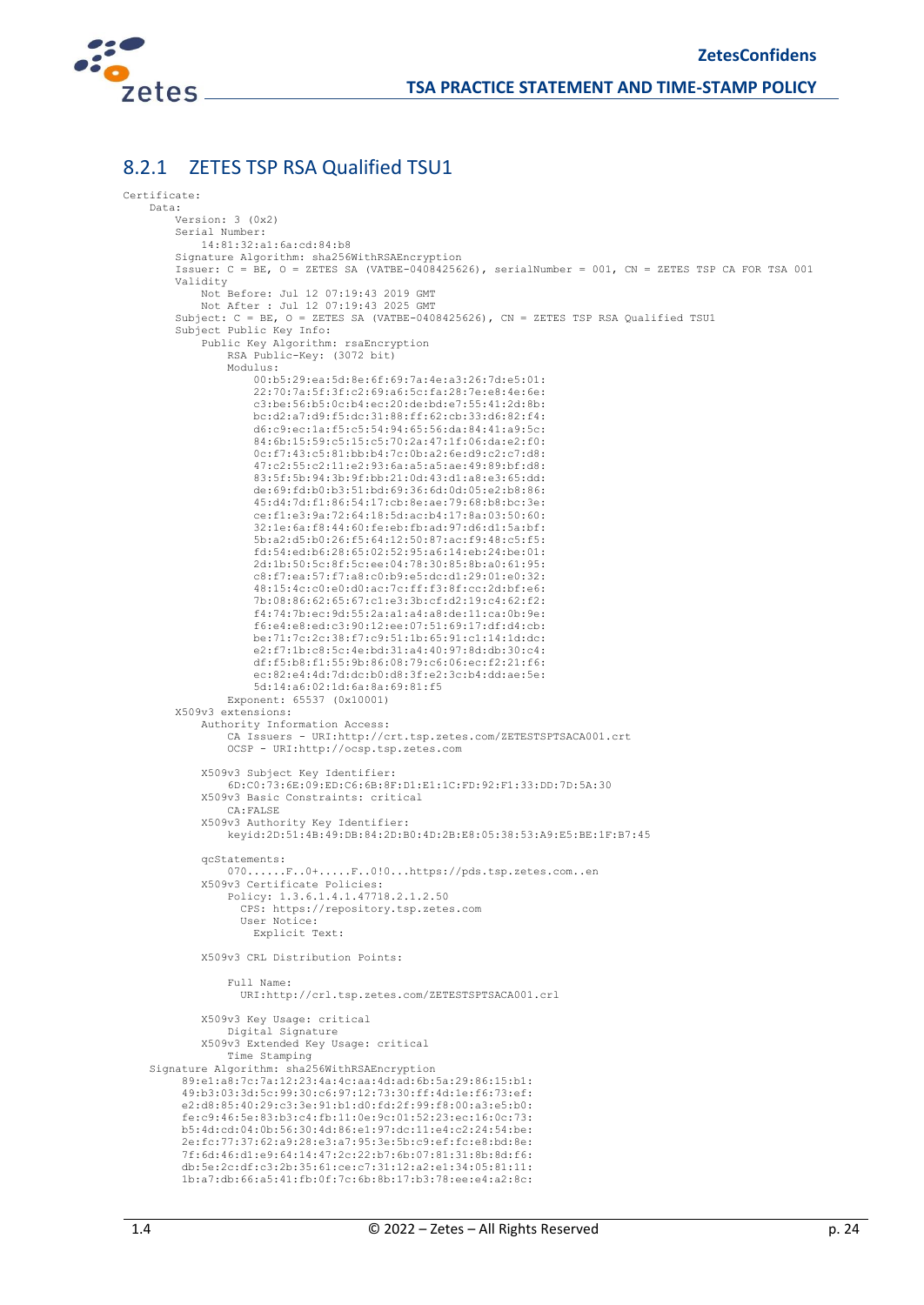

b1:11:4e:31:4c:20:46:90:38:b1:c6:5d:55:c9:19:68:91:7c: d6:69:40:a5:36:c8:a9:6d:39:ab:09:e3:f6:c4:ea:e2:4a:e1: ab:f7:f8:2b:68:ce:93:2a:82:61:1e:c7:f8:32:b0:91:84:f7: 7e:90:02:1f:81:21:0c:cf:a4:fe:13:41:07:77:b5:f4:3a:ce: bb:38:a3:2d:b7:bc:c1:32:b6:5b:7b:04:2f:93:ac:cc:c4:a9: 81:ac:c5:0c:f6:54:43:82:0e:4d:97:ca:bc:4c:a2:8c:b0:28:  $f0 \cdot h - f a \cdot f d \cdot 73 \cdot 83 \cdot 52 \cdot ch \cdot a3 \cdot 44 \cdot c4 \cdot 5a \cdot c4 \cdot 3d \cdot 64 \cdot 01 \cdot 7h \cdot 37 \cdot c4 \cdot 13d \cdot c4 \cdot 14 \cdot c4 \cdot 14 \cdot c4 \cdot 15a \cdot c4 \cdot 164 \cdot 101 \cdot 164 \cdot 101 \cdot 101 \cdot 101 \cdot 101 \cdot 101 \cdot 101 \cdot 101 \cdot 101 \cdot 101 \cdot 101 \cdot 101 \cdot 101 \cdot 101 \cdot 10$ 57:16:ce:09:b4:2d:fd:7e:21:c3:76:41:8c:2b:e9:6a:d5:a1: de:72:4d:al:8e:d8:b7:df:bf:74:43:51:94:4d:f0:ab:7e:c0: 2f:9d:42:f0:a4:b3:d8:9b:39:da:16:c5:e2:c7:09:09:57:af: b3:e9:32:0b:9a:d9:1e:da:1b:59:dd:7f:8d:58:fb:f3:07:3a: 78:5c:f3:5a:ba:50:26:d0:75:7c:d2:3c:ee:28:9e:a0:ad:e4:  $65 \cdot 25 \cdot a1 \cdot a9 \cdot 9d \cdot 2c \cdot 69 \cdot fe \cdot 6e \cdot 94 \cdot f4 \cdot 61 \cdot 57 \cdot 73 \cdot 3c \cdot 63 \cdot 0e \cdot 8d \cdot$ ab:08:bb:84:3f:45:12:fd:a2:c2:11:6f:4f:04:b7:9a:aa:4f: fc:bb:e9:75:9a:29:0a:b4:6f:e0:85:16:b5:44:84:6a:5b:ea: a9:fe:ff:13:bc:d5:e0:ea:a0:54:13:7b:78:ab:78:b0:6c:31: f6:81:ad:ce:ba:f4:30:4d:4f:13:b2:1e:b2:a7:82:56:ca:a9: 01:a3:d3:b9:df:f2:e9:35:70:18:16:53:3a:c8:4e:6b:f3:f3:  $cf·f?·69·1c·hd·ca·ff·43$ --BEGIN CERTIFICATE--MIIHOzCCBSOqAwIBAqIIFIEyoWrNhLqwDQYJKoZIhvcNAQELBQAwZDELMAkGA1UE BhMCQkUxJDAiBgNVBAoMG1pFVEVTIFNBIChWQVRCRS0wNDA4NDI1NjI2KTEMMAoG A1UEBRMDMDAxMSEwHwYDVQQDDBhaRVRFUyBUU1AgQ0EgRk9SIFRTQSAwMDEwHhcN MTkwNzEyMDcxOTQzWhcNMjUwNzEyMDcxOTQzWjBaMQswCOYDVQQGEwJCRTEkMCIG AIUECGWANKVURVMGUOEGKEZBVEJFLFAOMDGOMJUZMjYpMSUwIWYDVQQDDBxaRVRF<br>AIUECGWAMKVURVMGUOEGKEZBVEJFLTAOMDGOMJUZMjYpMSUwIWYDVQQDDBxaRVRF<br>UyBUUIAGUlNBIFFlYWxpZmllZCBUUIUxMIIBojANBgkqhkiG9w0BAQEFAAOCAY8A MIIBigKCAYEAtSnqXY5vaXpOoyZ95QEicHpfP8Jpplz6KH7oTm7Dvla1DLTsIN69 51VBLYu80qfZ9dwxiP9iyzPWgvTWyewa9cVU1GVW2oRBqVyEaxVZxRXFcCpHHwba 4vAM90PFgbu0fAuibtnCx9hHwlXCEeKTaqWlrkmJv9iDX1uUO5+7IQ1D0ajjZd3e af2ws1G9aTZtDQXiuIZF1H3xhlQXy46ueWi4vD7O8eOacmQYXay0F4oDUGAyHmr4 RGD+6/utl9bRWr9botWwJvVkElCHrPlIxfX9VO22KGUCUpWmFOskvqEtG1Bcj1zu BHgwhYugYZXI9+pX96jAueXc0SkB4DJIFUzA4NCsfP/zj8wtv+Z7CIZiZWfB4zvP 0hnEYvL0dHvsnVUqoaSo3hHKC57250jtw5AS7gdRaRff1Mu+cXwsOPfJURtlkcEU Hdzi9xvIXE69MaRA143bMMTf9bjxVZuGCHnGBuzyIfbsguRNfdyw2D/iPLTdr15d FKYCHWqKaYH1AgMBAAGjggJ5MIICdTBwBggrBgEFBQcBAQRkMGIwOQYIKwYBBQUH MAKGLWh0dHA6Ly9jcnQudHNwLnpldGVzLmNvbS9aRVRFU1RTUFRTQUNBMDAxLmNy dDA1BggrBgEFBQcwAYYZaHR0cDovL29jc3AudHNwLnpldGVzLmNvbTAdBgNVHQ4E FgQUbcBzbgntxmuP0eEc/ZLxM919WjAwDAYDVR0TAQH/BAIwADAfBgNVHSMEGDAW gBQtUUtJ24QtsE0r6AU4U6nlvh+3RTBFBggrBgEFBQcBAwQ5MDcwCAYGBACORgEB MCsGBgQAjkYBBTAhMB8WGWh0dHBzOi8vcGRzLnRzcC56ZXRlcy5jb20TAmVuMIIB AgYDVR0gBIH6MIH3MIH0BgwrBgEEAYL0ZgIBAjIwgeMwLAYIKwYBBQUHAgEWIGh0  $\verb+dHBz0i8vcmVwb3NpdG9yeS50c3AuemV02XMuY29tMIGyBggrBgEFBCcCAjCBpR6B$ ogBaAEUAVABFAFMAIABUAFMAUAAgAFEAdQBhAGwAaQBmAGkAZQBkACAAYwBlAHIA dABpAGYAaQBjAGEAdABlACAAZgBvAHIAIAB0AGkAbQBlAC0AcwB0AGEAbQBwAGkA bgBnACAAYwBvAG0AcABsAGkAYQBuAHQAIAB3AGkAdABoACAARQBUAFMASQAgAFQA UwAgADMAMQA5ACAANAAyADEALjA+BgNVHR8ENzA1MDOgMaAvhilodHRwOi8vY3Js LnRzcC56ZXRlcy5jb20vWkVURVNUU1BUU0FDQTAwMS5jcmwwDgYDVR0PAQH/BAQD AgeAMBYGA1UdJOEB/wOMMAoGCCsGAOUFBwMIMA0GCSgGSIb3DOEBCwUAA4ICAOCJ 4ah8ehIjSkyqTa1rWimGFbFJswM9XJkwxpcSczD/TR72c+/i2IVAKcM+kbHQ/S+Z +AC15bD+yUZeq7PE+xEOnAFSI+wWDHO1Tc0EC1YwTYbh19wR5MIkVL4u/Hc3Yqko 46eVPlvJ7/zovY5/bUbR6WQURywit2sHgTGLjfbbXizfwys1Yc7HMRKi4TQFgREb p9tmpUH7D3xrixezeO7kooxCKIPC3Om68u+u9IZNFnl1zwCxEU4xTCBGkDixxl1V yRlokXzWaUClNsipbTmrCeP2xOriSuGr9/qraM6TKoJhHsf4MrCRhPd+kAIfqSEM z6T+E0EHd7X0Os67OKMtt7zBMrZbewQvk6zMxKmBrMUM91RDqq5N18q8TKKMsCjw vmr9c4NSy6NExFrEPWQBezdXFs4JtC39fiHDdkGMK+lq1aHeck2hjti33790Q1GU TfCrfsAvnULwpLPYmznaFsXixwkJV6+z6TILmtke2htZ3X+NWPvzBzp4XPNaulAm 0HV80jzuKJ6greRlJaGpnSxp/m6U9GFXczxjDo2rCLuEP0US/aLCEW9PBLeaqk/8 u+11mikKtG/ghRa1RIRqW+qp/v8TvNXg6qBUE3t4q3iwbDH2ga3OuvQwTU8Tsh6y p4JWyqkBo9O53/LpNXAYF1M6yE5r8/PP8mkcvcr/Qw= -<br>-END CERTIFICATE-

42:28:83:c2:dd:09:ba:f2:ef:ae:f4:86:4d:16:79:75:cf:00: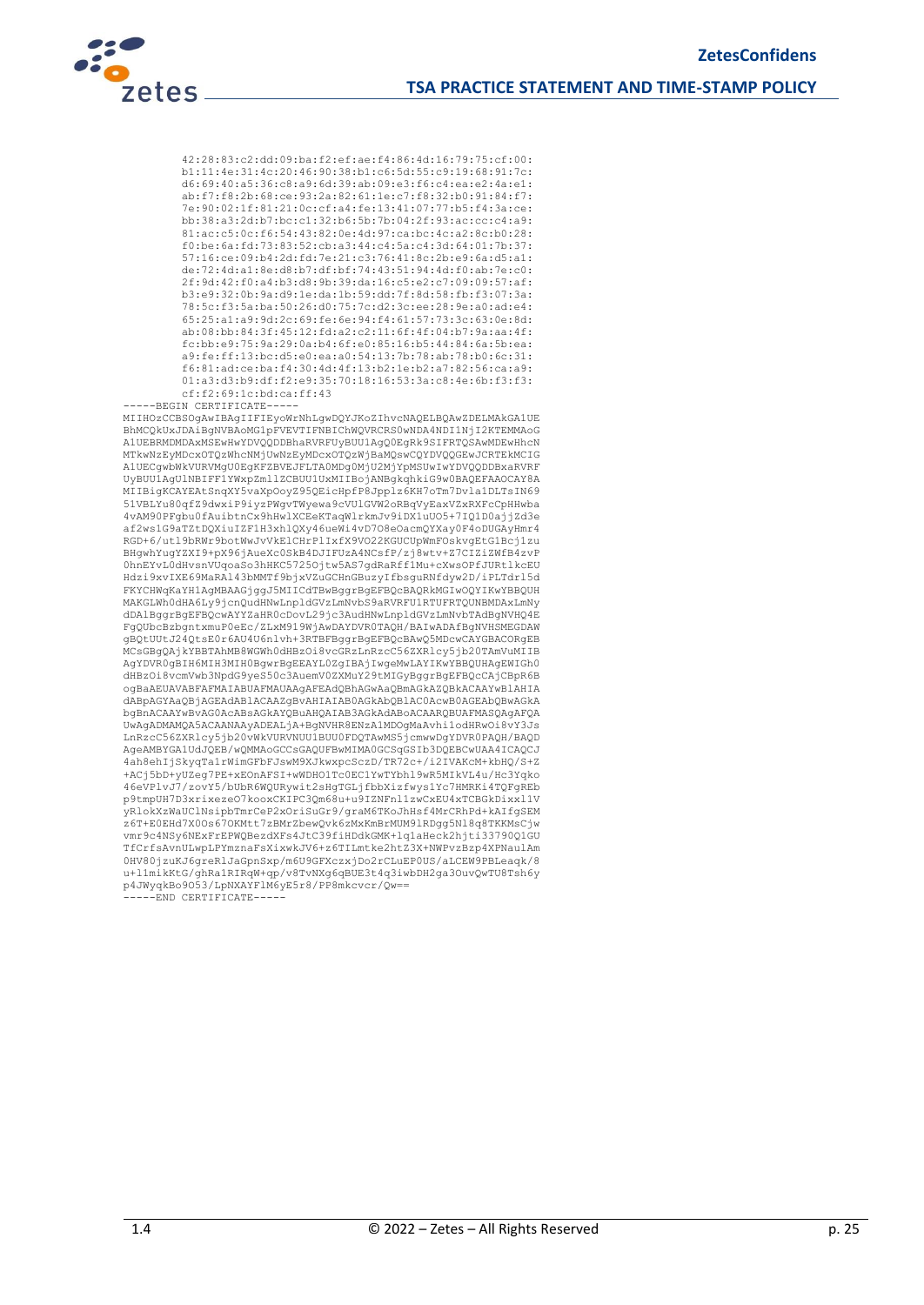

### <span id="page-25-0"></span>8.2.2 ZETES TSP RSA Qualified TSU2

```
Certificate:
     Data:
         Version: 3 (0x2)
         Serial Number:
             1e:56:cd:74:24:2f:6e:70
         Signature Algorithm: sha256WithRSAEncryption
         Issuer: C = BE, O = ZETES SA (VATBE-0408425626), serialNumber = 001, CN = ZETES TSP CA FOR TSA 001
         Validity
 Not Before: Jul 12 07:24:47 2019 GMT
 Not After : Jul 12 07:24:47 2025 GMT
         Subject: C = BE, O = ZETES SA (VATBE-0408425626), CN = ZETES TSP RSA Qualified TSU2
         Subject Public Key Info:
             Public Key Algorithm: rsaEncryption
                 RSA Public-Key: (3072 bit)
                 Modulus:
                     00:e5:67:24:76:71:22:0e:6b:f3:c3:f1:f1:7b:e3:
                      63:46:e4:ba:6d:9a:da:8f:74:cb:bc:90:d2:a4:7b:
                     f0:15:cc:81:85:f7:85:18:05:26:93:1d:d3:34:92:
                     7e:9c:79:1c:48:1f:19:b0:ba:cb:28:62:a5:ad:c0:
                     58:92:fa:6d:d6:90:bb:0d:ba:43:a8:38:86:4b:9b:
                     40:8f:05:7a:4f:c3:ee:fa:46:cd:a4:92:a9:7e:14:
                    2d:c6:38:2d:43:a2:c3:d4:be:61:27:2a:8c:de:22:
                     70:44:47:f1:73:93:c5:cd:7b:6e:06:4e:72:d9:4c:
                     f8:e7:28:2a:d5:85:92:28:9a:fe:0b:6c:d5:4c:11:
                    cc:19:45:ab:f6:99:9b:b1:6f:c3:65:d5:12:a6:b9:
                    9f:90:d1:92:86:38:f6:a8:93:46:da:1b:92:ec:a5:
                    92:6d:f8:c8:cb:f0:17:23:5e:90:a8:c5:92:aa:70:
                    90:cf:88:62:f6:71:74:9f:68:f3:66:c3:df:74:0a:
                    cb:a9:42:d8:ed:49:bc:2d:e7:50:9b:5f:de:ee:1a:
                    05:64:bb:f2:47:0c:32:14:81:08:8b:ec:ee:eb:58:
                     4e:be:90:3c:5a:a3:ee:5f:93:b1:46:1f:b7:e3:8d:
                    82:e0:91:5a:45:37:2b:d3:71:2a:f2:c7:33:26:88:
                    48:06:1a:8d:da:38:e8:2e:19:a9:58:69:4e:70:08:
                     61:3d:3a:39:e6:0e:22:f7:f8:52:0b:3b:b4:0e:cd:
                    0f:1a:86:34:8f:26:d8:a1:43:1b:2b:2f:c1:69:f1:
                    d9:69:7e:fd:38:b5:21:0b:3b:2a:ff:17:15:b5:96:
                    eb:94:d9:da:f1:90:de:ab:eb:e2:bc:02:3c:68:db:
                    40:71:22:48:15:d6:cb:0f:6b:73:90:a4:bc:38:56:
                    86:3c:ee:4b:07:c0:d8:14:81:a8:f0:81:d5:a1:36:
                    a8:d7:08:f6:6d:51:86:67:78:1e:92:57:42:91:e3:
                     f7:ee:22:56:ca:59:d2:de:b9:dd
                 Exponent: 65537 (0x10001)
         X509v3 extensions:
             Authority Information Access: 
                 CA Issuers - URI:http://crt.tsp.zetes.com/ZETESTSPTSACA001.crt
                 OCSP - URI:http://ocsp.tsp.zetes.com
             X509v3 Subject Key Identifier: 
                 A5:64:90:F1:BC:8F:CC:FF:D7:D9:24:BD:FB:84:04:4D:B0:AB:D2:71
             X509v3 Basic Constraints: critical
                 CA:FALSE
             X509v3 Authority Key Identifier: 
                  keyid:2D:51:4B:49:DB:84:2D:B0:4D:2B:E8:05:38:53:A9:E5:BE:1F:B7:45
             qcStatements: 
                 070......F..0+.....F..0!0...https://pds.tsp.zetes.com..en
             X509v3 Certificate Policies: 
                  Policy: 1.3.6.1.4.1.47718.2.1.2.50
                   CPS: https://repository.tsp.zetes.com
                  User Notice:
                     Explicit Text: 
             X509v3 CRL Distribution Points: 
                 Full Name:
                   URI:http://crl.tsp.zetes.com/ZETESTSPTSACA001.crl
             X509v3 Key Usage: critical
                 Digital Signature
             X509v3 Extended Key Usage: critical
                 Time Stamping
     Signature Algorithm: sha256WithRSAEncryption
          0b:87:f0:74:3a:4d:df:d8:8f:6d:74:4d:c1:a3:a5:87:6b:c7:
          b4:33:bb:bf:83:2e:2a:c5:61:b3:da:c8:b6:ee:dd:6b:e8:4c:
          d7:52:bf:ba:08:11:47:90:4a:07:6d:54:cc:67:e6:aa:4a:c6:
          12:f4:b0:ff:29:a8:dd:68:fa:42:4a:1a:0a:88:ca:69:b8:95:
          eb:be:3d:d8:4b:f1:87:31:41:d9:f8:81:49:c2:d5:16:7c:f2:
          c1:e0:29:cb:ec:47:c4:37:ae:4e:da:5d:d9:06:61:0f:8d:78:
          5a:10:81:43:13:c8:f9:d3:86:b4:60:bf:a2:29:da:ef:ce:3c:
          03:d2:0e:7b:31:5b:a4:75:56:44:a0:23:5e:2d:32:4c:7b:e5:
          3a:10:12:0b:17:65:bc:e5:e7:1b:6e:0c:9d:0e:6f:c2:c5:b0:
```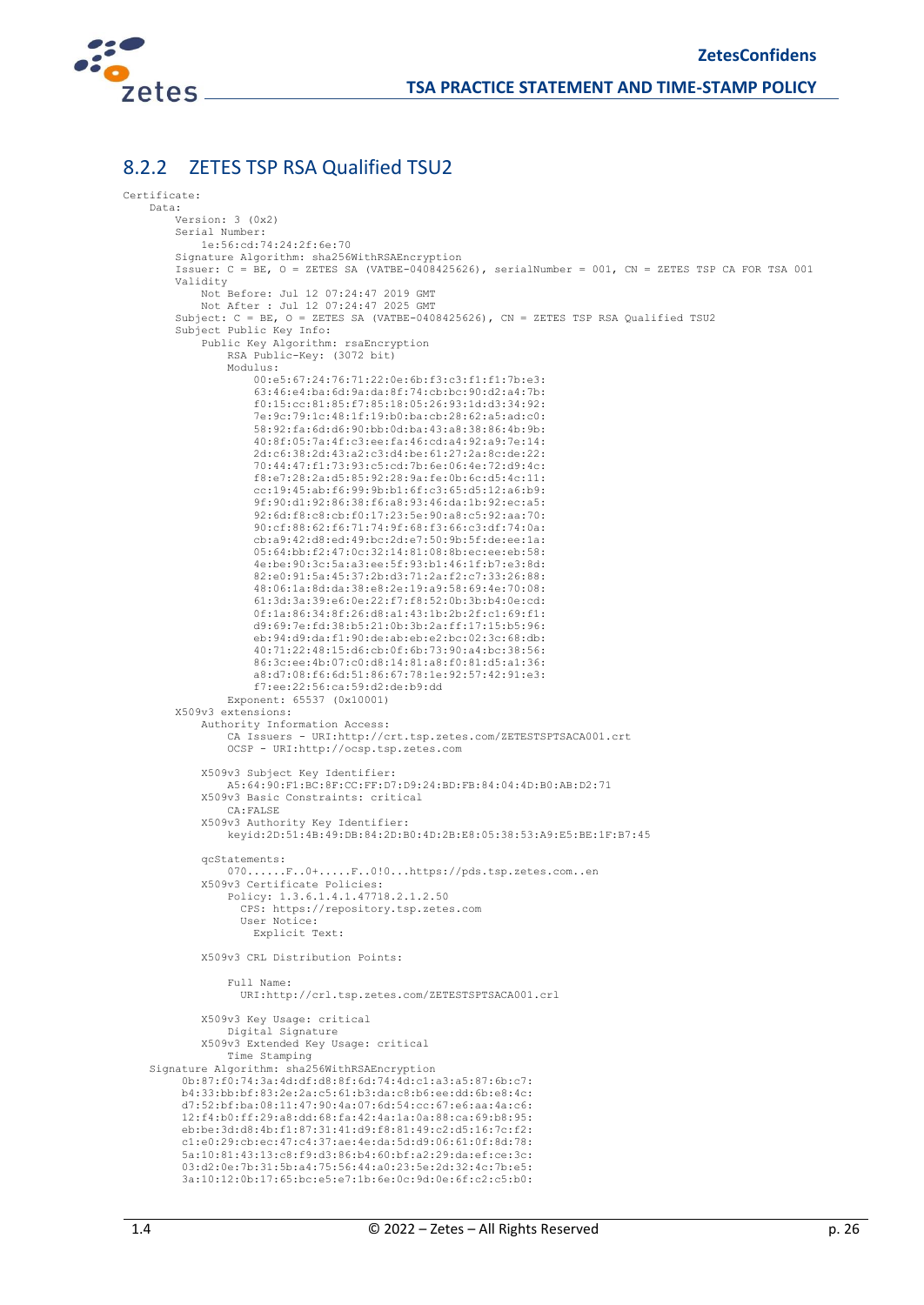



| 34:cd:00:3a:28:ea:3f:99:05:e3:91:71:04:e9:9b:9b:68:c0:           |
|------------------------------------------------------------------|
| 30:52:ba:a7:a4:1b:a2:bf:32:bf:c7:06:e5:53:9b:d4:c9:40:           |
| 14:48:08:dc:3c:65:09:8f:14:41:c9:33:3b:20:79:a0:05:f5:           |
| 83:69:94:6c:ef:cf:84:28:0f:f3:99:c6:2e:61:9d:5f:bc:57:           |
| ba:5f:ad:db:ac:8c:0b:76:2a:0e:e4:6a:05:4b:ea:b5:85:fa:           |
| 36:bb:de:a8:cl:fc:70:4c:dd:9b:4f:4d:74:bb:ae:22:ce:f8:           |
| d6:4a:38:eb:ca:79:81:d9:9a:99:27:8a:ec:58:33:12:3d:87:           |
| b3:b3:ae:b9:d1:af:c9:a6:26:8d:53:a8:4f:88:5d:1a:91:a2:           |
| d6:42:70:3f:03:ba:39:ba:c8:8b:86:18:6e:44:ae:d2:22:e0:           |
| c3:82:3a:92:08:01:ba:0b:e9:5d:53:43:33:a4:02:b9:6f:1e:           |
| a0:41:10:1e:94:74:68:4d:b3:d3:02:b3:4a:d9:81:28:31:dc:           |
| 75:41:35:cd:d4:dd:e0:21:c6:c6:00:88:02:0d:b6:a5:52:e2:           |
| f8:83:ad:2d:f8:61:fa:14:b5:b5:50:36:19:20:ec:02:fa:50:           |
| 20:00:b9:b3:9a:93:8a:46:2e:6d:b0:7d:bf:cd:c3:ec:33:44:           |
| f7:a0:e2:3f:aa:87:f7:a4:90:be:7f:6a:dd:52:c2:10:b7:16:           |
| 86:55:40:42:a3:59:c3:ed:7b:5e:9e:dd:04:9e:19:6e:8f:f4:           |
| 76:43:57:ce:eb:83:cf:95:98:46:76:16:61:e4:e9:e5:3e:91:           |
| 66:68:e8:50:53:2c:b0:dc:0b:36:b8:bb:db:5a:d1:33:66:7a:           |
| fa:0a:5c:00:bd:af:9b:bf                                          |
| -----BEGIN CERTIFICATE-----                                      |
| MIIHOzCCBSOqAwIBAqIIHlbNdCQvbnAwDQYJKoZIhvcNAQELBQAwZDELMAkGA1UE |
| BhMCQkUxJDAiBgNVBAoMG1pFVEVTIFNBIChWQVRCRS0wNDA4NDI1NjI2KTEMMAoG |
| A1UEBRMDMDAxMSEwHwYDVQQDDBhaRVRFUyBUU1AgQ0EgRk9SIFRTQSAwMDEwHhcN |
| MTkwNzEyMDcyNDQ3WhcNMjUwNzEyMDcyNDQ3WjBaMQswCQYDVQQGEwJCRTEkMCIG |
| A1UECgwbWkVURVMgU0EgKFZBVEJFLTA0MDg0MjU2MjYpMSUwIwYDVQQDDBxaRVRF |
| UyBUU1AqU1NBIFF1YWxpZml1ZCBUU1UyMIIBojANBqkqhkiG9w0BAQEFAAOCAY8A |
| MIIBiqKCAYEA5WckdnEiDmvzw/Hxe+NjRuS6bZraj3TLvJDSpHvwFcyBhfeFGAUm |
| kx3TNJJ+nHkcSB8ZsLrLKGKlrcBYkvpt1pC7DbpDqDiGS5tAjwV6T8Pu+kbNpJKp |
| fhQtxjgtQ6LD1L5hJyqM3iJwREfxc5PFzXtuBk5y2Uz45ygq1YWSKJr+C2zVTBHM |
| GUWr9pmbsW/DZdUSprmfkNGShjj2qJNG2huS7KWSbfjIy/AXI16QqMWSqnCQz4hi |
| 9nF0n2jzZsPfdArLqULY7Um8LedQm1/e7hoFZLvyRwwyFIEIi+zu61hOvpA8WqPu |
| X50xRh+3442C4JFaRTcr03Eq8sczJohIBhqN2jjoLhmpWGlOcAhhPTo55g4i9/hS |
| Czu0Ds0PGoY0jybYoUMbKy/BafHZaX79OLUhCzsq/xcVtZbrlNna8ZDeq+vivAI8 |
| aNtAcSJIFdbLD2tzkKS8OFaGPO5LB8DYFIGo8IHVoTao1wj2bVGGZ3qekldCkeP3 |
| 7iJWylnS3rndAgMBAAGjggJ5MIICdTBwBggrBgEFBQcBAQRkMGIwOQYIKwYBBQUH |
| MAKGLWh0dHA6Ly9jcnQudHNwLnpldGVzLmNvbS9aRVRFU1RTUFRTQUNBMDAxLmNy |
| dDAlBqqrBqEFBQcwAYYZaHR0cDovL29jc3AudHNwLnpldGVzLmNvbTAdBqNVHQ4E |
| FqQUpWSQ8byPzP/X2SS9+4QETbCr0nEwDAYDVR0TAQH/BAIwADAfBqNVHSMEGDAW |
| gBQtUUtJ24QtsE0r6AU4U6nlvh+3RTBFBggrBgEFBQcBAwQ5MDcwCAYGBACORgEB |
| MCsGBqQAjkYBBTAhMB8WGWh0dHBzOi8vcGRzLnRzcC56ZXRlcy5jb20TAmVuMIIB |
| AqYDVR0qBIH6MIH3MIH0BqwrBqEEAYL0ZqIBAjIwqeMwLAYIKwYBBQUHAqEWIGh0 |
| dHBzOi8vcmVwb3NpdG9yeS50c3AuemV0ZXMuY29tMIGyBggrBgEFBQcCAjCBpR6B |
| ogBaAEUAVABFAFMAIABUAFMAUAAgAFEAdQBhAGwAaQBmAGkAZQBkACAAYwBlAHIA |
| dABpAGYAaQBjAGEAdABlACAAZgBvAHIAIAB0AGkAbQBlAC0AcwB0AGEAbQBwAGkA |
| bgBnACAAYwBvAG0AcABsAGkAYQBuAHQAIAB3AGkAdABoACAARQBUAFMASQAgAFQA |
| UwAgADMAMQA5ACAANAAyADEALjA+BgNVHR8ENzA1MDOgMaAvhilodHRwOi8vY3Js |
| LnRzcC56ZXRlcy5jb20vWkVURVNUU1BUU0FDQTAwMS5jcmwwDqYDVR0PAQH/BAQD |
| AgeAMBYGA1UdJQEB/wQMMAoGCCsGAQUFBwMIMA0GCSqGSIb3DQEBCwUAA4ICAQAL |
| h/B0Ok3f2I9tdE3Bo6WHa8e0M7u/gy4qxWGz2si27t1r6EzXUr+6CBFHkEoHbVTM |
| Z+aqSsYS9LD/KajdaPpCShoKiMppuJXrvj3YS/GHMUHZ+IFJwtUWfPLB4CnL7EfE |
| N650213ZBmEPjXhaEIFDE8j504a0YL+iKdrvzjwD0g57MVukdVZEoCNeLTJMe+U6 |
| EBILF2W85ecbbqydDm/CxbA4CIeUING/OtKqWr06n73VF4q0zQA6KOo/mQXjkXEE |
| 6ZubaMAwUrqnpBuivzK/xwblU5vUyUAUSAjcPGUJjxRByTM7IHmgBfWDaZRs78+E |
| KA/zmcYuYZ1fvFe6X63brIwLdioO5GoFS+q1hfo2u96owfxwTN2bT010u64izvjW |
| SjjrynmB2ZqZJ4rsWDMSPYezs6650a/JpiaNU6hPiF0akaLWQnA/A7o5usiLhhhu |
|                                                                  |

RK7SIuDDgjqSCAG6C+1dU0MzpAK5bx6gQRAe1HRoTbPTArNK2YEoMdx1QTXN1N3g IcbGAIgCDbalUuL4g60t+GH6FLW1UDYZIOwC+lAgALmzmpOKRi5tsH2/zcPsM0T3 oOI/qof3pJC+f2rdUsIQtxaGVUBCo1nD7Xtent0Enhluj/R2Q1f064PPlZhGdhZh

5OnlPpFmaOhQUyyw3As2uLvbWtEzZnr6ClwAva+bvw=<br>-----END CERTIFICATE-----

38:08:87:94:20:dl:bf:3a:d2:aa:5a:bd:3a:9f:bd:d5:17:88:

© 2022 - Zetes - All Rights Reserved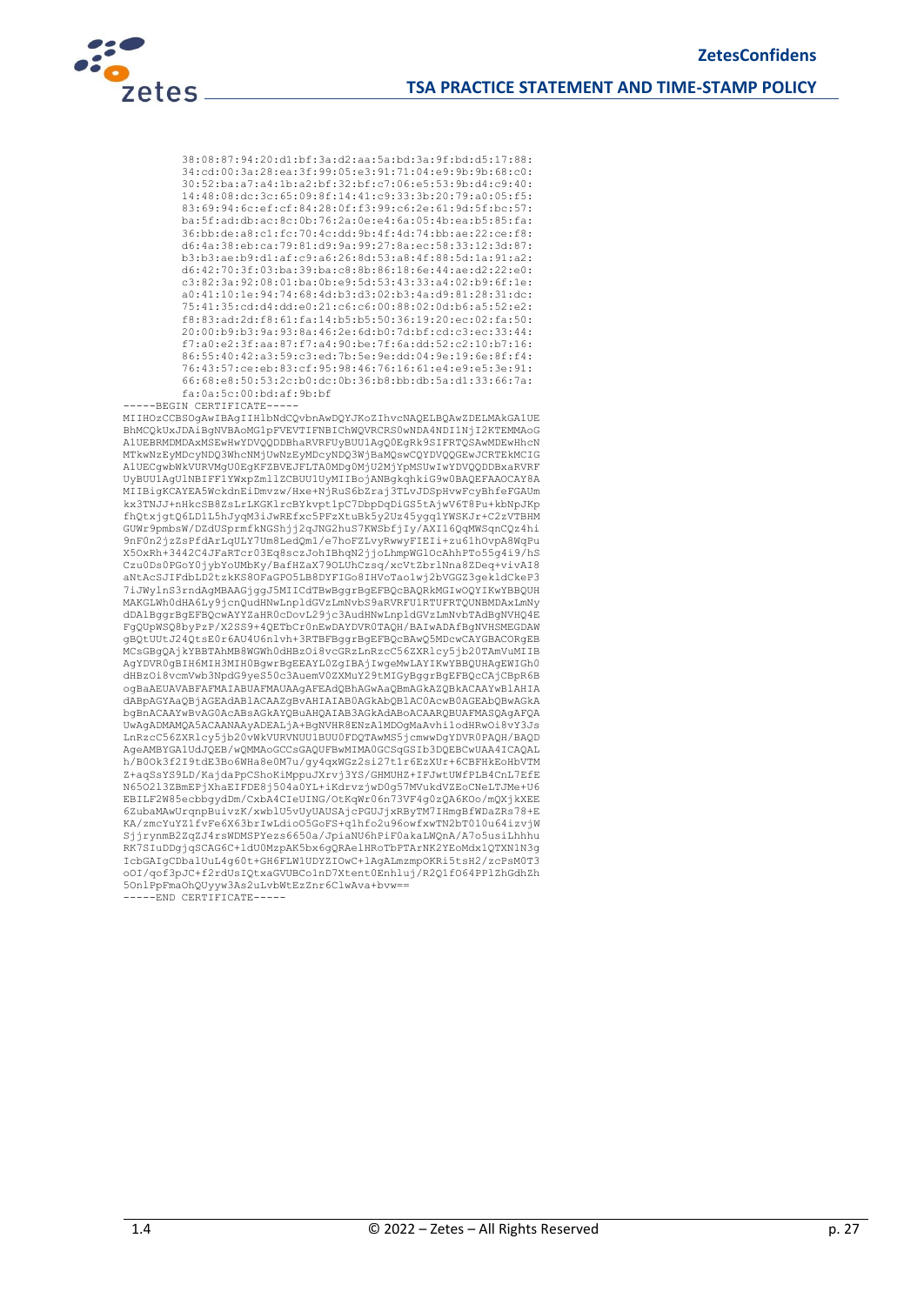

### <span id="page-27-0"></span>8.2.3 ZETES TSP EC Qualified TSU3

```
Certificate:
     Data:
         Version: 3 (0x2)
         Serial Number:
             3b:2d:48:07:68:95:d3:9d
     Signature Algorithm: sha256WithRSAEncryption
         Issuer: C=BE, O=ZETES SA (VATBE-0408425626)/serialNumber=001, CN=ZETES TSP CA FOR TSA 001
         Validity
 Not Before: May 16 10:19:03 2018 GMT
 Not After : May 13 10:19:03 2030 GMT
 Subject: C=BE, O=ZETES SA (VATBE-0408425626), CN=ZETES TSP EC Qualified TSU3
         Subject Public Key Info:
             Public Key Algorithm: id-ecPublicKey
                  Public-Key: (256 bit)
                  pub: 
                      04:d1:f1:89:64:6c:91:89:3e:87:4d:74:f0:ce:12:
                     fc:96:e4:6f:98:1e:dc:37:1b:e6:17:1d:02:a2:02:
                     f7:34:e7:69:b2:63:95:bb:43:d4:8d:09:81:70:d8:
                     31:3c:be:d5:b5:04:ff:d2:56:2e:02:ca:13:b4:2c:
                     89:fd:59:04:0e
                  ASN1 OID: prime256v1
                  NIST CURVE: P-256
         X509v3 extensions:
              Authority Information Access: 
                  CA Issuers - URI:http://crt.tsp.zetes.com/ZETESTSPTSACA001.crt
                  OCSP - URI:http://ocsp.tsp.zetes.com
 X509v3 Subject Key Identifier: 
 FE:A8:6A:0E:97:91:94:19:6A:6E:6C:74:B8:30:19:00:81:B4:4E:57
             X509v3 Basic Constraints: critical
                  CA:FALSE
             X509v3 Authority Key Identifier: 
                  keyid:2D:51:4B:49:DB:84:2D:B0:4D:2B:E8:05:38:53:A9:E5:BE:1F:B7:45
             qcStatements: 
                  070......F..0+.....F..0!0...https://pds.tsp.zetes.com..en
             X509v3 Certificate Policies: 
                  Policy: 1.3.6.1.4.47718.2.1.2.50
                    CPS: https://repository.tsp.zetes.com
                   User Notice:
                      Explicit Text: 
             X509v3 CRL Distribution Points: 
                  Full Name:
                    URI:http://crl.tsp.zetes.com/ZETESTSPTSACA001.crl
             X509v3 Key Usage: critical
                  Digital Signature
             X509v3 Extended Key Usage: critical
                  Time Stamping
     Signature Algorithm: sha256WithRSAEncryption
           87:71:c3:ef:cc:40:77:9e:22:3d:84:e2:c9:c8:56:46:0a:64:
          6c:6c:88:03:ed:2d:10:76:56:26:5a:ab:f9:d9:14:4b:f9:56:
          81:eb:a8:64:4e:ba:ab:9f:35:14:5c:d3:dd:e7:59:2d:e2:db:
          90:7d:23:bb:52:5e:8c:e1:36:83:56:11:0c:d9:b5:d7:3d:36:
          ea:4b:52:c8:d8:a7:82:84:25:18:4e:18:5b:fd:9e:04:d3:b9:
           37:ef:30:a8:b8:05:3a:a2:d8:57:7a:c3:54:e9:b1:65:e9:ed:
          22:4b:10:cc:11:38:ea:a4:32:6c:71:ee:4b:c4:53:11:db:56:
          f8:99:61:ef:37:64:40:02:fe:82:ee:8e:fe:25:18:61:0b:cb:
          61:56:d4:13:a7:63:be:a5:be:a6:53:47:b4:5a:5a:74:59:7a:
 a0:20:5d:b6:f9:91:17:be:eb:1e:7c:31:14:9f:27:eb:d9:96:
 e9:7b:8c:5c:00:1a:71:89:e2:78:83:f3:9b:b8:54:de:48:6d:
          98:ee:e1:b0:4c:61:48:4d:db:a4:d6:4d:c0:61:5f:72:2c:1c:
          19:c1:50:a0:82:8c:78:e1:e3:7a:82:84:3c:38:d9:94:8c:b0:
          29:e8:77:55:ee:97:16:e9:1a:d6:93:85:ab:16:63:b9:9b:0f:
          6f:b8:aa:e5:a6:19:76:37:b3:a0:18:70:77:29:1a:4a:86:bb:
          87:a6:69:51:f0:43:c2:55:9a:b0:c5:eb:1e:93:28:42:c9:b7:
          96:72:8e:1b:40:06:fe:9f:d6:fb:a7:68:e9:6f:8f:3e:9c:a9:
          ca:42:16:44:ab:28:81:e8:1b:04:33:30:cc:82:ea:d6:53:a5:
           fd:75:e3:56:fc:b1:b0:9b:1b:96:6c:55:bb:db:bf:74:64:92:
           71:32:7e:4e:02:b7:e3:13:14:9e:6e:f7:81:00:9a:2b:91:bf:
          b2:88:2c:38:ef:52:6e:3e:9a:36:bc:78:2c:6e:1d:f5:b2:86:
          4c:25:e5:7a:07:2a:09:44:3b:e2:5f:28:60:29:08:44:8a:94:
          6d:82:25:9c:a2:a1:f1:e1:6a:3b:77:2a:00:52:98:e3:81:cd:
           61:02:a2:65:79:ce:a7:75:68:1a:65:d5:70:d8:4f:53:d7:3c:
          55:43:ca:50:fe:75:92:85:48:5f:09:95:43:69:fe:18:54:c6:
          17:53:10:cf:b3:e1:5f:cc:79:f9:c3:f2:01:9c:5f:0d:00:90:
 46:3b:ac:0b:17:75:db:b6:2c:ae:8b:83:8c:47:ce:2b:0c:11:
 2a:34:eb:f2:05:d3:d5:8f:08:34:1f:43:e6:86:6a:63:18:b3:
          e8:9f:96:82:b8:76:68:42
```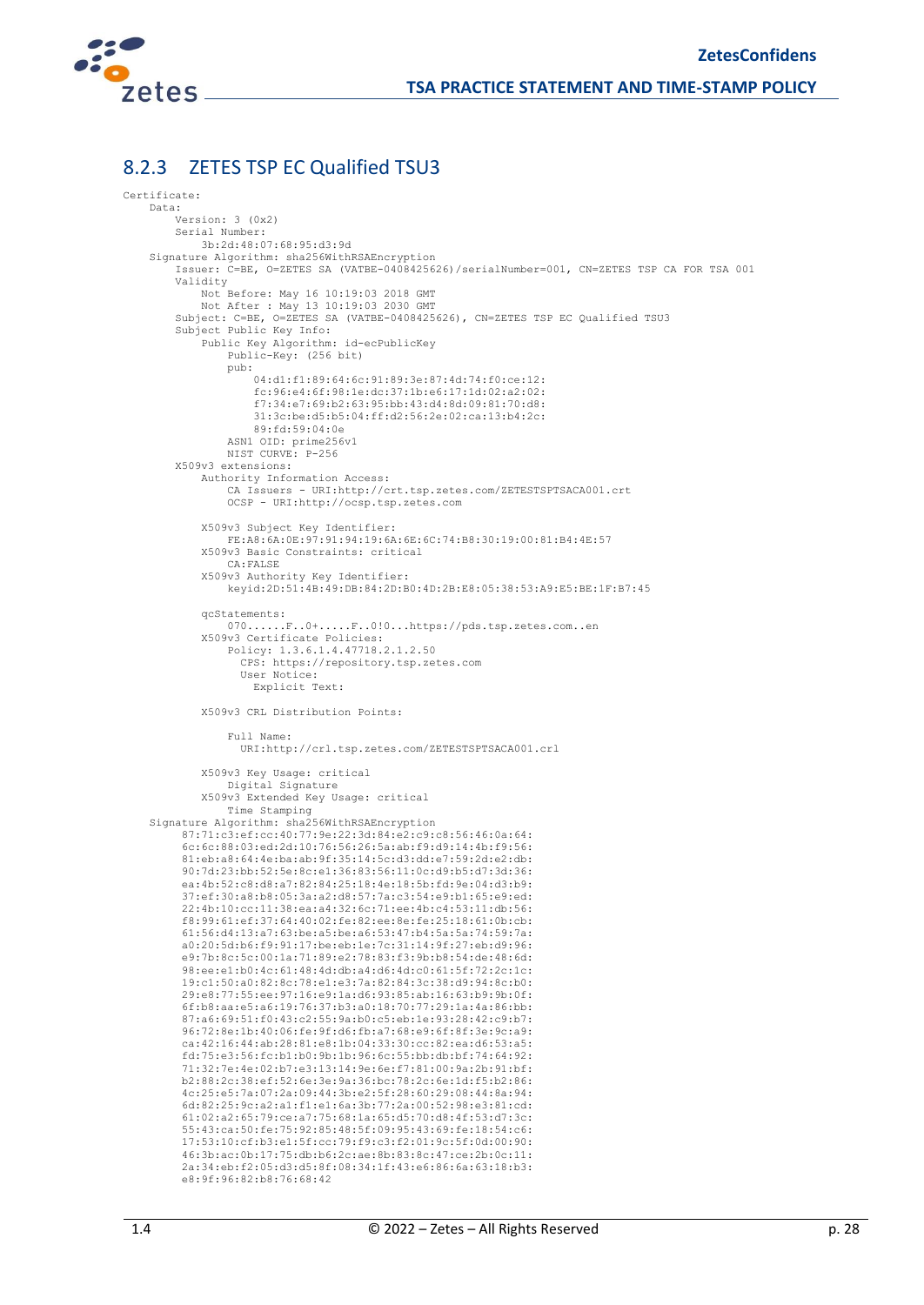$---RERTN CERTFTCAPE---$ 

MIIF7jCCA9agAwIBAgIIOy1IB2iV050wDQYJKoZIhvcNAQELBQAwZDELMAkGA1UE BhMCOkUxJDAiBqNVBAoMG1pFVEVTIFNBIChWOVRCRS0wNDA4NDI1NiI2KTEMMAoG A1UEBRMDMDAxMSEwHwYDVQQDDBhaRVRFUyBUU1AgQ0EgRk9SIFRTQSAwMDEwHhcN MTgwNTE2MTAxOTAzWhcNMzAwNTEzMTAxOTAzWjBZMQswCQYDVQQGEwJCRTEkMCIG A1UECgwbWkVURVMgU0EgKFZBVEJFLTA0MDg0MjU2MjYpMSQwIgYDVQQDDBtaRVRF UyBUU1AgRUMgUXVhbGlmaWVkIFRTVTMwWTATBgcqhkjOPQIBBggqhkjOPQMBBwNC AATR8Y1KbJGJPodNdPDOEvvW5G+YHtw3G+YXHOKiAvc052mvY5W7O9SNCYFw2DE8 vtW1BP/SVi4CyhOOLIn9WQQOo4ICeDCCAnQwcAYIKwYBBQUHAQEEZDBiMDkGCCsG AQUFBzAChilodHRwOi8vY3J0LnRzcC56ZXRlcy5jb20vWkVURVNUU1BUU0FDQTAw MS5jcnQwJQYIKwYBBQUHMAGGGWh0dHA6Ly9vY3NwLnRzcC56ZXRlcy5jb20wHQYD VROOBBYEFP6oag6XkZQZam5sdLgwGQCBtE5XMAwGA1UdEwEB/wQCMAAwHwYDVR0j BBgwFoAULVFLSduELbBNK+gFOFOp5b4ft0UwRQYIKwYBBQUHAQMEOTA3MAgGBgQA jkYBATArBgYEAI5GAQUwITAfFhlodHRwczovL3Bkcy50c3AuemV0ZXMuY29tEwJl .<br>bjCCAQEGA1UdIASB+TCB9jCB8wYLKwYBBIL0ZqIBAjIwqeMwLAYIKwYBBQUHAqEW IGh0dHBzOi8vcmVwb3NpdG9yeS50c3AuemV0ZXMuY29tMIGyBggrBgEFBQcCAjCB pR6BogBaAEUAVABFAFMAIABUAFMAUAAgAFEAdQBhAGwAaQBmAGKAZQBkACAAYwBl \_<br>AHIAdABpAGYAaQBjAGEAdABlACAAZgBvAHIAIAB0AGkAbQBlAC0AcwB0AGEAbQBw AGKAbgBnACAAYwBvAGOACABsAGkAYQBuAHQAIAB3AGkAdABoACAARQBUAFMASQAg<br>AGKAbgBnACAAYwBvAGOACABsAGkAYQBuAHQAIAB3AGkAdABoACAARQBUAFMASQAg<br>AFQAUwAgADMAMQA5ACAANAAyADEALjA+BgNVHR8ENzA1MDOgMaAvhilodHRw0i8v 11 ghomhaininghohohimmingheshisyin santhonominin bahan ni rodin worot.<br>Y3JsLnRzcC56ZXRlcv5jb20vWkVURVNUU1BUU0FDOTAwMS5jcmwwDqYDVR0PAQH/ BAQDAqeAMBYGA1UdJQEB/wQMMAoGCCsGAQUFBwMIMA0GCSqGSIb3DQEBCwUAA4IC AQCHccPvzEB3niI9hOLJyFZGCmRsbIgD7S0QdlYmWqv52RRL+VaB66hkTrqrnzUU XNPd51kt4tuQfSO7U16M4TaDVhEM2bXXPTbqS1LI2KeChCUYThhb/Z4E07k37zCo uAU6othXesNU6bF16e0iSxDMETjqpDJsce5LxFMR21b4mWHvN2RAAv6C7o7+JRhh C8thVtQTp2O+pb6mU0e0Wlp0WXqgIF22+ZEXvusefDEUnyfr2Zbpe4xcABpxieJ4 g/ObuFTeSG2Y7uGwTGFITduk1k3AYV9yLBwZwVCggox44eN6goQ8ONmUjLAp6HdV 7pcW6RrWk4WrFmO5mw9vuKr1ph12N7OgGHB3KRpKhruHpm1R8EPCVZqwxesekyhC ybeWco4bQAb+n9b7p2jpb48+nKnKQhZEqyiB6BsEMzDMgurWU6X9deNW/LGwmxuW bFW72790ZJJxMn5OArfjExSebveBAJorkb+yiCw471JuPpo2vHgsbh31soZMJeV6 ByoJRDviXyhgKQhEipRtgiWcoqHx4Wo7dyoAUpjjgc1hAqJlec6ndWgaZdVw2E9T<br>1zxV08p0/nWShUhfCZVDaf4YVMYXUxDPs+FfzHn5w/IBnF8NAJBG06wLF3Xbtivu i40MR84rDBEqNOvyBdPVjwg0H0PmhmpjGLPon5aCuHZoQg== -END CERTIFICATE-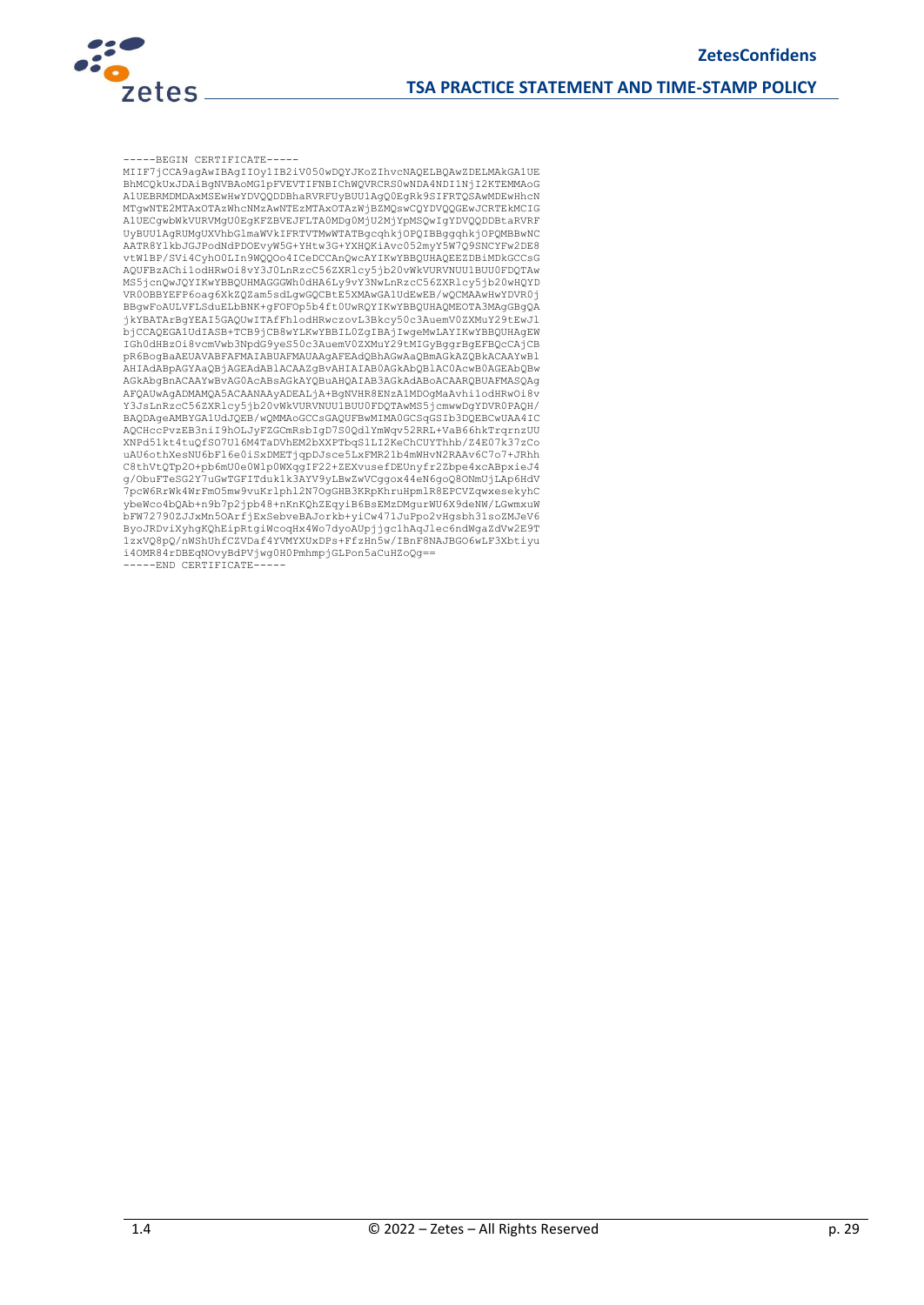

### <span id="page-29-0"></span>8.2.4 ZETES TSP EC Qualified TSU4

```
Certificate:
     Data:
         Version: 3 (0x2)
         Serial Number:
             7d:bf:1c:7f:e9:83:90:b5
     Signature Algorithm: sha256WithRSAEncryption
         Issuer: C=BE, O=ZETES SA (VATBE-0408425626)/serialNumber=001, CN=ZETES TSP CA FOR TSA 001
         Validity
 Not Before: May 16 10:19:47 2018 GMT
 Not After : May 13 10:19:47 2030 GMT
 Subject: C=BE, O=ZETES SA (VATBE-0408425626), CN=ZETES TSP EC Qualified TSU4
         Subject Public Key Info:
             Public Key Algorithm: id-ecPublicKey
                 Public-Key: (256 bit)
                 pub: 
                      04:ec:e4:4f:3d:25:d2:64:03:75:dc:07:08:58:fc:
                     8b:7c:fa:bc:8d:22:a9:ed:87:fd:b2:fa:fc:bc:12:
                     f9:43:e9:eb:de:5b:12:7c:f1:fd:f9:ed:64:1a:08:
                     ab:0a:3f:4f:f5:b3:c6:37:60:06:a7:c7:f4:0a:73:
                     4f:77:c0:39:32
                  ASN1 OID: prime256v1
                 NIST CURVE: P-256
         X509v3 extensions:
             Authority Information Access: 
                 CA Issuers - URI:http://crt.tsp.zetes.com/ZETESTSPTSACA001.crt
                 OCSP - URI:http://ocsp.tsp.zetes.com
             X509v3 Subject Key Identifier: 
                  4C:97:D4:09:D8:CD:94:53:80:10:4C:D0:46:F5:5D:1F:C7:43:23:03
             X509v3 Basic Constraints: critical
                  CA:FALSE
             X509v3 Authority Key Identifier: 
                 keyid:2D:51:4B:49:DB:84:2D:B0:4D:2B:E8:05:38:53:A9:E5:BE:1F:B7:45
             qcStatements: 
                 070......F..0+.....F..0!0...https://pds.tsp.zetes.com..en
             X509v3 Certificate Policies: 
                  Policy: 1.3.6.1.4.47718.2.1.2.50
                    CPS: https://repository.tsp.zetes.com
                   User Notice:
                      Explicit Text: 
             X509v3 CRL Distribution Points: 
                 Full Name:
                    URI:http://crl.tsp.zetes.com/ZETESTSPTSACA001.crl
             X509v3 Key Usage: critical
                 Digital Signature
             X509v3 Extended Key Usage: critical
                  Time Stamping
     Signature Algorithm: sha256WithRSAEncryption
          0b:1b:8c:ba:f8:9f:53:5c:66:c0:52:e0:94:54:a8:19:43:27:
          19:d8:18:30:c0:f5:e4:62:82:a3:3d:cb:fa:8a:d2:cc:f9:6e:
          86:65:f6:61:1a:c1:1c:d0:d9:2f:cb:65:d6:78:5b:37:c5:53:
          15:47:34:29:1b:3b:b5:97:ea:c0:da:c7:b2:11:29:0e:82:eb:
          db:f5:c7:5c:76:18:e0:a9:5c:b2:87:f3:ba:3f:d4:c5:52:93:
          d4:fb:5a:67:1e:3a:47:e8:23:e0:68:fc:4c:c6:78:fb:03:86:
          90:e2:2d:0d:5c:de:78:37:f3:79:29:0f:33:b7:e5:4f:b5:b4:
          af:e7:f6:72:9b:35:5e:10:e8:53:2c:82:72:81:6c:dc:4d:e7:
          49:d2:6b:0f:17:aa:cd:3c:c2:eb:e6:57:5d:b7:0d:e7:be:75:
          36:77:eb:21:54:1e:51:c0:5a:df:ac:5d:79:7d:9c:85:4d:fd:
          aa:5c:2e:15:b0:cb:5d:8f:7b:0b:e2:6d:0b:fe:62:60:40:f9:
          53:ec:fb:88:80:43:b1:c4:d0:58:b7:cd:d3:94:d9:58:39:ba:
          1e:7f:36:0e:47:39:62:12:a0:e1:16:f5:a4:87:b4:f5:6e:2a:
          4b:0a:84:37:56:96:29:21:1a:c2:d1:43:94:cb:4c:22:3c:d4:
          9a:00:b5:09:13:2d:93:09:45:21:d3:bb:38:17:15:41:e8:cb:
          05:fd:13:4f:04:b6:c1:3a:0a:68:91:24:19:95:4c:9f:96:bb:
          35:be:6e:3f:17:1c:65:7c:e6:be:5d:1e:d1:51:07:3d:a9:ef:
          c1:51:2e:62:59:98:c1:d7:46:1c:26:04:4f:b3:2f:cf:f8:3b:
          6a:52:87:bd:ae:c7:1d:df:82:e7:71:40:29:c5:7e:84:29:be:
          06:48:cc:0b:fe:cd:6e:8d:d3:c5:e8:64:ae:7f:73:92:fd:38:
          0b:cc:47:5c:35:6d:0b:26:b2:46:88:ba:ad:3a:0f:05:b3:7f:
          44:9a:fc:a0:38:16:70:59:50:31:6c:ed:12:8d:c2:57:cb:ac:
          13:0c:85:9b:53:60:df:9f:14:7e:88:6a:a1:77:36:a1:c5:4f:
          33:66:bc:51:0d:46:4f:71:dc:47:b6:c2:af:b5:b7:25:22:e6:
          5a:7c:1d:ad:82:cc:fe:f9:e2:08:6c:88:30:5c:3a:43:5c:39:
          bc:b9:f3:50:18:f4:c2:6f:77:59:a7:19:2d:73:78:8c:fe:2f:
          a4:67:6d:85:30:a7:e0:8d:6b:4c:5f:88:95:05:d7:08:b7:6d:
          8f:af:68:58:a4:bf:df:a7:a9:46:80:15:9a:8d:78:31:ac:4e:
          1a:a2:7e:7d:9d:6a:ad:6e
```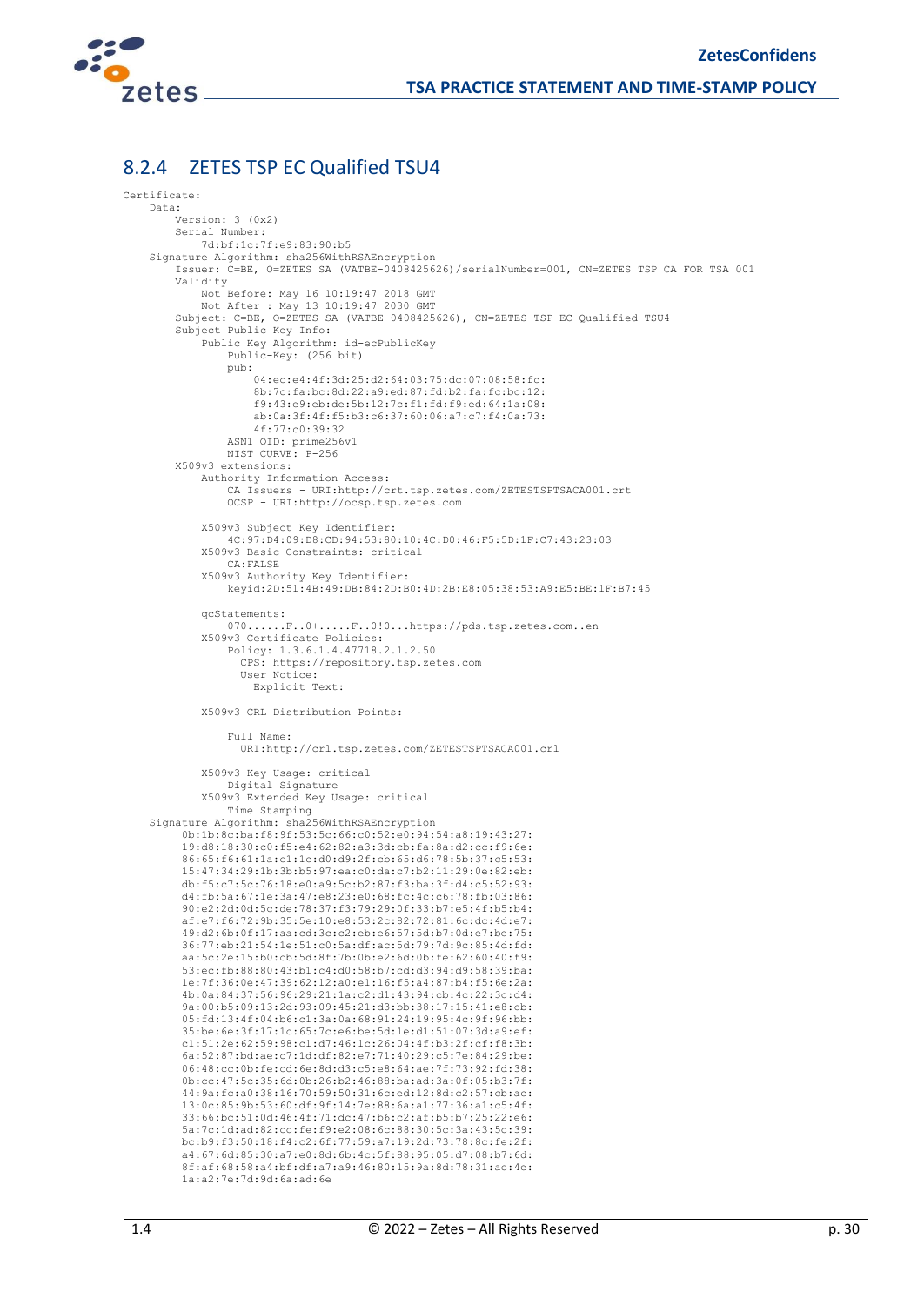$---RECTN CERTTETCAPE---$ 

MIIF7jCCA9agAwIBAgIIfb8cf+mDkLUwDQYJKoZIhvcNAQELBQAwZDELMAkGA1UE BhMCOkUxJDAiBqNVBAoMG1pFVEVTIFNBIChWOVRCRS0wNDA4NDI1NiI2KTEMMAoG A1UEBRMDMDAxMSEwHwYDVQQDDBhaRVRFUyBUU1AgQ0EgRk9SIFRTQSAwMDEwHhcN MTgwNTE2MTAxOTQ3WhcNMzAwNTEzMTAxOTQ3WjBZMQswCQYDVQQGEwJCRTEkMCIG A1UECgwbWkVURVMgU0EgKFZBVEJFLTA0MDg0MjU2MjYpMSQwIgYDVQQDDBtaRVRF UyBUU1AgRUMgUXVhbGlmaWVkIFRTVTQwWTATBgcqhkjOPQIBBggqhkjOPQMBBwNC AATs5E89JdJkA3XcBwhY/It8+ryNIqnth/2y+vy8EvlD6eveWxJ88f357WQaCKsK P0/1s8Y3YAanx/OKc093wDkyo4ICeDCCAnOwcAYIKwYBBOUHAOEEZDBiMDkGCCsG AQUFBzAChilodHRwOi8vY3J0LnRzcC56ZXRlcy5jb20vWkVURVNUU1BUU0FDQTAw MS5jcnQwJQYIKwYBBQUHMAGGGWh0dHA6Ly9vY3NwLnRzcC56ZXRlcy5jb20wHQYD VROOBBYEFEyX1AnYzZRTgBBM0Eb1XR/HQyMDMAwGA1UdEwEB/wQCMAAwHwYDVR0j BBgwFoAULVFLSduELbBNK+gFOFOp5b4ft0UwRQYIKwYBBQUHAQMEOTA3MAgGBgQA jkYBATArBgYEAI5GAQUwITAfFhlodHRwczovL3Bkcy50c3AuemV0ZXMuY29tEwJl .<br>bjCCAQEGA1UdIASB+TCB9jCB8wYLKwYBBIL0ZqIBAjIwqeMwLAYIKwYBBQUHAqEW IGh0dHBzOi8vcmVwb3NpdG9yeS50c3AuemV0ZXMuY29tMIGyBggrBgEFBQcCAjCB pR6BogBaAEUAVABFAFMAIABUAFMAUAAgAFEAdQBhAGwAaQBmAGKAZQBkACAAYwBl \_<br>AHIAdABpAGYAaQBjAGEAdABlACAAZgBvAHIAIAB0AGkAbQBlAC0AcwB0AGEAbQBw AGKAbgBnACAAYwBvAGOACABsAGkAYQBuAHQAIAB3AGkAdABoACAARQBUAFMASQAg<br>AGKAbgBnACAAYwBvAGOACABsAGkAYQBuAHQAIAB3AGkAdABoACAARQBUAFMASQAg<br>AFQAUwAgADMAMQA5ACAANAAyADEALjA+BgNVHR8ENzA1MDOgMaAvhilodHRw0i8v Y3JsLnRzcC56ZXRlcy5jb20vWkVURVNUU1BUU0FDQTAwMS5jcmwwDqYDVR0PAQH/ BAQDAqeAMBYGA1UdJQEB/wQMMAoGCCsGAQUFBwMIMA0GCSqGSIb3DQEBCwUAA4IC AQALG4y6+J9TXGbAUuCUVKgZQycZ2BgwwPXkYoKjPcv6itLM+W6GZfZhGsEc0Nkv TedJ0msPF6rNPMLr51ddtw3nvnU2d+shVB5RwFrfrF15fZyFTf2qXC4VsMtdj3sL 4m0L/mJgQP1T7PuIgEOxxNBYt83T1N1YOboefzYORzliEqDhFvWkh7T1bipLCoQ3 VpYpIRrC0UOUy0wiPNSaALUJEy2TCUUh07s4FxVB6MsF/RNPBLbBOgpokSQZ1Uyf lrs1vm4/Fxx1fOa+XR7RUQc9qe/BUS5iWZjB10YcJgRPsy/P+DtqUoe9rscd34Ln cUApxX6EKb4GSMwL/s1ujdPF6GSuf3OS/TgLzEdcNW0LJrJGiLqtOg8Fs39Emvyg OBZwWVAxbO0SjcJXy6wTDIWbU2DfnxR+iGqhdzahxU8zZrxRDUZPcdxHtsKvtbcl<br>IuZafB2tqsz++eIIbIqwXDpDXDm8ufNOGPTCb3dZpxktc3iM/i+kZ22FMKfqjWtM X4iVBdcIt22Pr2hYpL/fp6lGgBWajXgxrE4aon59nWqtbg== -END CERTIFICATE-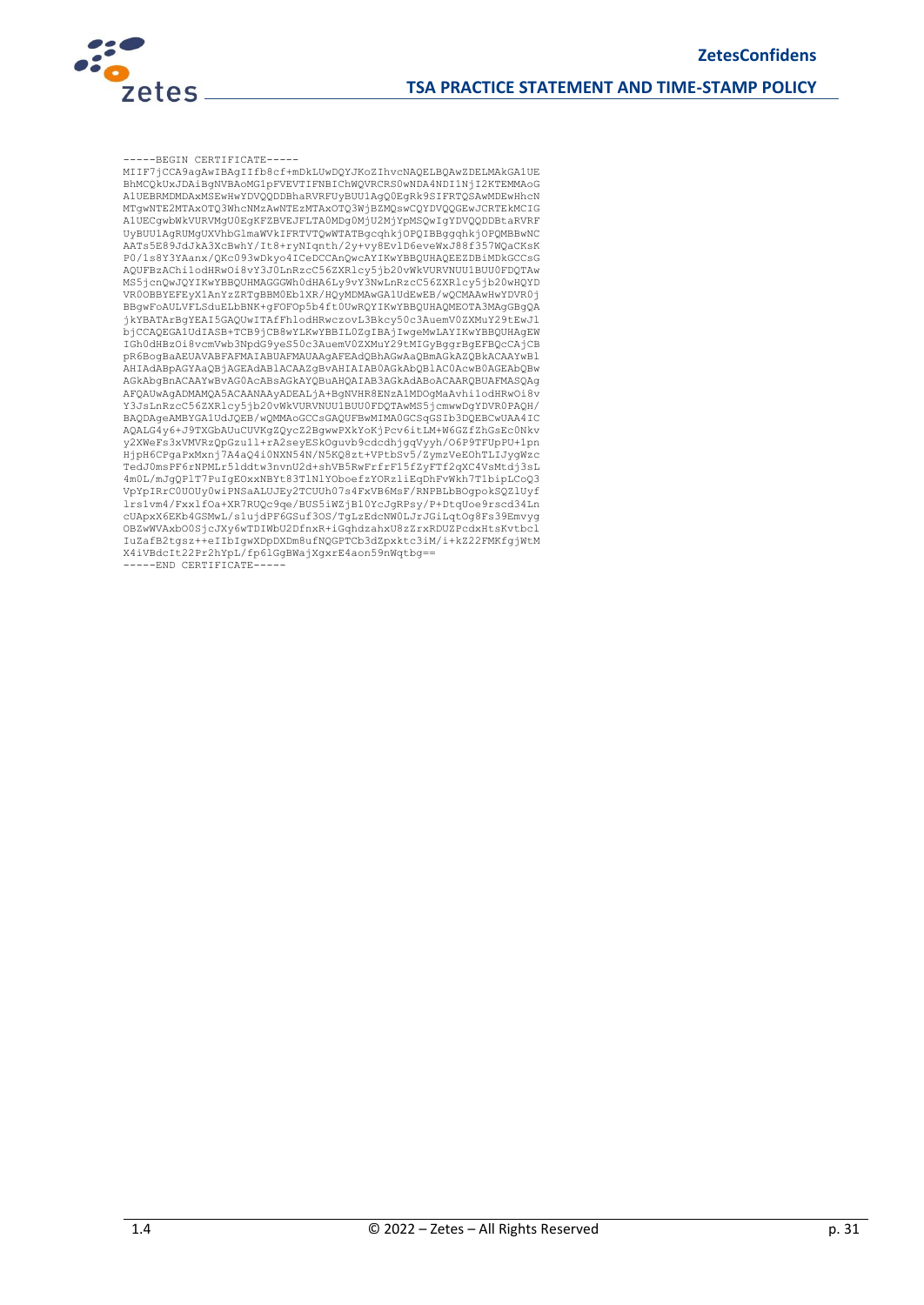



### <span id="page-31-0"></span>8.2.5 ZETES TSP RSA TSU5

```
Certificate:
     Data:
         Version: 3 (0x2)
         Serial Number:
             25:45:01:d5:ce:7a:f4:63
     Signature Algorithm: sha256WithRSAEncryption
         Issuer: C=BE, O=ZETES SA (VATBE-0408425626)/serialNumber=001, CN=ZETES TSP CA FOR TSA 001
         Validity
Not Before: May 16 10:21:06 2018 GMT<br>Not After : May 14 10:21:06 2024 GMT<br>Subject: C=BE, O=ZETES SA (VATBE-0408425626), CN=ZETES TSP RSA TSU5
         Subject Public Key Info:
             Public Key Algorithm: rsaEncryption
                  Public-Key: (3072 bit)
                  Modulus:
                      00:a4:ad:f0:09:d7:55:b3:ad:4b:03:6e:55:39:d7:
                      7e:3e:14:33:da:58:ef:27:e4:02:49:b4:67:12:c9:
                     8e:3f:19:f9:60:88:0f:b4:a9:a3:35:12:6c:08:a2:
                     76:35:5c:0e:4a:7e:42:e0:94:26:34:df:29:be:d9:
                     fb:c0:14:c7:fa:0b:65:56:88:63:ee:96:fb:18:87:
                     ce:1e:25:10:fd:d4:c1:64:33:29:44:d4:74:52:63:
                     38:a8:20:b9:22:03:ec:85:3a:71:86:cf:a8:47:a0:
                     29:08:35:cd:37:9a:e6:66:55:c0:8b:5e:27:3a:af:
                     48:86:01:8c:0b:dd:78:50:c4:61:1b:4d:8a:7a:1b:
                     0a:15:ce:63:38:4e:69:89:16:c1:a6:e8:80:4c:aa:
                     14:66:ad:fe:0d:75:e5:f1:d7:8e:f2:5e:52:e7:09:
                     23:bd:ee:6b:99:07:3f:d5:9f:ab:7b:7f:27:4d:59:
                     7b:6f:86:3e:89:6c:aa:2f:ea:ca:ce:5f:86:91:6c:
                     57:74:b2:0d:ea:56:87:47:6f:63:33:d6:62:be:f1:
                     42:34:cd:9b:8f:2b:6c:68:c6:00:e8:5d:1b:b3:ef:
                     af:de:a6:f1:28:94:7c:74:49:5a:54:b0:c8:6c:04:
                     a0:eb:82:0b:2a:81:da:86:b6:ff:b2:a6:bb:7b:ce:
                     9e:6d:9a:e4:e0:e5:bf:16:a3:d2:51:e4:6b:1b:c1:
                     54:3e:86:78:fb:34:54:cd:a8:14:ee:e6:88:59:1d:
                     a3:7a:fd:60:41:e4:01:15:11:c9:9b:81:80:ff:d6:
                     84:e7:d8:75:32:73:37:20:3f:8c:c9:a6:9e:d4:68:
                     f3:31:ef:a6:2c:d1:5a:77:25:28:50:79:3e:86:28:
                     b1:39:81:38:87:67:53:1c:0b:2a:bb:f3:39:a5:11:
                     31:f0:5e:96:f9:57:31:89:70:78:7b:c6:4a:3f:2f:
                     54:17:c6:04:93:fe:08:61:11:37:bc:dc:d1:e1:a1:
                     af:f6:2a:ac:12:ca:af:50:4b:31
                  Exponent: 65537 (0x10001)
         X509v3 extensions:
             Authority Information Access: 
                  CA Issuers - URI:http://crt.tsp.zetes.com/ZETESTSPTSACA001.crt
                  OCSP - URI:http://ocsp.tsp.zetes.com
             X509v3 Subject Key Identifier: 
                  7F:6A:CE:17:C9:37:57:38:EF:FE:C0:EA:52:FF:08:8F:77:11:7F:C8
             X509v3 Basic Constraints: critical
                  CA:FALSE
             X509v3 Authority Key Identifier: 
                  keyid:2D:51:4B:49:DB:84:2D:B0:4D:2B:E8:05:38:53:A9:E5:BE:1F:B7:45
 X509v3 Certificate Policies: 
 Policy: 1.3.6.1.4.47718.2.1.2.50
                    CPS: https://repository.tsp.zetes.com
             X509v3 CRL Distribution Points: 
                  Full Name:
                    URI:http://crl.tsp.zetes.com/ZETESTSPTSACA001.crl
              X509v3 Key Usage: critical
                  Digital Signature
             X509v3 Extended Key Usage: critical
                  Time Stamping
     Signature Algorithm: sha256WithRSAEncryption
          20:74:9c:ac:0c:d2:77:56:c0:cb:1c:2f:b1:03:93:ce:8f:32:
          56:78:0a:71:12:be:30:18:54:97:5f:9a:10:51:c5:81:01:ce:
          08:20:df:93:b4:ce:c8:b1:96:57:b3:5b:4f:53:fe:cd:2c:94:
          2d:92:3b:00:55:f1:e6:86:61:f0:93:cf:59:88:5d:14:a3:04:
          2e:98:16:5b:0b:51:d5:74:c1:c7:8b:17:26:3a:86:f7:e6:47:
          b8:c9:c5:de:4f:99:31:67:00:f9:2c:12:9e:39:31:b6:7c:ba:
          a5:bd:ec:27:69:a2:e6:c6:03:d3:dd:b5:53:4e:08:10:01:ac:
          d6:70:30:fa:a7:ae:20:70:83:a4:0f:a3:40:24:24:6a:85:22:
          98:de:c2:11:a8:d7:be:3f:ac:df:de:22:79:e7:7f:a7:ad:94:
          a3:54:2c:b3:c2:63:78:ba:96:c3:2d:bc:2b:e2:8e:39:f8:5e:
 27:14:45:e2:e2:82:8d:3f:cb:d3:c8:49:f0:fe:83:e2:6b:f2:
 ce:2b:ec:48:05:02:dc:2a:97:26:d9:32:1a:ff:25:af:96:80:
          83:84:89:2b:4d:ed:8d:95:89:d0:e4:16:35:43:5c:49:43:2f:
```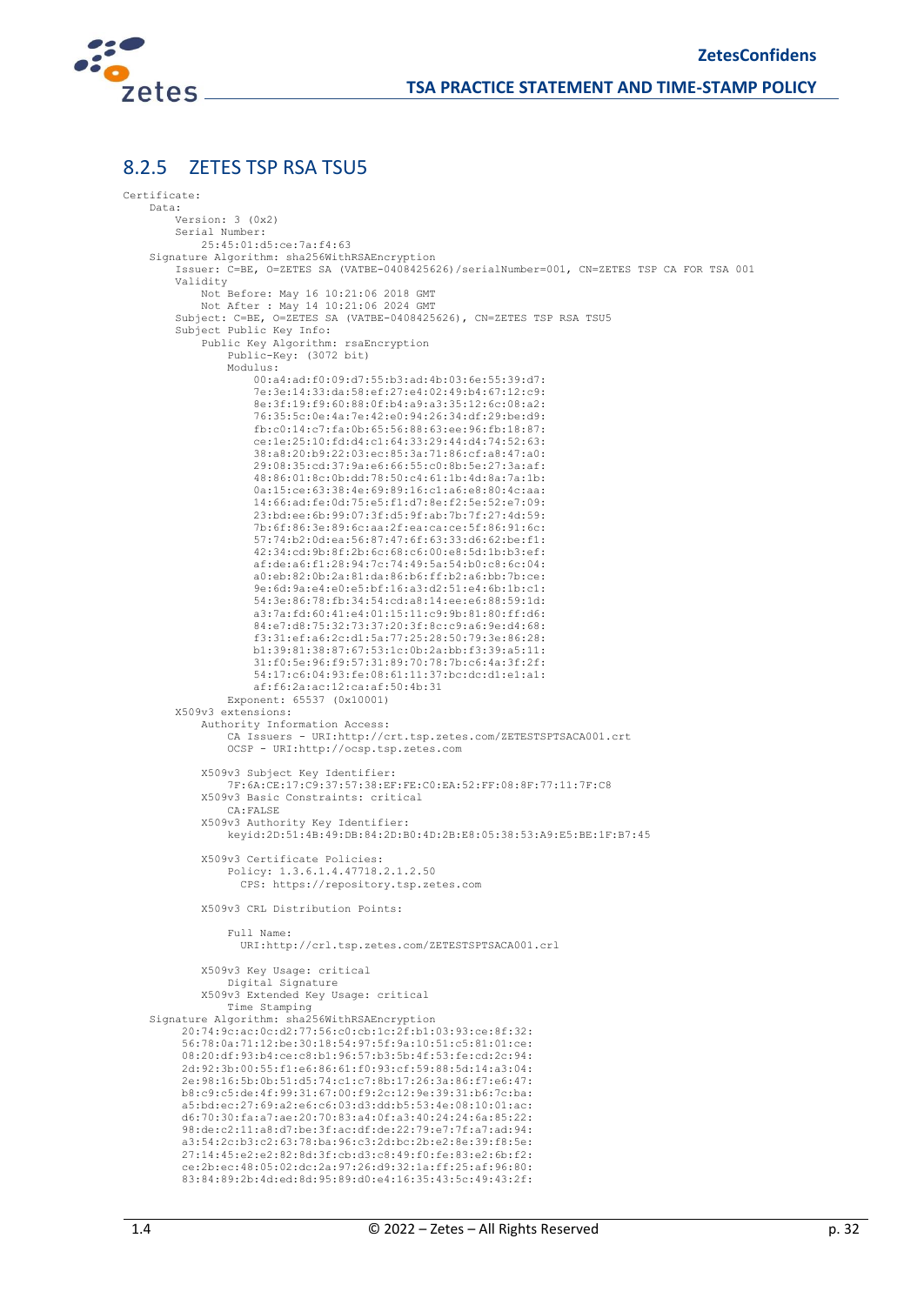

67:4a:a3:65:97:c6:58:05:c1:0a:8c:ba:fa:a8:35:18:31:4b: c6:14:8f:01:18:3d:48:74:54:0a:23:b5:9a:93:30:24:19:49:<br>a4:8b:6e:46:74:a3:c6:6f:72:5a:7d:f2:27:e8:6c:le:09:27: 0d:0f:f5:88:50:be:9e:28:98:08:54:f5:3e:1b:71:d4:71:0f: 48:99:13:87:aa:cb:dc:cl:a6:f8:7f:4e:90:28:22:87:c3:7e: de:f5:a4:9c:79:4a:cf:9e:3a:01:a3:b0:8c:c5:d5:38:74:7c: 2d:84:67:90:f9:27:c3:1a:38:54:72:9a:fb:15:79:62:ec:f9:  $ch.90 \cdot he.6 \cdot 04 \cdot 0d \cdot c1 \cdot fe.87 \cdot 99 \cdot ee.19 \cdot 3e.7e.92 \cdot 9e.96 \cdot 35 \cdot$ 64:e6:b8:cb:e0:4f:bb:2b:79:a4:3a:33:76:5d:32:29:b2:38: c8:b9:05:05:c3:90:c8:1d:69:fe:a6:d6:2a:99:79:d0:1f:da: 2f:0a:c5:4e:9a:e6:b0:8c:af:89:1a:59:1e:19:94:14:09:93: 04:47:44:db:00:05:24:73:67:c7:ea:01:94:bl:d4:39:ff:f0: 8c:ae:a7:c5:10:ee:91:72:8c:30:1b:68:1e:06:34:ac:18:81:  $a e^{-70}$ ;  $a 9.59$ ;  $a 9.50$ ;  $ed$ ;  $0 h$ ;  $25$ ;  $e 6.81$ ;  $39.81$ ;  $27.86$ ;  $c 8.50$ ;  $c 8.13$ ; 09:b7:5a:9e:d8:37:4b:81:a9:29:d1:1e:3d:53:0c:7f:e5:b0: d3:51:a4:06:2a:fe:c4:1e -BEGIN CERTIFICATE-

MIIGLjCCBBagAwIBAgIIJUUB1c569GMwDQYJKoZIhvcNAQELBQAwZDELMAkGA1UE ENMCQKUXJDAiBgNVBAoMGIpFVEVTIFNBIChWQVRCRS0wNDA4NDI1NjI2KTEMMAoG<br>A1UEBRMDMDAxMSEwHwYDVQQDDBhaRVRFUyBUU1AgQ0EgRk9SIFRTQSAwMDEwHhcN MTqwNTE2MTAvMTA2WhcNMjOwNTE0MTAvMTA2WjBOMOswCOYDVOOGEwJCRTEkMCIG A1UECqwbWkVURVMqU0EqKFZBVEJFLTA0MDq0MjU2MjYpMRswGQYDVQQDDBJaRVRF UyBUU1AgU1NBIFRTVTUwggGiMA0GCSqGSIb3DQEBAQUAA4IBjwAwggGKAoIBgQCk rfAJ11WzrUsDb1U5134+FDPaWO8n5AJJtGcSyY4/Gf1giA+0qaM1EmwIonY1XA5K fkLglCY03ym+2fyAFMf6C2VWiGPulysYh84eJRD91MFkMylE1HRSYzioILkiA+yF OnGGz6hHoCkINc03muZmVcCLXic6r0iGAYwL3XhQxGEbTYp6GwoVzmM4TmmJFsGm 6IBMqhRmrf4NdeXx147yXlLnCSO97muZBz/Vn6t7fydNWXtvhj6JbKov6srOX4aR bFd0sg3qVodHb2Mz1mK+8UI0zZuPK2xoxgDoXRuz76/epvEolHx0SVpUsMhsBKDr ggsqgdqGtv+yprt7zp5tmuTg5b8Wo9JR5GsbwVQ+hnj7NFTNqBTu5ohZHaN6/WBB 5AEVEcmbgYD/1oTn2HUyczcgP4zJpp7UaPMx76Ys0Vp3JShQeT6GKLE5gTiHZ1Mc  $\texttt{Cyq78zmlETHwXpb5VzGJcHh7xko/L1QXxgST/ghhETe83NHhoa/2KqwSyq9QSzEC}$ AwEAAaOCAXYwqqFyMHAGCCsGAOUFBwEBBGOwYjA5BqqrBqEFBOcwAoYtaHR0cDov L2NydC50c3AuemV0ZXMuY29tL1pFVEVTVFNQVFNBQ0EwMDEuY3J0MCUGCCsGAQUF BzABhhlodHRwOi8vb2NzcC50c3AuemV0ZXMuY29tMB0GA1UdDgQWBBR/as4XyTdX 00/+w0pS/wiPdxF/yDAMBgNVHRMBAf8EAjAAMB8GA1UdIwQYMBaAFC1RS0nbhC2w TSvoBThTqeW+H7dFMEgGA1UdIARBMD8wPQYLKwYBBIL0ZgIBAjIwLjAsBggrBgEF BQcCARYgaHR0cHM6Ly9yZXBvc210b3J5LnRzcC56ZXRlcy5jb20wPgYDVR0fBDcw NTAzoDGqL4YtaHR0cDovL2NybC50c3AuemV0ZXMuY29tL1pFVEVTVFNQVFNBQ0Ew MDEuY3JsMA4GA1UdDwEB/wQEAwIHgDAWBgNVHSUBAf8EDDAKBggrBgEFBQcDCDAN BgkqhkiG9w0BAQsFAAOCAgEAIHScrAzSdlbAyxwvsQOTzo8yVngKcRK+MBhUl1+a EFHFgQHOCCDfk7TOyLGWV7NbT1P+zSyULZI7AFXx5oZh8JPPWYndFKMELpgWWwtR 1XTBx4sXJjqG9+ZHuMnF3k+ZMWcA+SwSnjkxtny6pb3sJ2mi5sYD0921U04IEAGs 1nAw+qeuIHCDpA+jQCQkaoUimN7CEajXvj+s394ieed/p62Uo1Qss8JjeLqWwy28 K+KOOfheJxRF4uKCjT/L08hJ8P6D4mvyzivsSAUC3CqXJtkyGv8lr5aAg4SJK03t jZWJ0OQWNUNcSUMvZ0qjZZfGWAXBCoy6+qg1GDFLxhSPARg9SHRUCiO1mpMwJBlJ pItuRnSjxm9yWn3yJ+hsHgknDQ/1iFC+niiYCFT1Phtx1HEPSJkTh6rL3MGm+H9O kCgih8N+3vWknHlKz546AaOwjMXVOHR8LYRnkPknwxo4VHKa+xV5Yuz5y5C+xgQN wf6Hme4ZPn6SnpY1ZOa4y+BPuyt5pDozdl0yKbI4yLkFBcOQyB1p/qbWKp150B/a LwrFTprmsIyviRpZHhmUFAmTBEdE2wAFJHNnx+oB1LHUOf/wjK6nxRDukXKMMBto HqY0rBiBrnCpqVDtCvXmqTmBJ4bIUMqTCbdantq3S4GpKdEePVMMf+Ww01GkBir+  $x\bar{B}4=$ 

-----END CERTIFICATE-----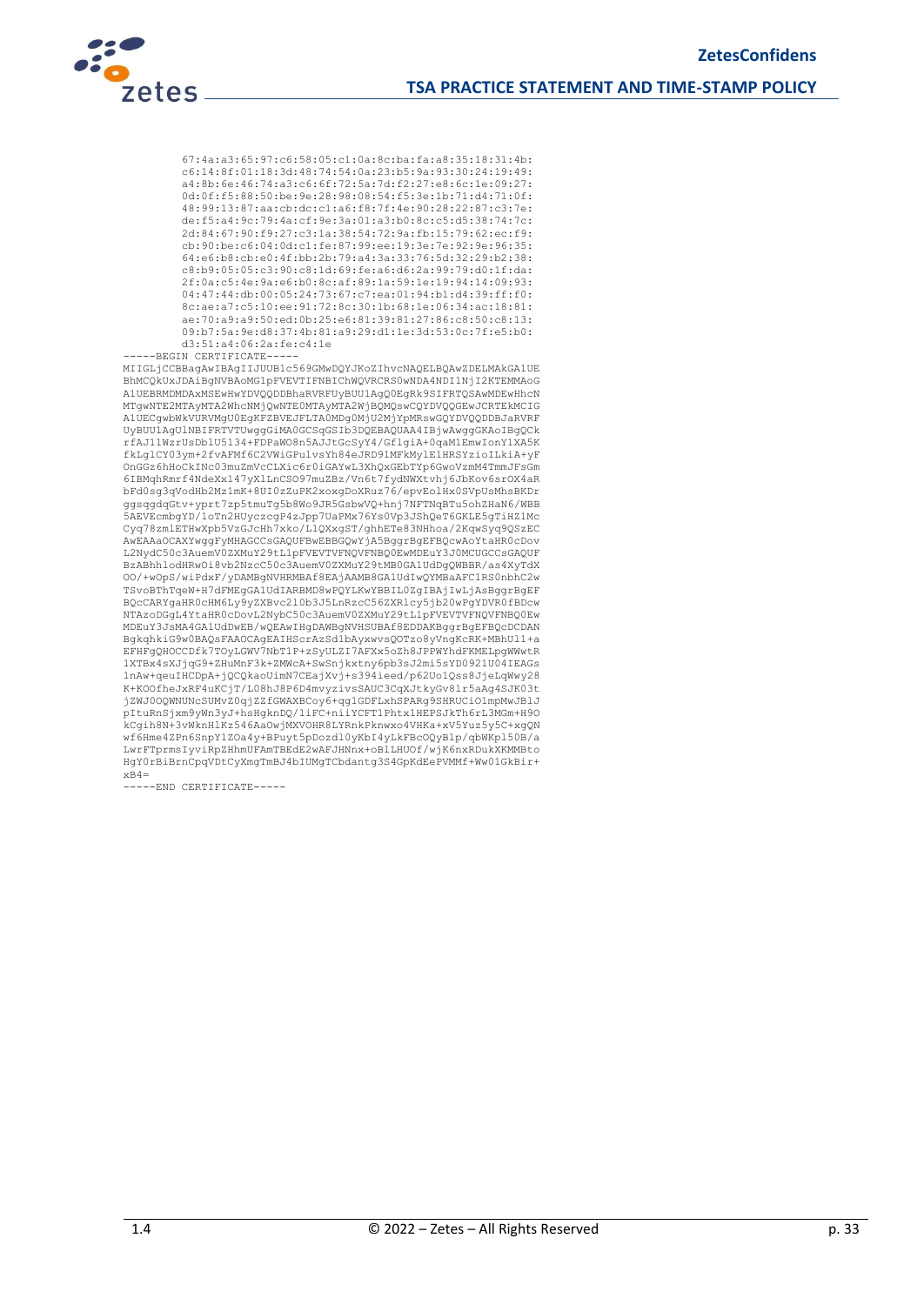



### <span id="page-33-0"></span>8.2.6 ZETES TSP RSA TSU6

```
Certificate:
     Data:
         Version: 3 (0x2)
         Serial Number:
              6e:af:d7:1e:5d:ef:99:50
     Signature Algorithm: sha256WithRSAEncryption
         Issuer: C=BE, O=ZETES SA (VATBE-0408425626)/serialNumber=001, CN=ZETES TSP CA FOR TSA 001
         Validity
Not Before: May 16 10:21:35 2018 GMT<br>Not After : May 14 10:21:35 2024 GMT<br>Subject: C=BE, O=ZETES SA (VATBE-0408425626), CN=ZETES TSP RSA TSU6
         Subject Public Key Info:
              Public Key Algorithm: rsaEncryption
                  Public-Key: (3072 bit)
                  Modulus:
                      00:a6:c0:59:92:49:74:ca:9d:55:29:aa:20:f9:2e:
                      91:74:1b:da:d9:88:1b:61:f1:33:19:14:9a:9d:1d:
                      b7:04:aa:de:10:7b:c6:ea:b3:26:22:a1:82:cf:25:
                      7f:d3:9c:fa:c5:b5:ef:9d:48:ca:66:7e:45:12:05:
                     ab:a6:d7:7f:cd:fd:ff:99:c4:c7:f8:ba:76:84:52:
0a:61:af:53:0d:ec:e1:a2:2d:5e:94:30:d4:e2:28:
 04:95:ba:a0:53:3c:fd:1f:bc:ab:85:a8:e3:a8:36:
                      1a:3d:21:59:43:1e:f1:68:c9:b3:dd:35:67:dd:46:
                      e7:7f:fe:e3:ae:b2:01:e1:34:de:33:50:aa:3d:99:
                     53:34:21:22:76:e1:4a:10:1d:c6:b7:83:c3:52:e3:
                     b0:2b:07:fc:cb:e3:b2:d5:05:04:c5:e0:84:a7:f5:
                     ad:36:53:b2:c2:21:76:6b:44:21:03:9d:60:3d:fa:
                     ab:77:df:8b:cb:a8:d6:05:b3:78:5f:d1:cf:07:25:
                      12:6b:ba:ca:79:18:1c:ab:2d:e7:38:a9:9f:b1:96:
                     d0:7a:3c:8b:48:1a:15:c4:2e:92:bd:8d:f4:60:c4:
                     cd:03:53:f1:28:70:34:79:cc:c7:b9:a8:d6:42:aa:
                     16:4b:0a:23:09:62:a6:bb:32:b0:2d:f6:ca:d7:18:
                     cf:68:16:e7:22:1b:24:b7:a9:a1:75:6f:20:f2:d5:
                      9a:1b:81:97:8e:cb:71:49:36:d3:f5:bd:e0:e2:24:
                      75:7f:be:e4:fe:95:25:9e:e7:b1:b3:8c:88:a6:11:
                      7d:67:fe:b1:38:f6:83:07:69:d1:7c:8e:30:db:47:
                     d0:19:5e:89:72:4e:7b:3a:7f:96:85:5e:22:89:da:
                     44:5c:4b:8c:e8:21:85:ae:f8:e8:4a:1b:72:86:ce:
                     fa:48:a5:29:23:61:44:f5:e9:43:69:65:73:f2:c8:
                     8e:ff:a4:cf:aa:d4:a1:78:af:1b:94:82:1c:93:be:
                     d0:2f:55:ff:4d:4e:61:07:92:19
                  Exponent: 65537 (0x10001)
         X509v3 extensions:
              Authority Information Access: 
                  CA Issuers - URI:http://crt.tsp.zetes.com/ZETESTSPTSACA001.crt
                  OCSP - URI:http://ocsp.tsp.zetes.com
              X509v3 Subject Key Identifier: 
                  9A:DA:0A:52:E9:7A:5C:7C:80:0A:71:34:61:4C:7A:AA:CE:4D:3B:F4
              X509v3 Basic Constraints: critical
                  CA:FALSE
              X509v3 Authority Key Identifier: 
                  keyid:2D:51:4B:49:DB:84:2D:B0:4D:2B:E8:05:38:53:A9:E5:BE:1F:B7:45
 X509v3 Certificate Policies: 
 Policy: 1.3.6.1.4.47718.2.1.2.50
                    CPS: https://repository.tsp.zetes.com
              X509v3 CRL Distribution Points: 
                  Full Name:
                    URI:http://crl.tsp.zetes.com/ZETESTSPTSACA001.crl
              X509v3 Key Usage: critical
                  Digital Signature
              X509v3 Extended Key Usage: critical
                  Time Stamping
     Signature Algorithm: sha256WithRSAEncryption
          38:b2:59:a9:51:3b:23:cc:ad:3d:3e:e0:75:ef:b2:39:f4:b2:
          02:66:07:b4:7a:f4:99:12:ae:a6:e8:27:dd:45:5a:52:a4:51:
          d4:0c:8b:f3:b4:17:64:08:46:1d:d8:0f:0a:98:7c:ff:e4:49:
          9c:8b:f5:4a:56:6b:64:87:22:e2:fd:76:84:1c:cc:3f:82:61:
 f8:ad:91:f8:a7:3b:55:92:f5:16:82:cf:2c:78:60:6a:3f:c9:
 e1:d0:a1:27:83:ed:1f:a4:30:8b:dd:30:dd:aa:d1:ad:ab:10:
          ab:fb:91:15:dc:70:8f:07:be:20:18:72:5a:97:be:dc:37:fa:
          ad:5d:d4:25:91:5f:e5:ba:ca:01:89:0c:fd:b0:12:aa:47:91:
          a6:0e:c9:e2:cc:3a:5d:b9:3c:dd:4a:14:d2:f6:a1:ce:bc:cf:
          58:66:26:ac:16:fc:9f:6c:5a:3e:47:c4:2e:25:5d:07:1e:9c:
          3d:1b:95:37:bb:f7:99:69:6c:6f:8c:c4:df:a9:f6:df:d4:44:
          b2:97:d6:52:af:6c:45:c7:fb:f3:3e:c4:88:4b:d3:66:e5:76:
          ab:80:1e:77:d1:ce:06:af:7c:c9:a9:12:a8:8c:2c:e1:15:ca:
```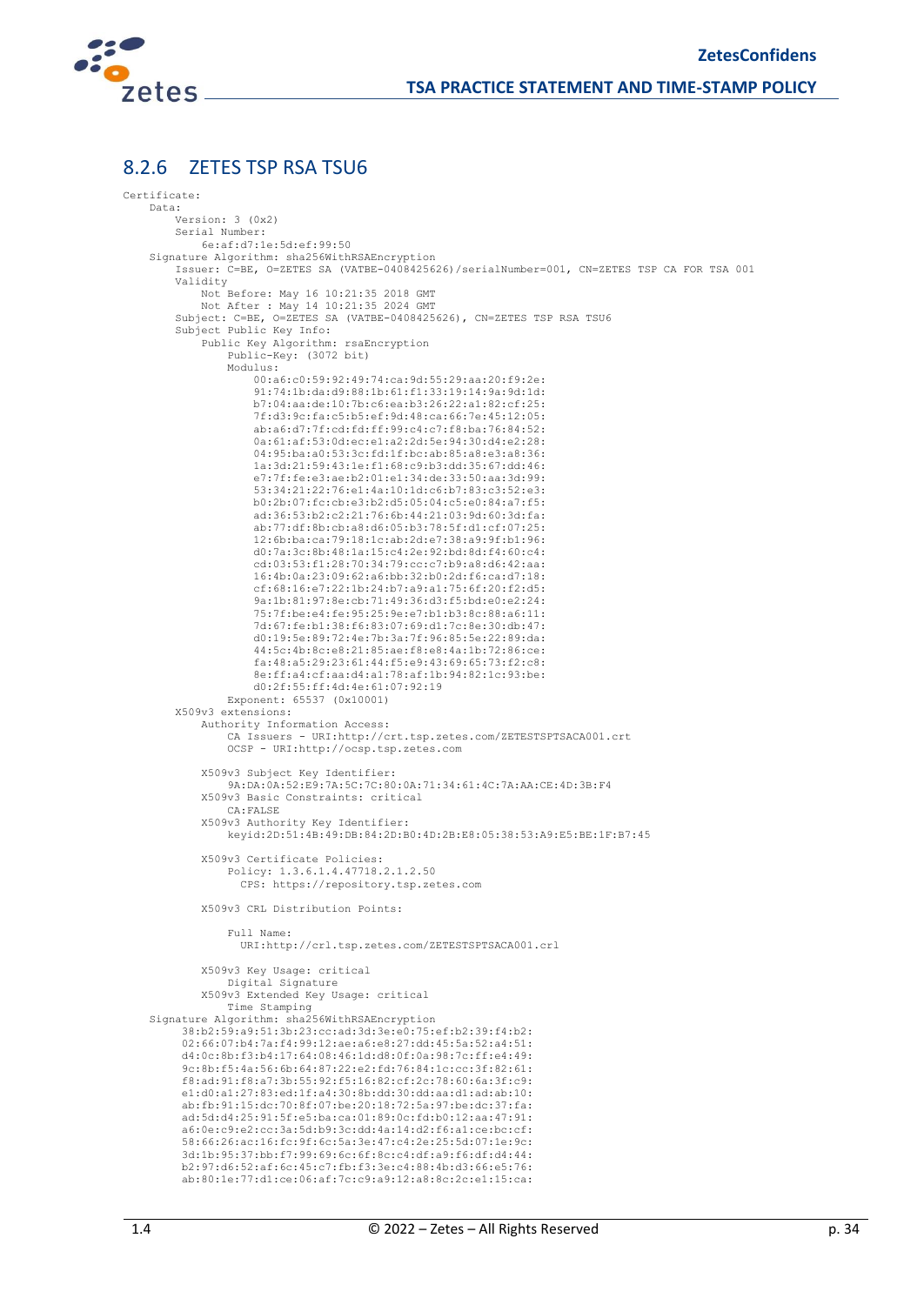

47:fd:f0:f4:9c:e2:d3:31:1a:22:de:f5:42:07:8b:96:5c:02: c7:9f:f3:91:d8:31:06:80:be:d1:d6:8a:0e:87:6f:8c:f5:c0: 52:0a:0b:72:a7:bd:21:1a:ea:cd:e6:34:3b:15:2e:45:89:18: 79:bc:d9:a8:cf:36:be:44:9f:ca:1f:46:5d:a0:58:68:b1:33: a7:f6:80:f9:5b:95:7a:51:27:ba:91:a0:2e:ec:31:af:b4:c1: fd:04:64:01:c9:6d:27:13:21:f4:cc:29:b3:22:61:70:c3:e6: af: 44: 74: 19: eb: e8: 16: b9: 74: 36: a1: 61: 30: 36: 7b: 05: f1: 53: 05:28:8a:c9:1c:66:0d:ad:f9:53:6b:1f:86:d5:2a:01:cc:97; 34:07:8c:c0:8a:94:0e:2f:09:7b:23:98:80:b8:41:ca:36:20: 36:d5:ee:09:3a:44:fb:e5:5b:89:04:fe:10:63:d6:3d:b3:f4: ef:50:39:17:73:da:99:25:59:de:c7:0a:a3:97:6c:ba:0c:de:  $fc:56:54:0e:42:18:a0:7e:36:7c:bb:24:8e:bd:fd:43:85:fd:$ 94:d6:3f:1d:ec:1f:72:56:a3:07:9d:a5:55:ad:d9:16:e4:6d:  $2d+93+4b+1+53+16+82+f b+61+63+64+19+88+6f+84+a^2+90+b7$ 69:25:b0:a2:93:e5:93:ff:14:a3:33:af:3a:ea:8a:66:4d:db: c7:20:b0:fa:b2:ae:74:15 -BEGIN CERTIFICATE-

MIIGLjCCBBagAwIBAgIIbq/XHl3vmVAwDQYJKoZIhvcNAQELBQAwZDELMAkGA1UE BhMCQkUxJDAiBgNVBAoMG1pFVEVTIFNBIChWQVRCRS0wNDA4NDI1NjI2KTEMMAoG A1UEBRMDMDAxMSEwHwYDVQQDDBhaRVRFUyBUU1AgQ0EqRk9SIFRTQSAwMDEwHhcN MTqwNTE2MTAvMTM1WhcNMjOwNTE0MTAvMTM1WjBOMOswCOYDVOOGEwJCRTEkMCIG A1UECqwbWkVURVMqU0EqKFZBVEJFLTA0MDq0MjU2MjYpMRswGQYDVQQDDBJaRVRF UyBUU1AgU1NBIFRTVTYwggGiMA0GCSqGSIb3DQEBAQUAA4IBjwAwggGKAoIBgQCm wFmSSXTKnVUpqiD5LpF0G9rZiBth8TMZFJqdHbcEqt4Qe8bqsyYioYLPJX/TnPrF te+dSMpmfkUSBaum13/N/f+ZxMf4unaEUgphr1MN7OGiLV6UMNTiKASVuqBTPP0f vKuFqOOoNho9IVlDHvFoybPdNWfdRud//uOusgHhNN4zUKo9mVM0ISJ24UoQHca3 g8NS47ArB/zL47LVBQTF4ISn9a02U7LCIXZrRCEDnWA9+qt334vLqNYFs3hf0c8H J<br>RJrusp5GByrLec4qZ+xltB6PItIGhXELpK9jfRgxM0DU/EocDR5zMe5qNZCqhZL CiMJYqa7MrAt9srXGM9oFuciGyS3qaF1byDy1ZobgZeOy3FJNtP1veDiJHV/vuT+ lSWe57GzjIimEX1n/rE49oMHadF8jjDbR9AZXolyTns6f5aFXiKJ2kRcS4zoIYWu +OhKG3KGzvpIpSkjYUT16UNpZXPyyI7/pM+q1KF4rxuUghyTvtAvVf9NTmEHkhkC AwEAAaOCAXYwggFyMHAGCCsGAQUFBwEBBGQwYjA5BggrBgEFBQcwAoYtaHR0cDov L2NydC50c3AuemV0ZXMuY29tL1pFVEVTVFNQVFNBQ0EwMDEuY3J0MCUGCCsGAQUF BzABhhlodHRwOi8vb2NzcC50c3AuemV0ZXMuY29tMB0GA1UdDgQWBBSa2gpS6Xpc fIAKcTRhTHqqzk079DAMBgNVHRMBAf8EAjAAMB8GA1UdIwQYMBaAFC1RS0nbhC2w TSvoBThTqeW+H7dFMEgGA1UdIARBMD8wPQYLKwYBBIL0ZgIBAjIwLjAsBggrBgEF BQcCARYgaHR0cHM6Ly9yZXBvc210b3J5LnRzcC56ZXRlcy5jb20wPgYDVR0fBDcw NTAzoDGqL4YtaHR0cDovL2NybC50c3AuemV0ZXMuY29tL1pFVEVTVFNQVFNBQ0Ew MDEuY3JsMA4GA1UdDwEB/wQEAwIHgDAWBgNVHSUBAf8EDDAKBggrBgEFBQcDCDAN BgkqhkiG9w0BAQsFAAOCAgEAOLJZqVE7I8ytPT7gde+yOfSyAmYHtHr0mRKupugn 3UVaUqRR1AyL87QXZAhGHdgPCph8/+RJnIv1S1ZrZIc14v12hBzMP4Jh+K2R+Kc7 VZL1FoLPLHhgaj/J4dChJ4PtH6Qwi90w3arRrasQq/uRFdxwjwe+IBhyWpe+3Df6 rV3UJZFf5brKAYkM/bASqkeRpg7J4sw6Xbk83UoU0vahzrzPWGYmrBb8n2xaPkfE<br>LiVdBx6cPRuVN7v3mWlsb4zE36n239REspfWUq9sRcf78z7EiEvTZuV2q4Aed9HO Bq98yakSqIws4RXKR/3w9Jzi0zEaIt71QgeLllwCx5/zkdgxBoC+0daKDodvjPXA UgoLcqe9IRrqzeY0OxUuRYkYebzZqM82vkSfyh9GXaBYaLEzp/aA+VuVelEnupGg Luwxr7TB/QRkAcltJxMh9MwpsyJhcMPmr0R0GevoFr10NqFhMDZ7BfFTxSiKyRxm Da35U2sfhtUqAcyXNAeMwIqUDi8JeyOYgLhByjYgNtXuCTpE++VbiQT+EGPWPbP0 71A5F3PamSVZ3scKo5dsugze/FZUDkIYoH42fLskjr3904X91NY/HewfclajB521 Va3ZFuRtLZNL4VMegythw+OZiO+EgpC3aSWwopPlk/8UozOvOugKZk3bxvCw+rKu  $dBU=$ 

----END CERTIFICATE-----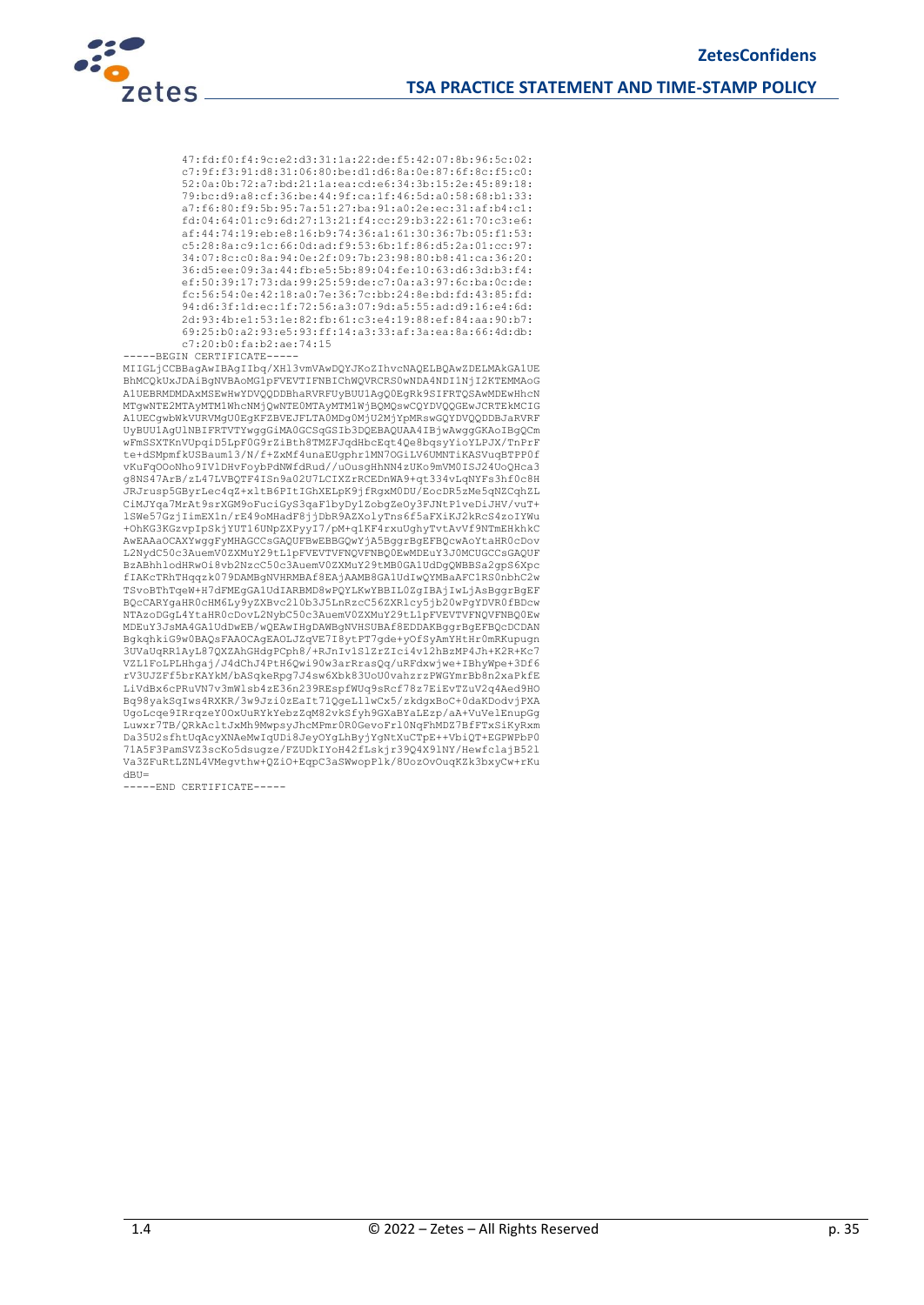

#### <span id="page-35-0"></span>8.2.7 ZETES TSP EC TSU7

```
Certificate:
     Data:
         Version: 3 (0x2)
         Serial Number:
             34:a2:7c:04:14:fb:23:c1
     Signature Algorithm: sha256WithRSAEncryption
         Issuer: C=BE, O=ZETES SA (VATBE-0408425626)/serialNumber=001, CN=ZETES TSP CA FOR TSA 001
         Validity
 Not Before: May 16 10:22:10 2018 GMT
 Not After : May 13 10:22:10 2030 GMT
 Subject: C=BE, O=ZETES SA (VATBE-0408425626), CN=ZETES TSP EC TSU7
         Subject Public Key Info:
             Public Key Algorithm: id-ecPublicKey
                  Public-Key: (256 bit)
                  pub: 
                      04:9c:e0:02:c9:ec:6d:64:68:83:10:07:db:f8:7d:
                     f3:16:d8:66:30:cd:a6:6c:c6:5f:4c:b6:b7:76:a8:
                     af:36:f2:dd:36:5e:8c:77:1b:8d:0f:a2:de:99:79:
                     53:b3:5b:cb:dc:58:7e:83:dc:e4:50:ff:62:17:89:
                     cf:df:81:53:08
                  ASN1 OID: prime256v1
                  NIST CURVE: P-256
         X509v3 extensions:
              Authority Information Access: 
                  CA Issuers - URI:http://crt.tsp.zetes.com/ZETESTSPTSACA001.crt
                  OCSP - URI:http://ocsp.tsp.zetes.com
 X509v3 Subject Key Identifier: 
 C8:CC:CF:14:F7:FC:66:0A:9C:F4:65:B1:77:57:BE:96:B3:DE:73:1D
             X509v3 Basic Constraints: critical
                  CA:FALSE
 X509v3 Authority Key Identifier: 
 keyid:2D:51:4B:49:DB:84:2D:B0:4D:2B:E8:05:38:53:A9:E5:BE:1F:B7:45
             X509v3 Certificate Policies: 
                  Policy: 1.3.6.1.4.47718.2.1.2.50
                    CPS: https://repository.tsp.zetes.com
             X509v3 CRL Distribution Points: 
                  Full Name:
                    URI:http://crl.tsp.zetes.com/ZETESTSPTSACA001.crl
             X509v3 Key Usage: critical
                  Digital Signature
              X509v3 Extended Key Usage: critical
                  Time Stamping
     Signature Algorithm: sha256WithRSAEncryption
          1b:a0:6a:a5:9e:af:fd:60:30:8c:1d:47:5f:93:51:a7:12:68:
          29:25:1e:73:63:78:e6:39:cd:f2:cf:24:64:f5:4b:74:73:de:
          62:22:1c:2f:45:85:8e:3e:06:6e:4b:70:a2:3a:2c:2f:72:68:
          c2:61:ca:f3:cc:52:09:60:84:36:9d:f9:11:be:72:02:ff:06:
          f5:d5:90:c9:11:84:18:f8:ce:7a:9c:6f:ef:c0:fc:2d:d2:77:
          21:43:05:57:71:a8:ca:97:1a:44:ed:d4:d8:95:bb:30:c7:7d:
          6f:9a:40:dd:44:8d:25:65:80:5c:cf:5d:80:74:24:bf:9c:1e:
          5a:13:e2:11:1b:6c:bb:75:ea:43:f2:0e:e1:bc:18:ec:46:82:
          cc:56:bb:e2:9a:13:72:8d:5a:ec:a5:93:67:ff:44:e3:db:0a:
           79:22:36:c1:8b:25:d7:0c:ab:4e:52:11:8e:81:05:0f:72:ba:
          58:e0:5d:62:b4:5a:c3:71:b8:bb:27:c8:03:95:74:09:a3:47:
          cc:50:aa:80:b0:f1:54:bf:08:cd:c8:05:5f:df:40:ec:c0:a2:
          25:4d:c4:84:aa:05:09:e4:8c:2f:5a:fc:63:79:ec:c1:f5:86:
          b7:d5:3b:ef:90:48:c1:28:66:06:f4:c8:6d:d4:a8:b2:bc:16:
          ae:f4:a2:ab:92:5a:64:ab:b2:c8:d0:5e:8b:b0:c5:a3:ff:44:
           4b:42:19:0d:a0:1a:af:97:51:be:61:78:d5:7a:88:ac:10:6e:
          06:ac:6b:3c:91:47:c6:2a:ff:b0:60:9a:4a:ca:c7:92:38:87:
          c8:d9:5e:eb:e3:9f:81:87:ad:d5:29:79:ce:8d:59:2c:16:f3:
          f5:86:57:80:3b:9a:6a:75:5f:ae:75:f1:69:4f:9f:d0:48:2b:
          26:7c:d3:f9:21:ba:2d:ab:c3:51:b2:a1:b6:c4:7d:d8:60:b8:
          88:3c:74:9a:51:1a:43:09:7f:14:57:b4:7a:57:af:85:6a:20:
           67:2f:70:8d:4c:d7:ff:53:a6:21:a9:91:30:12:58:8e:e3:e6:
          87:f4:b2:54:8d:9a:47:72:81:2f:b1:0c:6d:ad:51:b6:87:4a:
          45:54:85:f0:eb:51:2f:65:46:38:2e:3c:0a:a9:a8:3e:09:0c:
          85:ae:3f:aa:0e:21:c0:17:03:bb:c6:d2:2d:f1:03:fd:80:b3:
          b5:50:15:f8:b8:6a:dd:92:cf:6a:13:8f:ef:04:12:57:06:bb:
          82:6d:b2:b2:7f:1b:fa:03:a5:85:22:5b:ae:38:85:41:aa:68:
          c0:65:db:62:20:ee:77:f0:96:2f:cc:52:d7:97:9c:13:06:78:
          08:97:68:9c:82:d5:be:31
-----BEGIN CERTIFICATE-----
```
MIIE4jCCAsqgAwIBAgIINKJ8BBT7I8EwDQYJKoZIhvcNAQELBQAwZDELMAkGA1UE BhMCQkUxJDAiBgNVBAoMG1pFVEVTIFNBIChWQVRCRS0wNDA4NDI1NjI2KTEMMAoG A1UEBRMDMDAxMSEwHwYDVQQDDBhaRVRFUyBUU1AgQ0EgRk9SIFRTQSAwMDEwHhcN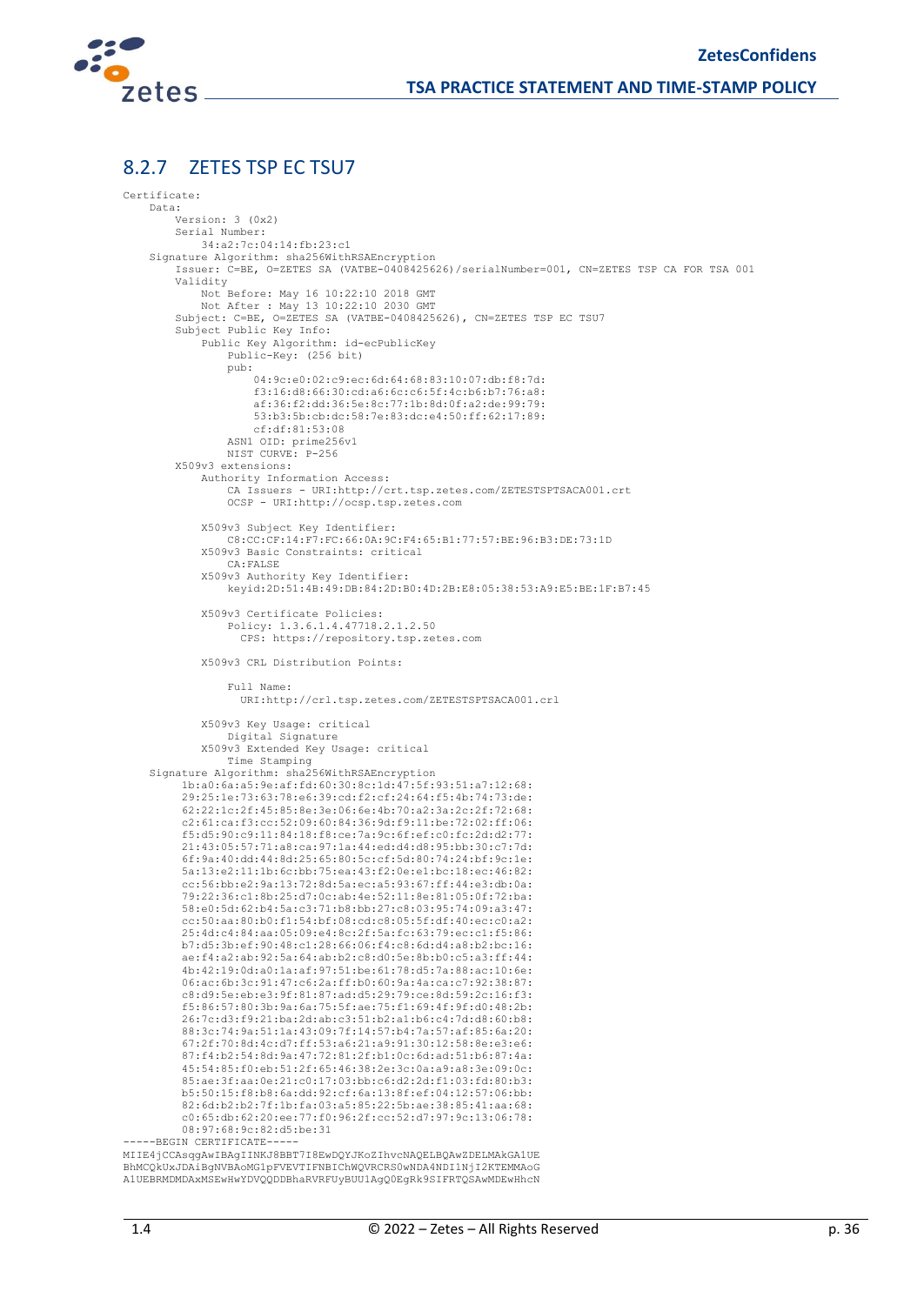

MTgwNTE2MTAyMjEwWhcNMzAwNTEzMTAyMjEwWjBPMQswCQYDVQQGEwJCRTEkMCIG A1UECgwbWkVURVMgU0EgKFZBVEJFLTA0MDg0MjU2MjYpMRowGAYDVQQDDBFaRVRF<br>UyBUU1AqRUMqVFNVNzBZMBMGByqGSM49AqEGCCqGSM49AwEHA0IABJzqAsnsbWRo gxAH2/h98xbYZjDNpmzGX0y2t3aorzby3TZejHcbjQ+i3p15U7Nby9xYfoPc5FD/ YheJz9+BUwijggF2MIIBcjBwBggrBgEFBQcBAQRkMGIwOQYIKwYBBQUHMAKGLWh0 dHA6Ly9jcnQudHNwLnpldGVzLmNvbS9aRVRFU1RTUFRTQUNBMDAxLmNydDAlBggr EggerBOCWAYYZaHROCDovL29jc3AudHNwLnpldGVzLmNvbTAdBgNVHQ4EFgQUyMzP<br>FFf82gqc9GWxdle+lrPecx0wDAYDVR0TAQH/sAIwADAfBgNVHQ4EFgQUyMzP 24QtsE0r6AU4U6nlvh+3RTBIBgNVHSAEQTA/MD0GCysGAQSC9GYCAQIyMC4wLAYI KwYBBQUHAqEWIGh0dHBz0i8vcmVwb3NpdG9yeS50c3AuemV0ZXMuY29tMD4GA1Ud HwQ3MDUwM6AxoC+GLWh0dHA6Ly9jcmwudHNwLnpldGVzLmNvbS9aRVRFU1RTUFRT  $\verb|QUNBMDAxLmMybDAOBgNVHQ8BAf8EBAMCB4AwFgYDVR01AQH/BAwwCgYIKWYBBQUH\\$ AwgwDQYJKoZIhvcNAQELBQADggIBABugaqWer/1gMIwdR1+TUacSaCk1HnNjeOY5<br>zfLPJGT1S3Rz3mIiHC9FhY4+Bm5LcKI6LC9yaMJhyvPMUglghDad+RG+cgL/BvXV<br>kMkRhBj4znqcb+/A/C3SdyFDBVdxqMqXGkTt1NiVuzDHfW+aQN1EjSVlgFzPXYB0 JL+cHloT4hEbbLt16kPyDuG8GOxGgsxWu+KaE3KNWuylk2f/ROPbCnkiNsGLJdcM q05SEY6BBQ9yuljgXWKOWsNxuLsnyAOVdAmjR8xQqoCw8VS/CM3IBV/fQOzAoiVN xISqBQnkjC9a/GN57MHlhrfVO++QSMEoZgb0yG3UqLK8Fq70oquSWmSrssjQXouw xaP/REtCGQ2gGq+XUb5heNV6iKwQbgasazyRR8Yq/7BgmkrKx5I4h8jZXuvjn4GH<br>xaP/REtCGQ2gGq+XUb5heNV6iKwQbgasazyRR8Yq/7BgmkrKx5I4h8jZXuvjn4GH<br>rdUpec6NWSwW8/WGV4A7mmp1X6518WlPn9BIKyZ80/khui2rw1GyobbEfdhguIg8 dJpRGkMJfxRXtHpXr4VqIGcvcI1M1/9TpiGpkTASWI7j5of0s1SNmkdyqS+xDG2t UbaHSkVUhfDrUS91RjquPAqpqD4JDIWuP6oOIcAXA7vG0i3xA/2As7VQFfi4at2S z2oTj+8EE1cGu4JtsrJ/G/oDpYUiW644hUGqaMB122Ig7nfwli/MUteXnBMGeAiX  $aJyC1b4x$ 

--END CERTIFICATE-----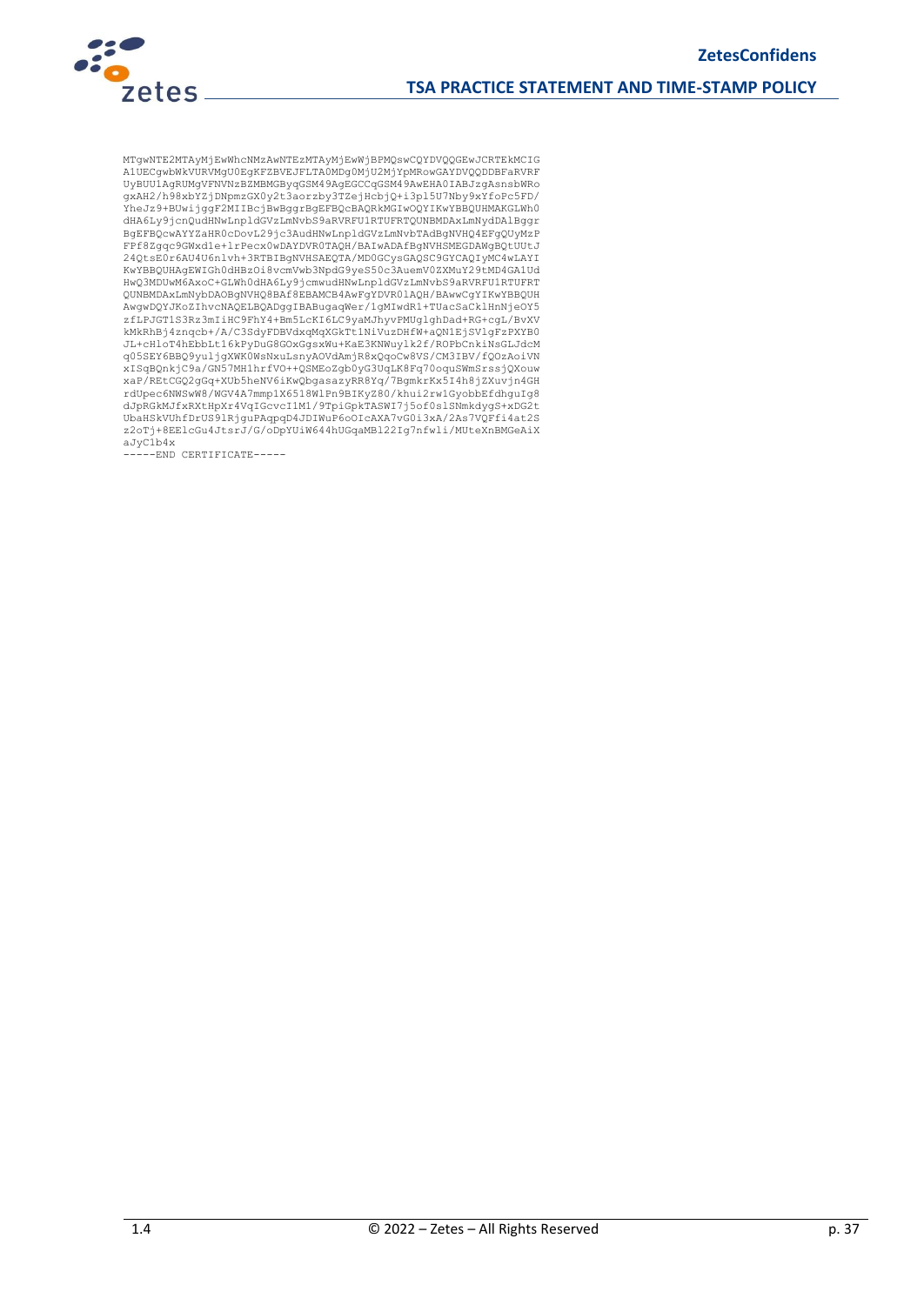

#### <span id="page-37-0"></span>8.2.8 ZETES TSP EC TSU8

```
Certificate:
     Data:
         Version: 3 (0x2)
         Serial Number:
             0d:13:c8:6e:1e:2a:c5:56
     Signature Algorithm: sha256WithRSAEncryption
         Issuer: C=BE, O=ZETES SA (VATBE-0408425626)/serialNumber=001, CN=ZETES TSP CA FOR TSA 001
         Validity
 Not Before: May 16 10:22:32 2018 GMT
 Not After : May 13 10:22:32 2030 GMT
 Subject: C=BE, O=ZETES SA (VATBE-0408425626), CN=ZETES TSP EC TSU8
         Subject Public Key Info:
             Public Key Algorithm: id-ecPublicKey
                  Public-Key: (256 bit)
                  pub: 
                      04:42:84:dc:85:fe:c0:00:b6:3b:4d:0d:2e:b0:fc:
                     bd:21:13:e2:cc:d3:49:bd:b8:b9:f1:95:aa:f2:e0:
                     d0:38:68:b8:86:25:12:ab:14:f2:30:90:96:c5:08:
                     c7:c2:08:dd:16:e9:a4:22:8f:06:02:88:4d:55:ce:
                     01:bd:6a:ee:dd
                  ASN1 OID: prime256v1
                  NIST CURVE: P-256
         X509v3 extensions:
              Authority Information Access: 
                  CA Issuers - URI:http://crt.tsp.zetes.com/ZETESTSPTSACA001.crt
                  OCSP - URI:http://ocsp.tsp.zetes.com
             X509v3 Subject Key Identifier: 
                  F3:44:11:10:00:E2:5C:D2:DD:7C:E7:47:B9:22:52:DE:4D:A1:B6:2E
             X509v3 Basic Constraints: critical
                  CA:FALSE
 X509v3 Authority Key Identifier: 
 keyid:2D:51:4B:49:DB:84:2D:B0:4D:2B:E8:05:38:53:A9:E5:BE:1F:B7:45
             X509v3 Certificate Policies: 
                  Policy: 1.3.6.1.4.47718.2.1.2.50
                    CPS: https://repository.tsp.zetes.com
             X509v3 CRL Distribution Points: 
                  Full Name:
                    URI:http://crl.tsp.zetes.com/ZETESTSPTSACA001.crl
             X509v3 Key Usage: critical
                  Digital Signature
              X509v3 Extended Key Usage: critical
                  Time Stamping
     Signature Algorithm: sha256WithRSAEncryption
          0a:6d:f6:6f:5a:c5:c3:05:24:90:c1:45:8b:b5:b7:b0:d0:35:
          bc:bf:bc:1a:e6:cb:7b:5d:b4:51:12:35:40:cd:df:0f:66:88:
          6a:30:d5:60:fe:36:03:e8:a7:48:23:df:e5:2b:c0:ad:60:b4:
          9b:6d:25:32:08:a2:30:9a:bf:e0:4c:13:46:86:74:66:4b:66:
          9c:04:54:cd:f7:0d:ae:77:0a:7c:f0:12:bd:01:a2:11:83:95:
          19:ce:a5:97:af:6f:ee:d5:ec:d2:12:21:32:28:71:34:e9:da:
          3c:31:f7:e6:3f:08:1a:ba:27:4e:ad:c1:9f:c5:2e:e2:79:85:
          3a:ee:76:e4:0d:07:3e:3b:49:c5:c3:6d:3e:83:de:06:af:8d:
          f7:93:1d:9e:ed:12:5e:e0:bd:fb:53:35:42:71:eb:f4:1a:f7:
          1e:23:ab:c3:a6:9b:20:24:de:c0:fc:5d:09:2c:e3:08:dd:73:
          cd:b5:2b:02:00:9f:2b:9b:c2:9b:d3:68:00:d8:51:06:de:ab:
          ef:46:fc:4e:d5:4a:b4:1d:2c:41:4d:a4:cd:db:00:3a:c5:c1:
          d2:0d:02:ac:6f:cf:89:e2:56:78:89:9c:4a:2b:8a:c6:62:a7:
          bb:bd:51:c3:59:94:7a:3b:60:17:b4:73:ef:12:aa:57:ea:02:
          59:67:3a:bb:af:fc:43:5c:db:d0:05:d3:28:76:07:9d:7b:ab:
          04:91:a5:00:cf:99:80:80:1e:67:91:35:5a:c2:07:30:a9:7f:
          71:a1:a0:1f:75:63:80:27:dd:83:49:22:85:8c:4f:96:f8:ed:
          39:7c:b8:c8:70:e7:e6:39:26:6e:dd:58:88:a2:78:13:85:1a:
          91:0e:83:1a:ee:4a:16:7a:2c:1c:b3:1a:9c:11:58:d2:69:e6:
          6a:4c:e3:94:10:5b:a8:22:92:60:59:32:17:69:49:77:ee:98:
          f8:30:dc:6a:84:21:4a:a8:32:2b:cb:e9:c7:19:0f:45:60:00:
          7e:fb:5b:d5:d4:29:9a:91:e4:67:7d:03:53:e9:7b:e4:79:75:
          6c:bf:7c:87:ec:87:d3:45:ee:06:65:0a:25:fd:84:75:de:58:
          ce:3d:eb:c5:bb:80:d4:23:23:81:7f:6f:5b:86:71:26:75:8b:
          68:7e:aa:22:3a:6a:82:57:61:72:27:23:e7:be:52:ba:ee:02:
          a5:b7:93:30:b9:9c:37:04:ab:09:ff:e9:0b:a9:89:00:e8:70:
          04:fc:24:2f:10:ad:bf:52:00:02:1f:7f:c9:a0:d8:e7:9d:e9:
          e6:7e:c7:fd:73:a8:e0:cb:41:d6:18:3c:78:90:bb:64:ce:df:
          6d:02:ce:72:78:16:f2:60
-----BEGIN CERTIFICATE-----
```
MIIE4jCCAsqgAwIBAgIIDRPIbh4qxVYwDQYJKoZIhvcNAQELBQAwZDELMAkGA1UE BhMCQkUxJDAiBgNVBAoMG1pFVEVTIFNBIChWQVRCRS0wNDA4NDI1NjI2KTEMMAoG A1UEBRMDMDAxMSEwHwYDVQQDDBhaRVRFUyBUU1AgQ0EgRk9SIFRTQSAwMDEwHhcN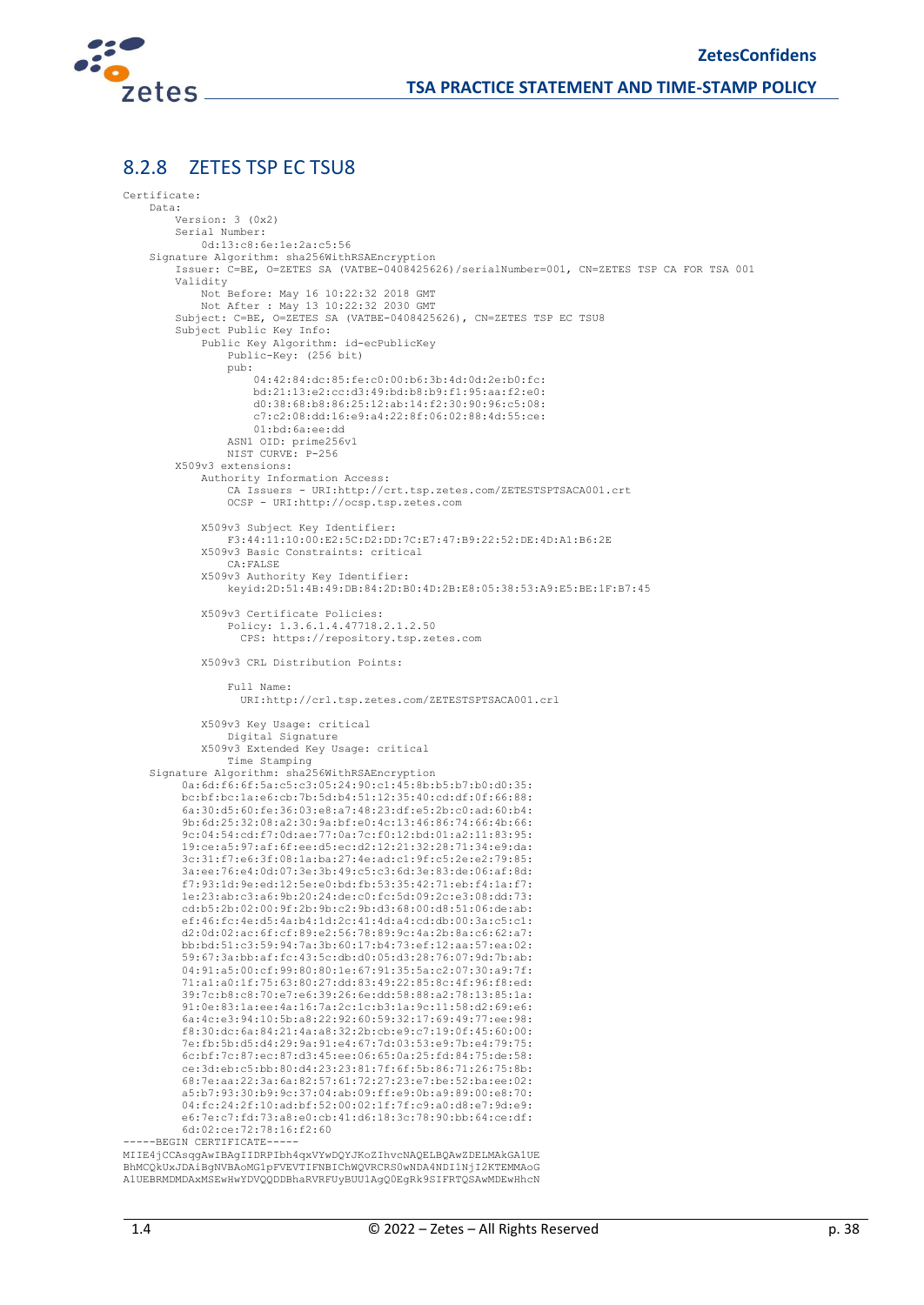

 $\verb+MTGwNTE2MTAYMjMyWhcNMzAWNTEzMTAYMjMyWjBPMQswCQYDVQQGEWJCRTEkMCIG$ A1UECgwbWkVURVMgU0EgKFZBVEJFLTA0MDg0MjU2MjYpMRowGAYDVQQDDBFaRVRF<br>UyBUU1AqRUMqVFNVODBZMBMGByqGSM49AqEGCCqGSM49AwEHA0IABEKE3IX+wAC2 000NLrD8vSET4szTSb24ufGVqvLg0DhouIYlEqsU8jCQlsUIx8II3RbppCKPBgKI TVXOAb1q7t2jggF2MIIBcjBwBggrBgEFBQcBAQRkMGIwOQYIKwYBBQUHMAKGLWh0 dHA6Ly9jcnQudHNwLnpldGVzLmNvbS9aRVRFU1RTUFRTQUNBMDAxLmNydDAlBggr EGEFBOCWAYYZaHROCDovL29jc3AudHNwLnpldGVzLmNvbTAdBgNVHQ4EFgQU80QR<br>EADiXNLdfOdHuSJS3k2hti4wDAYDVR0TAQH/BAIRWbDTAdBgNVHQ4EFgQU80QR 24QtsE0r6AU4U6nlvh+3RTBIBgNVHSAEQTA/MD0GCysGAQSC9GYCAQIyMC4wLAYI KwYBBQUHAqEWIGh0dHBz0i8vcmVwb3NpdG9yeS50c3AuemV0ZXMuY29tMD4GA1Ud HwQ3MDUwM6AxoC+GLWh0dHA6Ly9jcmwudHNwLnpldGVzLmNvbS9aRVRFU1RTUFRT QUNBMDAxLmNybDAOBgNVHQ8BAf8EBAMCB4AwFgYDVR01AQH/BAwwCgYIKwYBBQUH AwgwDQYJKoZIhvcNAQELBQADggIBAApt9m9axcMFJJDBRYu1t7DQNby/vBrmy3td<br>tFESNUDN3w9miGow1WD+NgPop0gj3+UrwK1gtJttJTIIojCav+BME0aGdGZLZpwE<br>VM33Da53CnzwEr0BohGDlRnOpZevb+7V7NISITIocTTp2jwx9+Y/CBq6J06twZ/F LuJ5hTruduQNBz47ScXDbT6D3gavjfeTHZ7tEl7gvftTNUJx6/Qa9x4jq80mmyAk 3sD8XQks4wjdc821KwIAnyubwpvTaADYUQbeq+9G/E7VSrQdLEFNpM3bADrFwdIN Aqxvz4niVniJnEorisZip7u9UcNZlHo7YBe0c+8SqlfqAllnOruv/ENc29AF0yh2 Om/dwiileborgpbogArdonavabryzopminiopomphisygwogiamazamaponiumiga hHXeWM4968W7qNQjI4F/bluGcSZli2h+qiI6aoJXYXInI+e+UrruAqW3kzC5nDcE qwn/6QupiQDocAT8JC8Qrb9SAAIff8mg2Oed6eZ+x/1zqODLQdYYPHiQu2TO320C znJ4FvJg<br>-----END CERTIFICATE-----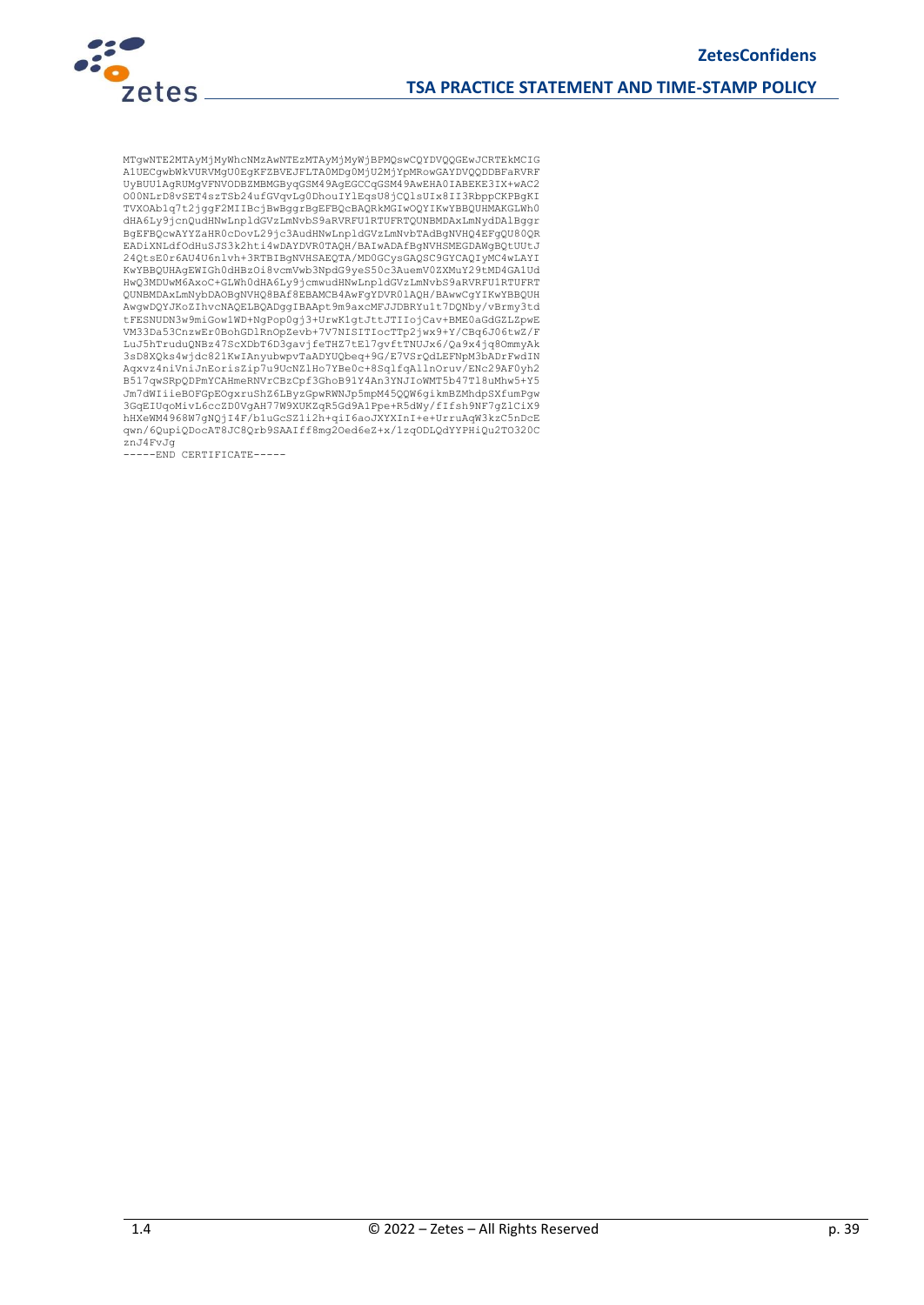

### <span id="page-39-0"></span>8.2.9 ZetesConfidens RSA Qualified TSU9

```
Certificate:
     Data:
         Version: 3 (0x2)
         Serial Number:
             1d:c8:f3:c3:43:d4:47:f9
         Signature Algorithm: sha256WithRSAEncryption
         Issuer: C = BE, O = ZETES SA (VATBE-0408425626), serialNumber = 001, CN = ZETES TSP CA FOR TSA 001
         Validity
 Not Before: Jul 12 07:27:44 2019 GMT
 Not After : Jul 12 07:27:44 2022 GMT
         Subject: C = BE, O = ZETES SA (VATBE-0408425626), CN = ZetesConfidens RSA Qualified TSU9
         Subject Public Key Info:
             Public Key Algorithm: rsaEncryption
                 RSA Public-Key: (2048 bit)
                 Modulus:
                     00:ab:a8:95:af:a2:a4:ea:21:cd:2c:c5:ea:ce:32:
                    cf:94:9f:84:82:02:81:dd:06:bd:99:c8:3b:60:ba:
                    d4:38:11:7f:7b:05:32:c2:80:01:3d:63:cb:c7:e1:
                    2a:7f:00:96:82:15:8e:8b:32:54:6a:c7:a9:27:24:
                    dd:7b:60:e0:69:eb:b8:29:9e:fe:21:25:4e:7a:9e:
                    bd:5d:85:a1:d9:4a:fd:0e:6a:d2:a7:04:46:58:f7:
                     3f:41:44:34:25:21:ee:fb:92:18:19:e0:a2:9b:ab:
                    80:a3:06:c3:b9:9f:cb:cd:c8:59:45:ae:58:bf:1f:
                    e3:53:cc:e3:11:55:80:cb:13:36:a4:a5:2e:44:eb:
                    ad:d2:3a:f8:37:d1:7e:27:04:30:12:38:41:6b:19:
                     41:6c:6f:51:9d:4d:a9:80:6a:5a:08:27:f4:91:8d:
                    47:33:e6:ed:6a:6c:63:6f:fa:e3:a3:85:f1:1b:22:
                    e9:81:43:af:0d:4f:28:00:63:a2:c2:5c:1d:4d:7c:
                     5d:46:4b:67:11:c1:6c:5b:ea:83:c3:f8:7b:96:58:
                    11:e2:1b:84:42:23:c2:c6:45:b7:e0:d9:c8:17:33:
                    42:5e:e4:0c:10:7b:d4:93:82:ba:b6:d1:92:42:44:
                    52:5d:34:d4:e1:02:6d:5a:ca:40:84:e3:92:85:53:
                    3f:65
                 Exponent: 65537 (0x10001)
         X509v3 extensions:
             Authority Information Access: 
                 CA Issuers - URI:http://crt.tsp.zetes.com/ZETESTSPTSACA001.crt
                 OCSP - URI:http://ocsp.tsp.zetes.com
             X509v3 Subject Key Identifier: 
                 22:2F:17:65:7B:1B:7C:E0:EE:65:D8:E1:DD:E9:EC:E9:B3:C6:EC:0A
             X509v3 Basic Constraints: critical
                 CA:FALSE
             X509v3 Authority Key Identifier: 
                 keyid:2D:51:4B:49:DB:84:2D:B0:4D:2B:E8:05:38:53:A9:E5:BE:1F:B7:45
             qcStatements: 
                 070......F..0+.....F..0!0...https://pds.tsp.zetes.com..en
             X509v3 Certificate Policies: 
                 Policy: 1.3.6.1.4.1.47718.2.1.2.50
                   CPS: https://repository.tsp.zetes.com
                  User Notice:
                     Explicit Text: 
             X509v3 CRL Distribution Points: 
                 Full Name:
                   URI:http://crl.tsp.zetes.com/ZETESTSPTSACA001.crl
             X509v3 Key Usage: critical
                 Digital Signature
             X509v3 Extended Key Usage: critical
                 Time Stamping
    Signature Algorithm: sha256WithRSAEncryption
          52:66:8d:32:18:0f:bd:a3:e3:32:a5:bc:25:d2:28:ef:b4:9a:
          ee:55:43:2e:7b:3e:83:27:aa:41:43:64:2d:a8:80:ad:7a:49:
          a6:37:78:2b:19:5a:bf:3a:12:90:57:eb:08:ec:78:8d:b2:b9:
          7a:eb:9b:f0:74:60:40:9b:96:41:56:81:0a:1f:e6:7e:30:6c:
          68:c9:a7:ea:95:31:b6:25:2b:e9:a5:a4:c7:a6:ec:57:68:ed:
          f3:d2:dd:b2:25:34:46:a5:02:0b:e4:39:4c:1f:96:e3:09:c1:
          de:e5:bd:9f:a4:16:b9:1b:2a:26:77:8b:dd:1b:df:a5:64:cb:
          c1:d4:6a:8d:61:39:cb:c6:71:c5:40:03:4e:32:4e:a4:02:6c:
          d3:e0:e1:fc:3c:b9:fe:93:ef:be:02:f6:c8:85:95:00:d2:8c:
          ba:4b:46:1c:3a:bd:75:c1:d8:c9:f7:09:ed:83:a7:0c:ad:37:
          7e:91:36:6f:bc:d8:59:f1:43:2b:26:cd:5c:23:a7:ad:e6:a7:
          b6:9e:9a:a7:b3:a2:3f:5a:de:eb:ae:62:7b:d2:63:b9:bd:e1:
          bf:3f:0f:6a:e7:eb:9b:ba:18:72:7f:be:7a:78:9d:04:b6:10:
          67:f1:aa:f7:57:a3:a6:a4:8d:d6:41:11:04:b2:e2:d7:2b:44:
          6a:6d:de:50:7a:b9:8e:9e:e9:e2:36:30:ad:a0:26:bf:89:58:
          e0:ba:ef:0b:23:a8:5c:61:c9:a6:ba:45:0c:85:ef:93:bd:4d:
          29:b9:97:8d:0c:b5:66:19:85:70:80:ca:cb:21:28:25:df:0d:
```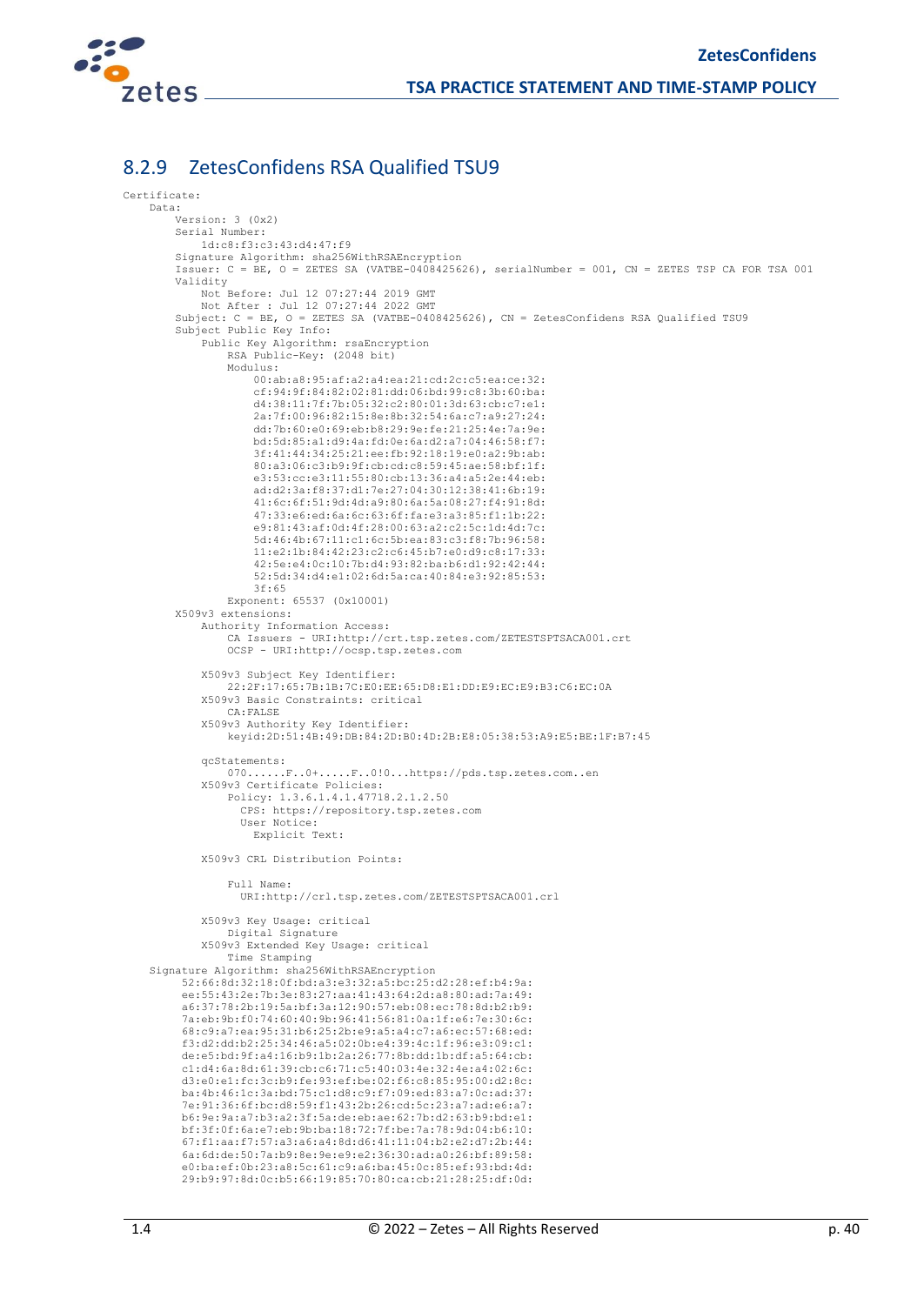

**[TSA PRACTICE STATEMENT AND TIME-STAMP POLICY](#page-0-1)**

```
 06:f2:e8:49:57:10:cd:3b:bc:1a:18:0c:58:a2:e4:f6:11:d8:
 70:20:ff:9a:be:05:fe:ee:ac:bf:dc:47:a6:58:1f:9c:70:8b:
 43:cc:2a:ca:9b:58:ec:49:94:c4:56:dd:b2:9f:ea:74:4b:3e:
          46:c9:b6:7c:eb:f9:b2:9a:e1:2b:43:4b:ab:dc:47:0b:13:c7:
           53:7a:2f:19:a1:fd:4c:12:83:ca:62:5c:33:14:fc:43:9d:86:
          86:f2:21:d7:82:97:73:56:f0:2d:db:bf:8d:0a:d7:4c:16:27:
          52:cb:a2:cb:a7:36:c1:f8:92:06:7c:0c:7c:ac:9d:e6:a4:0f:
          4a:98:ea:8e:7e:53:1f:4f:39:ce:c8:c3:28:77:42:38:f7:fd:
          c3:17:a0:4b:4f:29:30:67:bf:45:7b:64:5e:0c:0f:8d:ac:1e:
          a6:87:79:d3:59:27:e2:a8:d1:f7:9b:20:cb:78:5e:9b:27:13:
           f2:e2:41:55:fb:12:52:0b:86:4f:31:e7:65:a8:ff:dd:67:fe:
           c6:52:a4:d1:3b:b7:f8:81
```
-----BEGIN CERTIFICATE-----

MIIGwDCCBKigAwIBAgIIHcjzw0PUR/kwDQYJKoZIhvcNAQELBQAwZDELMAkGA1UE BhMCQkUxJDAiBgNVBAoMG1pFVEVTIFNBIChWQVRCRS0wNDA4NDI1NjI2KTEMMAoG A1UEBRMDMDAxMSEwHwYDVQQDDBhaRVRFUyBUU1AgQ0EgRk9SIFRTQSAwMDEwHhcN MTkwNzEyMDcyNzQ0WhcNMjIwNzEyMDcyNzQ0WjBfMQswCQYDVQQGEwJCRTEkMCIG A1UECgwbWkVURVMgU0EgKFZBVEJFLTA0MDg0MjU2MjYpMSowKAYDVQQDDCFaZXRl c0NvbmZpZGVucyBSU0EgUXVhbGlmaWVkIFRTVTkwggEiMA0GCSqGSIb3DQEBAQUA A4IBDwAwggEKAoIBAQCrqJWvoqTqIc0sxerOMs+Un4SCAoHdBr2ZyDtgutQ4EX97 BTLCgAE9Y8vH4Sp/AJaCFY6LMlRqx6knJN17YOBp67gpnv4hJU56nr1dhaHZSv0O atKnBEZY9z9BRDQlIe77khgZ4KKbq4CjBsO5n8vNyFlFrli/H+NTzOMRVYDLEzak pS5E663SOvg30X4nBDASOEFrGUFsb1GdTamAaloIJ/SRjUcz5u1qbGNv+uOjhfEb IumBQ68NTygAY6LCXB1NfF1GS2cRwWxb6oPD+HuWWBHiG4RCI8LGRbfg2cgXM0Je 5AwQe9STgrq20ZJCRFJdNNThAm1aykCE45KFUz9lAgMBAAGjggJ5MIICdTBwBggr BgEFBQcBAQRkMGIwOQYIKwYBBQUHMAKGLWh0dHA6Ly9jcnQudHNwLnpldGVzLmNv bS9aRVRFU1RTUFRTQUNBMDAxLmNydDAlBggrBgEFBQcwAYYZaHR0cDovL29jc3Au dHNwLnpldGVzLmNvbTAdBgNVHQ4EFgQUIi8XZXsbfODuZdjh3ens6bPG7AowDAYD VR0TAQH/BAIwADAfBgNVHSMEGDAWgBQtUUtJ24QtsE0r6AU4U6nlvh+3RTBFBggr BgEFBQcBAwQ5MDcwCAYGBACORgEBMCsGBgQAjkYBBTAhMB8WGWh0dHBzOi8vcGRz LnRzcC56ZXRlcy5jb20TAmVuMIIBAgYDVR0gBIH6MIH3MIH0BgwrBgEEAYL0ZgIB AjIwgeMwLAYIKwYBBQUHAgEWIGh0dHBzOi8vcmVwb3NpdG9yeS50c3AuemV0ZXMu Y29tMIGyBggrBgEFBQcCAjCBpR6BogBaAEUAVABFAFMAIABUAFMAUAAgAFEAdQBh AGwAaQBmAGkAZQBkACAAYwBlAHIAdABpAGYAaQBjAGEAdABlACAAZgBvAHIAIAB0 AGkAbQBlAC0AcwB0AGEAbQBwAGkAbgBnACAAYwBvAG0AcABsAGkAYQBuAHQAIAB3 AGkAdABoACAARQBUAFMASQAgAFQAUwAgADMAMQA5ACAANAAyADEALjA+BgNVHR8E NzA1MDOgMaAvhi1odHRwOi8vY3JsLnRzcC56ZXRlcy5jb20vWkVURVNUU1BUU0FD QTAwMS5jcmwwDgYDVR0PAQH/BAQDAgeAMBYGA1UdJQEB/wQMMAoGCCsGAQUFBwMI MA0GCSqGSIb3DQEBCwUAA4ICAQBSZo0yGA+9o+Mypbwl0ijvtJruVUMuez6DJ6pB Q2QtqICtekmmN3grGVq/OhKQV+sI7HiNsrl665vwdGBAm5ZBVoEKH+Z+MGxoyafq lTG2JSvppaTHpuxXaO3z0t2yJTRGpQIL5DlMH5bjCcHe5b2fpBa5Gyomd4vdG9+l ZMvB1GqNYTnLxnHFQANOMk6kAmzT4OH8PLn+k+++AvbIhZUA0oy6S0YcOr11wdjJ 9wntg6cMrTd+kTZvvNhZ8UMrJs1cI6et5qe2npqns6I/Wt7rrmJ70mO5veG/Pw9q 5+ubuhhyf756eJ0EthBn8ar3V6OmpI3WQREEsuLXK0Rqbd5QermOnuniNjCtoCa/ iVjguu8LI6hcYcmmukUMhe+TvU0puZeNDLVmGYVwgMrLISgl3w0G8uhJVxDNO7wa GAxYouT2EdhwIP+avgX+7qy/3EemWB+ccItDzCrKm1jsSZTEVt2yn+p0Sz5GybZ8 6/mymuErQ0ur3EcLE8dTei8Zof1MEoPKYlwzFPxDnYaG8iHXgpdzVvAt27+NCtdM FidSy6LLpzbB+JIGfAx8rJ3mpA9KmOqOflMfTznOyMMod0I49/3DF6BLTykwZ79F e2ReDA+NrB6mh3nTWSfiqNH3myDLeF6bJxPy4kFV+xJSC4ZPMedlqP/dZ/7GUqTR  $07f4q0=$ 

.<br>-END CERTIFICATE-----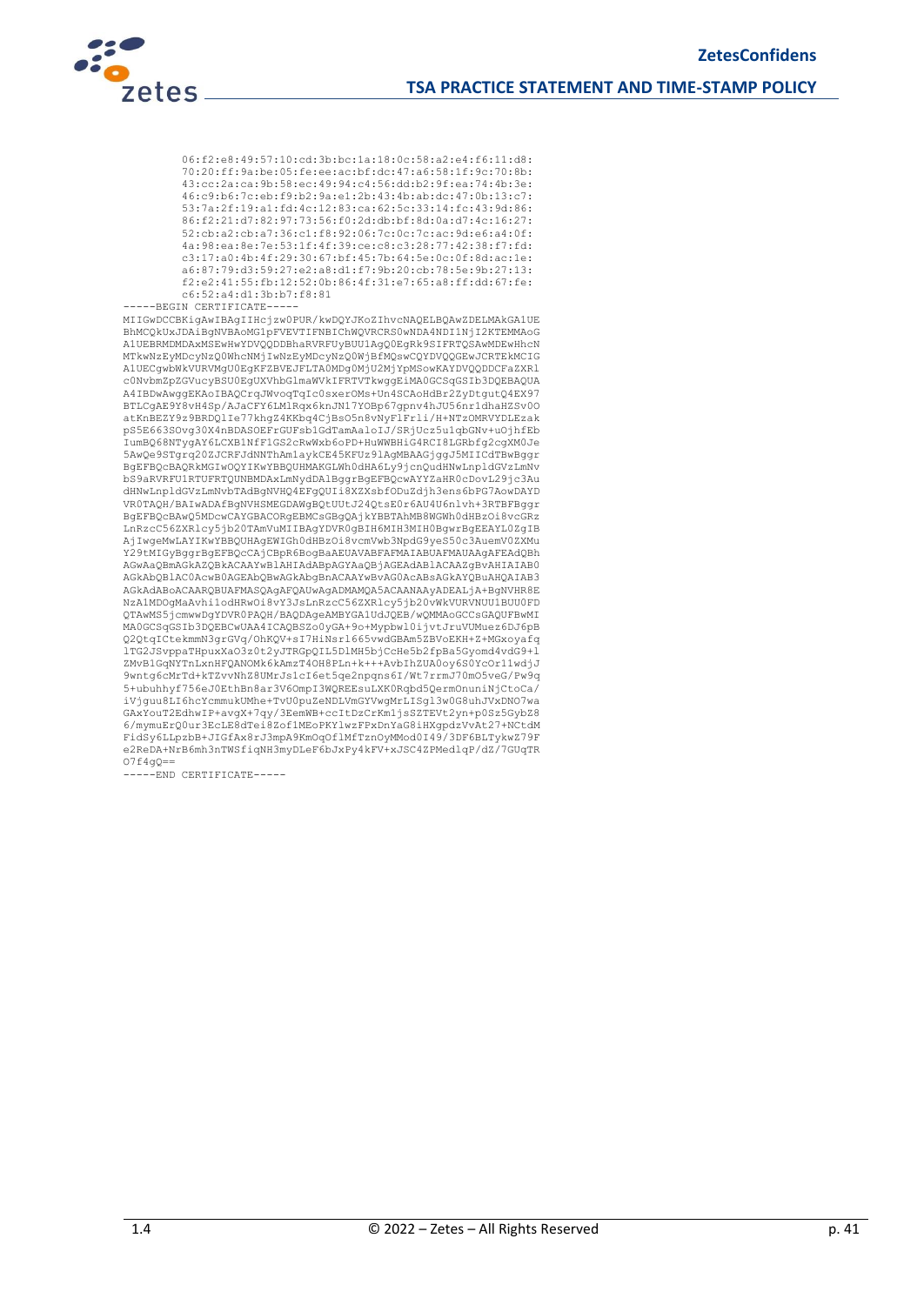

### <span id="page-41-0"></span>8.2.10 ZetesConfidens RSA Qualified TSU10

```
Certificate:
     Data:
         Version: 3 (0x2)
         Serial Number:
             59:c5:4c:a5:fc:6e:f5:89
         Signature Algorithm: sha256WithRSAEncryption
         Issuer: C = BE, O = ZETES SA (VATBE-0408425626), serialNumber = 001, CN = ZETES TSP CA FOR TSA 001
         Validity
 Not Before: Jul 12 07:29:39 2019 GMT
 Not After : Jul 12 07:29:39 2022 GMT
        Subject: C = BE, O = ZETES SA (VATER-0408425626), CN = ZetesConfidens RSA Qualified TSU10 Subject Public Key Info:
             Public Key Algorithm: rsaEncryption
                 RSA Public-Key: (2048 bit)
                 Modulus:
                     00:aa:51:c4:d0:d0:e0:30:c0:e6:8f:f3:4d:ca:d5:
                      01:d0:99:d3:e1:26:f6:8e:a7:93:a8:9d:21:ef:f2:
                     a3:92:79:df:59:b6:c2:60:c9:7e:58:fa:41:d5:ef:
                     81:c6:13:fd:a1:91:83:c7:79:97:8e:fc:50:bb:c8:
                      c4:23:b0:10:a2:c5:47:da:b6:d0:a6:7b:e9:61:9f:
 69:b9:a1:e8:47:ef:8e:74:c9:f7:89:20:ff:69:84:
2b:29:71:27:23:34:0a:90:2f:c9:63:76:08:87:35:
                     6b:b4:6e:ea:45:d4:f0:c4:d0:85:1f:12:f6:f6:b1:
                     0f:4b:32:2a:5d:f7:fe:49:64:bd:dc:18:65:20:5c:
                     8e:63:aa:e4:fb:4b:d0:38:69:dc:8b:e5:2a:96:d3:
                     0e:9b:ec:ea:6f:0e:dd:90:81:4f:74:02:15:6d:9e:
                     93:3c:2a:13:4e:a2:4e:27:b8:83:6d:b9:d2:a1:41:
                     14:25:5a:9b:84:10:d0:b9:ad:c9:74:d2:d8:a0:ab:
                     f7:28:26:b8:3a:a6:f0:d9:b0:d9:b7:59:6e:d7:46:
                     f2:c5:e5:d9:07:1b:22:bc:fe:d2:df:44:7c:1f:42:
                     c2:fc:5d:37:a7:e0:ad:88:e6:50:59:3f:82:df:25:
                     67:a4:14:48:97:a0:78:a3:ec:a8:6c:c0:5b:59:27:
                    88:ed
                 Exponent: 65537 (0x10001)
         X509v3 extensions:
             Authority Information Access: 
                 CA Issuers - URI:http://crt.tsp.zetes.com/ZETESTSPTSACA001.crt
                 OCSP - URI:http://ocsp.tsp.zetes.com
             X509v3 Subject Key Identifier: 
                  5E:19:D1:DB:23:13:EA:46:A7:FC:1C:FE:C7:04:97:18:9A:CB:04:49
             X509v3 Basic Constraints: critical
                 CA:FALSE
             X509v3 Authority Key Identifier: 
                  keyid:2D:51:4B:49:DB:84:2D:B0:4D:2B:E8:05:38:53:A9:E5:BE:1F:B7:45
             qcStatements: 
                 070......F..0+.....F..0!0...https://pds.tsp.zetes.com..en
             X509v3 Certificate Policies: 
                 Policy: 1.3.6.1.4.1.47718.2.1.2.50
                    CPS: https://repository.tsp.zetes.com
                   User Notice:
                      Explicit Text: 
             X509v3 CRL Distribution Points: 
                  Full Name:
                    URI:http://crl.tsp.zetes.com/ZETESTSPTSACA001.crl
             X509v3 Key Usage: critical
                 Digital Signature
             X509v3 Extended Key Usage: critical
                 Time Stamping
    Signature Algorithm: sha256WithRSAEncryption
          88:bb:89:92:7a:d5:b4:fb:44:fa:c0:5b:6e:44:31:00:42:25:
          e7:75:e1:56:e3:86:fd:bc:74:25:d6:c1:73:54:76:65:87:5a:
          57:b9:0d:24:0b:48:a1:52:50:9c:cf:d8:ab:99:65:84:e8:6a:
          b3:69:fb:6e:89:92:ff:73:f4:3f:eb:0f:31:90:3e:3d:b5:56:
          b3:39:ac:48:47:58:87:dc:8d:c3:a6:ae:64:ce:9a:ff:25:8f:
          10:fe:af:b2:cc:80:c2:db:6d:47:da:17:32:8c:8b:f9:f8:d2:
          f2:0a:78:d0:70:5c:25:da:da:13:8a:1d:72:55:73:18:f6:f2:
          76:66:87:b5:c6:9f:a0:39:f1:3d:f2:c1:28:1a:63:a2:0b:f9:
          8d:65:11:73:25:a5:1b:bc:70:eb:fd:24:27:d3:4e:a8:05:6c:
          f3:ef:d8:14:84:b5:60:9f:dc:83:0a:22:0f:32:29:99:5a:d4:
          f1:a3:39:03:05:37:62:ba:8e:66:21:c3:dc:5d:e3:ea:cb:d5:
          1c:8d:e1:9a:c1:02:b9:97:7b:9f:c5:23:23:5c:85:e3:f9:25:
          f9:be:11:ce:8e:fd:62:b8:5b:bd:73:4a:91:4e:8f:34:c6:28:
          79:b9:db:1e:80:f5:82:9a:f4:dc:bf:9c:a6:db:c3:55:c0:3c:
          93:03:f9:f8:13:29:ea:6a:bd:c0:af:43:9f:c9:82:04:ce:3b:
          ee:03:97:20:43:df:3d:06:db:4f:3b:02:0b:e1:a1:30:87:88:
          4e:2c:77:bd:84:0e:15:9e:98:12:22:3c:de:27:b6:ff:51:aa:
```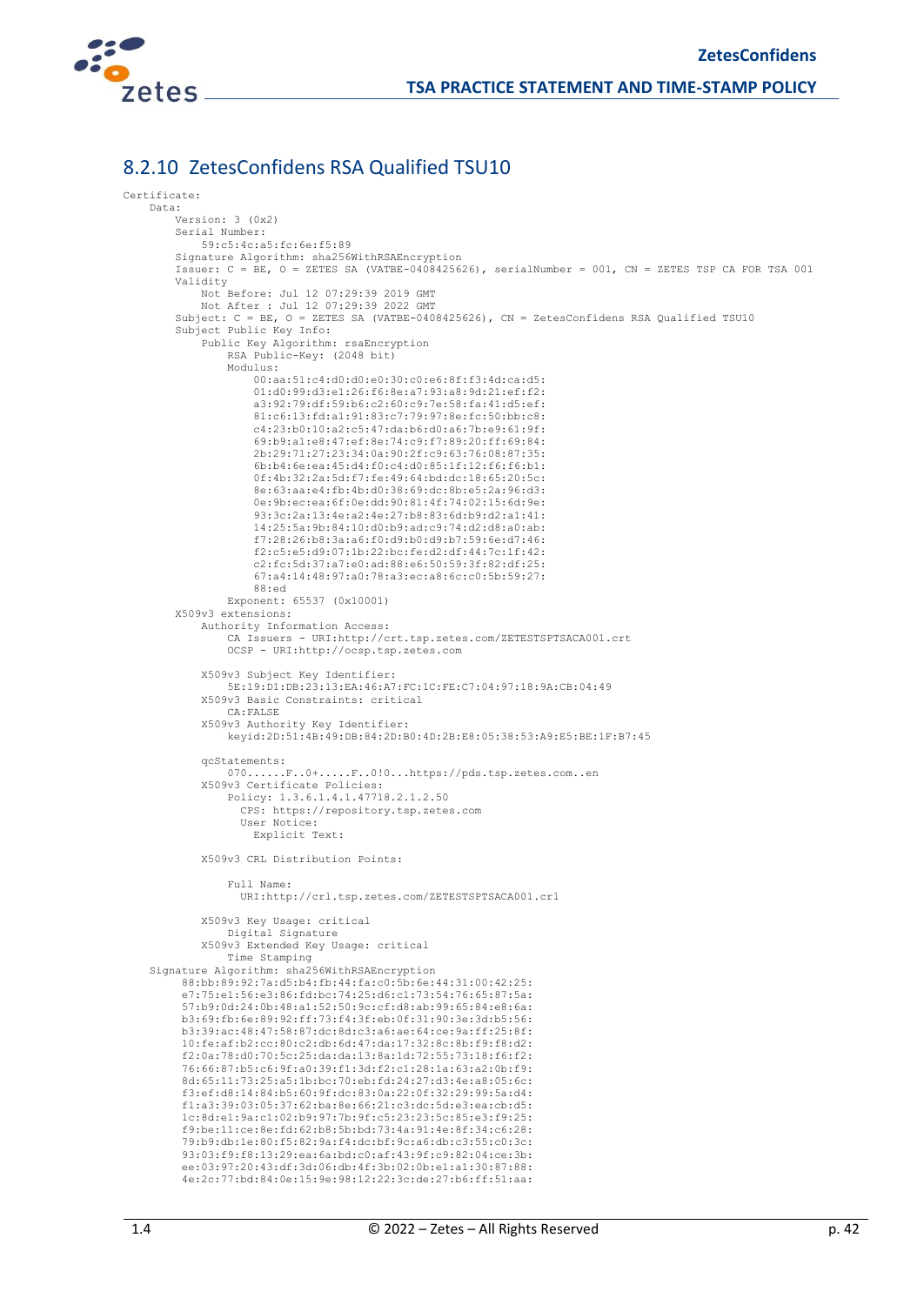

**TSA PRACTICE STATEMENT AND TIME-STAMP POLICY** 

```
1b:5b:a9:a6:12:c8:09:61:9c:8f:65:3d:5f:be:29:f4:a8:30:
71:ec:8b:5a:50:9f:c5:67:f6:3c:88:3f:88:82:e7:67:1e:32:<br>99:ae:0f:33:5b:39:d0:28:7d:f7:4a:cc:e2:2c:1b:99:32:b1:
a3:54:20:75:ef:f9:0a:c9:f7:2e:88:3b:a3:48:07:b0:ee:79:
96:84:a6:37:00:37:ac:7a:81:30:fd:0f:2e:e4:16:3e:d2:3c:
22:f1:b6:4b:b1:44:98:48:ab:34:b5:9b:1b:aa:d9:4f:a4:d2:
14:d7:06:2f:62:a1:0a:0c:9f:3a:2b:74:c8:54:fc:ac:54:1a:
10.09.60.49.80.31.03.03.90.90.33.95.95.83.66.00.00.71.de:2a:f9:a4:80:e8:15:81:ec:59:07:a6:50:42:15:a7:e4:fa:
bl:24:39:99:37:c2:b8:ca:35:cd:64:8e:40:00:f8:ea:le:ae:
b2:d5:d1:7a:39:c6:95:5d:1e:0c:b0:e0:d6:a3:90:ec:a0:f4:
ce:8a:07:8b:46:34:88:81
```
----- BEGIN CERTIFICATE-

```
MIIGwTCCBKmgAwIBAgIIWcVMpfxu9YkwDQYJKoZIhvcNAQELBQAwZDELMAkGAlUE<br>BhMCQkUxJDAiBgNVBAoMG1pFVEVTIFNBIChWQVRCRS0wNDA4NDI1NjI2KTEMMAoG
A1UEBRMDMDAxMSEwHwYDVQQDDBhaRVRFUyBUU1AgQ0EgRk9SIFRTQSAwMDEwHhcN
MTkwNzEyMDcyOTM5WhcNMjIwNzEyMDcyOTM5WjBgMQswCQYDVQQGEwJCRTEkMCIG
A1UECgwbWkVURVMgU0EgKFZBVEJFLTA0MDg0MjU2MjYpMSswKQYDVQQDDCJaZXR1
c0NvbmZpZGVucyBSU0EgUXVhbGlmaWVkIFRTVTEwMIIBIjANBgkqhkiG9w0BAQEF
AAOCAQ8AMIIBCqKCAQEAq1HE0NDqMMDmj/NNytUB0JnT4Sb2jqeTqJ0h7/Kjknnf
WbbCYM1+WPpB1e+BxhP9oZGDx3mXjvxQu8jEI7AOosVH2rbOpnvpYZ9puaHoR++O
dMn3iSD/aYQrKXEnIzQKkC/JY3YIhzVrtG7qRdTwxNCFHxL29rEPSzIqXff+SWS9
3Bh1IFyOY6rk+0vQOGnci+Uq1tMOm+zqbw7dkIFPdAIVbZ6TPCoTTqJOJ7iDbbnS
oUEUJVqbhBDQua3JdNLYoKv3KCa4Oqbw2bDZt1lu10byxeXZBxsivP7S30R8H0LC
/F03p+CtiOZQWT+C3yVnpBRIl6B4o+yobMBbWSeI7QIDAQABo4ICeTCCAnUwcAYI
KwYBBOUHAOEEZDBiMDkGCCsGAOUFBzAChilodHRwOi8vY3J0LnRzcC56ZXRlcv5i
b20vWkVURVNUU1BUU0FDQTAwMS5jcnQwJQYIKwYBBQUHMAGGGWh0dHA6Ly9vY3Nw
LnRzcC56ZXRlcy5jb20wHQYDVR0OBBYEFF4Z0dsjE+pGp/wc/scElxiaywRJMAwG
A1UdEwEB/wQCMAAwHwYDVR0jBBgwFoAULVFLSduELbBNK+gFOFOp5b4ft0UwRQYI
KwYBBQUHAQMEOTA3MAgGBgQAjkYBATArBgYEAI5GAQUwITAfFhlodHRwczovL3Bk
cy50c3AuemV0ZXMuY29tEwJlbjCCAQIGA1UdIASB+jCB9zCB9AYMKwYBBAGC9GYC
AOIVMIHjMCwGCCsGAQUFBwIBFiBodHRwczovL3JlcG9zaXRvcnkudHNwLnpldGVz
LmNvbTCBsgYIKwYBBQUHAgIwgaUegaIAWgBFAFQARQBTACAAVABTAFAAIABRAHUA
YQBsAGkAZgBpAGUAZAAgAGMAZQByAHQAaQBmAGkAYwBhAHQAZQAgAGYAbwByACAA
dABpAG0AZQAtAHMAdABhAG0AcABpAG4AZwAgAGMAbwBtAHAAbABpAGEAbgB0ACAA
dwBpAHQAaAAgAEUAVABTAEkAIABUAFMAIAAzADEAOQAgADQAMgAxAC4wPgYDVR0f
BDcwNTAzoDGqL4YtaHR0cDovL2NybC50c3AuemV0ZXMuY29tL1pFVEVTVFNOVFNB
Q0EwMDEuY3JsMA4GA1UdDwEB/wQEAwIHqDAWBqNVHSUBAf8EDDAKBqqrBqEFBQcD
CDANBgkghkiG9w0BAQsFAAOCAgEAiLuJKnrVtPtE+sBbbkQxAEI153XhVuOG/bx0
JdbBc1R2ZYdaV7kNJAtIoVJQnM/Yq5llhOhqs2n7bomS/3P0P+sPMZA+PbVWszms
SEdYh9yNw6auZM6a/yWPEP6vssyAwtttR9oXMoyL+fjS8gp40HBcJdraE4odclVz
GPbydmaHtcafoDnxPfLBKBpjogv5jWURcyWlG7xw6/0kJ9NOqAVs8+/YFIS1YJ/c
gwolDzIpmVrU8aM5AwU3YrqOZiHD3F3j6svVHI3hmsECuZd7n8UjI1yF4/kl+b4R
zo79YrhbvXNKkU6PNMYoebnbHoD1gpr03L+cptvDVcA8kwP5+BMp6mq9wK9Dn8mC
BM477gOXIEPfPQbbTzsCC+GhMIeITix3vYQOFZ6YEiI83ie2/1GqG1upphLICWGc
j2U9X74p9KgwceyLWlCfxWf2PIg/iILnZx4yma4PM1s50Ch990rM4iwbmTKxo1Qg
de/5Csn3Log7o0gHsO551oSmNwA3rHqBMP0PLuQWPtI8IvG2S7FEmEirNLWbG6rZ
T6TSFNcGL2KhCgyfOit0yFT8rFQaHOltSYyhw9rgnDOV74Pm0Mxx3ir5pIDoFYHs
WQemUEIVp+T6sSQ5mTfCuMo1zWSOQAD46h6ustXRejnGlV0eDLDg1qOQ7KD0zooH
i0Y0iIE=
```
-END CERTIFICATE -----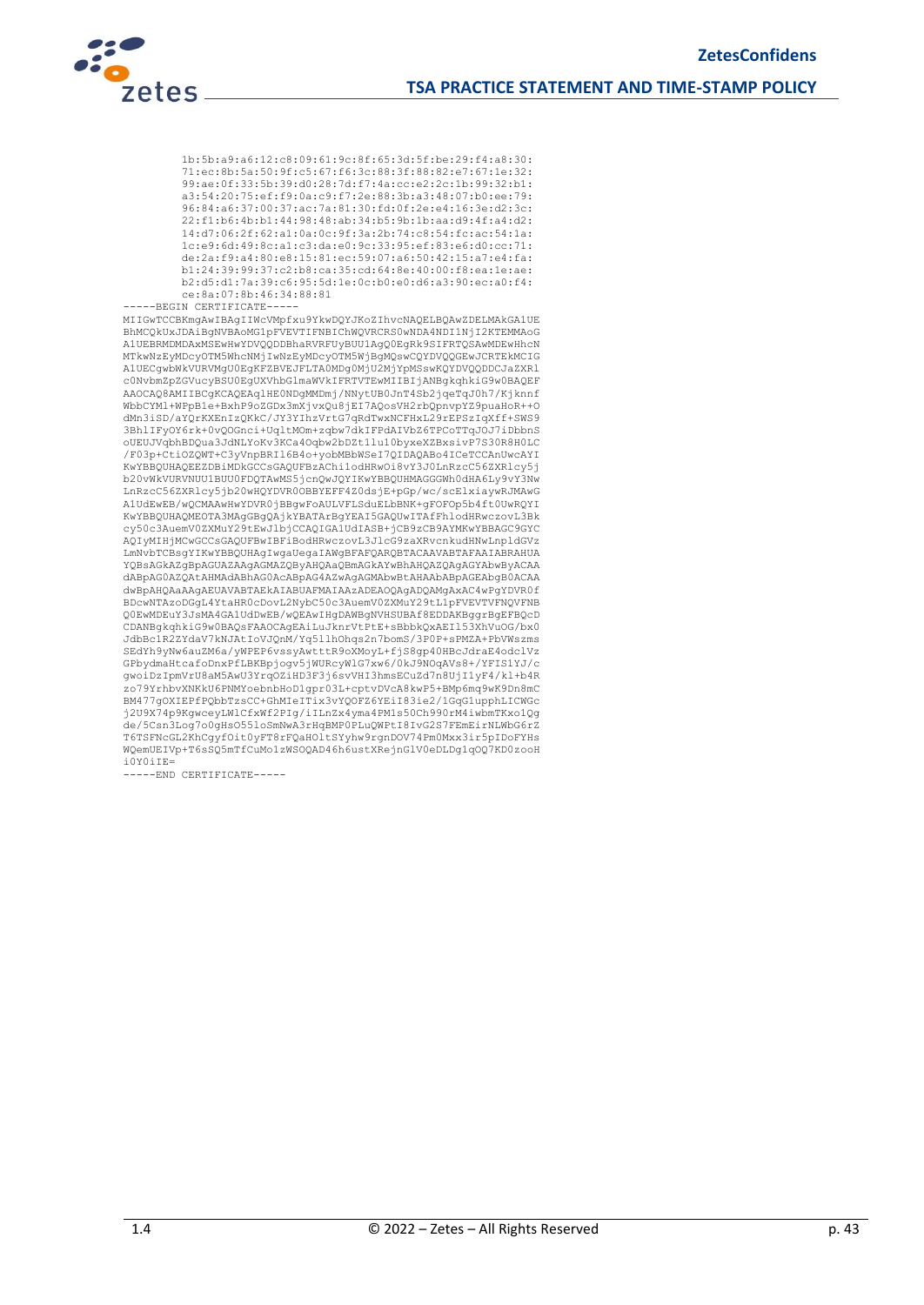

### <span id="page-43-0"></span>8.2.11 ZetesConfidens EC Qualified TSU11

```
Certificate:
     Data:
         Version: 3 (0x2)
         Serial Number:
             02:cf:13:87:c6:2c:85:bc
         Signature Algorithm: sha256WithRSAEncryption
         Issuer: C = BE, O = ZETES SA (VATBE-0408425626), serialNumber = 001, CN = ZETES TSP CA FOR TSA 001
         Validity
 Not Before: Jul 12 07:31:08 2019 GMT
 Not After : Jul 12 07:31:08 2025 GMT
         Subject: C = BE, O = ZETES SA (VATBE-0408425626), CN = ZetesConfidens EC Qualified TSU11
         Subject Public Key Info:
             Public Key Algorithm: id-ecPublicKey
                  Public-Key: (256 bit)
                  pub:
                      04:f8:8b:9a:93:80:57:63:b7:5c:9f:b2:b0:d6:4d:
                      23:80:76:d3:c9:22:78:ad:0b:e5:c7:27:d0:07:50:
                      57:35:89:a0:f5:40:f7:ab:e6:7d:4a:11:88:88:fb:
                     df:c8:cf:b4:0f:8b:ff:f5:d9:51:10:b4:8b:3c:0b:
                     3f:27:bd:99:c2
                  ASN1 OID: prime256v1
                  NIST CURVE: P-256
         X509v3 extensions:
              Authority Information Access: 
                  CA Issuers - URI:http://crt.tsp.zetes.com/ZETESTSPTSACA001.crt
                  OCSP - URI:http://ocsp.tsp.zetes.com
             X509v3 Subject Key Identifier: 
                  E7:8F:26:86:6E:36:1D:B0:FB:51:20:12:FF:AE:7C:9D:58:17:25:15
             X509v3 Basic Constraints: critical
                  CA:FALSE
             X509v3 Authority Key Identifier: 
                  keyid:2D:51:4B:49:DB:84:2D:B0:4D:2B:E8:05:38:53:A9:E5:BE:1F:B7:45
             qcStatements: 
                  070......F..0+.....F..0!0...https://pds.tsp.zetes.com..en
             X509v3 Certificate Policies: 
                  Policy: 1.3.6.1.4.1.47718.2.1.2.50
                    CPS: https://repository.tsp.zetes.com
                   User Notice:
                      Explicit Text: 
             X509v3 CRL Distribution Points: 
                  Full Name:
                    URI:http://crl.tsp.zetes.com/ZETESTSPTSACA001.crl
             X509v3 Key Usage: critical
                  Digital Signature
             X509v3 Extended Key Usage: critical
                  Time Stamping
     Signature Algorithm: sha256WithRSAEncryption
           69:d1:e1:1a:4e:2b:9a:88:1c:69:59:e1:9d:ff:45:e1:46:e3:
          ce:8c:3d:a5:2e:30:eb:bb:12:fa:e4:e9:76:2e:d2:22:09:aa:
           73:bd:f1:92:7a:d0:59:41:76:b6:b4:49:7f:4d:32:29:87:01:
          59:75:ec:2e:da:59:fd:3e:46:a3:21:60:30:77:85:08:23:47:
          2b:2a:d7:f9:14:89:ce:ca:96:41:84:d7:19:0a:c4:5d:a0:a5:
           d3:82:cf:68:40:34:65:fc:03:83:37:e9:aa:b6:ba:58:ac:a2:
          7f:f9:93:f0:ba:02:d2:f9:3a:28:3f:1f:96:35:41:b6:ce:e3:
          25:f6:0c:6d:17:7c:0f:b1:34:c1:a8:d6:6d:ae:e1:07:1e:76:
          a2:31:4c:fd:55:a4:81:c7:77:74:ea:39:8f:0d:38:02:af:d5:
          a7:36:91:75:49:64:c2:ef:b1:4e:2c:d8:20:b2:7c:4e:62:61:
          ad:b7:5f:8b:41:8b:c2:f9:64:5f:97:ac:ec:57:bd:e4:a9:8f:
          45:15:58:39:a8:cd:12:55:2a:34:e0:60:bc:ec:2c:7c:21:d9:
          9e:4c:ce:ff:60:e3:43:c2:bd:e8:aa:15:a6:4c:1c:5c:9a:8e:
          18:11:d5:de:fd:b0:e6:51:65:20:cc:ef:30:f3:74:2d:d0:35:
          d0:aa:e3:1f:96:f6:b5:d6:dc:52:8b:a0:85:38:36:5c:88:1f:
           99:d6:46:c4:93:b0:f5:e8:10:53:ea:ec:44:7c:f6:0f:79:41:
           73:3d:26:2a:33:7e:88:fa:35:08:7c:c6:93:60:1e:22:69:e1:
          1d:d6:8b:35:6a:03:ef:c7:9a:53:34:7d:1f:f0:19:1c:11:13:
          7e:e1:78:47:b8:dc:f2:da:a1:0b:3d:a7:b0:27:86:60:05:1c:
          fc:a8:ec:a5:77:5e:1f:33:a1:4b:4f:68:e3:cd:56:92:fd:2e:
 47:85:e8:02:7d:f5:e2:f8:eb:36:11:80:21:d0:d1:8b:9e:37:
 e1:0d:31:59:dc:b4:7a:d8:39:07:73:00:24:34:b7:5d:67:0b:
          ba:c8:65:cb:1d:c1:f9:3e:e9:b6:b7:2b:a1:f6:d9:41:28:23:
          b7:03:e9:2d:7b:be:8d:00:aa:51:82:28:5d:60:cd:78:0d:51:
          e7:fa:4e:01:63:96:6c:0f:21:04:56:27:e8:a0:e9:9b:62:b6:
          1e:78:12:70:a2:08:eb:12:0c:3b:a4:38:f7:eb:99:3b:e4:84:
 1e:80:57:a9:06:01:d1:15:20:5c:f2:b8:71:cf:d2:db:56:4a:
 26:ea:cf:3e:b0:d4:ad:a2:f3:83:08:b7:01:6e:b1:41:bf:f6:
          97:8b:5e:ba:63:5d:d2:23
```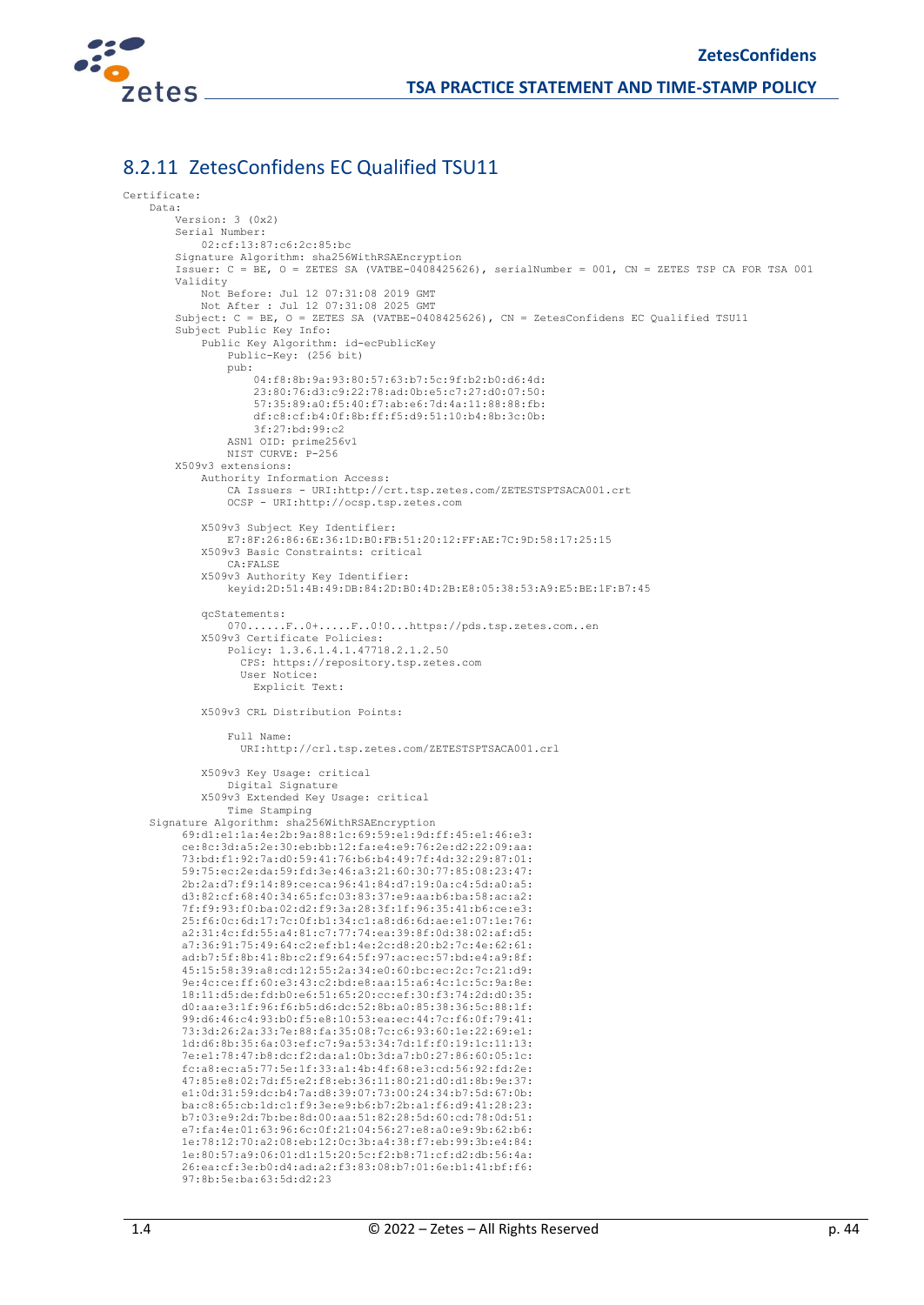$---RERTN CERTFTCAPF---$ 

MIIF9TCCA92gAwIBAgIIAs8Th8YshbwwDQYJKoZIhvcNAQELBQAwZDELMAkGA1UE BhMCOkUxJDAiBqNVBAoMG1pFVEVTIFNBIChWOVRCRS0wNDA4NDI1NiI2KTEMMAoG A1UEBRMDMDAxMSEwHwYDVQQDDBhaRVRFUyBUU1AgQ0EgRk9SIFRTQSAwMDEwHhcN MTkwNzEyMDczMTA4WhcNMjUwNzEyMDczMTA4WjBfMQswCQYDVQQGEwJCRTEkMCIG A1UECgwbWkVURVMgU0EgKFZBVEJFLTA0MDg0MjU2MjYpMSowKAYDVQQDDCFaZXR1 c0NvbmZpZGVucyBFQyBRdWFsaWZpZWQgVFNVMTEwWTATBgcqhkjOPQIBBggqhkjO PQMBBwNCAAT4i5qTgFdjt1yfsrDWTSOAdtPJInitC+XHJ9AHUFc1iaD1QPer5n1K EYiI+9/Iz7QPi//12VEQtIs8Cz8nvZnCo4ICeTCCAnUwcAYIKwYBBQUHAQEEZDBi MDkGCCsGAQUFBzAChilodHRw0i8vY3J0LnRzcC56ZXRlcy5jb20vWkVURVNUU1BU UOFDQTAwMS5jcnQwJQYIKwYBBQUHMAGGGWh0dHA6Ly9vY3NwLnRzcC56ZXRlcy5j b20wHQYDVR0OBBYEFOePJoZuNh2w+1EgEv+ufJ1YFyUVMAwGA1UdEwEB/wQCMAAw HwYDVR0jBBgwFoAULVFLSduELbBNK+gFOFOp5b4ft0UwRQYIKwYBBQUHAQMEOTA3 MAgGBgOAjkYBATArBgYEAI5GAOUwITAfFhlodHRwczovL3Bkcv50c3AuemV0ZXMu x29tEwJlbjCCAQIGA1UdIASB+jCB9zCB9AYMKwYBBAGC9GYCAQIyMIHjMCwGCCsG AQUFBwIBFiBodHRwczovL3JlcG9zaXRvcnkudHNwLnpldGVzLmNvbTCBsgYIKwYB BQUHAgIwgaUegaIAWgBFAFQARQBTACAAVABTAFAAIABRAHUAYQBsAGkAZgBpAGUA ZAAGAGMAZQByAHQAaQBmAGkAYwBhAHQAZQAGAGYAbwByACAAdABpAG0AZQAtAHMA aHR0cDovL2NybC50c3AuemV0ZXMuY29tL1pFVEVTVFNQVFNBQ0EwMDEuY3JsMA4G A1UdDwEB/wQEAwIHgDAWBgNVHSUBAf8EDDAKBggrBgEFBQcDCDANBgkghkiG9w0B AQSFAAOCAgEAadHhGk4rmogcaVnhnf9F4Ubjzow9pS4w67sS+uTpdi7SIgmqc73x knrQWUF2trRJf00yKYcBWXXsLtpZ/T5GoyFgMHeFCCNHKyrX+RSJzsqWQYTXGQrE XaClO4LPaEA0ZfwDgzfpqra6WKyif/mT8LoC0vk6KD8fljVBts7jJfYMbRd8D7E0<br>wajWba7hBx52ojFM/VWkgcd3d0o5jw04Aq/VpzaRdUlkwu+xTizYILJ8TmJhrdf i0GLwvlkX5es7Fe95KmPRRVYOajNElUqNOBgvOwsfCHZnkzO/2DjQ8K96KoVpkwc XJqOGBHV3v2w51F1IMzvMPN0LdA10KrjH5b2tdbcUoughTg2XIgfmdZGxJOw9egQ U+rsRHz2D31Bcz0mKjN+iPo1CHzGk2AeImnhHdaLNWoD78eaUzR9H/AZHBETfuF4  $\verb|R7jc8tqhCz2nsCeGYAUC/KjspXdeHzOhS09o481Wkv0uR4XoAn314vjrmhGAIdDR$ i5434Q0xWdy0etg5B3MAJDS3XWcLushlyx3B+T7ptrcrofbZQSgjtwPpLXu+jQCq UYIoXWDNeA1R5/pOAWOWbA8hBFYn6KDpm2K2HngScKII6xIMO6Q49+uZO+SEHoBX qQYB0RUgXPK4cc/S21ZKJurPPrDUraLzgwi3AW6xQb/214teumNd0iM= -END CERTIFICATE-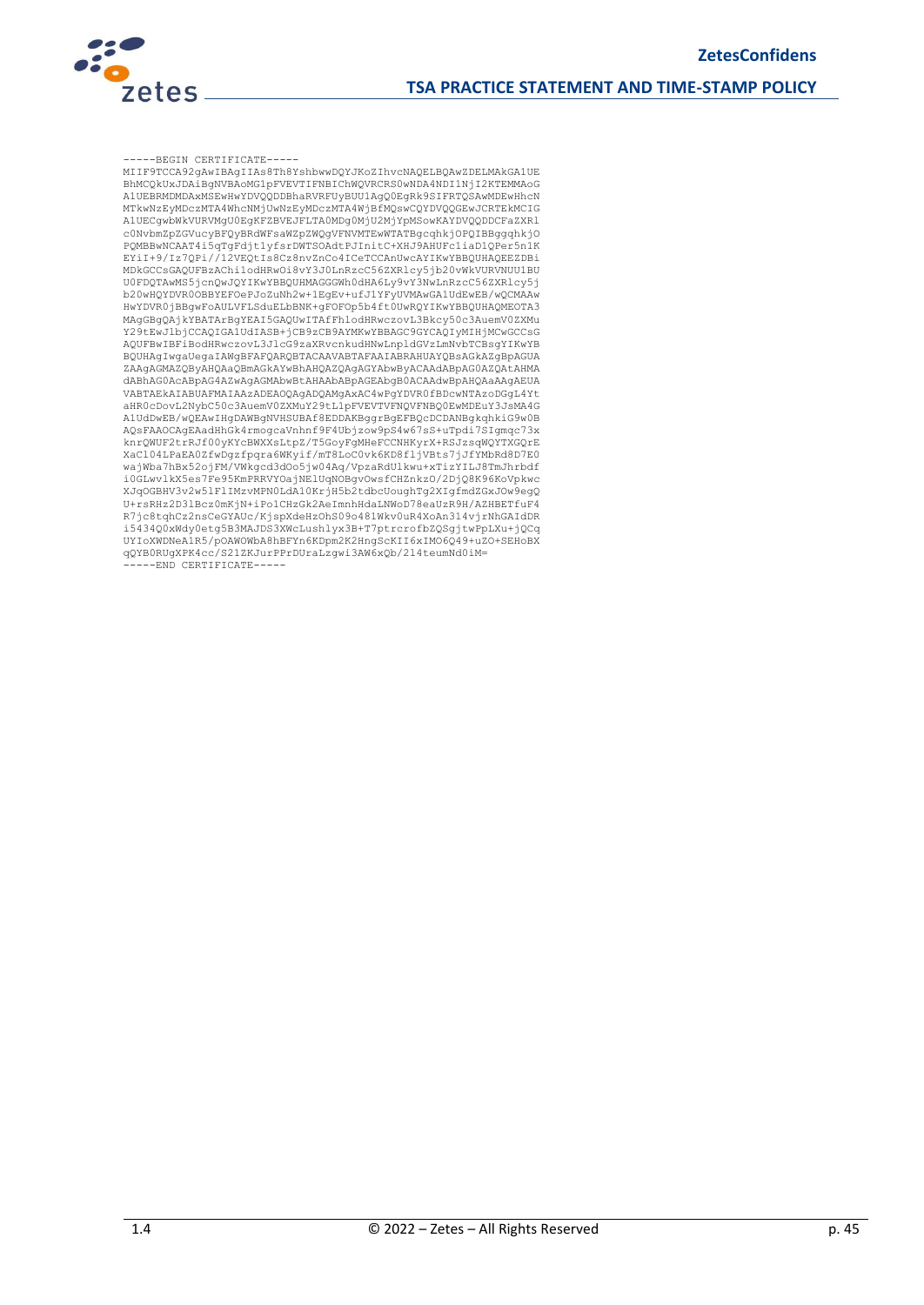

### <span id="page-45-0"></span>8.2.12 ZetesConfidens EC Qualified TSU12

```
Certificate:
     Data:
         Version: 3 (0x2)
         Serial Number:
             5a:c7:28:39:ec:de:ae:05
         Signature Algorithm: sha256WithRSAEncryption
         Issuer: C = BE, O = ZETES SA (VATBE-0408425626), serialNumber = 001, CN = ZETES TSP CA FOR TSA 001
         Validity
 Not Before: Jul 12 07:32:42 2019 GMT
 Not After : Jul 12 07:32:42 2025 GMT
         Subject: C = BE, O = ZETES SA (VATBE-0408425626), CN = ZetesConfidens EC Qualified TSU12
         Subject Public Key Info:
             Public Key Algorithm: id-ecPublicKey
                 Public-Key: (256 bit)
                 pub:
                     04:c8:66:d3:00:58:1d:b6:51:22:3f:f8:9a:0d:8b:
                     44:87:e2:2d:e6:a1:e8:b2:5b:82:b3:97:ff:36:c1:
                     fd:35:b6:7f:dd:24:88:52:ab:5f:1b:b8:01:c2:92:
                     13:6e:b9:47:af:94:ea:83:14:96:6a:9b:81:94:47:
                     4d:8a:ed:09:4c
                 ASN1 OID: prime256v1
                 NIST CURVE: P-256
         X509v3 extensions:
             Authority Information Access: 
                 CA Issuers - URI:http://crt.tsp.zetes.com/ZETESTSPTSACA001.crt
                 OCSP - URI:http://ocsp.tsp.zetes.com
             X509v3 Subject Key Identifier: 
                  60:5F:58:F1:B0:03:3E:D5:CC:8E:5B:45:69:C6:54:A8:88:03:52:D2
             X509v3 Basic Constraints: critical
                 CA:FALSE
             X509v3 Authority Key Identifier: 
                 keyid:2D:51:4B:49:DB:84:2D:B0:4D:2B:E8:05:38:53:A9:E5:BE:1F:B7:45
             qcStatements: 
                 070......F..0+.....F..0!0...https://pds.tsp.zetes.com..en
             X509v3 Certificate Policies: 
                 Policy: 1.3.6.1.4.1.47718.2.1.2.50
                   CPS: https://repository.tsp.zetes.com
                   User Notice:
                      Explicit Text: 
             X509v3 CRL Distribution Points: 
                 Full Name:
                   URI:http://crl.tsp.zetes.com/ZETESTSPTSACA001.crl
             X509v3 Key Usage: critical
                 Digital Signature
             X509v3 Extended Key Usage: critical
                 Time Stamping
     Signature Algorithm: sha256WithRSAEncryption
          0d:8e:fd:44:c7:88:46:30:7e:30:e9:fb:d6:a7:72:8e:5d:55:
          1d:b0:de:b5:c7:b9:f1:61:26:ca:a1:51:0c:30:fd:07:40:91:
          ab:f7:7c:82:01:d5:d5:ed:44:57:27:96:76:74:58:f6:63:43:
          76:27:bc:ac:2a:14:b4:6d:08:a8:f4:26:fa:24:fb:95:4e:64:
          b0:07:85:67:3d:0a:ba:bd:c9:34:a6:95:b7:25:8a:b7:95:25:
          63:7e:94:49:59:88:3e:2f:9e:e5:b7:e6:fb:7f:08:4f:d3:2c:
          f8:9c:f7:d2:3d:c9:1e:b6:47:68:56:f8:aa:d6:b2:1d:25:e4:
          51:b0:ed:ce:94:ea:e0:e0:8f:e2:dd:9e:f3:8f:43:d6:5d:19:
          b2:6e:c4:0e:1e:e5:82:33:42:f7:24:1a:59:7f:2a:5e:a9:0f:
          40:2f:a4:84:44:bd:a5:ba:54:4b:ee:1e:3f:a1:8a:94:51:5a:
          d4:5a:f1:e2:bb:33:36:81:10:b3:cb:b2:b7:cc:69:b8:73:43:
          2d:b0:f8:81:26:45:fc:d2:a2:9e:71:d7:ca:18:6a:e2:b0:f4:
          f7:35:c5:1d:48:2c:27:da:fb:9e:8b:e0:a2:49:a2:ae:a6:c2:
          2b:85:42:49:36:6a:e9:54:80:e4:57:27:0c:08:65:81:e1:12:
          56:43:21:0b:53:88:41:f0:de:c3:7b:52:a3:ce:28:bd:2f:6d:
          3e:a9:8b:f8:6a:70:7c:85:40:4b:38:f8:da:cd:22:fb:d0:32:
          f5:85:0a:30:75:28:2f:ea:a1:47:03:7d:7d:ce:65:09:17:28:
          48:5f:a7:39:19:2e:26:c0:6c:7a:04:45:af:19:2e:c7:e0:53:
          12:99:f2:f3:6d:96:92:62:b6:7a:5d:f2:3a:bf:2e:b4:0a:02:
          19:79:c5:7a:75:55:0d:cb:6e:5a:30:b3:a8:f5:83:df:65:17:
          66:dc:48:6d:96:b2:c4:d0:e4:78:b3:f4:51:c6:4c:08:a9:22:
          ef:b1:7a:0a:9a:15:db:3b:40:b4:51:bd:2d:93:c8:23:40:79:
          19:a9:be:8d:3d:79:e8:a6:fc:d0:ed:84:c4:94:c3:01:bf:0d:
          db:3a:aa:b4:40:cb:c9:f5:b1:79:97:25:ae:95:15:85:38:3c:
          17:b0:df:bb:53:41:5d:8c:0c:fe:9d:df:55:65:f5:3d:e3:2d:
          97:be:a2:94:9f:72:41:38:5c:3e:62:9a:22:0f:c0:41:fb:b9:
          18:11:2f:c9:20:ab:54:31:91:1a:f9:cf:8e:4a:dd:7d:a3:4a:
          fd:d2:f7:00:ab:eb:81:0e:ad:ad:5d:79:3f:af:cd:93:ef:07:
          5e:c7:8a:e9:d2:c5:cb:58
```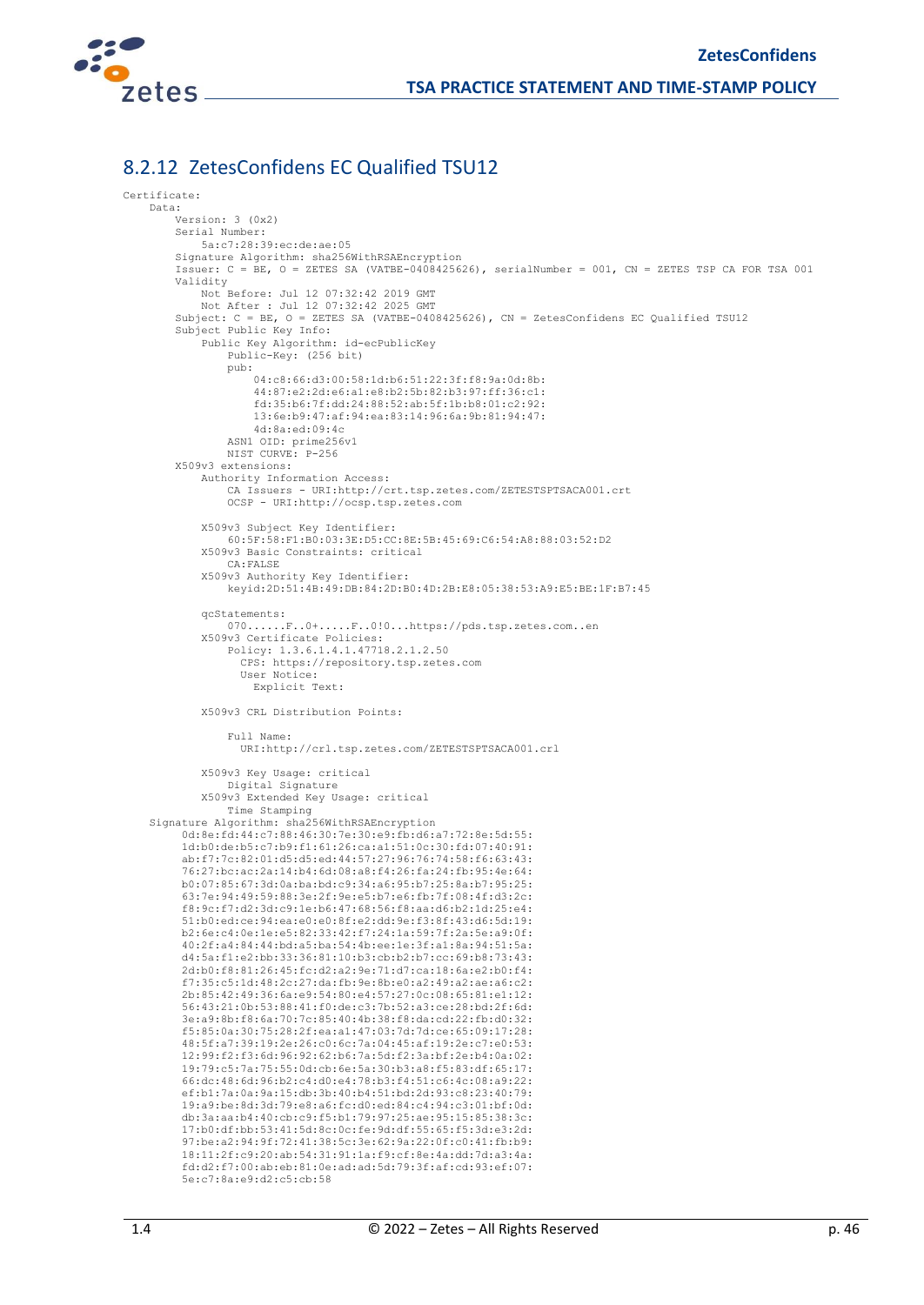$---RERTN CERTFTCATE---$ 

MIIF9TCCA92gAwIBAgIIWscoOezergUwDQYJKoZIhvcNAQELBQAwZDELMAkGA1UE BhMCOkUxJDAiBqNVBAoMG1pFVEVTIFNBIChWOVRCRS0wNDA4NDI1NiI2KTEMMAoG A1UEBRMDMDAxMSEwHwYDVQQDDBhaRVRFUyBUU1AgQ0EgRk9SIFRTQSAwMDEwHhcN MTkwNzEyMDczMjQyWhcNMjUwNzEyMDczMjQyWjBfMQswCQYDVQQGEwJCRTEkMCIG A1UECgwbWkVURVMgU0EgKFZBVEJFLTA0MDg0MjU2MjYpMSowKAYDVQQDDCFaZXR1 c0NvbmZpZGVucyBFQyBRdWFsaWZpZWQgVFNVMTIwWTATBgcqhkj0PQIBBggqhkj0 PQMBBwNCAATIZtMAWB22USI/+JoNi0SH4i3moeiyW4Kzl/82wf01tn/dJIhSq18b uAHCkhNuuUevlOqDFJZqm4GUR02K7QlMo4ICeTCCAnUwcAYIKwYBBQUHAQEEZDBi MDkGCCsGAQUFBzAChilodHRw0i8vY3J0LnRzcC56ZXRlcy5jb20vWkVURVNUU1BU UOFDQTAwMS5jcnQwJQYIKwYBBQUHMAGGGWh0dHA6Ly9vY3NwLnRzcC56ZXRlcy5j b20wHQYDVR0OBBYEFGBfWPGwAz7VzI5bRWnGVKiIA1LSMAwGA1UdEwEB/wQCMAAw HwYDVR0jBBgwFoAULVFLSduELbBNK+gFOFOp5b4ft0UwRQYIKwYBBQUHAQMEOTA3 MAgGBgOAjkYBATArBgYEAI5GAOUwITAfFhlodHRwczovL3Bkcv50c3AuemV0ZXMu x29tEwJlbjCCAQIGA1UdIASB+jCB9zCB9AYMKwYBBAGC9GYCAQIyMIHjMCwGCCsG AQUFBwIBFiBodHRwczovL3JlcG9zaXRvcnkudHNwLnpldGVzLmNvbTCBsgYIKwYB BQUHAgIwgaUegaIAWgBFAFQARQBTACAAVABTAFAAIABRAHUAYQBsAGkAZgBpAGUA ZAAGAGMAZQByAHQAaQBmAGkAYwBhAHQAZQAGAGYAbwByACAAdABpAG0AZQAtAHMA aHR0cDovL2NybC50c3AuemV0ZXMuY29tL1pFVEVTVFNQVFNBQ0EwMDEuY3JsMA4G A1UdDwEB/wQEAwIHgDAWBgNVHSUBAf8EDDAKBggrBgEFBQcDCDANBgkghkiG9w0B AQSFAAOCAgEADY79RMeIRjB+MOn71qdyj11VHbDetce58WEmyqFRDD9B0CRq/d8 ggHV1e1EVyeWdnRY9mNDdie8rCoUtG0IqPQm+iT71U5ksAeF2z0Kur3JNKaVtyWK t5UlY36USVmIPi+e5bfm+38IT9Ms+Jz30j3JHrZHaFb4qtayHSXkUbDtzpTq4OCP exercively.com/interactions/state/actions/state/actions/state/actions/state/actions/state/actions/state/actions/state/actions/state/actions/state/actions/state/actions/state/actions/state/actions/state/actions/state/action rgbCK4VCSTZq6VSA5FcnDAhlgeESVkMhC1OIQfDew3tSo84ovS9tPqmL+GpwfIVA Szj42s0i+9Ay9YUKMHUoL+qhRwN9fc51CRcoSF+nORkuJsBsegRFrxkux+BTEpny 822WkmK2e13yOr8utAoCGXnFenVVDctuWjCzqPWD32UXZtxIbZayxNDkeLP0UcZM CKki77F6CpoV2ztAtFG9LZPII0B5Gam+jT156Kb8002ExJTDAb8N2zqqtEDLyfWx<br>eZclrpUVhTg8F7Dfu1NBXYwM/p3fVWX1PeMtl76ilJ9yQThcPmKaIg/AQfu5GBEv ySCrVDGRGvnPjkrdfaNK/dL3AKvrgQ6trV15P6/Nk+8HXseK6dLFy1g= -END CERTIFICATE-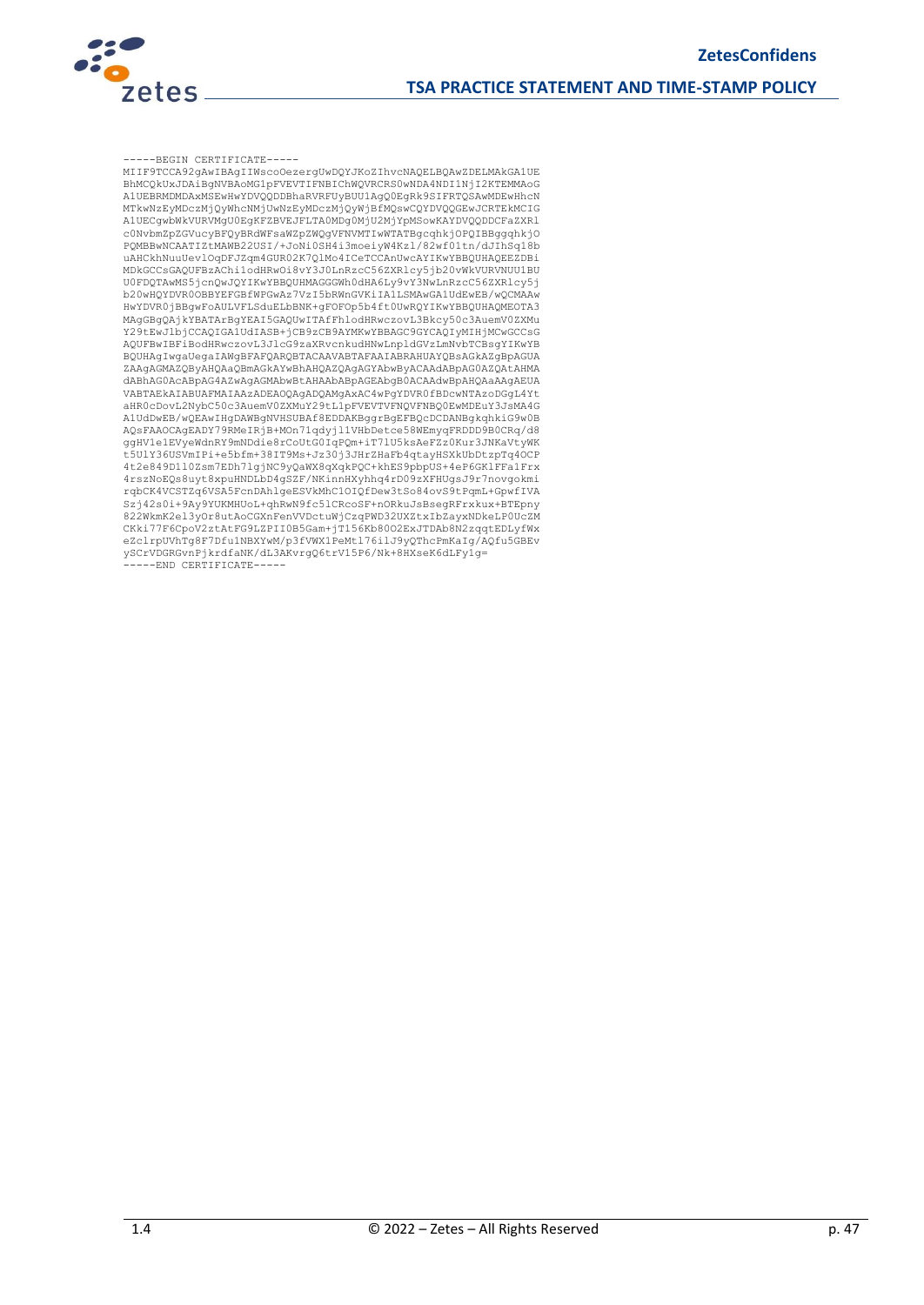

### <span id="page-47-0"></span>8.2.13 ZetesConfidens RSA TSU13

```
Certificate:
     Data:
         Version: 3 (0x2)
         Serial Number:
             46:97:be:e8:42:72:7f:b0
         Signature Algorithm: sha256WithRSAEncryption
         Issuer: C = BE, O = ZETES SA (VATBE-0408425626), serialNumber = 001, CN = ZETES TSP CA FOR TSA 001
         Validity
 Not Before: Jul 12 07:35:44 2019 GMT
 Not After : Jul 12 07:35:44 2022 GMT
         Subject: C = BE, O = ZETES SA (VATBE-0408425626), CN = ZetesConfidens RSA TSU13
         Subject Public Key Info:
             Public Key Algorithm: rsaEncryption
                 RSA Public-Key: (2048 bit)
                 Modulus:
                      00:b8:0b:f0:66:18:84:46:4c:20:fb:50:72:fc:05:
                      ad:7c:ec:45:8f:a0:69:80:7b:d8:8a:c7:49:76:7d:
                     86:75:d9:15:26:42:b2:6b:cb:2e:f6:c0:d8:34:d0:
                     d0:12:fc:7b:6c:33:24:73:4e:6d:b6:f9:61:a9:96:
                      39:d0:e9:2c:fd:a8:8b:7a:cd:99:be:24:a0:a7:ff:
                      8d:1d:7f:ba:2f:3e:0b:ad:2f:29:26:94:7b:ac:a0:
                     7f:13:01:18:66:42:19:8c:81:52:82:2c:15:11:21:
                     01:07:c7:7b:35:bb:41:75:6c:a7:c3:8a:96:cb:cc:
                      cf:8f:23:f9:0d:a2:f0:be:ab:74:65:16:67:24:81:
                      22:d0:13:72:73:1e:c7:8f:de:33:7e:6c:b0:3d:6d:
                     43:b1:95:f3:96:fb:e8:b0:35:0f:7b:23:f5:49:59:
                     19:43:31:71:07:ce:7a:d2:7b:6e:ac:53:9e:e5:21:
                     ff:fb:f8:bf:6d:45:b3:2d:aa:aa:2d:88:7f:56:1b:
                     65:ab:66:99:b5:3c:b6:2e:43:58:85:e0:e1:2a:0c:
                     7f:21:b8:36:29:4b:45:66:48:55:de:be:5a:61:f5:
                     c4:9f:48:41:16:8d:72:e1:53:59:9e:45:26:bb:f1:
                     04:87:10:d0:43:5e:62:04:0b:16:26:15:2a:44:fc:
                     61:0b
                 Exponent: 65537 (0x10001)
         X509v3 extensions:
             Authority Information Access: 
                 CA Issuers - URI:http://crt.tsp.zetes.com/ZETESTSPTSACA001.crt
                 OCSP - URI:http://ocsp.tsp.zetes.com
             X509v3 Subject Key Identifier: 
                  EE:F5:85:41:C0:73:94:17:13:95:8F:8D:5E:C7:62:A1:C1:15:63:78
             X509v3 Basic Constraints: critical
                 CA:FALSE
             X509v3 Authority Key Identifier: 
                  keyid:2D:51:4B:49:DB:84:2D:B0:4D:2B:E8:05:38:53:A9:E5:BE:1F:B7:45
             X509v3 Certificate Policies: 
                  Policy: 1.3.6.1.4.1.47718.2.1.2.50
                    CPS: https://repository.tsp.zetes.com
             X509v3 CRL Distribution Points: 
                 Full Name:
                    URI:http://crl.tsp.zetes.com/ZETESTSPTSACA001.crl
             X509v3 Key Usage: critical
                 Digital Signature
             X509v3 Extended Key Usage: critical
                 Time Stamping
    Signature Algorithm: sha256WithRSAEncryption
          48:c1:31:f4:aa:f9:c9:4b:34:73:dd:c3:59:b0:31:84:21:8d:
          8d:ed:f5:b2:fa:10:97:00:e8:f3:c4:0d:ad:80:54:20:32:a4:
          2a:76:f9:b8:b5:f7:73:28:0e:4b:1f:0f:a5:87:42:ca:0b:98:
          aa:3a:2c:d5:81:6e:f6:5d:6e:59:f1:f3:9f:19:43:d8:22:76:
          12:e1:33:36:c7:04:ac:36:6c:87:ec:ef:14:09:87:48:bc:b8:
          47:9d:89:4b:4d:e7:20:39:f5:3a:47:59:a2:9e:1e:d2:07:56:
          a5:69:d7:17:72:69:3f:92:8b:06:04:d4:06:90:46:b3:b0:83:
          79:15:0b:07:c0:75:ea:bb:8c:e6:cf:a9:ff:a6:b8:1b:e1:4f:
          fc:c5:59:40:0d:aa:ff:b2:e6:14:d8:d4:da:9a:c6:f3:93:2d:
          f1:d2:d5:c2:71:35:71:db:33:5f:82:77:d6:bf:6b:03:d4:f1:
          30:4c:9e:7a:69:1e:08:90:58:9c:f7:6f:a4:04:18:84:90:81:
          8a:3f:d9:85:ab:05:75:93:b7:b9:85:50:82:61:c3:a3:b3:33:
 c7:bb:7c:a9:b7:7a:ec:b2:c2:6a:06:cb:3f:a3:03:5e:8f:07:
 75:70:d8:67:29:0b:e0:93:b7:f1:e7:67:a4:27:2c:eb:42:63:
          19:c4:e6:ee:1f:c6:ad:61:e3:5d:7b:2e:0f:fc:47:ba:2a:c8:
          93:99:aa:f3:28:fa:52:ee:4c:ec:07:78:52:7f:36:83:eb:6c:
          3a:b9:c6:e0:02:22:45:a8:da:23:ff:57:86:68:47:b7:82:68:
          0b:12:81:bb:75:5e:f8:2a:b1:f0:c1:53:b4:5e:19:f9:cf:73:
          66:d0:ed:c2:48:2e:51:14:9b:f2:54:5c:09:37:3c:1a:c4:6e:
          c1:5e:78:dd:7c:fa:e0:2f:a8:45:cf:cc:c7:45:5b:28:e1:71:
          8d:81:40:b4:3f:0b:40:af:69:d1:45:4c:41:f1:64:eb:54:c7:
```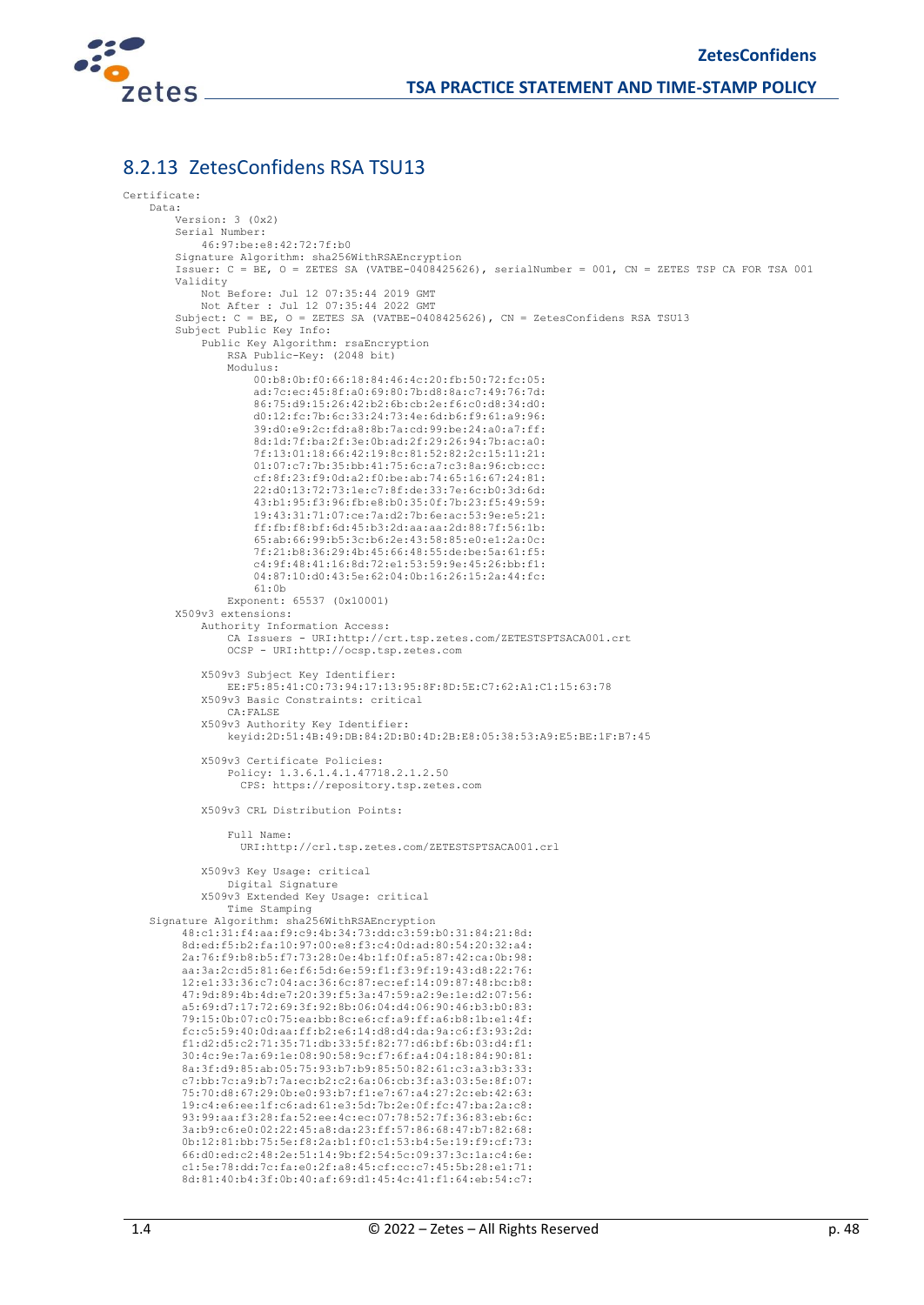

```
0f:27:33:f2:42:13:77:1c:f3:22:5f:06:7d:c3:2d:57:82:be:
6c:f5:0b:c9:fb:a3:11:95:30:8a:54:d6:07:bd:6f:18:79:44:
83:fb:e4:cc:2b:c1:f1:9f:b9:2e:04:ed:4a:b0:57:ad:13:d8:
43:46:81:47:67:fd:bd:6a:3c:23:97:d0:e7:38:e0:0b:15:c4:
0b:92:ab:2f:db:b7:f0:60:5a:2e:1c:ba:32:67:fa:2d:6a:16:
18:20:bd:ab:bd:86:89:2b:86:2f:f8:c6:5c:0e:5a:67:9a:98:
02:32:dd:85:45:96:3d:6a:db:20:f4:72:a5:de:e6:ed:33:c9:
3f \cdot 51 \cdot h \cdot f 5 \cdot c 5 \cdot a 0 \cdot d d \cdot f1
```
----BEGIN CERTIFICATE----

```
MIIFtTCCA52qAwIBAqIIRpe+6EJyf7AwDQYJKoZIhvcNAQELBQAwZDELMAkGA1UE
BhMCQkUxJDAiBgNVBAoMG1pFVEVTIFNBIChWQVRCRS0wNDA4NDI1NjI2KTEMMAoG
A1UEBRMDMDAxMSEwHwYDVQQDDBhaRVRFUyBUU1AgQ0EgRk9SIFRTQSAwMDEwHhcN
MTkwNzEyMDczNTQ0WhcNMjIwNzEyMDczNTQ0WjBWMQswCQYDVQQGEwJCRTEkMCIG
AIUECGWbWkVURVMgUOEgKFZBVEJFLTAOMDgOMjUZMjYpMSEwHwYDVQQDDBhaZXRl<br>CONvbmZpZGVucyBSUOEgVFNVMTMwggEiMAOGCSqGSIb3DQEBAQUAA4IBDwAwggEK
AOIBAQC4C/BmGIRGTCD7UHL8Ba187EWPoGmAe9iKx012fYZ12RUmQrJryy72wNg0
ONAS/HtsMyRzTm22+WGpljnQ6Sz9qIt6zZm+JKCn/40df7ovPgutLykmlHusoH8T
ARhmQhmMgVKCLBURIQEHx3s1u0F1bKfDipbLzM+PI/kNovC+q3RlFmckgSLQE3Jz
HseP3jN+bLA9bUOxlfOW++iwNQ97I/VJWRlDMXEHznrSe26sU57lIf/7+L9tRbMt
qqotiH9WG2WrZpm1PLYuQ1iF4OEqDH8huDYpS0VmSFXevlph9cSfSEEWiXLhU1me
RSa78QSHENBDXmIECxYmFSpE/GELAgMBAAGjggF3MIIBczBwBggrBgEFBQcBAQRk
MGIwOQYIKwYBBQUHMAKGLWh0dHA6Ly9jcnQudHNwLnpldGVzLmNvbS9aRVRFU1RT
UFRTQUNBMDAxLmNydDAlBggrBgEFBQcwAYYZaHR0cDovL29jc3AudHNwLnpldGVz
LmNvbTAdBgNVHQ4EFgQU7vWFQcBzlBcTlY+NXsdiocEVY3gwDAYDVR0TAQH/BAIw
ADAfBgNVHSMEGDAWgBQtUUtJ24QtsE0r6AU4U6nlvh+3RTBJBgNVHSAEQjBAMD4G
DCsGAOOBqvRmAqECMiAuMCwGCCsGAOUFBwIBFiBodHRwczovL3J1cG9zaXRvcnku
dHNwLnpldGVzLmNvbTA+BgNVHR8ENzA1MDOgMaAvhilodHRwOi8vY3JsLnRzcC56
ZXRlcy5jb20vWkVURVNUU1BUU0FDQTAwMS5jcmwwDgYDVR0PAQH/BAQDAgeAMBYG
A1UdJQEB/wQMMAoGCCsGAQUFBwMIMA0GCSqGSIb3DQEBCwUAA4ICAQBIwTH0qvnJ
SzRz3cNZsDGEIY2N7fWy+hCXAOjzxA2tgFQgMqQqdvm4tfdzKA5LHw+lh0LKC5iq
OizVgW72XW5Z8fOfGUPYInYS4TM2xwSsNmyH7O8UCYdIvLhHnYlLTecgOfU6R1mi
nh7SB1aladcXcmk/kosGBNOGkEazsIN5FOsHwHXqu4zmz6n/prqb4U/8xVlADar/
suYU2NTamsbzky3x0tXCcTVx2zNfgnfWv2sD1PEwTJ56aR4IkFic92+kBBiEkIGK
P9mFqwV1k7e5hVCCYcOjszPHu3ypt3rsssJqBss/owNejwd1cNhnKQvgk7fx52ek
JyzromMZxObuH8atYeNdey4P/Ee6KsiTmarzKPpS7kzsB3hSfzaD62w6ucbgAiJF
qNoj/1eGaEe3gmgLEoG7dV74KrHwwVO0Xhn5z3Nm0O3CSC5RFJvyVFwJNzwaxG7B
XnjdfPrgL6hFz8zHRVso4XGNgUC0PwtAr2nRRUxB8WTrVMcPJzPyQhN3HPMiXwZ9
wy1Xgr5s9QvJ+6MR1TCKVNYHvW8YeUSD++TMK8Hxn7kuBO1KsFetE9hDRoFHZ/29
ajwj19DnOOALFcQLkqsv27fwYFouHLoyZ/otahYYIL2rvYaJK4Yv+MZcDlpnmpgC
Mt2FRZY9atsg9HKl3ubtM8k/Ub71xaDd8Q ==
```
----END CERTIFICATE---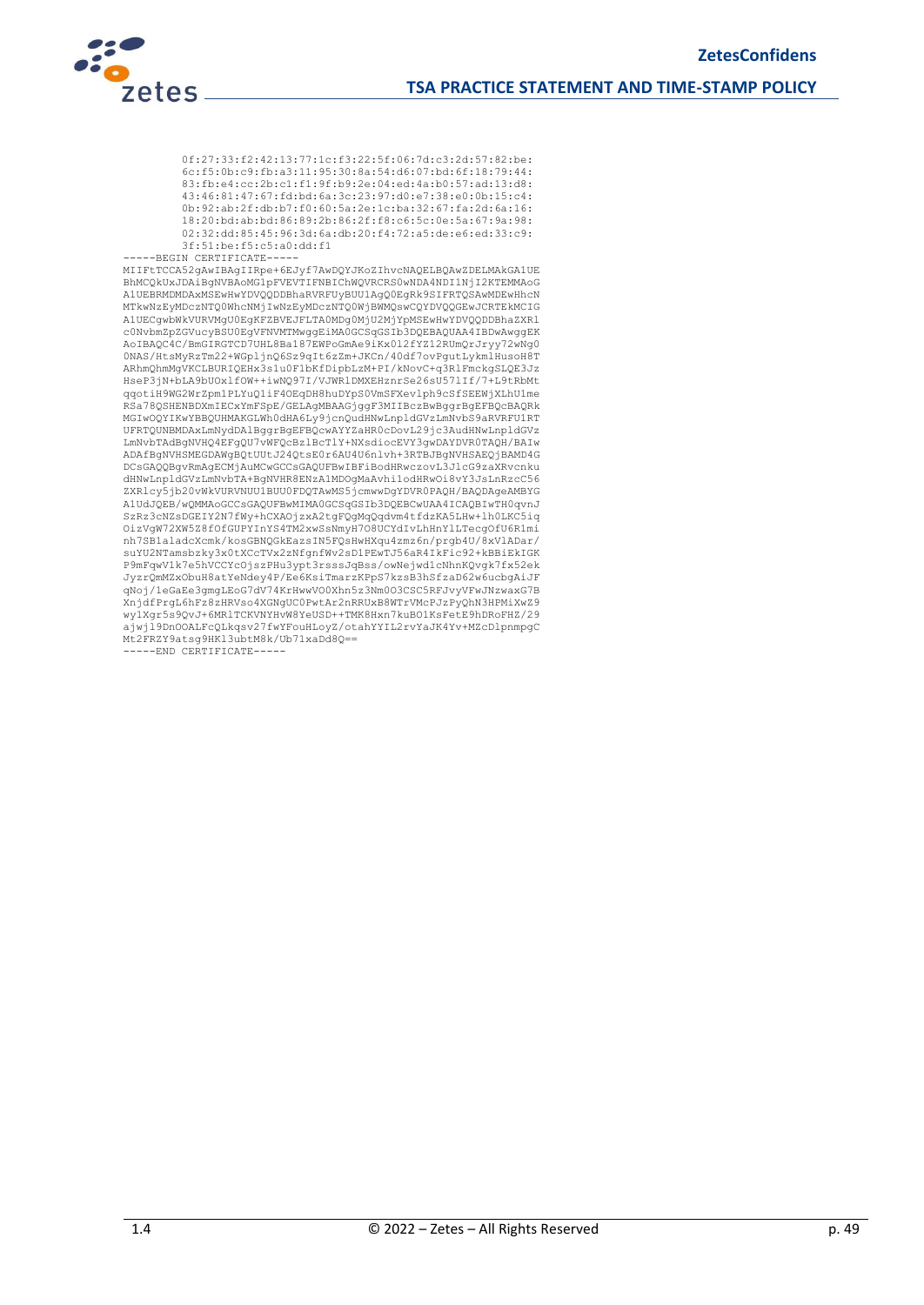

### <span id="page-49-0"></span>8.2.14 ZetesConfidens RSA TSU14

```
Certificate:
     Data:
         Version: 3 (0x2)
         Serial Number:
             69:d8:11:e7:e1:a2:b5:1b
         Signature Algorithm: sha256WithRSAEncryption
         Issuer: C = BE, O = ZETES SA (VATBE-0408425626), serialNumber = 001, CN = ZETES TSP CA FOR TSA 001
         Validity
 Not Before: Jul 12 07:37:05 2019 GMT
 Not After : Jul 12 07:37:05 2022 GMT
        Subject: C = BE, O = ZETES SA (VATBE-0408425626), CN = ZetesConfidens RSA TSU14 Subject Public Key Info:
             Public Key Algorithm: rsaEncryption
                 RSA Public-Key: (2048 bit)
                 Modulus:
                     00:e6:be:44:d2:ec:b0:95:4a:ac:24:c6:65:b3:74:
                     58:7b:4e:ef:a4:a3:39:88:92:e2:c7:96:c1:38:0c:
                      93:e7:a1:28:69:c5:6b:cc:52:be:67:97:b2:30:23:
                      5e:df:51:e2:3b:34:94:d3:42:00:a2:9a:dd:37:ec:
                     31:fd:7e:54:85:f3:b5:da:20:65:e7:5c:03:12:f6:
                     ac:58:18:fe:b9:70:47:de:d1:b5:83:42:7c:ae:69:
                     60:33:de:14:d5:92:c1:83:ce:f7:67:d6:dc:3d:8c:
                     79:a0:fc:f4:fc:d4:6e:91:97:76:28:6a:d3:79:d5:
                     9b:75:38:98:33:fb:87:97:fe:d8:9c:7b:6e:b3:48:
                      7e:5d:7a:96:24:6a:04:ff:27:bd:aa:43:9e:81:f0:
                      86:43:dc:75:0c:9e:6c:39:05:8d:0b:df:4f:f9:0d:
                     5e:d4:35:c4:63:b6:c2:a4:29:dc:1f:15:e5:a3:0d:
                     6f:89:29:6e:91:0b:15:78:11:d0:74:cf:d4:78:58:
                     12:3a:76:02:7d:e8:72:4e:af:00:a3:b4:df:b1:e8:
                     75:d0:41:b6:b7:7d:9f:ec:d5:66:63:9b:29:c5:41:
                     8c:8f:32:1c:cf:07:51:1f:f4:a3:1f:87:ef:5f:ca:
                     58:27:cc:30:77:31:d0:10:87:88:21:ea:9f:ef:56:
                    e5:83
                 Exponent: 65537 (0x10001)
         X509v3 extensions:
             Authority Information Access: 
                 CA Issuers - URI:http://crt.tsp.zetes.com/ZETESTSPTSACA001.crt
                 OCSP - URI:http://ocsp.tsp.zetes.com
 X509v3 Subject Key Identifier: 
 90:D6:65:9F:E2:3B:02:E4:4B:C2:5B:98:2E:9E:47:56:0D:60:14:37
             X509v3 Basic Constraints: critical
                 CA:FALSE
             X509v3 Authority Key Identifier: 
                 keyid:2D:51:4B:49:DB:84:2D:B0:4D:2B:E8:05:38:53:A9:E5:BE:1F:B7:45
             X509v3 Certificate Policies: 
                 Policy: 1.3.6.1.4.1.47718.2.1.2.50
                   CPS: https://repository.tsp.zetes.com
             X509v3 CRL Distribution Points: 
                 Full Name:
                   URI:http://crl.tsp.zetes.com/ZETESTSPTSACA001.crl
             X509v3 Key Usage: critical
                 Digital Signature
             X509v3 Extended Key Usage: critical
                 Time Stamping
     Signature Algorithm: sha256WithRSAEncryption
          13:aa:14:98:71:d5:51:ae:f9:c6:b8:52:eb:5a:96:1d:01:ba:
          71:0b:05:5c:91:ac:25:ff:37:13:93:01:25:a9:c2:8f:29:33:
          bf:95:07:a9:fc:a0:74:a7:e9:1f:9e:cc:9f:68:7f:9b:ab:95:
          ea:8b:15:75:b2:5c:a5:7d:5f:9a:46:57:c9:e4:f6:f9:36:e3:
          66:3a:05:d0:6c:10:8e:ce:e1:f6:31:91:e3:13:2f:2f:d9:11:
          74:e2:9d:4e:68:7c:7b:af:d4:fe:ed:53:2e:86:ad:ee:a4:a2:
          85:d7:a6:ba:91:cd:bb:3b:fe:6a:ff:02:02:b8:84:e3:3f:89:
          49:4a:07:08:4f:06:78:e3:cc:85:b4:cb:ae:33:0c:b4:b5:65:
          07:2a:71:f6:91:b5:8a:d0:53:b6:3b:55:67:00:f5:e0:4f:d7:
          29:52:be:53:dc:f0:f5:c1:69:4d:fd:08:4b:1f:e5:1b:e9:77:
          04:af:e1:13:c0:84:2e:47:d0:4e:e4:be:2d:13:fd:96:84:72:
          18:ef:df:2d:0d:e9:85:d6:50:dd:14:b5:cf:39:ff:d9:1a:0e:
          bd:c2:3c:49:13:6d:13:60:1c:30:3d:4c:4e:11:f4:ca:c8:8a:
          76:62:f0:cd:5f:bf:de:74:af:ed:cd:fa:af:cc:ea:0c:17:dc:
          01:a0:3d:a4:85:7f:de:72:1b:90:21:4f:de:69:c4:31:ad:cb:
          2d:57:b4:19:88:7a:6c:9f:5d:c9:22:85:79:63:9b:ed:93:bf:
          bd:31:84:75:0e:63:16:a4:4c:88:72:71:47:29:f4:05:0b:08:
          7f:0c:c4:3b:20:a3:1b:de:4a:4d:5b:2c:64:93:73:f8:1f:60:
          1a:0a:0e:c1:f1:37:80:39:13:38:62:8f:b6:64:f1:e4:8c:e1:
          34:5e:ec:4d:66:ab:ab:dc:d0:1e:7b:ff:6a:7c:31:22:e5:59:
          8a:5c:6b:74:3f:fe:c2:f0:3e:a3:28:84:5d:0b:1d:69:b1:00:
```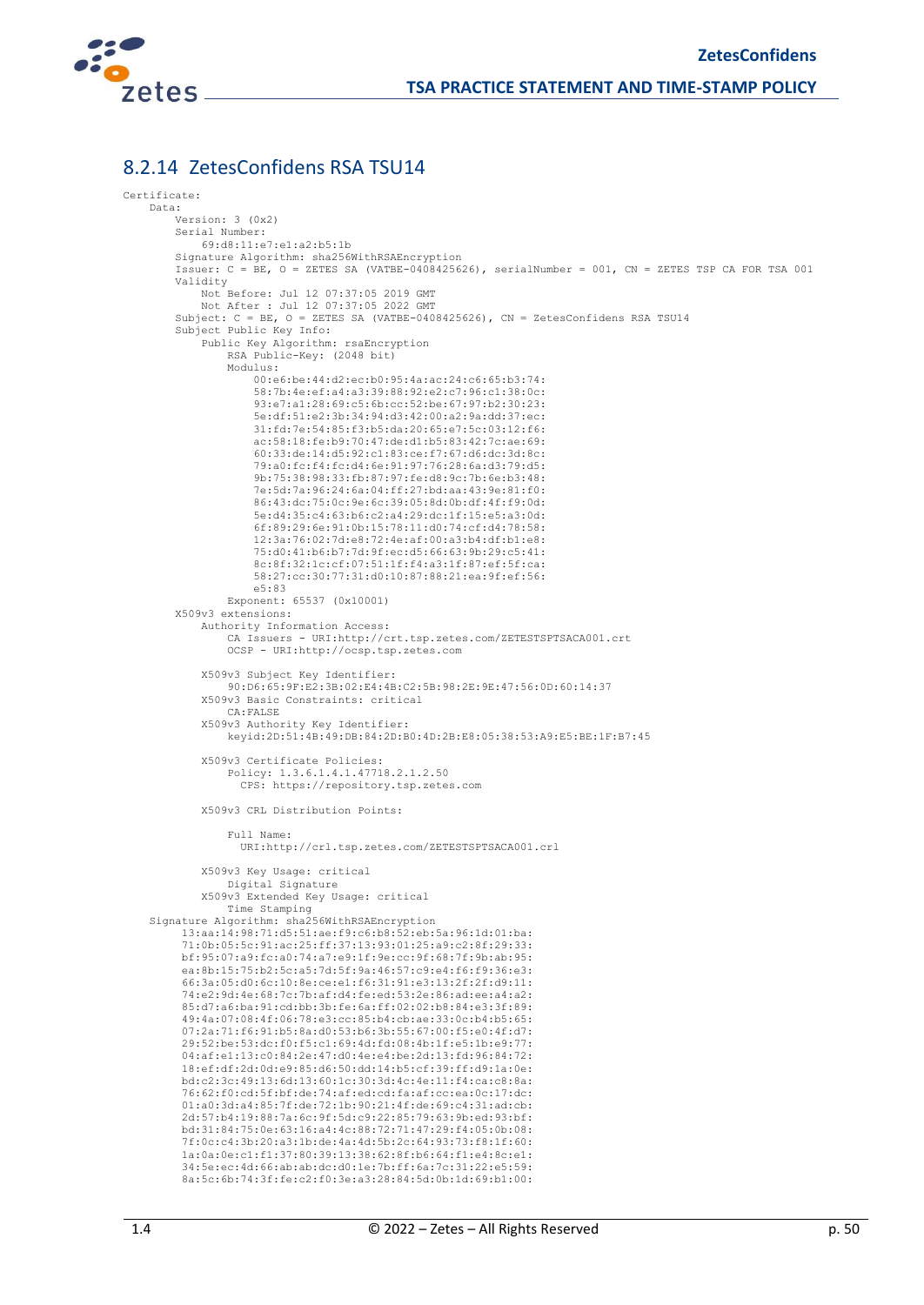

```
TSA PRACTICE STATEMENT AND TIME-STAMP POLICY
```

```
5d:35:28:4c:50:9c:b7:44:0d:53:58:9a:5f:73:07:50:f9:67:
be:98:76:31:5a:3b:a1:74:2e:a0:24:b5:fb:c2:35:25:b1:8a:<br>cd:de:82:f7:12:4f:ab:52:98:58:32:6c:1f:c1:ef:aa:8f:91:
09:ce:ee:82:32:fd:8f:49:ed:73:41:64:11:49:58:aa:9f:db:
cb:5b: d4:fa:51:57:34:10:9f:b4:30:1a:be:af:3c:1f:c8:47:d3:8b:30:e3:2e:ec:8d:a8:5e:e7:26:f5:88:4b:35:e8:b7:43:
cc:fa:f0:f3:26:9b:8a:b1:10:30:6e:a7:bd:ed:d4:b3:bb:5e:
ad \cdot 0f \cdot f2 \cdot 7d \cdot f5 \cdot f7 \cdot b6 \cdot 90
```

```
----BEGIN CERTIFICATE----
MIIFtTCCA52qAwIBAqIIadqR5+GitRswDQYJKoZIhvcNAQELBQAwZDELMAkGA1UE
BhMCQkUxJDAiBgNVBAoMG1pFVEVTIFNBIChWQVRCRS0wNDA4NDI1NjI2KTEMMAoG
A1UEBRMDMDAxMSEwHwYDVQQDDBhaRVRFUyBUU1AgQ0EgRk9SIFRTQSAwMDEwHhcN
MTkwNzEyMDczNzA1WhcNMjIwNzEyMDczNzA1WjBWMQswCQYDVQQGEwJCRTEkMCIG
A1UECawbWkVURVMaU0EaKFZBVEJFLTA0MDa0MjU2MjYpMSEwHwYDVOODDBhaZXR1
c0NvbmZpZGVucyBSU0EqVFNVMTQwqqEiMA0GCSqGSIb3DQEBAQUAA4IBDwAwqqEK
AoIBAQDmvkTS7LCVSqwkxmWzdFh7Tu+kozmIkuLH1sE4DJPnoShpxWvMUr5nl7Iw
I17fUeI7NJTTQgCimt037DH9f1SF87XaIGXnXAMS9qxYGP65cEfe0bWDQnyuaWAz
3hTVksGDzvdnltw9jHmg/PT81G6Rl3YoatN51Zt10Jgz+4eX/tice26zSH5depYk
agr/J72qq56B81ZD3HUMnmw5BY0L30/5DV7UNcRjtsKkKdwfFeWjDW+JKW6RCxV4<br>EdB0z9R4WBI6dgJ96HJOrwCjtN+x6HXQQba3fZ/s1WZjmynFQYyPMhzPB1Ef9KMf<br>h+9fylgnzDB3MdAQh4gh6p/vVuWDAgMBAAGjggF3MIIBczBwBggrBgEFBQcBAQRk
MGIwOQYIKWYBBQUHMAKGLWh0dHA6Ly9jcnQudHNwLnpldGVzLmNvbS9aRVRFU1RT
UFRTQUNBMDAxLmNydDAlBggrBgEFBQcwAYYZaHR0cDovL29jc3AudHNwLnpldGVz
LmNvbTAdBgNVHQ4EFgQUkNZln+I7AuRLwluYLp5HVg1gFDcwDAYDVR0TAQH/BAIw
ADAfBqNVHSMEGDAWqBOtUUtJ24QtsE0r6AU4U6nlvh+3RTBJBqNVHSAEQjBAMD4G
DCsGAOOBqvRmAqECMiAuMCwGCCsGAOUFBwIBFiBodHRwczovL3J1cG9zaXRvcnku
dHNwLnpldGVzLmNvbTA+BgNVHR8ENzA1MDOgMaAvhilodHRwOi8vY3JsLnRzcC56
ZXRlcy5jb20vWkVURVNUU1BUU0FDQTAwMS5jcmwwDgYDVR0PAQH/BAQDAgeAMBYG
A1UdJQEB/wQMMAoGCCsGAQUFBwMIMA0GCSqGSIb3DQEBCwUAA4ICAQATqhSYcdVR
\verb|rvnGuFLrWpYdAbpxCwVckawl/zcTkwElqcKPKTO/lQep/KB0p+kfnsyfaH+bq5XqixV1slylfV+aRlfJ5Pb5NuNmOgXQbBCOzuH2MZHjEy8v2RF04p1OaHx7r9T+7VMu<br>hq3upKKF16a6kc27O/5q/wICuITjP4lJSgcITwZ448yFtMuuMwy0tWUHKnH2kbWK
0F0201VnAPXgT9cpUr5T3PD1wWlN/QhLH+Ub6XcEr+ETwIQuR9B05L4tE/2WhHIY
798tDemF11DdFLXPOf/ZGg69wjxJE20TYBwwPUxOEfTKyIp2YvDNX7/edK/tzfqv
zOoMF9wBoD2khX/echuQIU/eacQxrcstV7QZiHpsn13JIoV5Y5vtk7+9MYR1DmMW
PEYIONFHKfQFCwh/DMQ7IKMb3kpNWyxkk3P4H2AaCg7B8TeAORM4Yo+2ZPHkjOE0<br>XuxNZqur3NAee/9qfDEi5VmKXGt0P/7C8D6jKIRdCx1psQBdNShMUJy3RA1TWJpf<br>cwdQ+We+mHYxWjuhdC6gJLX7wjUlsYrN3oL3Ek+rUphYMmwfwe+qj5EJzu6CMv2P
SelzQWQRSViqn9vLW9T6UVc0EJ+0MBq+rzwfyEfTizDjLuyNqF7nJvWISzXot0PM
+vDzJpuKsRAwbqe97dSzu16tD/J99fe2kA==
```
-----END CERTIFICATE---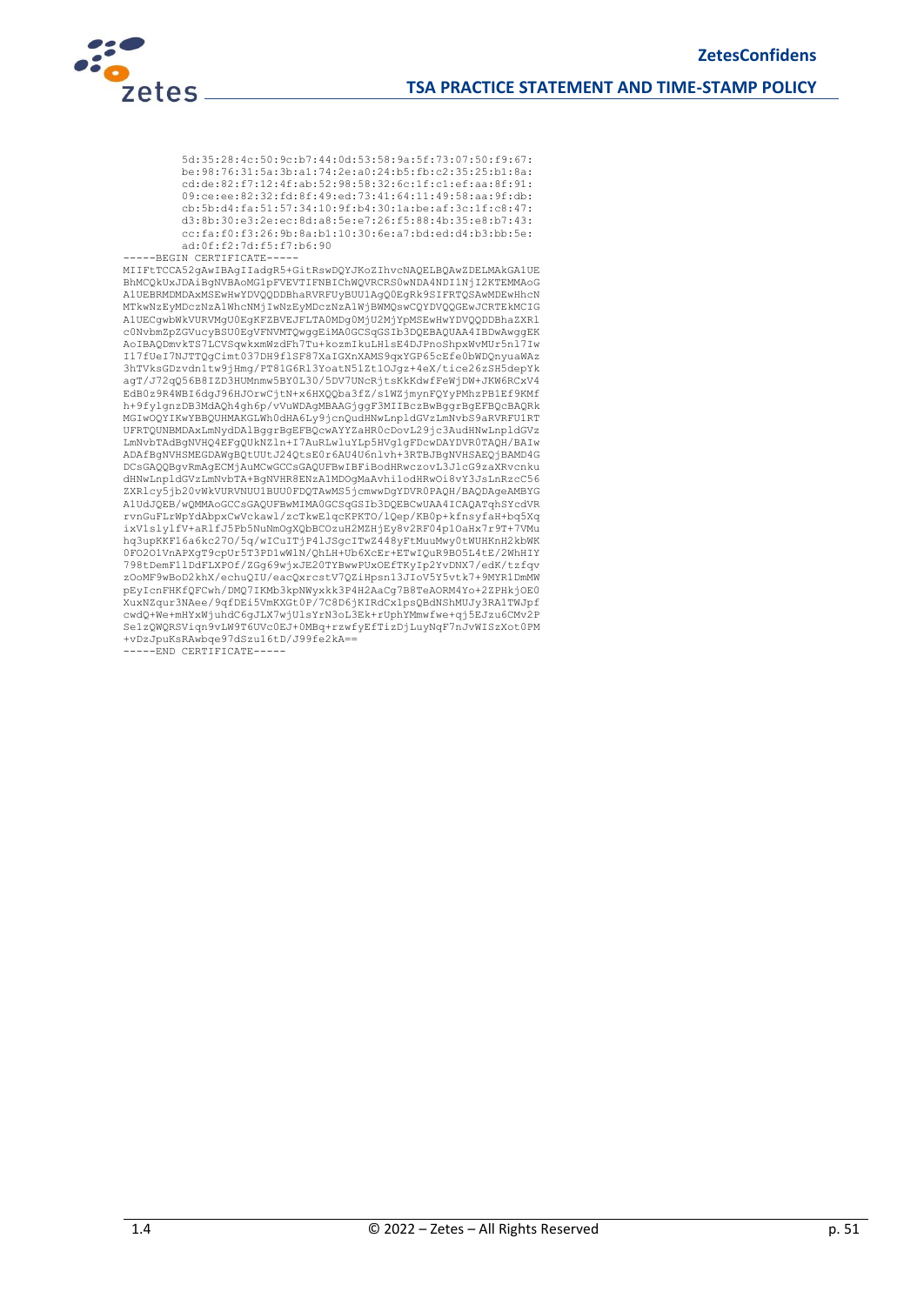

### <span id="page-51-0"></span>8.2.15 ZetesConfidens EC TSU15

```
Certificate:
     Data:
         Version: 3 (0x2)
         Serial Number:
             2f:f7:15:65:be:21:b5:a0
     Signature Algorithm: sha256WithRSAEncryption
         Issuer: C=BE, O=ZETES SA (VATBE-0408425626)/serialNumber=001, CN=ZETES TSP CA FOR TSA 001
         Validity
             Not Before: Jan 22 13:33:38 2019 GMT
 Not After : Jan 20 13:33:38 2025 GMT
 Subject: C=BE, O=ZETES SA (VATBE-0408425626), CN=ZetesConfidens EC TSU15
         Subject Public Key Info:
             Public Key Algorithm: id-ecPublicKey
                 Public-Key: (256 bit)
                 pub: 
                      04:9e:75:ce:0a:72:c5:a0:8a:8d:ec:a3:cb:e3:dd:
                     04:92:15:91:34:71:5c:d1:81:cc:c5:07:7f:f8:6a:
                     df:4b:c7:36:42:ed:d6:6e:03:4c:80:35:c9:88:a3:
                     a6:14:25:b6:b2:0c:6c:aa:05:b4:a5:44:18:41:96:
                     05:43:52:1b:aa
                  ASN1 OID: prime256v1
                 NIST CURVE: P-256
         X509v3 extensions:
             Authority Information Access: 
                 CA Issuers - URI:http://crt.tsp.zetes.com/ZETESTSPTSACA001.crt
                 OCSP - URI:http://ocsp.tsp.zetes.com
             X509v3 Subject Key Identifier: 
                  91:94:DE:D5:24:03:E7:69:DE:A8:22:4B:7F:C4:42:4A:E5:26:79:F6
             X509v3 Basic Constraints: critical
                 CA:FALSE
 X509v3 Authority Key Identifier: 
 keyid:2D:51:4B:49:DB:84:2D:B0:4D:2B:E8:05:38:53:A9:E5:BE:1F:B7:45
             X509v3 Certificate Policies: 
                  Policy: 1.3.6.1.4.47718.2.1.2.50
                    CPS: https://repository.tsp.zetes.com
             X509v3 CRL Distribution Points: 
                  Full Name:
                    URI:http://crl.tsp.zetes.com/ZETESTSPTSACA001.crl
             X509v3 Key Usage: critical
                 Digital Signature
             X509v3 Extended Key Usage: critical
                  Time Stamping
     Signature Algorithm: sha256WithRSAEncryption
          28:de:aa:06:63:2a:c7:00:a1:77:77:5d:10:47:9b:7a:47:4b:
          79:82:fd:c4:64:1f:5d:2e:4e:c1:13:f5:c2:55:63:df:64:98:
          3b:be:c7:66:b2:8a:e1:f9:88:db:f0:49:5b:c2:29:47:07:18:
          9b:fa:bb:04:33:b0:3b:62:82:f7:b8:78:2b:2e:a6:14:dd:97:
          3b:73:67:7f:44:9d:1f:9d:c4:0a:10:e0:bc:45:11:20:28:82:
          7e:e3:04:99:39:7c:92:8e:93:7a:84:3f:51:ee:a9:37:85:6f:
          ef:dd:06:c1:31:69:88:24:fe:4e:d4:ab:ce:80:db:01:81:9c:
          ae:5d:43:12:de:ed:54:89:d5:86:b5:06:cc:d0:5b:ee:d8:d9:
          57:3e:c8:41:38:f5:70:87:0b:c6:5f:05:12:61:f2:f7:8a:8d:
          01:75:54:b3:3e:8f:1a:13:40:4c:1e:8b:02:f6:cd:49:8f:46:
          e3:69:4c:e8:4d:b2:5e:42:35:1e:9e:c9:60:6b:33:ee:2a:9a:
          76:82:42:d8:35:47:c6:cf:30:bd:53:de:ce:35:50:a5:d6:a3:
          94:77:59:c0:3c:e0:86:f0:53:17:26:25:12:a1:ad:d8:58:63:
          76:1e:b8:b3:18:ea:eb:01:c5:ad:8a:2b:3c:51:41:ff:a4:eb:
          02:1d:37:9a:58:f3:3f:40:49:63:76:02:0a:d7:1a:de:1b:55:
          3e:3c:32:26:40:ab:0c:73:3f:ae:c8:bd:45:ba:08:e8:ac:2e:
          7e:14:5b:3c:55:5d:89:6d:02:be:11:fc:36:b3:72:f5:c5:30:
          7f:46:13:6d:31:53:a9:13:f4:97:47:97:ea:21:be:6f:ed:94:
          f4:17:5c:e8:e0:cc:05:07:57:ee:42:8f:f4:cc:12:d8:cd:2f:
          41:66:dc:6e:dd:eb:90:19:ab:f5:5a:f5:5f:75:23:fe:10:ae:
          dd:7b:d0:bf:28:2c:6e:57:af:64:da:35:4b:a1:70:23:2b:19:
          eb:c2:ec:dd:07:0b:d8:ce:b1:50:53:b8:00:3a:14:5a:26:ac:
          9f:1e:90:d6:25:49:55:4a:93:d7:c8:31:32:c5:31:5c:8e:1e:
          74:84:21:54:d4:b3:8b:ef:88:04:03:d0:90:5f:9b:e8:34:8a:
          da:19:21:9f:d0:b1:06:99:ed:46:f0:43:bc:27:33:e1:45:9c:
          ec:94:9a:31:10:36:88:da:3f:58:07:fe:93:ba:b1:33:0a:0a:
          09:ba:a4:e4:fc:e5:d9:4e:40:18:de:c7:fc:cd:9a:9f:c0:34:
          75:05:4d:91:fe:10:b5:46:6c:a8:5a:42:7e:86:02:db:25:0a:
          ff:b0:de:6c:01:92:7b:7b
-----BEGIN CERTIFICATE-----
```
MIIE6DCCAtCgAwIBAgIIL/cVZb4htaAwDQYJKoZIhvcNAQELBQAwZDELMAkGA1UE BhMCQkUxJDAiBgNVBAoMG1pFVEVTIFNBIChWQVRCRS0wNDA4NDI1NjI2KTEMMAoG A1UEBRMDMDAxMSEwHwYDVQQDDBhaRVRFUyBUU1AgQ0EgRk9SIFRTQSAwMDEwHhcN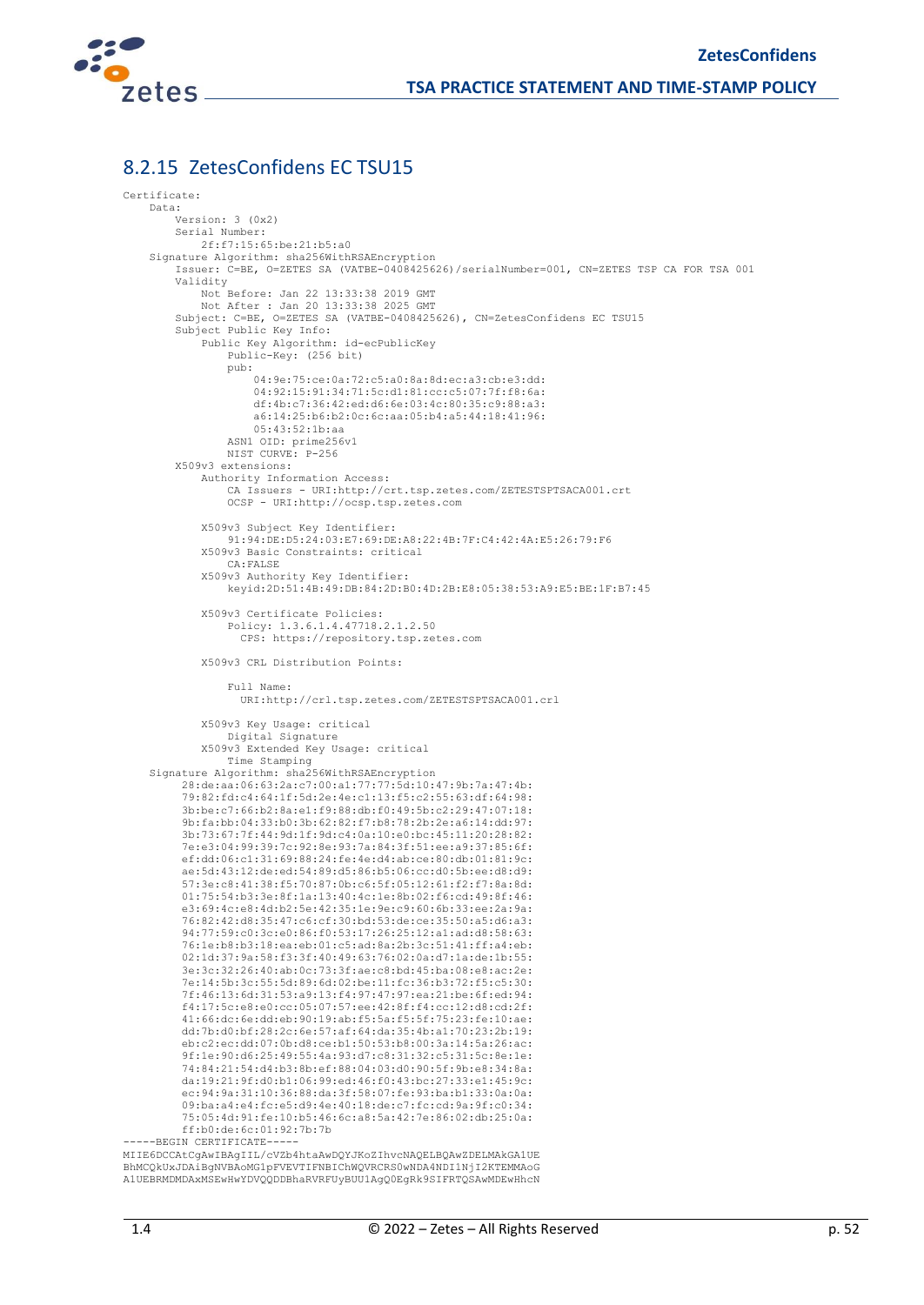

MTkwMTIyMTMzMzM4WhcNMjUwMTIwMTMzMzM4WjBVMQswCQYDVQQGEwJCRTEkMCIG A1UECgwbWkVURVMgU0EgKFZBVEJFLTA0MDg0MjU2MjYpMSAwHgYDVQQDDBdaZXR1<br>c0NvbmZpZGVucvBFOvBUU1UxNTBZMBMGBvqGSM49AqEGCCqGSM49AwEHA0IABJ51 zgpyxaCKjeyjy+PdBJIVkTRxXNGBzMUHf/hq30vHNkLt1m4DTIA1yYijphQltrIM bKoFtKVEGEGWBUNSG6qjggF2MIIBcjBwBggrBgEFBQcBAQRkMGIwOQYIKwYBBQUH MAKGLWh0dHA6Ly9jcnQudHNwLnpldGVzLmNvbS9aRVRFU1RTUFRTQUNBMDAxLmNy gBQtUUtJ24QtsE0r6AU4U6nlvh+3RTBIBgNVHSAEQTA/MD0GCysGAQSC9GYCAQIy MC4wLAYIKwYBBQUHAqEWIGh0dHBz0i8vcmVwb3NpdG9yeS50c3AuemV0ZXMuY29t MD4GA1UdHwQ3MDUwM6AxoC+GLWh0dHA6Ly9jcmwudHNwLnpldGVzLmNvbS9aRVRF U1RTUFRTQUNBMDAxLmNybDAOBgNVHQ8BAf8EBAMCB4AwFgYDVR01AQH/BAwwCgYI KwYBBQUHAwgwDQYJKoZIhvcNAQELBQADggIBACjeqgZjKscAoXd3XRBHm3pHS3mC /cRkH10uTsET9cJVY99kmDu+x2ayiuH5iNvwSVvCKUcHGJv6uwQzsDtigve4eCsu phTdlztzZ39EnR+dxAoQ4LxFESAoqn7jBJk5fJKOk3qEP1HuqTeFb+/dBsExaYqk /k7Uq86A2wGBnK5dQxLe7VSJ1Ya1BszQW+7Y2Vc+yEE49XCHC8ZfBRJh8veKjQF1 VLM+jxoTQEweiwL2zUmPRuNpTOhNs15CNR6eyWBrM+4qmnaCQtg1R8bPML1T3s41 UKXWo5R3WcA84IbwUxcmJRKhrdhYY3YeuLMY6usBxa2KKzxRQf+k6wIdN5pY8z9A SWN2AgrXGt4bVT48MiZAqwxzP67IvUW6COisLn4UWzxVXY1tAr4R/DazcvXFMH9GE20xU6kT9JdH1+ohvm/tlPQXXOjgzAUHV+5Cj/TMEtjNL0Fm3G7d65AZq/Va9V91<br>1/4Qrt170L8oLG5Xr2TaNUuhcCMrGevC7N0HC9j0sVBTuAA6FFomrJ8ekNY1SVVK k9fIMTLFMVyOHnSEIVTUs4vviAQD0JBfm+q0itoZIZ/QsQaZ7UbwQ7wnM+FFnOyU mjEQNojaPlgH/p06sTMKCgm6p0T85dl0QBjex/zNmp/ANHUFTZH+ELVGbKhaQn6G AtslCv+w3mwBknt7

--END CERTIFICATE-----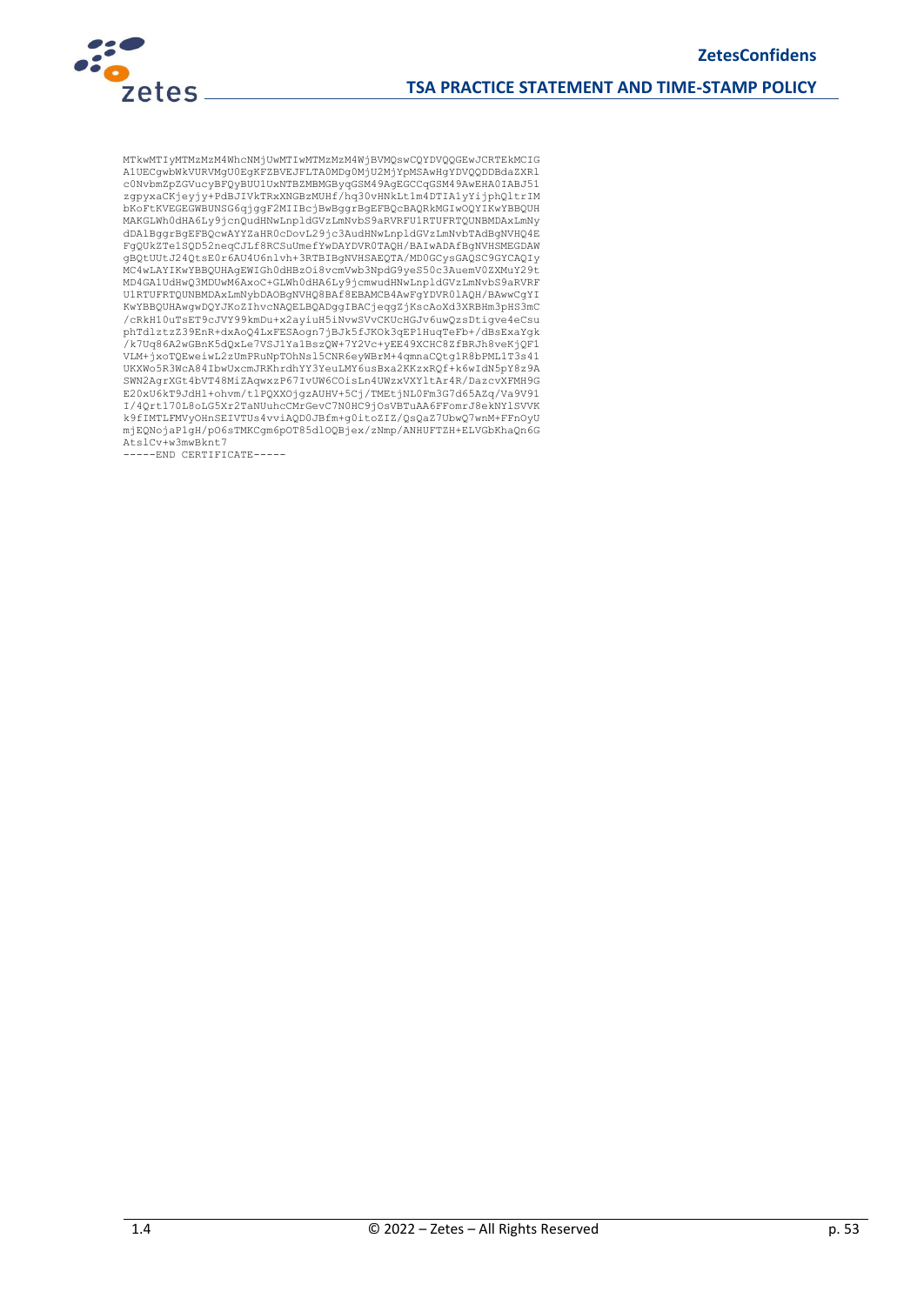

### <span id="page-53-0"></span>8.2.16 ZetesConfidens EC TSU16

```
Certificate:
     Data:
         Version: 3 (0x2)
         Serial Number:
             56:8b:16:bc:77:ed:91:3a
     Signature Algorithm: sha256WithRSAEncryption
         Issuer: C=BE, O=ZETES SA (VATBE-0408425626)/serialNumber=001, CN=ZETES TSP CA FOR TSA 001
         Validity
 Not Before: Jan 22 14:41:50 2019 GMT
 Not After : Jan 20 14:41:50 2025 GMT
 Subject: C=BE, O=ZETES SA (VATBE-0408425626), CN=ZetesConfidens EC TSU16
         Subject Public Key Info:
             Public Key Algorithm: id-ecPublicKey
                  Public-Key: (256 bit)
                  pub: 
                      04:b3:2e:a3:d0:02:d3:d5:f1:e9:77:c0:00:af:02:
                     f1:b5:ec:17:12:39:ac:d4:5a:b9:47:2c:f1:b6:d1:
                     b7:80:af:37:66:3b:fd:bd:05:5e:f5:18:b3:5a:0a:
                     67:8b:87:e0:1b:65:01:4f:13:22:d7:4a:4d:8f:76:
                     bb:aa:20:c5:6d
                  ASN1 OID: prime256v1
                  NIST CURVE: P-256
         X509v3 extensions:
              Authority Information Access: 
                  CA Issuers - URI:http://crt.tsp.zetes.com/ZETESTSPTSACA001.crt
                  OCSP - URI:http://ocsp.tsp.zetes.com
 X509v3 Subject Key Identifier: 
 70:79:4E:E1:5D:5E:1A:5C:46:0E:E5:0E:E9:B5:DD:DD:C0:16:CB:76
             X509v3 Basic Constraints: critical
                  CA:FALSE
 X509v3 Authority Key Identifier: 
 keyid:2D:51:4B:49:DB:84:2D:B0:4D:2B:E8:05:38:53:A9:E5:BE:1F:B7:45
             X509v3 Certificate Policies: 
                  Policy: 1.3.6.1.4.47718.2.1.2.50
                    CPS: https://repository.tsp.zetes.com
             X509v3 CRL Distribution Points: 
                  Full Name:
                    URI:http://crl.tsp.zetes.com/ZETESTSPTSACA001.crl
             X509v3 Key Usage: critical
                  Digital Signature
              X509v3 Extended Key Usage: critical
                  Time Stamping
     Signature Algorithm: sha256WithRSAEncryption
          2e:4b:78:96:aa:89:8b:9e:ba:2e:56:c4:52:89:45:ee:6d:c6:
          b5:47:9f:56:c9:63:a7:fd:e2:ff:c6:12:b4:4d:fa:f2:21:98:
          94:3e:f7:78:82:ad:31:a4:74:61:08:0f:39:53:5f:46:a9:2a:
          11:e7:a9:3a:d3:e7:02:2b:0f:98:eb:c5:4a:44:17:23:e7:b9:
          60:74:aa:55:db:32:2d:c4:c3:70:1d:ac:44:a4:51:12:e8:63:
          b5:ec:b2:53:ee:ae:6a:13:e1:0d:d6:57:36:42:87:5e:2e:f7:
          1a:1d:1b:48:a6:77:21:fc:2b:87:a1:c6:54:c6:89:69:a3:57:
          9d:8c:cb:00:b1:37:66:6c:59:d4:26:da:42:09:7f:99:56:f7:
          83:16:43:8c:93:70:2d:ed:9e:64:63:52:4e:aa:46:6b:83:9e:
           6e:d1:3d:c7:63:2d:01:ec:be:76:39:6b:b7:27:1f:b0:ac:0c:
           72:37:5b:03:64:2b:4d:7c:b3:b4:54:eb:71:dc:65:94:ac:62:
          0d:57:d9:62:2f:fb:7d:d8:f3:4f:a6:8b:26:53:b0:ce:a3:db:
          4e:8b:fd:c5:00:71:dd:30:88:a5:c1:bb:4e:a6:e5:52:6a:9e:
          bb:eb:fa:b9:07:30:c0:25:a2:d9:ae:aa:9d:16:6a:a3:b0:70:
           33:09:1f:e9:be:f4:65:8c:25:1e:ac:7b:65:5e:81:e2:b1:8d:
          06:f0:9d:d5:d6:d3:11:9f:9e:4c:51:72:7c:74:02:84:8c:f6:
          57:73:c5:48:e5:43:45:5b:2a:4d:66:14:20:ad:5b:14:96:ad:
          fb:c0:cb:6f:50:52:12:b9:72:07:70:19:ed:4d:54:95:2b:88:
          9e:b9:30:83:8e:d9:fb:6f:e6:26:2d:ea:0e:f9:12:a1:70:eb:
          f1:50:cf:15:13:97:e8:5e:59:35:18:26:6c:15:26:6b:6f:f3:
          58:61:fd:b1:90:5f:7f:2f:2e:1f:80:47:f3:52:17:c7:0c:e8:
           9b:da:76:b7:c2:7c:63:59:9b:7b:c1:d5:86:d8:e6:81:c0:fa:
           17:0d:6b:28:c0:da:ce:39:32:75:2f:98:ff:5c:5b:93:c2:b9:
          59:51:51:80:44:d7:f6:ea:52:07:23:da:7d:dd:64:90:2b:6d:
          58:e4:de:b1:72:af:fb:45:f8:95:c8:91:08:3a:6e:db:ac:9e:
         d1:cf:94:04:52:77:cd:a2:dd:ec:7c:ea:99:92:76:5a:d4:5b:
          05:8b:4e:9f:6f:ee:39:9d:9e:88:d5:2b:9b:c3:69:bf:3c:ab:
          45:49:26:33:3a:e6:3b:cf:93:40:93:10:71:f0:77:19:45:3e:
          28:a9:9a:c3:a4:4c:c4:db
-----BEGIN CERTIFICATE--
```
MIIE6DCCAtCgAwIBAgIIVosWvHftkTowDQYJKoZIhvcNAQELBQAwZDELMAkGA1UE BhMCQkUxJDAiBgNVBAoMG1pFVEVTIFNBIChWQVRCRS0wNDA4NDI1NjI2KTEMMAoG A1UEBRMDMDAxMSEwHwYDVQQDDBhaRVRFUyBUU1AgQ0EgRk9SIFRTQSAwMDEwHhcN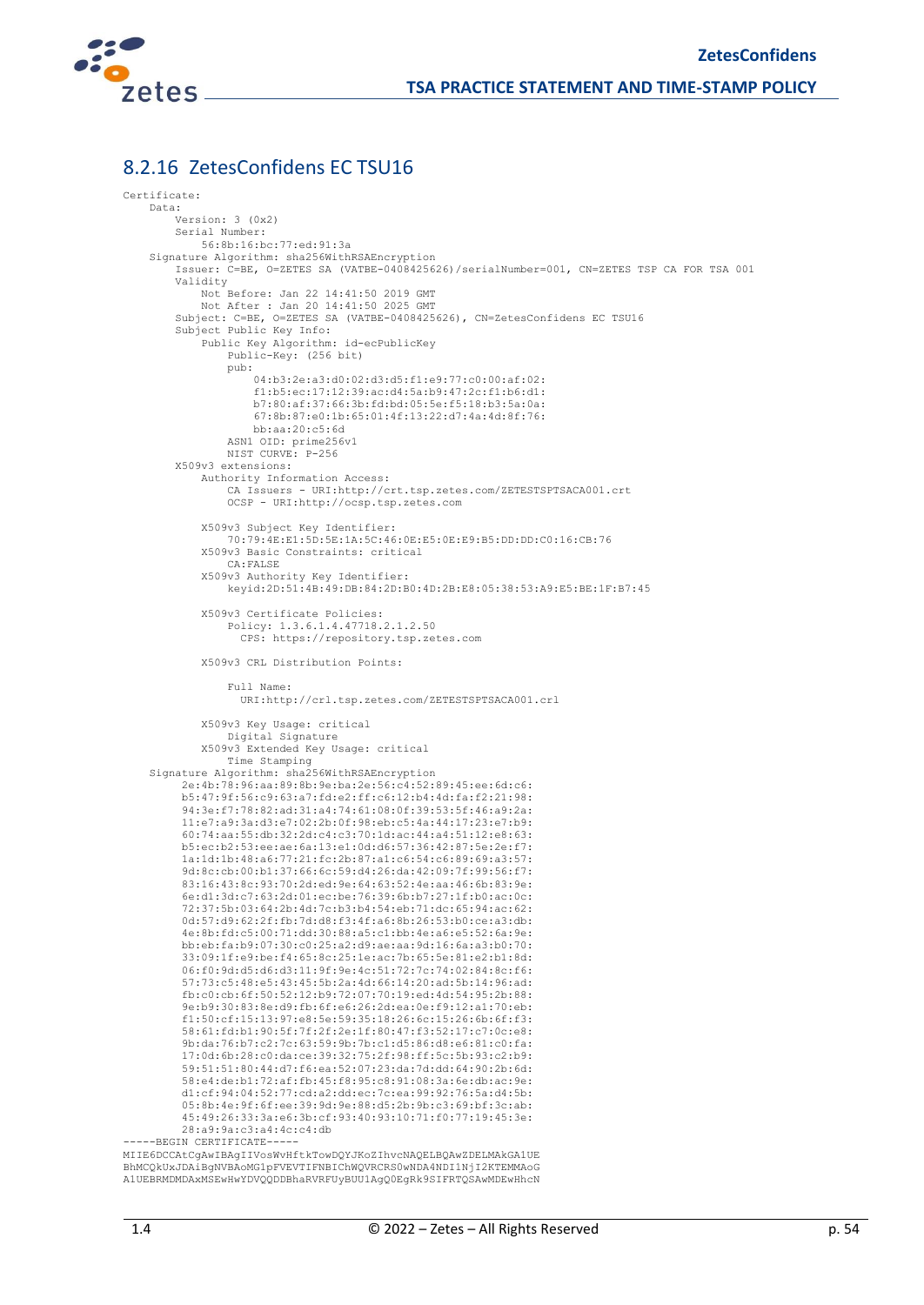

MTkwMTIyMTQ0MTUwWhcNMjUwMTIwMTQ0MTUwWjBVMQswCQYDVQQGEwJCRTEkMCIG A1UECgwbWkVURVMgU0EgKFZBVEJFLTA0MDg0MjU2MjYpMSAwHgYDVQQDDBdaZXR1<br>c0NvbmZpZGVucyBFQyBUU1UxNjBZMBMGByqGSM49AqEGCCqGSM49AwEHA0IABLMu 09AC09Xx6XfAAK8C8bXsFxI5rNRauUcs8bbRt4CvN2Y7/b0FXvUYs1oKZ4uH4Btl AU8TItdKTY92u6ogxW2jggF2MIIBcjBwBggrBgEFBQcBAQRkMGIwOQYIKwYBBQUH MAKGLWh0dHA6Ly9jcnQudHNwLnpldGVzLmNvbS9aRVRFU1RTUFRTQUNBMDAxLmNy gBQtUUtJ24QtsE0r6AU4U6nlvh+3RTBIBgNVHSAEQTA/MD0GCysGAQSC9GYCAQIy MC4wLAYIKwYBBQUHAqEWIGh0dHBz0i8vcmVwb3NpdG9yeS50c3AuemV0ZXMuY29t MD4GA1UdHwQ3MDUwM6AxoC+GLWh0dHA6Ly9jcmwudHNwLnpldGVzLmNvbS9aRVRF U1RTUFRTQUNBMDAxLmNybDAOBgNVHQ8BAf8EBAMCB4AwFgYDVR01AQH/BAwwCgYI KwYBBQUHAwgwDQYJKoZIhvcNAQELBQADggIBAC5LeJaqiYueui5WxFKJRe5txrVH<br>n1bJY6f94v/GErRN+vIhmJQ+93iCrTGkdGEIDz1TX0apKhHnqTrT5wIrD5jrxUpE FyPnuWBOqlXbMi3Ew3AdrESkURLoY7XsslPurmoT4Q3WVzZCh14u9xodG0imdyH8 K4ehx1TGiWmjV52MywCxN2ZsWdQm2kIJf51W94MWQ4yTcC3tnmRjUk6qRmuDnm7R PcdjLQHsvnY5a7cnH7CsDHI3WwNkK018s7RU63HcZZSsYg1X2WIv+33Y80+miyZT sM6j206L/cUAcd0wiKXBu06m5VJqnrvr+rkHMMAlotmuqp0WaqOwcDMJH+m+9GWM JR6se2VegeKxjQbwndXW0xGfnkxRcnx0AoSM91dzxUj1Q0VbKk1mFCCtWxSWrfvA<br>y29QUhK5cgdwGe1NVJUriJ65MIOO2ftv5iYt6g75EqFw6/FQzxUT1+heWTUYJmwV Jmtv81hh/bGOX38vLh+AR/NSF8cM6JvadrfCfGNZm3vB1YbY5oHA+hcNavjA2s45  $dx1FPiipmsOkTMTb$ 

--END CERTIFICATE-----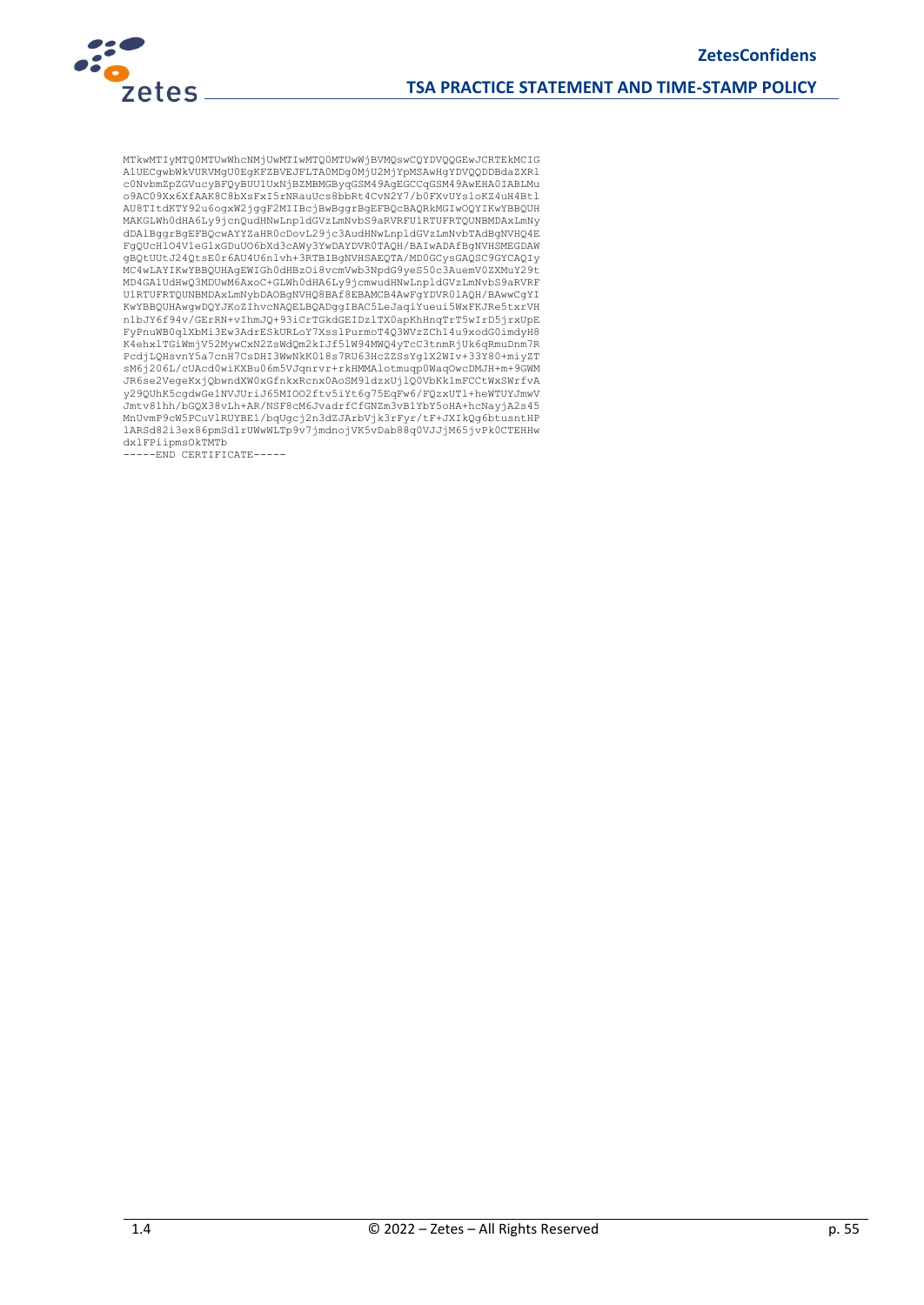

#### <span id="page-55-0"></span>8.2.17 ZetesConfidens EC Qualified TSU17

```
Certificate:
     Data:
         Version: 3 (0x2)
         Serial Number:
             6f:c4:c3:b0:02:5d:47:36
         Signature Algorithm: sha256WithRSAEncryption
         Issuer: C = BE, O = ZETES SA (VATBE-0408425626), serialNumber = 001, CN = ZETES TSP CA FOR TSA 001
         Validity
             Not Before: Feb 28 10:31:25 2022 GMT
             Not After : Feb 28 10:31:25 2028 GMT
         Subject: C = BE, O = ZETES SA (VATBE-0408425626), CN = ZetesConfidens EC Qualified TSU17
         Subject Public Key Info:
             Public Key Algorithm: id-ecPublicKey
                 Public-Key: (256 bit)
                 pub:
                     04:10:00:7e:25:32:0f:6d:d6:6d:96:84:d2:fd:a9:
                     f8:d7:90:a3:4f:90:b3:74:5e:c6:d7:a3:99:64:15:
                     09:c6:ea:18:7d:ba:b7:22:67:71:14:09:5f:66:81:
                     a9:a2:d1:0a:fb:ea:71:79:17:dc:d6:48:31:0d:d3:
                     d2:5e:ec:d3:c9
                 ASN1 OID: prime256v1
                 NIST CURVE: P-256
         X509v3 extensions:
             Authority Information Access: 
                 CA Issuers - URI:http://crt.tsp.zetes.com/ZETESTSPTSACA001.crt
                 OCSP - URI:http://ocsp.tsp.zetes.com
 X509v3 Subject Key Identifier: 
 4D:BE:4F:79:63:F2:33:F9:3C:3E:3D:13:F4:58:C1:C3:E4:86:17:C5
             X509v3 Basic Constraints: critical
                 CA:FALSE
             X509v3 Authority Key Identifier: 
                 2D:51:4B:49:DB:84:2D:B0:4D:2B:E8:05:38:53:A9:E5:BE:1F:B7:45
             qcStatements: 
                070......F..0+.....F..0!0...https://pds.tsp.zetes.com..en
             X509v3 Certificate Policies: 
                 Policy: 0.4.0.194112.1.1
                 Policy: 1.3.6.1.4.1.47718.2.1.2.50
                   CPS: https://repository.tsp.zetes.com
                   User Notice:
                     Explicit Text: 
             X509v3 CRL Distribution Points: 
                 Full Name:
                   URI:http://crl.tsp.zetes.com/ZETESTSPTSACA001.crl
 X509v3 Key Usage: critical
 Digital Signature
             X509v3 Extended Key Usage: critical
                 Time Stamping
     Signature Algorithm: sha256WithRSAEncryption
     Signature Value:
         33:14:9b:da:c0:ab:1f:55:21:bf:18:0b:2d:0f:18:c6:97:e9:
         20:d9:3d:8d:53:7a:30:df:24:fa:cb:d3:4b:bc:c0:a5:e1:e0:
         5c:70:1a:04:2b:b2:13:17:35:47:5e:38:05:6d:74:6b:7b:05:
         53:52:e9:62:32:89:1b:bc:c3:39:b4:81:5e:7c:2e:66:59:1f:
         e3:2f:2b:0d:aa:b4:e9:20:bf:61:78:ca:21:0f:b8:f0:93:1b:
         d3:bd:20:ec:82:c7:f1:fd:6c:0f:78:31:b7:b0:3c:f6:ee:f5:
         ba:ac:00:74:61:3d:1c:e0:3c:de:6a:5c:b0:8e:c9:75:f9:4f:
         00:97:ce:55:7b:df:2a:29:ae:3b:dc:47:5f:a4:d8:fa:80:bd:
         aa:61:8b:b4:7c:d6:76:be:96:e1:30:84:f0:ed:78:ea:84:79:
         d7:fc:9a:9a:51:2b:f3:58:2a:3f:9b:50:51:59:ce:b5:b5:bd:
         20:93:2c:d3:05:46:5a:0a:86:b4:90:9d:9a:20:f4:71:50:9a:
         f1:57:30:98:d6:83:26:06:ca:eb:43:7f:ae:4c:ae:3e:42:48:
         c2:2b:be:e8:52:ae:83:fc:3d:8d:53:14:97:9c:1c:de:ff:4e:
         7e:02:fe:51:b8:e7:de:2b:0e:d7:5c:48:72:04:46:74:fe:4c:
         80:e3:c3:91:b4:7c:30:83:d6:73:54:72:14:c4:bf:f4:a6:44:
         72:e9:45:77:ff:75:34:9c:9f:80:ec:60:c9:cc:f6:d7:59:43:
         58:da:40:eb:ba:f0:78:63:b1:46:e3:56:15:e4:81:eb:66:3c:
         71:48:ba:c2:df:02:2e:b2:54:29:48:6d:ad:e5:5c:07:10:f9:
         65:3e:f0:5a:38:75:b7:f3:1c:3f:d0:76:38:10:72:ff:53:37:
         d5:32:7a:d5:fe:2a:29:14:54:61:74:5a:f1:a4:01:04:56:ef:
         30:37:13:d2:c4:78:37:2c:fc:d3:28:0b:41:c0:00:36:8e:cd:
         74:56:ec:f5:86:be:2d:cc:c4:73:9c:03:1a:fe:bb:0e:12:07:
         ee:83:0a:7c:99:68:dd:7a:88:05:4a:f4:42:02:dd:f9:19:66:
         ec:7c:4a:4e:32:2f:97:10:b3:cb:2f:1b:e2:35:d8:8c:37:b0:
         60:6c:6f:21:6c:7c:fc:4a:e5:15:0d:3c:8b:8a:fe:6b:60:7f:
         0f:c3:38:c3:23:f8:00:eb:bb:3a:ec:d1:7a:00:e4:5a:3c:93:
         b9:31:94:74:d1:00:3a:82:f3:a7:48:c9:93:d9:43:be:09:2f:
         fd:f4:e8:a1:54:60:75:21:9a:a2:fa:fc:3f:9d:2c:cb:fb:7b:
         0f:7a:a7:85:c4:26:fe:81
 -----BEGIN CERTIFICATE-----
MIIGAjCCA+qgAwIBAgIIb8TDsAJdRzYwDQYJKoZIhvcNAQELBQAwZDELMAkGA1UE
BhMCQkUxJDAiBgNVBAoMG1pFVEVTIFNBIChWQVRCRS0wNDA4NDI1NjI2KTEMMAoG
```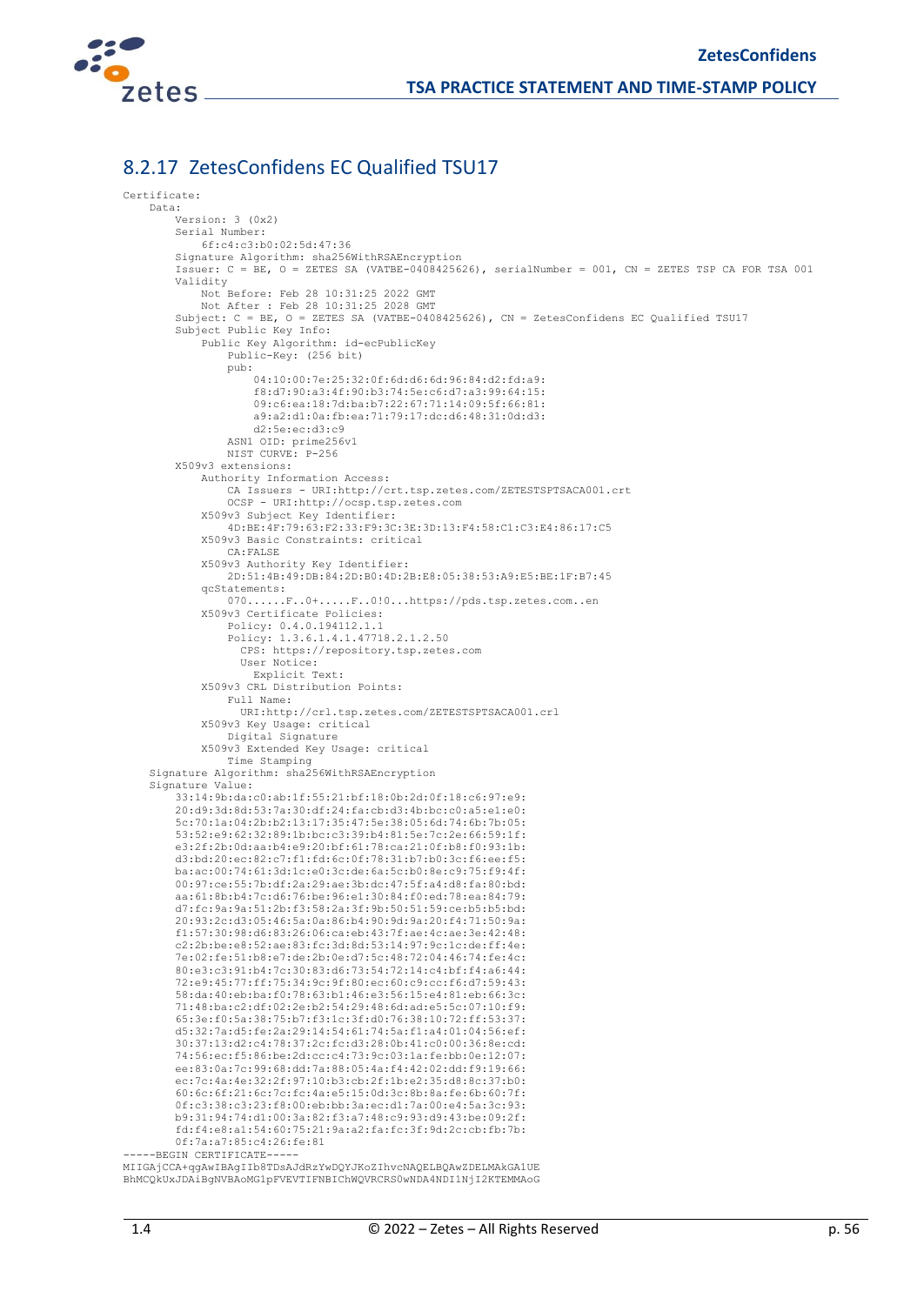

A1UEBRMDMDAxMSEwHwYDVQQDDBhaRVRFUyBUU1AgQ0EgRk9SIFRTQSAwMDEwHhcN MjIwMjI4MTAzMTI1WhcNMjgwMjI4MTAzMTI1WjBfMQswCQYDVQQGEwJCRTEkMCIG<br>A1UECqwbWkVURVMqU0EqKFZBVEJFLTA0MDq0MjU2MjYpMSowKAYDVOODDCFaZXR1 c0NvbmZpZGVucyBFQyBRdWFsaWZpZWQgVFNVMTcwWTATBgcqhkj0PQIBBggqhkj0 PQMBBwNCAAQQAH41Mg9t1m2WhNL9qfjXkKNPkLN0XsbXo51kFQnG6hh9urciZ3EU CV9mgami0Qr76nF5F9zWSDEN09Je7NPJo4IChjCCAoIwcAYIKwYBBQUHAQEEZDBi MDkGCCsGAQUFBzAChilodHRwOi8vY3J0LnRzcC56ZXRlcy5jb20vWkVURVNUU1BU U0FDQTAwMS5jcnQwJQYIKwYBBQUHMAGGGWh0dHA6Ly9vY3NwLnRzcC56ZXRlcy5j b20wHQYDVR0OBBYEFE2+T31j8jP5PD49E/RYwcPkhhfFMAwGA1UdEwEB/wQCMAAw ENTRICIPED EN AVARIA EN EN EN ANALISA EN AVARIA EN EN ANALISA EN EN ANALISA EN EN ANALISA EN EN EN ANALISA EN ES<br>AnagGBgQAjkYBATArBgYEAI5GAQUwITAfFhlodHRwczovL3Bkcy50c3AuemV0ZXMu Y29tEwJlbjCCAQ8GA1UdIASCAQYwggECMAkGBwQAi+xAAQEwgfQGDCsGAQQBgvRm AgECMjCB4zAsBggrBgEFBQcCARYgaHR0cHM6Ly9yZXBvc210b3J5LnRzcC56ZXR1 cy5ib20wgbIGCCsGAOUFBwICMIGlHoGiAFoAROBUAEUAUwAgAFOAUwBOACAAUOB1 AGEAbABpAGYAaQBlAGQAIABjAGUAcqB0AGkAZqBpAGMAYQB0AGUAIABmAG8AcqAq AHQAaQBtAGUALQBzAHQAYQBtAHAAaQBuAGcAIABjAG8AbQBwAGwAaQBhAG4AdAAg AHCAaQB0AGgAIABFAFQAUwBJACAAVABTACAAMwAxADkAIAA0ADIAMQAuMD4GA1Ud HwQ3MDUwM6AxoC+GLWh0dHA6Ly9jcmwudHNwLnpldGVzLmNvbS9aRVRFU1RTUFRT QUNBMDAxLmNybDAOBgNVHQ8BAf8EBAMCB4AwFgYDVR01AQH/BAwwCgYIKwYBBQUH AwgwDQYJKoZIhvcNAQELBQADgqIBADMUm9rAqx9VIb8YCy0PGMaX6SDZPY1TejDf The Contract of the Magnetic Contract of the Contract of the Contract of the Contract of the Contract of the C Kw2qt0kqv2F4yiEPuPCTG909I0yCx/H9bA94MbewPPbu9bqsAHRhPRzqPN5qXLCO yXX5TwCXz1V73yoprjvcR1+k2PqAvaphi7R81na+luEwhPDteOqEedf8mppRK/NY Kj+bUFFZzrW1vSCTLNMFR1oKhrSQnZog9HFQmvFXMJjWgyYGyutDf65Mrj5CSMIr vuhSroP8PY1TFJecHN7/Tn4C/1G4594rDtdcSHIERnT+TIDjw5G0fDCD1nNUchTE v/SmRHLpRXf/dTScn4DsYMnM9tdZQ1jaQOu68HhjsUbjVhXkgetmPHFIusLfAi6y VClIba31XAcQ+WU+8Fo4dbfzHD/QdjgQcv9TN9UyetX+KikUVGF0WvGkAQRW7zA3 E9LEeDcs/NMoC0HAADaOzXRW7PWGvi3MxHOcAxr+uw4SB+6DCnyZaN16iAVK9EIC 3fkZZux8Sk4yL5cQs8svG+I12Iw3sGBsbyFsfPxK5RUNPIuK/mtgfw/DOMMj+ADr uzrs0XoA5Fo8k7kxlHTRADqC86dIyZPZQ74JL/306KFUYHUhmqL6/D+dLMv7ew96 p4XEJv6B

--END CERTIFICATE-----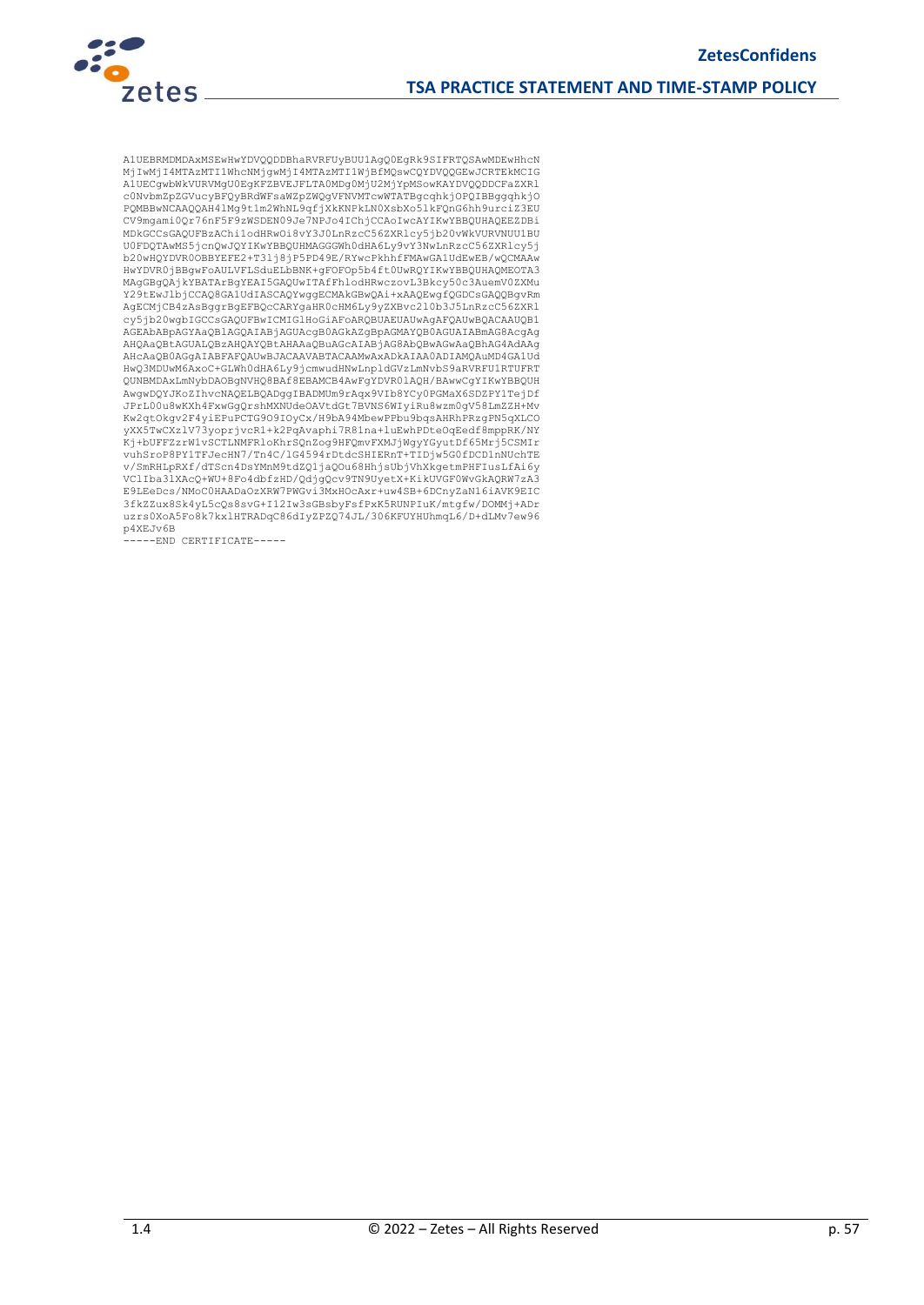

### <span id="page-57-0"></span>8.2.18 ZetesConfidens EC Qualified TSU18

```
Certificate:
     Data:
         Version: 3 (0x2)
         Serial Number:
             3f:94:b4:d4:76:3c:c2:96
         Signature Algorithm: sha256WithRSAEncryption
         Issuer: C = BE, O = ZETES SA (VATBE-0408425626), serialNumber = 001, CN = ZETES TSP CA FOR TSA 001
         Validity
             Not Before: Feb 28 10:32:17 2022 GMT
             Not After : Feb 28 10:32:17 2028 GMT
         Subject: C = BE, O = ZETES SA (VATBE-0408425626), CN = ZetesConfidens EC Qualified TSU18
         Subject Public Key Info:
             Public Key Algorithm: id-ecPublicKey
                 Public-Key: (256 bit)
                 pub:
                      04:47:6b:8a:6c:40:38:b6:7b:ec:f3:18:1f:da:f4:
                     8e:9d:e8:77:db:3b:9c:68:0e:98:b7:a2:b3:26:18:
                     34:49:75:be:94:dc:3a:fa:10:64:fb:40:22:69:df:
                     d0:63:a0:68:f3:df:3c:72:31:5d:72:bd:d7:04:42:
                     31:a7:94:69:2c
                  ASN1 OID: prime256v1
                 NIST CURVE: P-256
         X509v3 extensions:
             Authority Information Access: 
                 CA Issuers - URI:http://crt.tsp.zetes.com/ZETESTSPTSACA001.crt
                 OCSP - URI:http://ocsp.tsp.zetes.com
 X509v3 Subject Key Identifier: 
 1A:23:F1:08:DE:EE:C1:CC:F9:7D:03:65:71:7C:37:C9:2B:06:5B:A3
             X509v3 Basic Constraints: critical
                  CA:FALSE
             X509v3 Authority Key Identifier: 
                 2D:51:4B:49:DB:84:2D:B0:4D:2B:E8:05:38:53:A9:E5:BE:1F:B7:45
             qcStatements: 
                 070......F..0+.....F..0!0...https://pds.tsp.zetes.com..en
             X509v3 Certificate Policies: 
                  Policy: 0.4.0.194112.1.1
                  Policy: 1.3.6.1.4.1.47718.2.1.2.50
                    CPS: https://repository.tsp.zetes.com
                   User Notice:
                      Explicit Text: 
             X509v3 CRL Distribution Points: 
                  Full Name:
                   URI:http://crl.tsp.zetes.com/ZETESTSPTSACA001.crl
 X509v3 Key Usage: critical
 Digital Signature
             X509v3 Extended Key Usage: critical
                 Time Stamping
     Signature Algorithm: sha256WithRSAEncryption
     Signature Value:
         92:b1:11:4f:93:bd:f3:ba:ff:15:0a:e1:5d:50:ae:49:a3:5a:
         48:d3:49:43:9a:d4:a6:96:be:2a:10:6d:12:47:2d:ae:ec:88:
         10:29:67:6f:3e:1b:c9:80:8a:0b:0e:f3:d8:b3:fd:f0:07:82:
         24:36:af:86:f7:0d:dd:b9:ba:c6:0b:d9:79:b3:2e:b1:33:37:
         9e:5d:52:f1:e6:2d:72:af:2f:9a:80:ea:26:87:8e:7c:43:ad:
         7d:34:65:13:4a:f2:8b:ff:20:b3:f0:d1:6d:07:73:d0:15:d3:
         df:b7:c7:6c:80:44:03:e6:b9:89:d8:1b:96:5f:2a:87:c5:44:
         31:47:fa:be:a6:a7:b3:0b:ac:10:93:20:05:db:25:65:12:18:
         7a:d4:04:b7:89:c6:af:16:23:b9:24:86:d7:d0:81:fe:85:cd:
         25:9a:ab:ff:1f:b1:fc:ac:de:3c:3d:e1:c1:17:a5:1f:7b:9a:
         6c:80:88:47:e7:c0:0c:0c:7c:7d:ea:ec:80:2c:ed:32:a7:b6:
         d2:73:7c:82:74:14:bf:ea:32:51:b7:ec:05:f7:06:ba:cd:0d:
         23:70:3e:98:f1:68:d8:72:8c:a7:63:47:68:9d:a9:a6:2a:f7:
         06:3d:d4:a5:5d:e2:99:e7:e5:16:6e:31:7f:fb:bc:ac:34:02:
         5f:3f:cf:ad:b7:84:ea:4d:84:d4:06:64:dc:23:ce:9c:8a:d1:
         14:ec:ea:dd:1f:02:de:68:1b:2b:e7:9e:ed:ce:80:90:94:8f:
         e8:1a:72:69:dd:09:26:2d:f9:6b:60:2a:61:85:27:fa:71:9f:
         6d:17:e2:38:f8:46:a3:19:b6:2f:85:6f:0c:da:fd:9b:28:17:
         86:40:ad:38:c2:bb:ae:8e:0f:20:67:a8:81:9e:97:e2:40:9d:
         09:d9:dd:e8:d4:b1:21:0f:53:90:cb:e1:bb:38:68:88:99:e3:
         5f:85:3a:82:87:91:a2:b7:bf:d7:d5:ad:4b:0f:60:63:ae:7d:
         f8:1c:c7:82:2f:ee:1c:82:49:50:93:fe:96:2c:f1:e8:80:d3:
         17:99:9d:17:15:40:be:a5:3d:93:f9:77:36:4c:70:31:34:7d:
 6b:ab:5a:d8:53:63:b8:3d:85:98:3f:0b:01:7c:53:3b:0f:66:
 35:67:00:c8:13:dc:37:7c:64:73:d6:ef:b7:e4:4a:f6:be:c1:
         f5:ab:66:a1:5a:a3:87:a4:9b:30:e1:7f:0e:b1:bc:36:5d:c9:
         9b:1c:d1:93:a2:bf:b8:47:3e:04:93:19:fe:0c:e3:e6:c2:32:
         6f:38:2b:db:7f:42:a6:0f:20:ee:1b:c1:46:1e:f6:f1:22:bd:
         5d:97:8e:ea:1b:74:35:8d
 -----BEGIN CERTIFICATE-----
MIIGAjCCA+qgAwIBAgIIP5S01HY8wpYwDQYJKoZIhvcNAQELBQAwZDELMAkGA1UE
```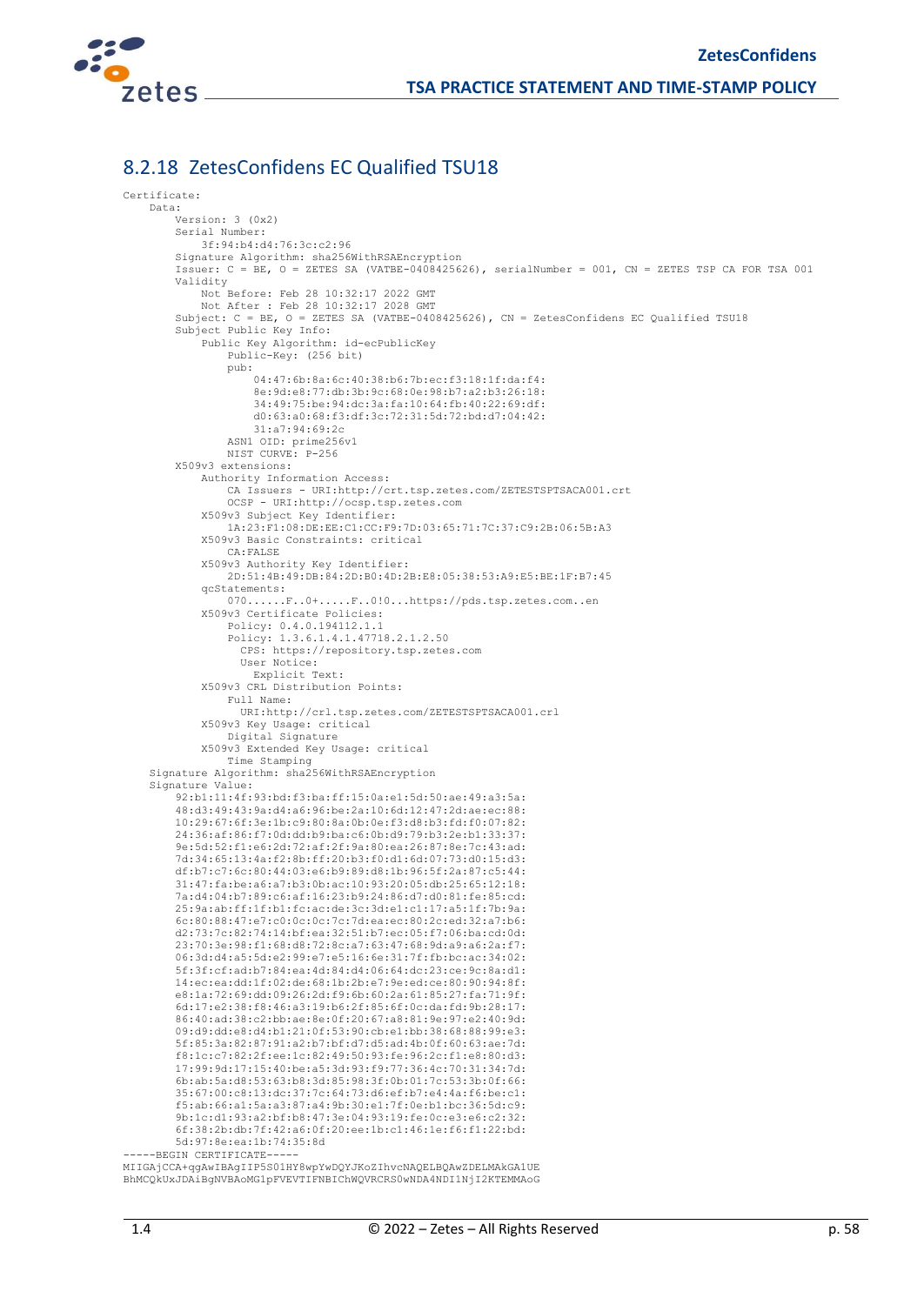

A1UEBRMDMDAxMSEwHwYDVQQDDBhaRVRFUyBUU1AgQ0EgRk9SIFRTQSAwMDEwHhcN MjIwMjI4MTAzMjE3WhcNMjgwMjI4MTAzMjE3WjBfMQswCQYDVQQGEwJCRTEkMCIG<br>A1UECqwbWkVURVMqU0EqKFZBVEJFLTA0MDq0MjU2MjYpMSowKAYDVOODDCFaZXR1 c0NvbmZpZGVucyBFQyBRdWFsaWZpZWQgVFNVMTgwWTATBgcqhkj0PQIBBggqhkj0 PQMBBwNCAARHa4psQDi2e+zzGB/a9I6d6HfbO5xoDpi3orMmGDRJdb6U3Dr6EGT7 QCJp39BjoGjz3zxyMV1yvdcEQjGnlGkso4IChjCCAoIwcAYIKwYBBQUHAQEEZDBi MDkGCCsGAQUFBzAChilodHRwOi8vY3J0LnRzcC56ZXRlcy5jb20vWkVURVNUU1BU U0FDQTAwMS5jcnQwJQYIKwYBBQUHMAGGGWh0dHA6Ly9vY3NwLnRzcC56ZXRlcy5j b20wHQYDVR0OBBYEFBoj8Qje7sHM+X0DZXF8N8krBlujMAwGA1UdEwEB/wQCMAAw Y29tEwJlbjCCAQ8GA1UdIASCAQYwggECMAkGBwQAi+xAAQEwgfQGDCsGAQQBgvRm AgECMjCB4zAsBggrBgEFBQcCARYgaHR0cHM6Ly9yZXBvc210b3J5LnRzcC56ZXR1 cy5ib20wgbIGCCsGAOUFBwICMIGlHoGiAFoAROBUAEUAUwAgAFOAUwBOACAAUOB1 AGEAbABpAGYAaQBlAGQAIABjAGUAcqB0AGkAZqBpAGMAYQB0AGUAIABmAG8AcqAq AHQAaQBtAGUALQBzAHQAYQBtAHAAaQBuAGcAIABjAG8AbQBwAGwAaQBhAG4AdAAg AHCAaQB0AGgAIABFAFQAUwBJACAAVABTACAAMwAxADkAIAA0ADIAMQAuMD4GA1Ud HwQ3MDUwM6AxoC+GLWh0dHA6Ly9jcmwudHNwLnpldGVzLmNvbS9aRVRFU1RTUFRT  $\verb|QUNBMDAXLmMybDAOBgNVHQ8BAf8EBAMCB4AWFgYDVR01AQH/BAWWCgYIKWYBBQUH\\$ AwgwDQYJKoZIhvcNAQELBQADggIBAJKxEU+TvfO6/xUK4V1QrkmjWkjTSUOa1KaW vioObRJHLa7siBApZ28+G8mAigs089iz/fAHqiQ2r4b3Dd25usYL2XmzLrEzN55d UvHmLXKvL5qA6iaHjnxDrX00ZRNK8ov/ILPw0W0Hc9AV09+3x2yARAPmuYnYG5Zf KofFRDFH+r6mp7MLrBCTIAXbJWUSGHrUBLeJxq8WI7kkhtfQgf6FzSWaq/8fsfys 3jw94cEXpR97mmyAiEfnwAwMfH3q7IAs7TKnttJzfIJ0FL/qM1G37AX3BrrNDSNw  $\verb!PpjxaNhyjKdjR2idqaYq9wY91KVd4pnn5RZuMX/7vKw0Al8/z623hOpNhNQGZNwj$ rpyanurjukaju-rajaroj (1915)<br>zpyKORTS6tOfAt5oGyvnnu3OgJCUj+gacmndCSYt+WtgKmGFJ/pxn2OX4jj4RqMZ<br>ti+Fbwza/ZsoF4ZArTjCu66ODyBnqIGel+JAnQnZ3ejUsSEPU5DL4bs4aIiZ41+F OoKHkaK3v9fVrUsPYGOuffgcx4Iv7hyCSVCT/pYs8eiA0xeZnRcVQL61PZP5dzZM cDE0fWurWthTY7g9hZg/CwF8UzsPZjVnAMgT3Dd8ZHPW77fkSva+wfWrZqFao4ek mzDhfw6xvDZdyZsc0ZOiv7hHPgSTGf4M4+bCMm84K9t/QqYPIO4bwUYe9vEivV2X juobdDWN

-END CERTIFICATE-----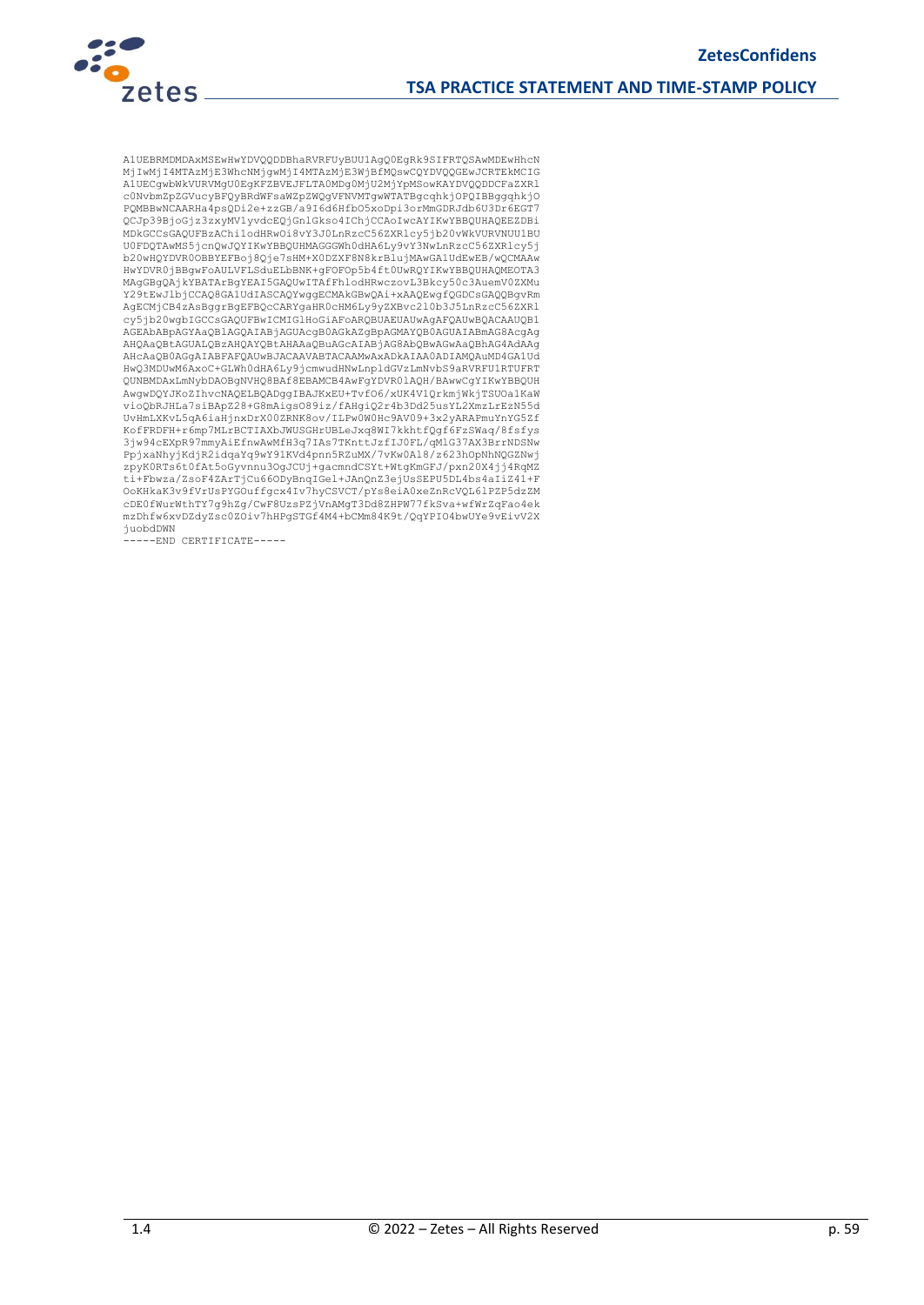

### <span id="page-59-0"></span>8.2.19 ZetesConfidens RSA Qualified TSU19

```
Certificate:
     Data:
         Version: 3 (0x2)
         Serial Number:
             5f:49:85:96:d8:0a:67:aa
         Signature Algorithm: sha256WithRSAEncryption
         Issuer: C = BE, O = ZETES SA (VATBE-0408425626), serialNumber = 001, CN = ZETES TSP CA FOR TSA 001
         Validity
             Not Before: Feb 28 10:32:48 2022 GMT
             Not After : Feb 28 10:32:48 2025 GMT
        Subject: C = BE, O = ZETES SA (VATBE-0408425626), CN = ZetesConfidens RSA Qualified TSU19 Subject Public Key Info:
             Public Key Algorithm: rsaEncryption
                 Public-Key: (2048 bit)
                 Modulus:
                     00:c3:41:b5:57:2f:70:40:bf:84:1f:08:29:3b:81:
                     35:44:99:4f:82:a1:cc:19:34:46:35:c8:ba:41:e5:
                    a6:50:ff:24:ef:33:17:38:11:e1:82:84:d7:79:a5:
                    b8:e2:31:2c:bf:51:9c:38:85:68:39:f7:3f:d9:f0:
                    f1:37:51:aa:01:30:40:d7:77:4c:db:79:30:a8:04:
                    22:2e:70:eb:ab:48:d7:5b:d8:94:10:fe:4f:9f:87:
                    b1:ea:a2:7b:b7:fa:af:86:88:1c:ea:53:42:b1:fe:
                    97:92:98:12:34:af:76:43:36:1e:3d:39:5a:c4:b8:
                    e8:9f:a4:cc:b4:08:16:7f:4b:bc:52:19:e0:8f:39:
                    a5:17:ee:24:f7:be:3b:23:cd:8b:47:95:75:64:37:
                     fa:fd:c9:7b:45:24:b3:ff:b5:f5:68:f2:cb:60:6f:
                    8e:3b:1d:e2:97:40:33:9a:bb:9c:b8:71:f3:3a:02:
                    f7:11:78:32:c3:5f:90:b8:b9:f8:63:29:f0:ae:9f:
                    c4:6a:e2:60:9a:c7:b9:7d:26:0a:71:f4:04:d6:76:
                    b2:0e:3e:19:ff:1e:cb:a8:39:29:0b:1e:2b:41:6b:
                    a0:c8:5b:a1:97:db:71:43:3e:4f:3f:55:ff:ea:88:
                    f8:d1:9b:1a:91:95:c9:c5:c9:d3:5d:cf:e3:21:3f:
                    fb:8b
                 Exponent: 65537 (0x10001)
         X509v3 extensions:
             Authority Information Access: 
                 CA Issuers - URI:http://crt.tsp.zetes.com/ZETESTSPTSACA001.crt
                 OCSP - URI:http://ocsp.tsp.zetes.com
 X509v3 Subject Key Identifier: 
 81:CD:A0:75:4B:7F:43:EF:AF:9D:F2:74:67:C4:46:F5:50:57:A4:E1
             X509v3 Basic Constraints: critical
                 CA:FALSE
             X509v3 Authority Key Identifier: 
                 2D:51:4B:49:DB:84:2D:B0:4D:2B:E8:05:38:53:A9:E5:BE:1F:B7:45
             qcStatements: 
                070......F..0+.....F..0!0...https://pds.tsp.zetes.com..en
             X509v3 Certificate Policies: 
                 Policy: 0.4.0.194112.1.1
                 Policy: 1.3.6.1.4.1.47718.2.1.2.50
                   CPS: https://repository.tsp.zetes.com
                  User Notice:
                     Explicit Text: 
             X509v3 CRL Distribution Points: 
                 Full Name:
                   URI:http://crl.tsp.zetes.com/ZETESTSPTSACA001.crl
 X509v3 Key Usage: critical
 Digital Signature
             X509v3 Extended Key Usage: critical
                 Time Stamping
     Signature Algorithm: sha256WithRSAEncryption
     Signature Value:
         58:03:f0:e8:43:f3:89:8f:bc:fb:a0:61:92:7f:0a:3b:9a:62:
         06:69:dc:25:5a:7e:e2:ae:3e:2d:7f:dd:f4:52:08:28:fc:42:
         bd:e7:12:aa:a3:c1:d5:98:5a:9f:85:64:e7:44:fd:01:87:77:
         75:67:c2:59:e2:dd:2e:23:f2:a9:7c:ec:bd:58:a4:07:fa:76:
         14:19:14:66:8a:c1:b5:dc:97:1f:c4:17:50:76:0e:6f:96:73:
         40:77:51:2c:70:dd:a9:9c:57:d2:10:a9:35:b9:3d:2a:18:35:
         2a:c6:a2:ce:fa:68:53:0f:03:d9:f3:ae:88:44:59:f8:94:4a:
         9b:4f:73:81:4f:e2:7b:67:b0:ac:af:7d:2f:c7:17:83:0c:d8:
         ea:c3:44:a8:c4:95:a8:d4:c2:04:aa:b0:79:d5:d3:46:8d:f6:
         bf:21:da:31:f3:72:62:9c:fb:30:c1:f3:71:de:ef:7c:56:4e:
         07:06:3a:2c:ad:1c:da:10:14:93:b8:3a:5a:01:d1:33:e0:59:
         16:d9:fb:2d:40:6b:65:26:bd:b3:63:7b:e5:74:f5:3b:b1:95:
         b8:b5:4d:c4:b2:91:3a:07:83:c1:6e:15:f1:9c:e1:48:a7:bb:
         87:6e:a2:ad:db:19:60:f1:f4:a4:8a:36:d7:9e:e0:82:89:fb:
         c4:3b:b4:d2:3f:4e:d0:f7:32:16:f9:46:46:65:09:09:28:c4:
         7a:c5:44:18:da:eb:18:8f:54:06:f7:75:cd:57:35:de:70:ce:
         49:c7:c4:c6:42:3c:74:05:4b:28:95:a6:3d:3f:da:6a:5f:09:
         97:74:12:37:6f:aa:f0:5c:ee:33:31:ed:46:01:b2:b2:ad:4d:
         aa:ae:73:01:90:83:4e:04:e8:b7:a9:45:f5:62:c7:17:21:30:
         ba:97:14:c7:dd:d9:ac:31:f1:ff:7b:69:4b:d1:7e:15:8a:85:
```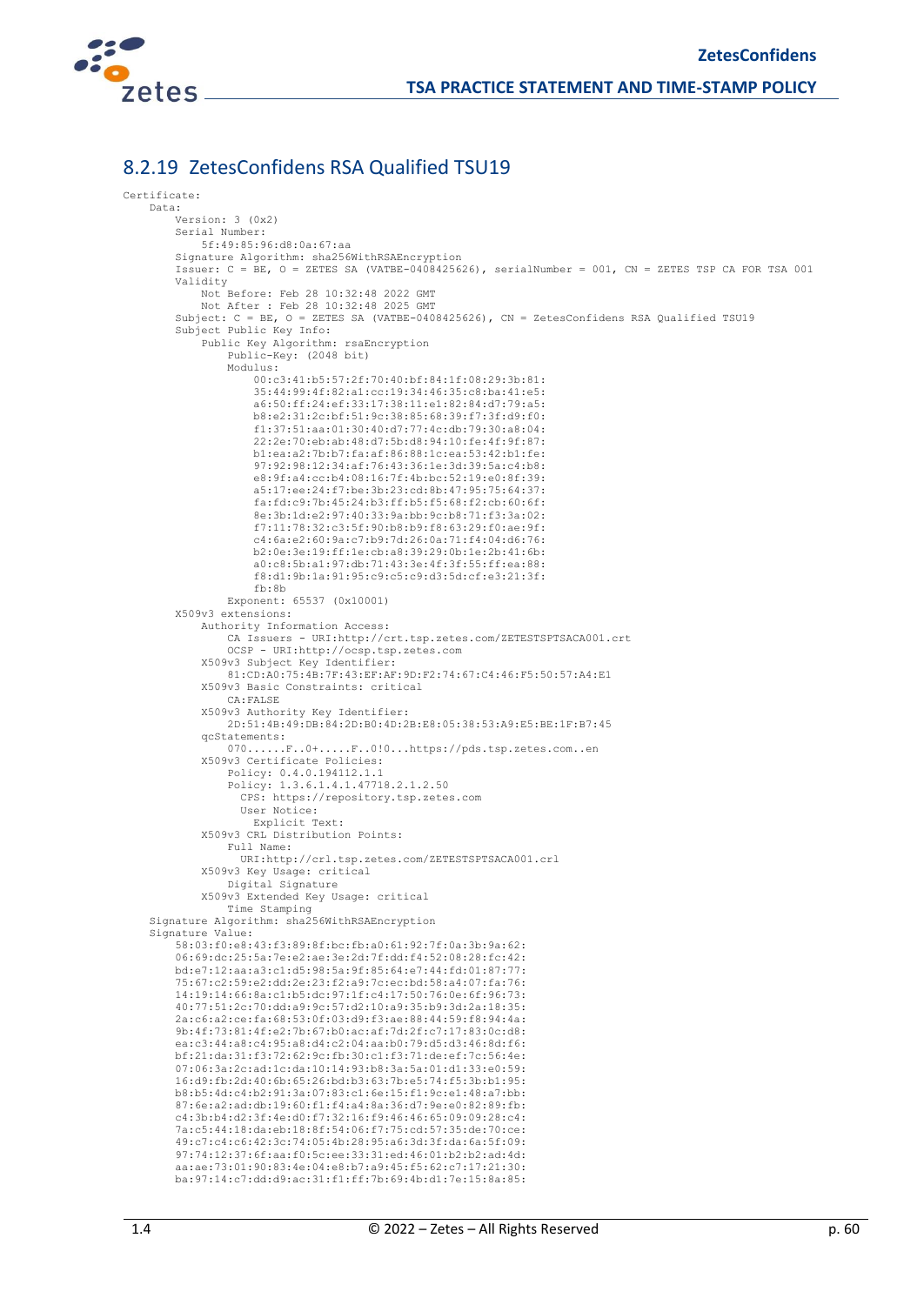

b0:91:f1:3d:f4:7a:6c:ed:93:bc:b0:b5:08:cc:00:09:25:5d: 0a:83:94:01:4e:57:55:04:43:8a:b6:8f:24:8b:39:25:fd:d3: 8e:b4:46:d8:6c:43:5a:9b:2f:96:3e:12:cb:1e:3f:25:91:8c: bl:9e:ec:70:55:f6:54:67:18:10:ef:3d:8c:3e:9f:ef:99:0a: 3b:29:30:12:3e:38:3c:2e:c5:a4:00:af:f7:ee:75:15:99:00: 7c:90:8e:5d:80:be:0d:e2:a9:06:c5:eb:3a:6f:7b:55:16:20: 24:58:63:e9:5a:d7:5c:e5:09:e4:65:63:57:f7:44:75:b8:58:  $5d \cdot 4a \cdot b$   $e \cdot 4b \cdot 51 \cdot 3f \cdot 50 \cdot a8 \cdot d$   $c \cdot 51 \cdot c$   $e \cdot 7f \cdot b$   $b \cdot 28 \cdot 2f \cdot 6a \cdot 3c \cdot f9 \cdot$ 63:51:b0:be:ce:47:a3:2a

-BEGIN CERTIFICATE-

MIIGzjCCBLagAwIBAgIIX0mFltgKZ6owDQYJKoZIhvcNAQELBQAwZDELMAkGA1UE BhMCQKUxJDAiBgNVBAoMG1pFVEVTIFNBIChWQVRCRS0wNDA4NDI1NjI2KTEMMAoG A1UEBRMDMDAxMSEwHwYDVQQDDBhaRVRFUyBUU1AgQ0EgRk9SIFRTQSAwMDEwHhcN MjIwMjI4MTAzMjQ4WhcNMjUwMjI4MTAzMjQ4WjBgMQswCQYDVQQGEwJCRTEkMCIG ngimigi minimigi mionigomigi minimigi mga grigomogi si ggodhooni ministo<br>A1UECqwbWkVURVMqU0EqKFZBVEJFLTA0MDq0MjU2MjYpMSswKQYDVQQDDCJaZXR1 c0NvbmZpZGVucyBSU0EgUXVhbGlmaWVkIFRTVTE5MIIBIjANBgkqhkiG9w0BAQEF AAOCAQ8AMIIBCgKCAQEAw0G1Vy9wQL+EHwgpO4E1RJ1PgqHMGTRGNci6QeWmUP8k 7zMXOBHhgoTXeaW44jEsv1GcOIVoOfc/2fDxN1GqATBA13dM23kwqAQiLnDrq0jX W9iUEP5Pn4ex6qJ7t/qvhogc6lNCsf6XkpgSNK92QzYePTlaxLjon6TMtAgWf0u8<br>UhnqjzmlF+4k9747I82LR5V1ZDf6/cl7RSSz/7X1aPLLYG+OOx3il0AzmrucuHHz OqL3EXqyw1+OuLn4Yynwrp/EauJqmse5fSYKcfOE1nayDj4Z/x7LqDkpCx4rOWuq yFuhl9txQz5PP1X/60j40ZsakZXJxcnTXc/jIT/7iwIDAQABo4IChjCCAoIwCAYI KWYBBQUHAQEEZDBiMDkGCCsGAQUFBzAChilodHRwOi8vY3J0LnRzcC56ZXRlcy5j b20vWkVURVNUU1BUU0FDQTAwMS5jcnQwJQYIKwYBBQUHMAGGGWh0dHA6Ly9vY3Nw LnRzcC56ZXRlcv5jb20wHOYDVR0OBBYEFIHNoHVLf0Pvr53ydGfERvVOV6ThMAwG A1UdEwEB/wQCMAAwHwYDVR0jBBgwFoAULVFLSduELbBNK+gFOFOp5b4ft0UwRQYI KwYBBQUHAQMEOTA3MAgGBgQAjkYBATArBgYEAI5GAQUwITAfFhlodHRwczovL3Bk cy50c3AuemV0ZXMuY29tEwJlbjCCAQ8GA1UdIASCAQYwggECMAkGBwQAi+xAAQEw gfQGDCsGAQQBgvRmAgECMjCB4zAsBggrBgEFBQcCARYgaHR0cHM6Ly9yZXBvc210 b3J5LnRzcC56ZXRlcy5jb20wgbIGCCsGAQUFBwICMIGlHoGiAFoARQBUAEUAUwAg AFQAUwBQACAAUQB1AGEAbABpAGYAaQB1AGQAIABjAGUAcgB0AGkAZgBpAGMAYQB0 AGUAIABmAG8AcqAqAHQAaQBtAGUALQBzAHQAYQBtAHAAaQBuAGcAIABjAG8AbQBw AGwAaQBhAG4AdAAgAHcAaQB0AGgAIABFAFQAUwBJACAAVABTACAAMwAxADkAIAA0 ADIAMQAuMD4GA1UdHwQ3MDUwM6AxoC+GLWh0dHA6Ly9jcmwudHNwLnpldGVzLmNv bS9aRVRFU1RTUFRTQUNBMDAxLmNybDAOBgNVHQ8BAf8EBAMCB4AwFgYDVR01AQH/ BAwwCgYIKwYBBQUHAwgwDQYJKoZIhvcNAQELBQADggIBAFgD8OhD84mPvPugYZJ/ CjuaYgZranizatowna wegazach charged wdWYWp+FZOdE/QGHd3Vnwlni3S4j<br>CjuaYgZp3CVafuKuPil/3fRSCCj8Qr3nEqqjwdWYWp+FZOdE/QGHd3Vnwlni3S4j<br>8q187L1YpAf6dhQZFGaKwbXclx/EF1B2Dm+Wc0B3USxw3amcV9IQqTW5PSoYNSrG os76aFMPA9nzrohEWfiUSptPc4FP4ntnsKyvfS/HF4MM2OrDRKjElajUwgSqsHnV 00aN9r8h2jHzcmKc+zDB83He73xWTgcGOiytHNoQFJO4O1oB0TPgWRbZ+y1Aa2Um vbNje+V09Tuxlbi1TcSykToHg8FuFfGc4Uinu4duoq3bGWDx9KSKNtee4IKJ+8Q7 tNI/TtD3Mhb5RkZ1CQkoxHrFRBja6xiPVAb3dc1XNd5wzknHxMZCPHQFSyiVpj0/ CHILAD SURFACE AND THE CONTRACT CONTRACT AND CONTRACT CONTRACT AND A SURFACE OF SURFACE OF STATISTIC SURFACE SURFACE OF STATISTIC SURFACE SURFACE SURFACE SURFACE SURFACE SURFACE SURFACE SURFACE SURFACE SURFACE SURFACE SURF RthsQ1qbL5Y+EssePyWRjLGe7HBV91RnGBDvPYw+n++ZCjspMBI+ODwuxaQAr/fu dRWZAHyQjl2Avg3iqQbF6zpve1UWICRYY+la11zlCeRlY1f3RHW4WF1KvktRP1Co 3FHOf7soL2o8+WNRsL7OR6Mq -----END CERTIFICATE--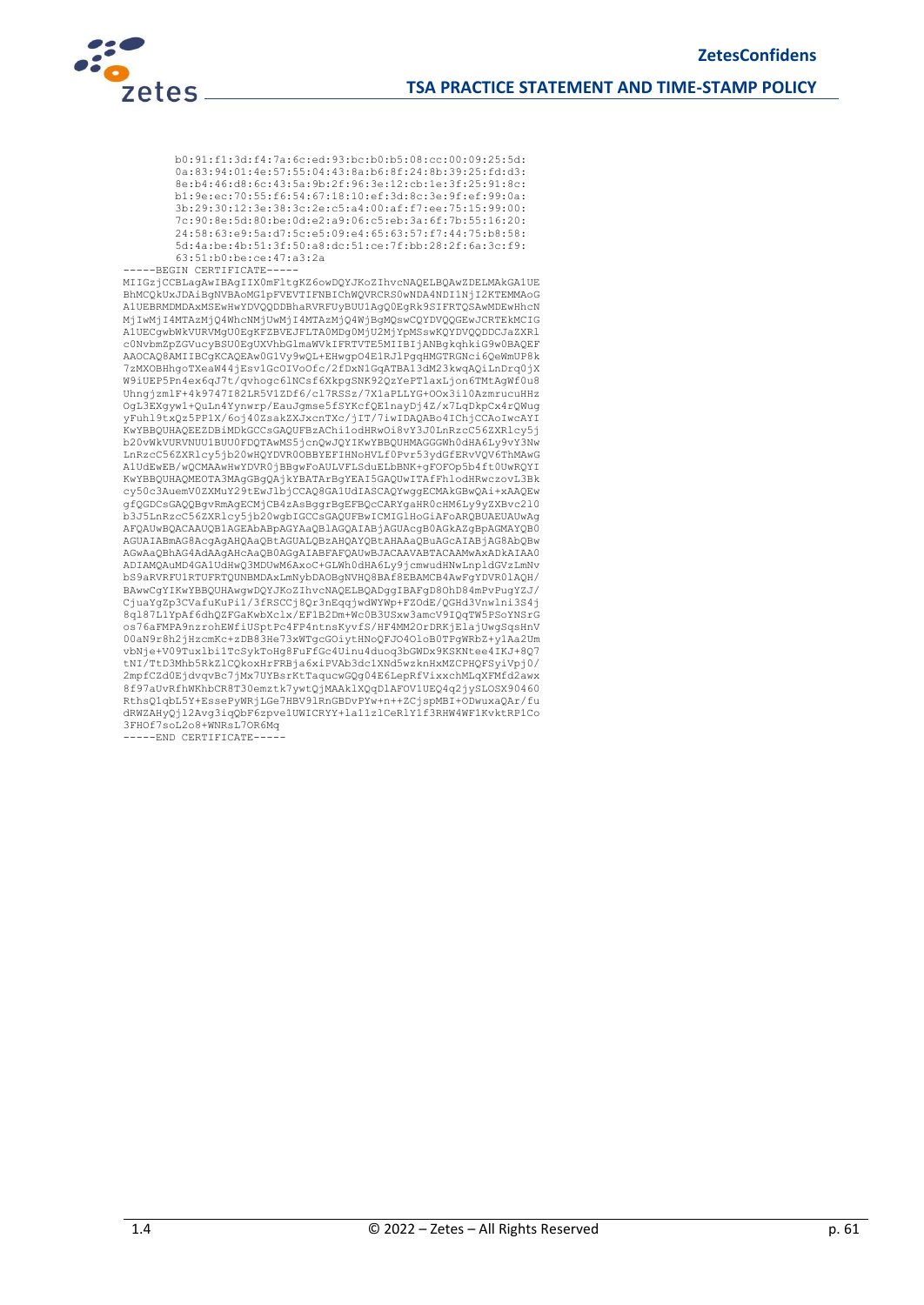

### <span id="page-61-0"></span>8.2.20 ZetesConfidens RSA Qualified TSU20

```
Certificate:
     Data:
         Version: 3 (0x2)
         Serial Number:
             2d:a6:50:04:04:fc:d7:f6
         Signature Algorithm: sha256WithRSAEncryption
         Issuer: C = BE, O = ZETES SA (VATBE-0408425626), serialNumber = 001, CN = ZETES TSP CA FOR TSA 001
         Validity
             Not Before: Feb 28 10:33:13 2022 GMT
             Not After : Feb 28 10:33:13 2025 GMT
        Subject: C = BE, O = ZETES SA (VATER-0408425626), CN = ZetesConfidens RSA Qualified TSU20 Subject Public Key Info:
             Public Key Algorithm: rsaEncryption
                  Public-Key: (2048 bit)
                 Modulus:
                      00:b3:3a:f7:ee:93:86:49:1c:7d:5b:e3:78:8f:5c:
                      7f:e5:4f:a7:04:63:9f:74:46:bd:10:a3:97:1e:68:
                     2d:25:46:c5:12:d2:4b:73:f1:c6:86:9f:f8:fe:29:
                     ff:43:e5:cd:ab:ad:e3:a3:af:47:22:a6:18:64:1c:
                     7b:12:f0:66:30:b6:c5:7f:ad:e9:8a:92:3d:b3:fa:
                     13:d5:ec:b9:df:8d:6e:51:c3:ad:90:d7:8c:80:f6:
                     e0:af:a9:3c:cd:71:fe:0e:bf:2a:a9:7e:f5:66:02:
                     27:11:76:3e:3e:88:d4:07:21:1b:91:5e:66:45:9f:
                     d0:a5:b0:2f:01:57:da:dc:24:df:5e:c0:6a:b5:58:
                     55:c0:f7:ca:ac:c4:96:26:57:1b:bd:5e:97:b0:bb:
                     0f:64:af:7a:c3:fe:4e:80:46:19:d2:2a:38:57:5c:
                     6c:60:c5:85:ec:71:1f:e1:60:a0:8d:3f:70:1f:26:
                     d3:cc:09:27:c8:4e:75:ab:be:2f:8d:34:94:2d:e2:
                     cb:ad:bf:02:46:89:11:d6:69:ab:a3:ab:44:49:a0:
                     e2:32:68:bd:0d:49:9d:27:33:8a:06:df:b1:ea:a7:
                     ef:79:60:3e:ee:aa:5f:4e:3b:41:32:40:92:21:70:
                     02:ac:3a:0e:3e:bb:c0:98:b3:3d:45:ea:5f:c1:ea:
                     3d:eb
                 Exponent: 65537 (0x10001)
         X509v3 extensions:
             Authority Information Access: 
                 CA Issuers - URI:http://crt.tsp.zetes.com/ZETESTSPTSACA001.crt
                 OCSP - URI:http://ocsp.tsp.zetes.com
 X509v3 Subject Key Identifier: 
 A5:E1:BD:5F:15:CB:B0:DC:19:C3:18:A8:BE:9C:3D:EE:18:7C:42:7E
             X509v3 Basic Constraints: critical
                 CA:FALSE
             X509v3 Authority Key Identifier: 
                 2D:51:4B:49:DB:84:2D:B0:4D:2B:E8:05:38:53:A9:E5:BE:1F:B7:45
             qcStatements: 
                 070......F..0+.....F..0!0...https://pds.tsp.zetes.com..en
             X509v3 Certificate Policies: 
                  Policy: 0.4.0.194112.1.1
                 Policy: 1.3.6.1.4.1.47718.2.1.2.50
                    CPS: https://repository.tsp.zetes.com
                   User Notice:
                      Explicit Text: 
             X509v3 CRL Distribution Points: 
                  Full Name:
                   URI:http://crl.tsp.zetes.com/ZETESTSPTSACA001.crl
 X509v3 Key Usage: critical
 Digital Signature
             X509v3 Extended Key Usage: critical
                 Time Stamping
     Signature Algorithm: sha256WithRSAEncryption
     Signature Value:
         1c:59:4d:56:49:47:4d:67:80:8a:0e:10:dc:f9:6c:71:d7:bb:
         69:b5:6c:90:a8:78:ee:a2:f4:9b:1c:f1:a7:9c:04:2d:19:33:
         fb:c6:00:94:6c:45:df:49:17:9b:53:a9:d4:6c:b4:e8:0e:5a:
         28:f7:46:45:7f:c9:4a:f3:04:9c:81:12:5a:0c:4f:10:14:48:
         21:4d:09:22:fe:e9:66:bd:de:9c:cf:34:71:56:14:4a:e0:eb:
         44:e9:e2:da:1f:53:f3:09:26:04:79:8b:d0:d0:44:2a:df:5e:
         54:0a:42:cd:6d:9d:2a:83:9e:67:e8:2f:9b:a0:93:ae:31:0a:
         1c:5c:3b:39:06:57:dd:c2:8e:06:b7:85:3e:8d:e2:eb:ab:40:
         5e:05:a0:1a:81:ba:b8:55:e7:d2:e4:2b:8f:24:db:c9:be:87:
         09:74:3a:a1:23:cc:7e:1e:2a:0c:4b:bb:8a:d1:e2:46:9b:c9:
         60:40:b9:40:b5:46:fb:4a:71:7c:e4:ba:a4:04:9d:5f:fb:78:
         94:29:84:b5:43:f7:18:80:ad:27:13:f3:1e:12:03:63:2c:7c:
         9b:76:51:88:09:d3:c3:38:f2:b7:74:98:a5:67:df:97:0e:e1:
         a6:3c:4f:c2:0f:e9:20:f9:a8:d1:2d:eb:fa:a6:2a:6d:2b:31:
         31:af:23:a1:4d:32:06:db:ad:38:fb:38:0e:ed:8e:56:d1:37:
         ec:fa:da:fd:61:20:a1:dc:99:1e:e3:45:84:ab:5e:1d:17:a7:
         00:f0:9d:f9:a7:54:86:a8:56:3b:c0:18:78:30:b4:da:1c:a5:
 61:19:00:59:a0:81:a4:4a:8b:b9:45:c1:2a:64:fc:c7:07:8a:
 80:70:6c:25:de:e1:a6:9e:41:07:68:7b:d2:0c:32:4b:dc:3f:
         d0:c7:f7:b9:66:b6:b2:5b:f3:a1:83:98:28:3d:34:f6:b6:f8:
```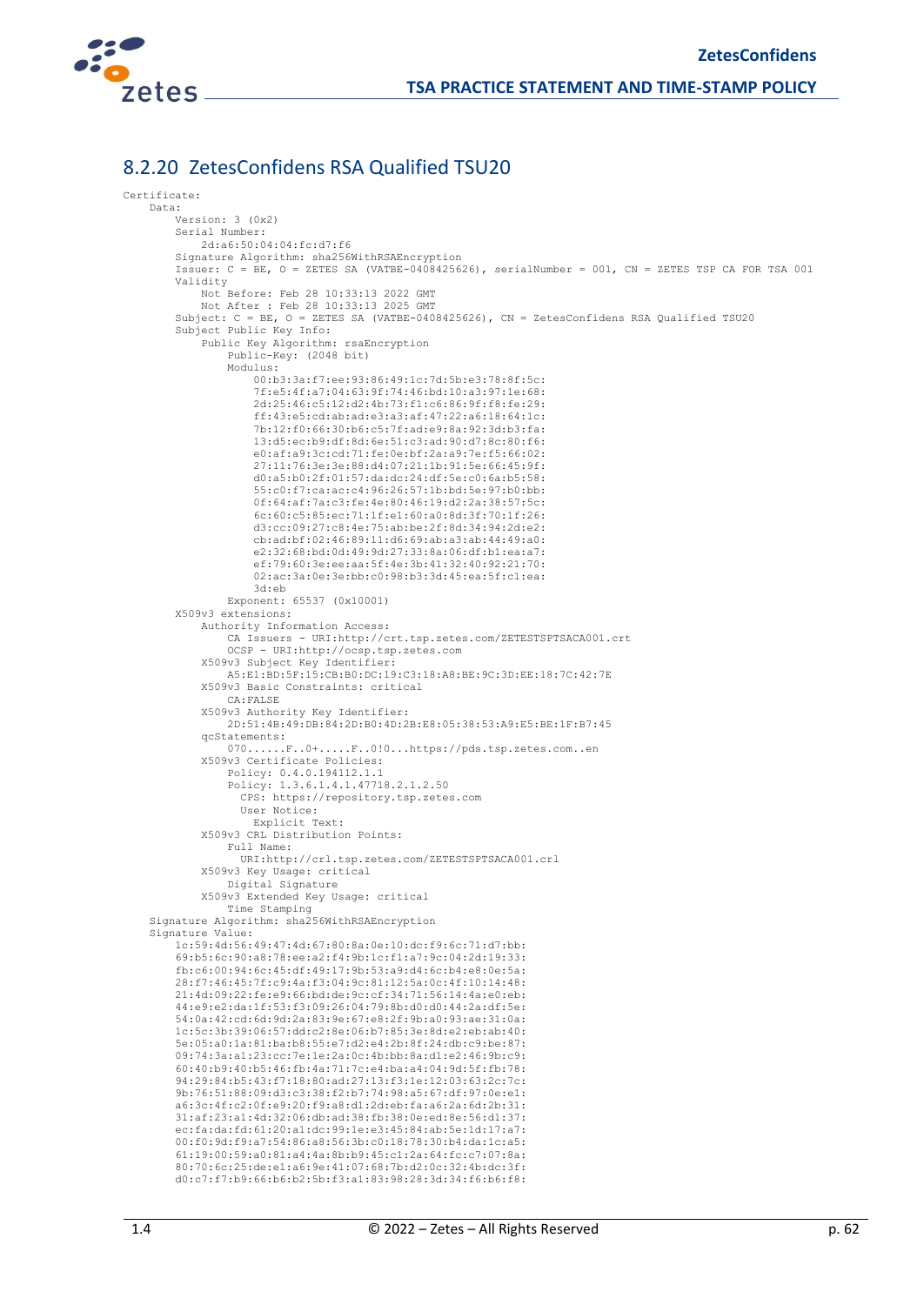

```
21:b3:06:b5:9a:7d:1e:2c:94:31:35:6b:97:ac:5f:82:88:2d:
da:5a:ea:f4:9a:9c:b4:ab:90:66:fe:57:82:cf:f8:34:b5:de:<br>b0:d7:b0:b5:de:b9:50:44:58:42:55:06:43:e5:8a:a0:3c:c0:
a4:7a:8f:de:e8:f1:fe:62:75:12:16:82:bd:22:06:0b:33:5f:
77:ff:1c:81:a8:fc:f4:0f:76:23:7f:80:58:99:e5:cc:96:13:
86:67:b5:db:27:87:6d:d8:ed:28:25:e4:f2:f3:ce:61:e7:08:
ad:bf:d5:3f:1f:e1:6e:d1:b0:fb:6a:15:78:40:f9:3c:04:e9:
a6.9a \cdot b8.14.6b \cdot 8d \cdot 9a.30.18 \cdot cb \cdot d9.27.4a.51.27.4f.80.69a4:72:f7:da:88:22:4e:f2
```
-BEGIN CERTIFICATE-

MIIGziCCBLagAwIBAgIILaZQBAT81/YwDQYJKoZIhvcNAQELBQAwZDELMAkGA1UE BhMCQKUxJDAiBgNVBAoMG1pFVEVTIFNBIChWQVRCRS0wNDA4NDI1NjI2KTEMMAoG A1UEBRMDMDAxMSEwHwYDVQQDDBhaRVRFUyBUU1AgQ0EgRk9SIFRTQSAwMDEwHhcN MjIwMjI4MTAzMzEzWhcNMjUwMjI4MTAzMzEzWjBgMQswCQYDVQQGEwJCRTEkMCIG ngimigi ininanazamionigomigi ininanazamgagniganogia vggoznochiamioto<br>A1UECqwbWkVURVMqU0EqKFZBVEJFLTA0MDq0MjU2MjYpMSswKQYDVQQDDCJaZXR1 c0NvbmZpZGVucyBSU0EgUXVhbGlmaWVkIFRTVTIwMIIBIjANBgkqhkiG9w0BAQEF AAOCAQ8AMIIBCgKCAQEAszr37pOGSRx9W+N4j1x/5U+nBGOfdEa9EKOXHmgtJUbF EtJLc/HGhp/4/in/Q+XNq63jo69HIqYYZBx7EvBmMLbFf63pipI9s/oT1ey5341u UcOtkNeMgPbgr6k8zXH+Dr8qqX71ZgInEXY+PojUByEbkV5mRZ/QpbAvAVfa3CTf XsBqtVhVwPfKrMSWJlcbvV6XsLsPZK96w/50gEYZ01o4V1xsYMWF7HEf4WCqiT9w HybTzAknyE51q74vjTSULeLLrb8CRokR1mmro6tESaDiMmi9DUmdJzOKBt+x6qfv eWA+7qpfTjtBMkCSIXACrDoOPrvAmLM9Repfweo96wIDAQABo4IChjCCAoIwcAYI KWYBBQUHAQEEZDBiMDkGCCsGAQUFBzAChilodHRwOi8vY3J0LnRzcC56ZXRlcy5j b20vWkVURVNUU1BUU0FDQTAwMS5jcnQwJQYIKwYBBQUHMAGGGWh0dHA6Ly9vY3Nw LnRzcC56ZXRlcy5jb20wHQYDVR0OBBYEFKXhvV8Vy7DcGcMYqL6cPe4YfEJ+MAwG KwYBBQUHAQMEOTA3MAgGBgQAjkYBATArBgYEAI5GAQUwITAfFhlodHRwczovL3Bk cy50c3AuemV0ZXMuY29tEwJlbjCCAQ8GA1UdIASCAQYwggECMAkGBwQAi+xAAQEw gfQGDCsGAQQBgvRmAgECMjCB4zAsBggrBgEFBQcCARYgaHR0cHM6Ly9yZXBvc210 b3J5LnRzcC56ZXRlcy5jb20wgbIGCCsGAQUFBwICMIGlHoGiAFoARQBUAEUAUwAg AFQAUwBQACAAUQB1AGEAbABpAGYAaQB1AGQAIABjAGUAcgB0AGkAZgBpAGMAYQB0 AGUAIABmAG8AcqAqAHQAaQBtAGUALQBzAHQAYQBtAHAAaQBuAGcAIABjAG8AbQBw AGwAaQBhAG4AdAAgAHcAaQB0AGgAIABFAFQAUwBJACAAVABTACAAMwAxADkAIAA0 ADIAMQAuMD4GA1UdHwQ3MDUwM6AxoC+GLWh0dHA6Ly9jcmwudHNwLnpldGVzLmNv bS9aRVRFU1RTUFRTQUNBMDAxLmNybDAOBgNVHQ8BAf8EBAMCB4AwFgYDVR01AQH/ BAwwCgYIKwYBBQUHAwgwDQYJKoZIhvcNAQELBQADggIBABxZTVZJR01ngIoOENz5 bHHXu2m1bJCoe06i9Jsc8aecBC0ZM/vGAJRsRd9JF5tTqdRstOgOWij3RkV/yUrz BJyBEloMTxAUSCFNCSL+6Wa93pzPNHFWFErg60Tp4tofU/MJJqR5i9DQRCrfXlQK Qs1tnSqDnmfoL5ugk64xChxcOzkGV93Cjga3hT6N4uurQF4FoBqBurhV59LkK48k 28m+hw10OqEjzH4eKgxLu4rR4kabyWBAuUC1RvtKcXzkuqQEnV/7eJQphLVD9xiA rScT8x4SA2MsfJt2UYgJ08M48rd0mKVn35cO4aY8T8IP6SD5qNEt6/qmKm0rMTGv I6FNMgbbrTj7OA7tj1bRN+z62v1hIKHcmR7jRYSrXh0XpwDwnfmnVIaoVjvAGHgw tNocpWEZAFmggaRKi71FwSpk/McHioBwbCXe4aaeQQdoe9IMMkvcP9DH971mtrJb 86GDmCg9NPa2+CGzBrWafR4slDE1a5esX4KILdpa6vSanLSrkGb+V4LP+DS13rDX sLXeuVBEWEJVBkPliqA8wKR6j97o8f5idRIWgr0iBgszX3f/HIGo/PQPdiN/gFiZ 5cyWE4Zntdsnh23Y7Sgl5PLzzmHnCK2/1T8f4W7RsPtqFXhA+TwE6aaeuBRrjZ4w GMvZ50pRp0+A+aRy99qIIk7y -----END CERTIFICATE--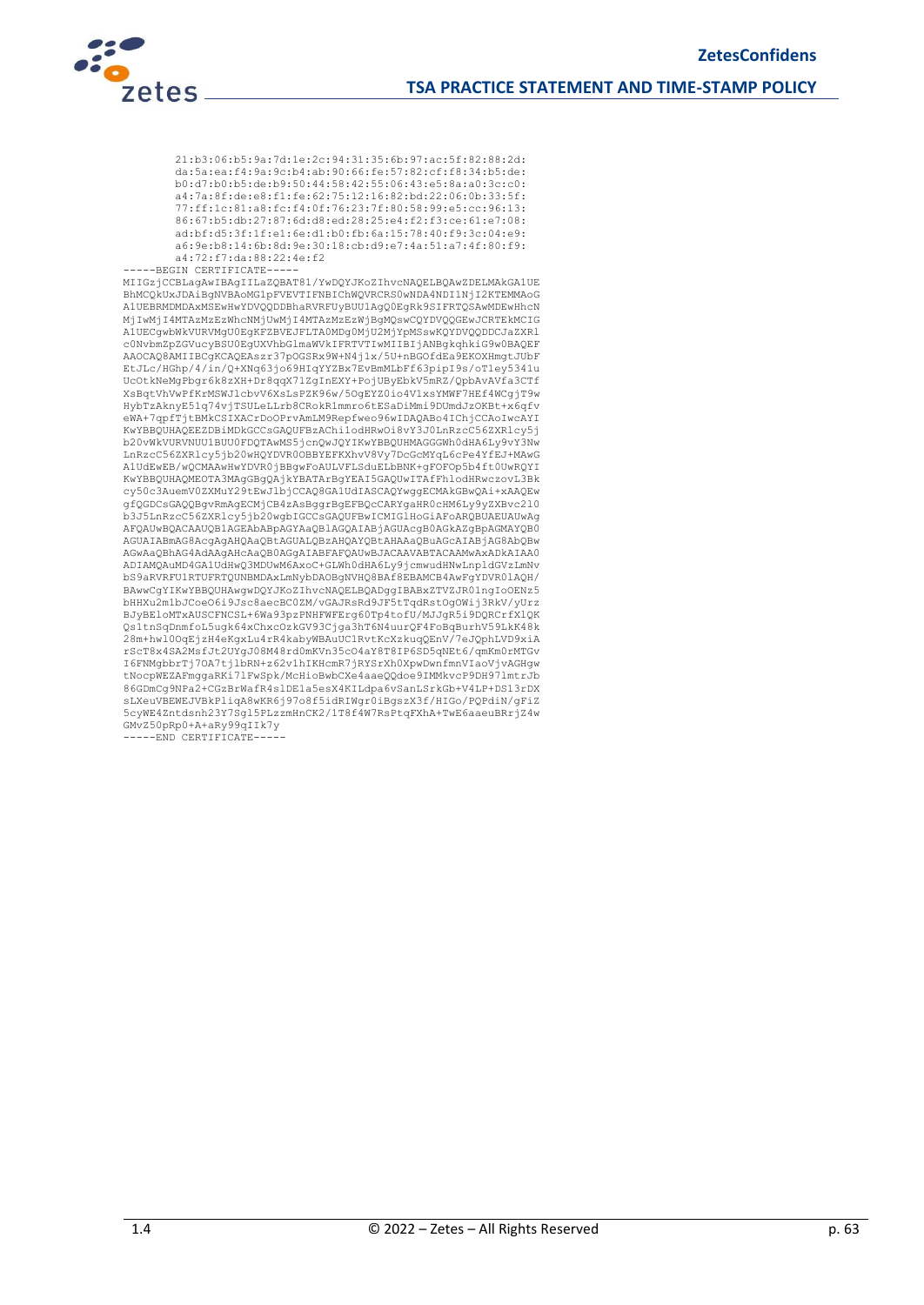

# <span id="page-63-0"></span>**9 TSA ISSUING NON-QUALIFIED AND QUALIFIED ELECTRONIC TIME-STAMPS AS PER REGULATION (EU) NO 910/2014**

The TSU that issues time-stamps that are claimed to be qualified electronic time-stamps as per Regulation (EU) No 910/2014 [9] do not issue non-qualified electronic time-stamps.

ZETESCONFIDENS TSA uses different TSUs identified by different subject names in their public key certificate. These TSUs shall be accessible via separate service access points.